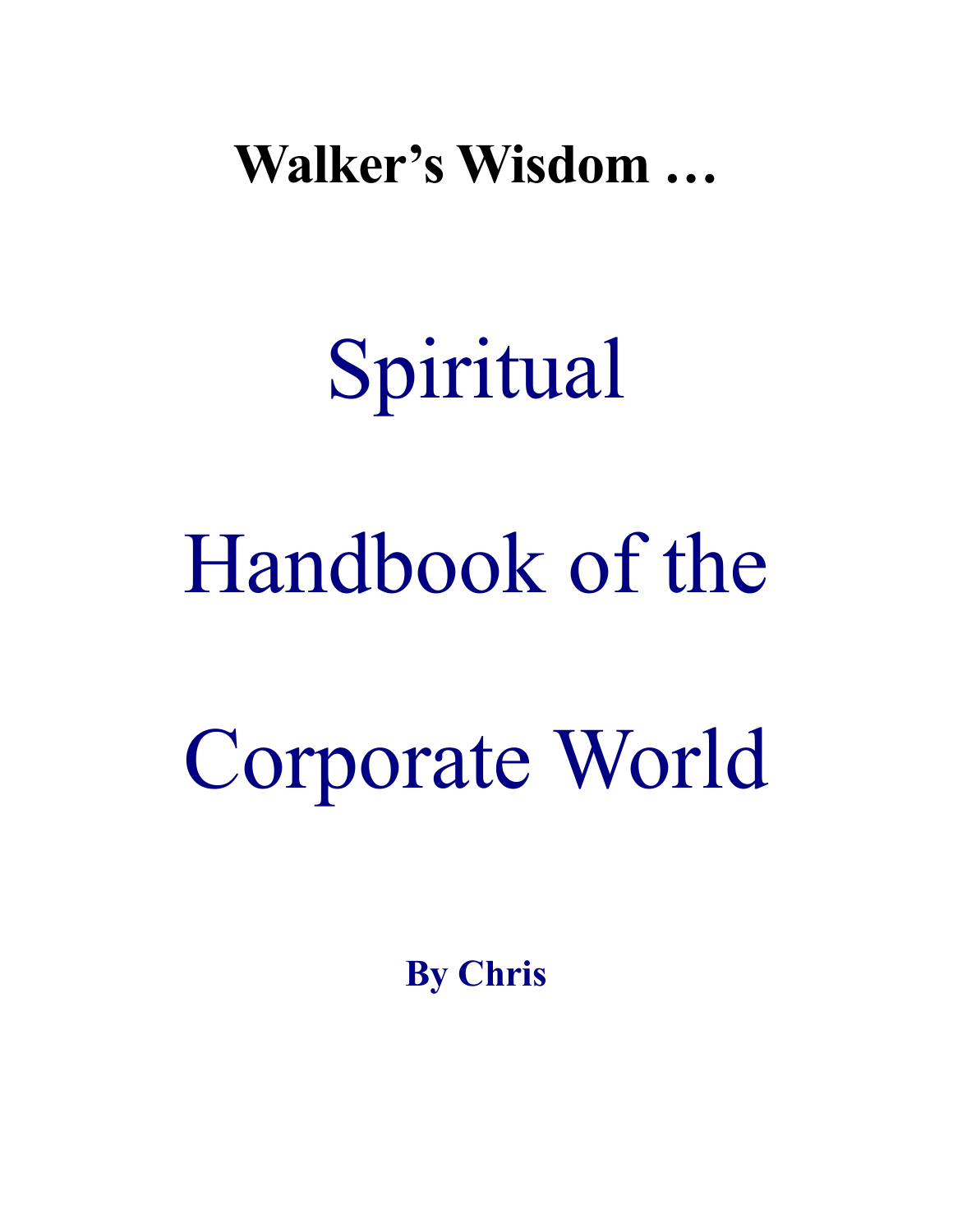## Any single page of this book can inspire change for the better - evolve you.

The whole idea is to put the file on your phone or computer and pick a page a day. It's always enjoyable to learn.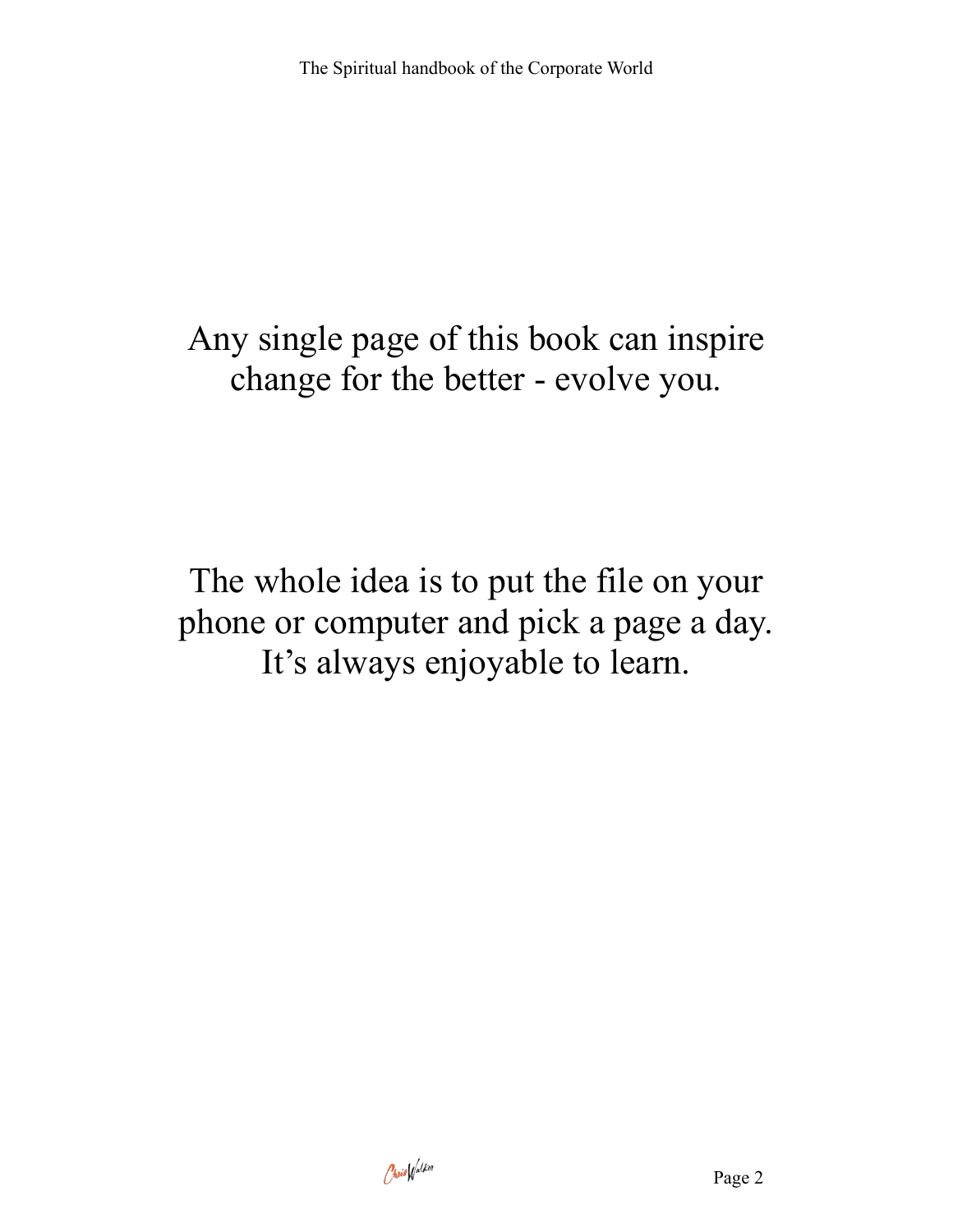## **Copyright.**

 **Please share this book in its entirety** 

**There's no copyright on truth….**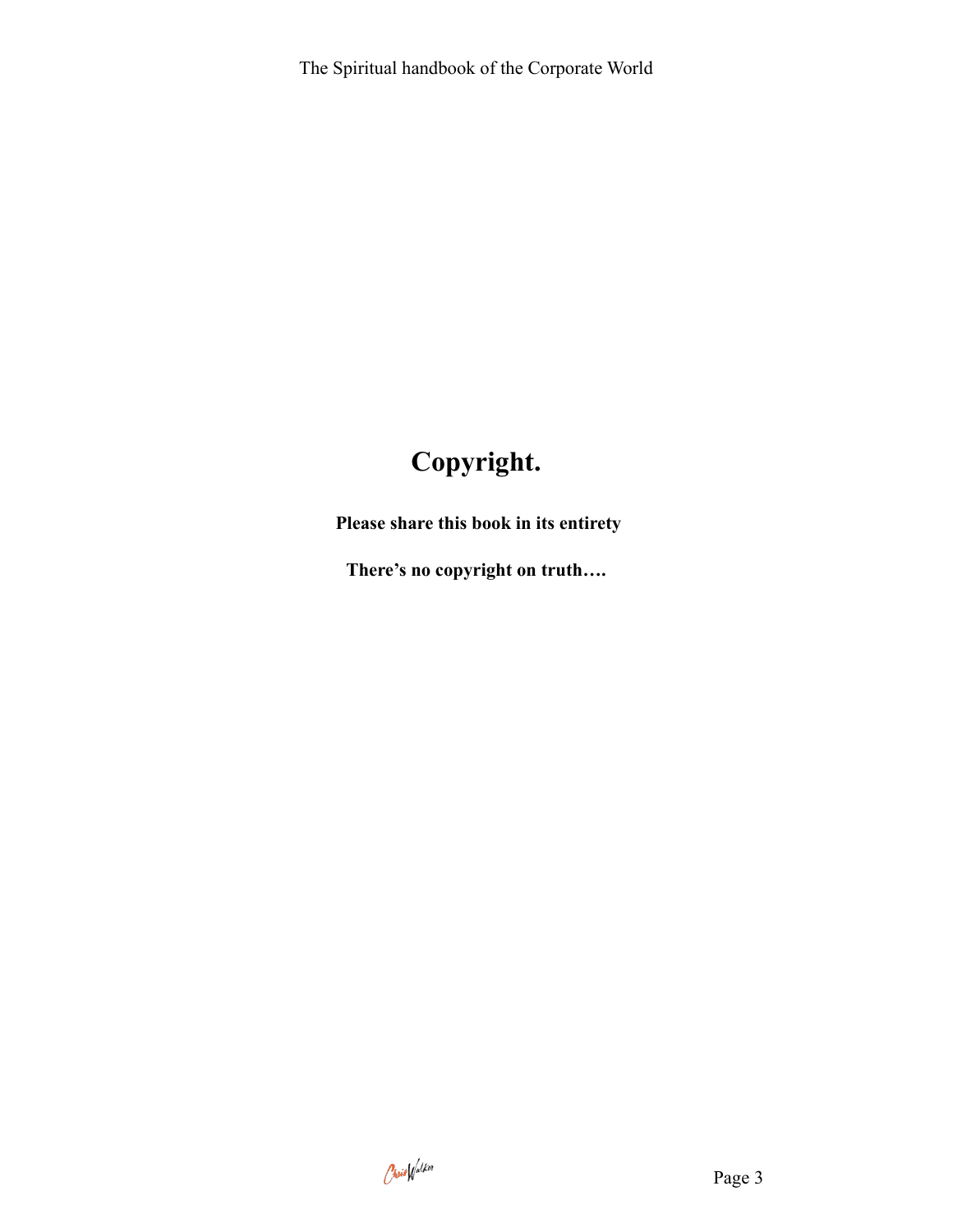# **Develop a new approach Global Shifts**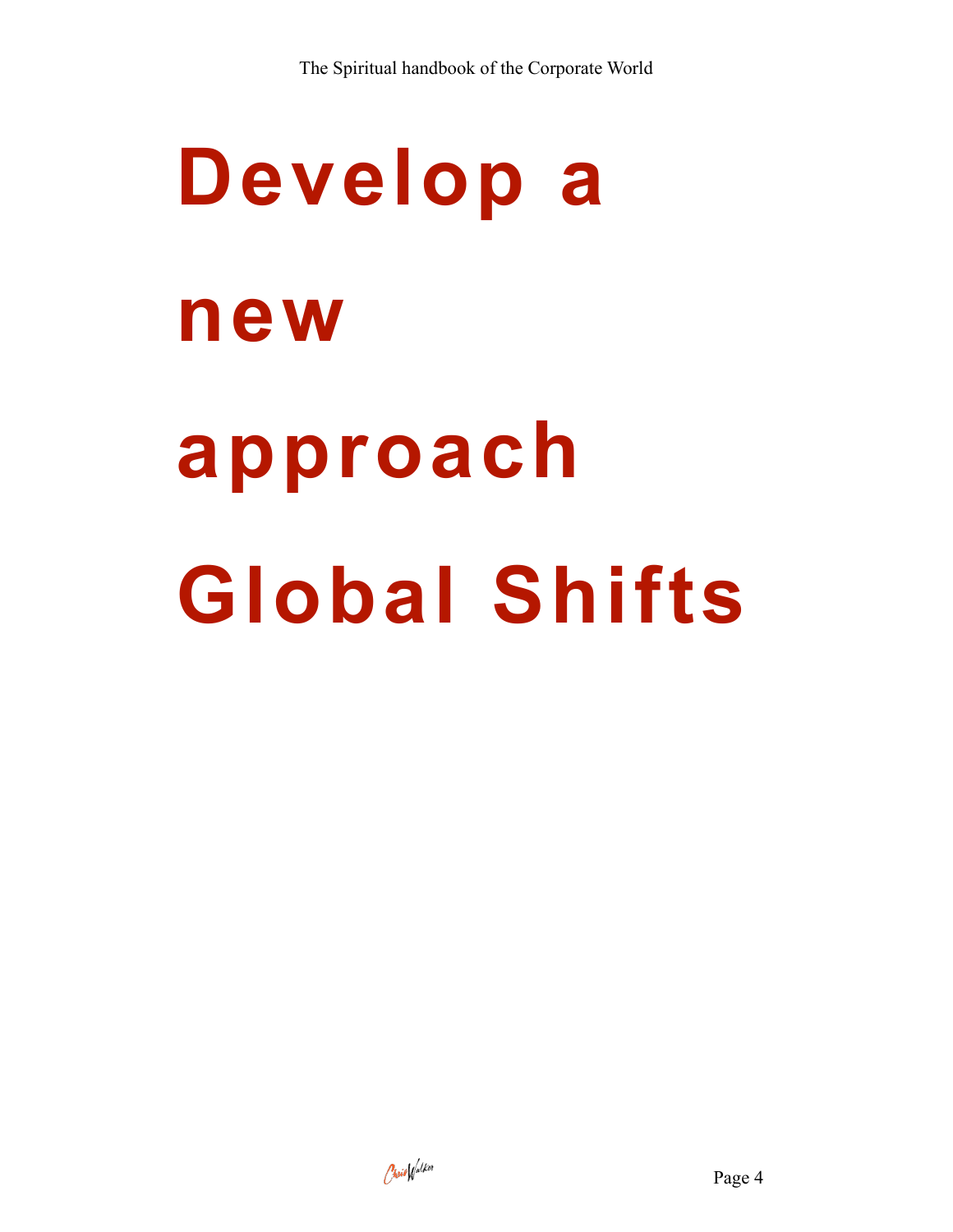**Example 2018 Consider the American Shifts Shifts Consider the American Shifts Shifts and the American Shifts Shifts American Shifts American Shifts American Shifts American Shifts American Shifts American Shifts American** Develop a new approach. Work differently, relate differently and live differently. In a world where nature demands evolution you must tap into your innate gifts and use them. You will be one who leads the world into the future. Certainty, clarity, simplicity and energy a mind space in which new life is born. Healers heal in presence, artists paint, stocks are bought and sold, decisions are made with absolute certainty. Life unfolds to your inspired potential. It is your God given right to success.

Your Spirit shines through all you do.<br>
Your spirit shines through all you do and all you say<br>
harness this power, this point of true inspiration fro<br>
will determine the essence of your performance. In Your spirit shines through all you do and all you say. Your ability to harness this power, this point of true inspiration from the inside out will determine the essence of your performance. Inspired individuals are those who know their true spirit. They accept their power to manifest destiny. You can empower yourself and others when you know how to create through mind, body and spirit. Success, love, health and life are yours when you work with spirit. May your inner voice be louder than the outer voices of illusion.

## **The Theorem Contribution Control**<br> **Theorem Contribution Secure 2015**<br>
You wont find your heart in a temple until you **you find the temple in your heart"**

You wont find your heart in a temple until you find the temple in your heart. Temples sooth the nerves, settle the anxieties and creates calm. But do you want to be in prison like this. To be limited to such places in order to achieve your inspiration is like living in a prison. Temple environments can be created at any time. They can be created while you wash the dishes, feed the baby, send a memo. Create your inner temple and carry it wherever you go. It is the temple of love. It is gratitude. Let your spirit speak through the power of silence. This is true freedom.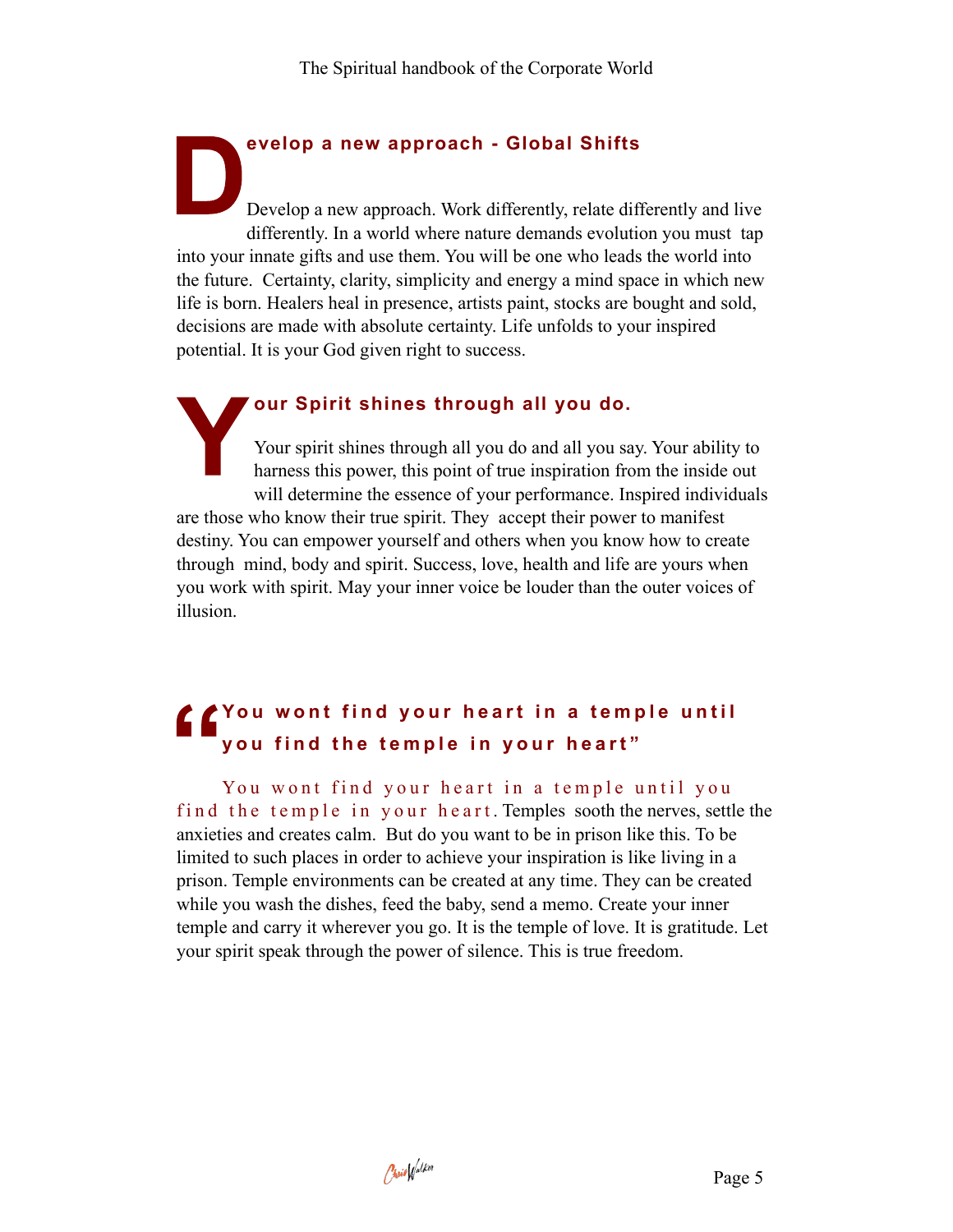**Heart speak Fragment Speak Fragment Speak Transfer Speak Transfer Speak Transfer Speak Transfer Speak Transfer Speak Fragment Speak Transfer Speak Transfer Speak Transfer Speak Transfer Speak Transfer Speak Transfer Speak** Heart speak transcends emotion. Heart speak comes from the true spirit of nature. It is love, wisdom and balance. When you speak from the heart you know Christ Consciousness. You are beyond judgement, emotion and fear. Form the heart you can only speak love and gratitude. The true voice of your heart is really only silence. Heart speak is a process for inspiration and not desperation. Heart speak - speaks of dreams, visions and purpose. Heart speak acknowledges the power of the harmonious spirit in building relationships, serving others and developing transformational outcomes.

## **What you appreciate grows what you don't appreciate depreciates**

Gratitude is the key to many of life's problems. Your heart speaks from gratitude and in gratitude there is appreciation. Ingratitude is your emotional body and long term ingratitude is immune system weakness. Your body responds to gratitude with alarming accuracy. Spirit guides you through your body. Are you listening to it. When you don't appreciate what you've got you loose it. Like a child who forgets to say thank you, you often become complacent about what wonderful gifts you have – until you loose it and then realise and appreciate the gift. Appreciation builds and grows – depreciation destroys. Can you try to shift those things you condemn as bad or ungodly into thank you's. You can't eliminate them, they are the work of spirit. Can you love them?

### **The wisdom lives within you**

Your spirit, inner self is a genius. Your emotions and judgements keep you isolated from that great wisdom. Identity is your protection from harm. Identity is the separation between you and love. Question your rights and wrongs – your beliefs and begin to attune to the voice of spirit. Nothing on earth cannot be loved. Built by God all is perfect as it is until you judge it otherwise. This is how you can grow. The inner voice of spirit can be heard by dissolving judgements, distractions and worries. Clearing your mind and becoming present is the dominant key. It is also critical for for leadership, sales, health and performance. All of mankind's problems are caused by our inability to sit quietly alone in a room. Take a moment to resolve those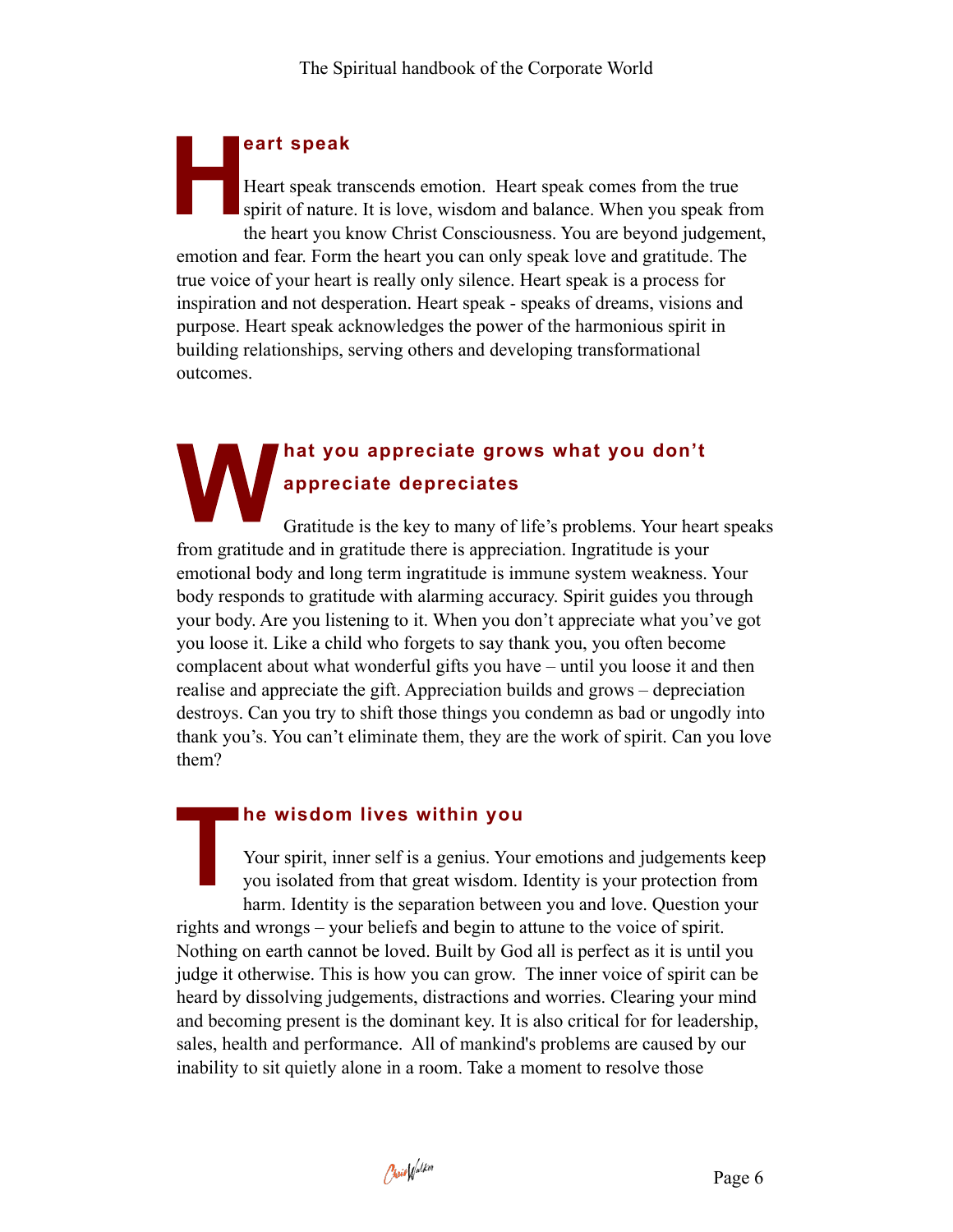distractions and clear your mind. You'll live longer, be lighter, be more interesting and have more wealth.

## **First there was a thought and then…………….**

Vibration is all and all is vibration From the smallest particle to the mass of the sun all is vibration, including thought. Every thought you have is a vibration that affects not only your own body and destiny but the body and destiny of others. As a mobile phone can communicate from one side of the world to the other so can you. Feelings expressed through the heart travel through walls. Gratitude raises this vibration and consciousness is your ability to find the balance in a judgement To understand this is to understand life. All judgements are one sided perceptions. This is good this is bad, yet, all was built two sided. Only your mind can try to perceive one sided ness. Consciousness is a process not a place. Moving through judgements quickly is consciousness. You will never stop judging –only the speed of resolution can change.

## **Your inner Guide is waiting to be heard**

Socrates said "All learning is recollection". You are the genius. The noise and clutter of your life separates you from your genius. The Akashic record are known as the cumulative vibrations of every thought ever thought, including the original creative thought. Guidance is within you. When you listen to that inner voice you are inspired. Great immortals Gandhi, Einstein, Plato, Pythagorus, Emerson, Edison. All listened to their inner voice. Plato called it the law. It is wise to acknowledge the genius within yourself and others. It is wise to take the time to explore your wisdom, to create the space for your genius to shine through. You are connected to the greatest wealth of all.

## **Short term gratification versus long term inspiration**

The emotional body is only interested in pleasure and pain. It is motivated to eliminate our depressions, pains and sadness. This is the nature of human kind. Seeking pleasure and avoiding pain is the structure of our human instinct. But to follow this instinct is to be consumed by emotions and mind noise. Nothing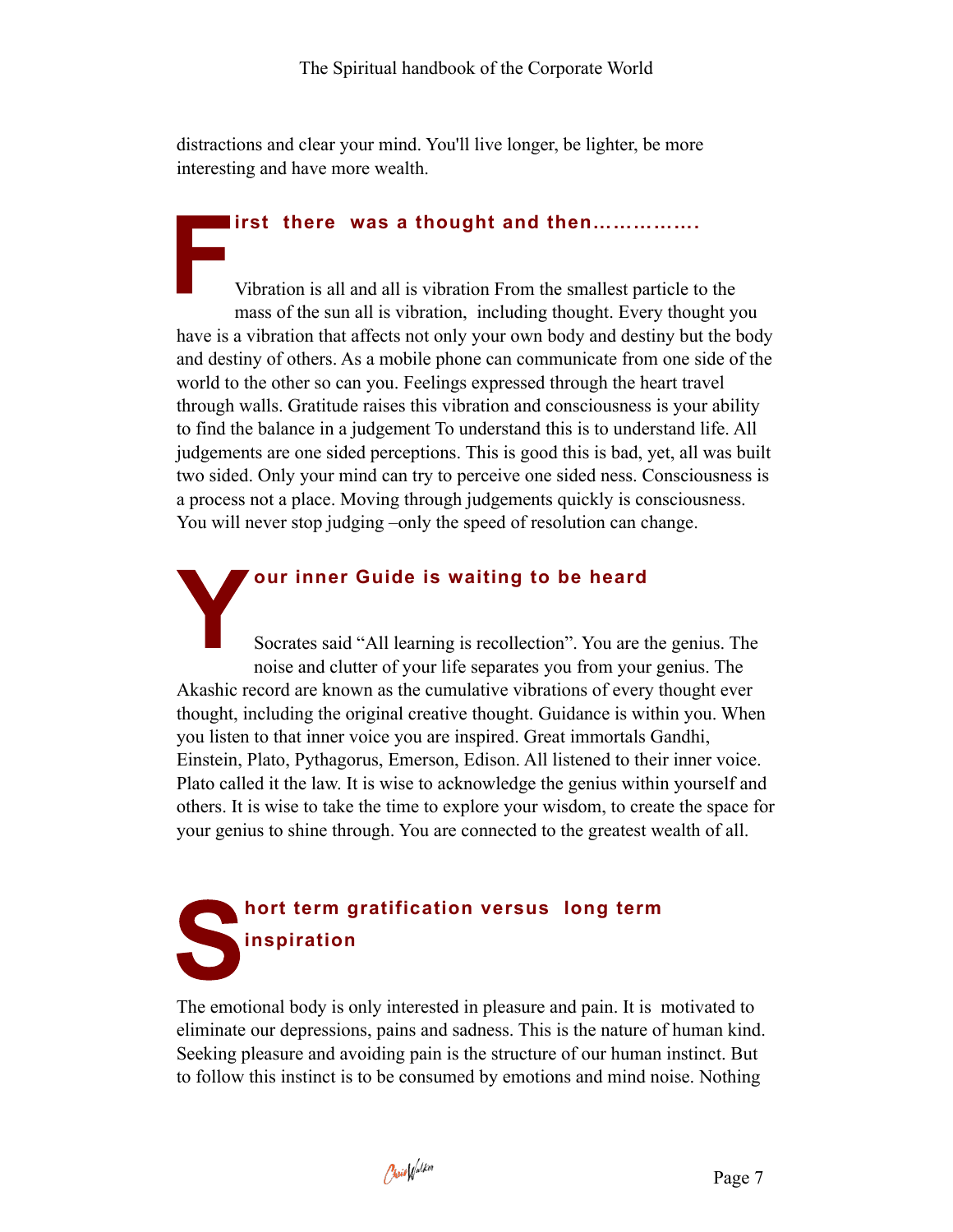of your lower senses will ever satisfy your soul. Forever be awake to the fundamental waste of life trying to satisfy the illusions of the lower mind. It is wise to follow your vision and not be distracted by pleasure and pain. Short term motivations produce short term results. Long term motivations produce long term results. The pain of regret always outweighs the pain of discipline. You can be assured that if you apply your every being to something it will manifest in the long term although it may be a struggle in the short term.

### **llness and Disease**

**I** Your illness and disease is a pure guide to your imbalance in thought When your mind body and soul are misaligned with the wisdom of spirit you are in a twist. Spirit guides you to awaken this truth. When you are ill it is time to re think things. Illness appears in so many forms. Illness of the body, illness of the mind, illness of the wealth, illness of employment or relationship. Illness of spiritual awareness. You are given so many caring signals as to where your beliefs no longer serve. Align your vision, your body, your heart and your soul.



### **shillence is the power of Spirit**

Silence is the power of Spirit Silence is the voice of the heart. He who knows does not speak. For when your heart is truly open no words are necessary. And when your heart is not open no words are possible. Silence is your hearts language of love. It's the silence between the words where the truth lies. When we listen between the words we meet on another level. Yet we are people of words. So it is wise to spend time in silence each day listening to the breath – celebrating life in silence and with gratitude will free your spirit and open your heart to a greater knowing.

**When I was 17 I thought my Dad<br>
was 21 I was amazed at how muc<br>
Over time, blessings emerge for a** When I was 17 I thought my Dad new nothing, but by the time I was 21 I was amazed at how much he'd learned in that time. Over time, blessings emerge for even the most terrible event.

Your ability to see these blessings without the loss of time is your consciousness. Instantaneous recognition of blessings in all things is the wisdom of the sage.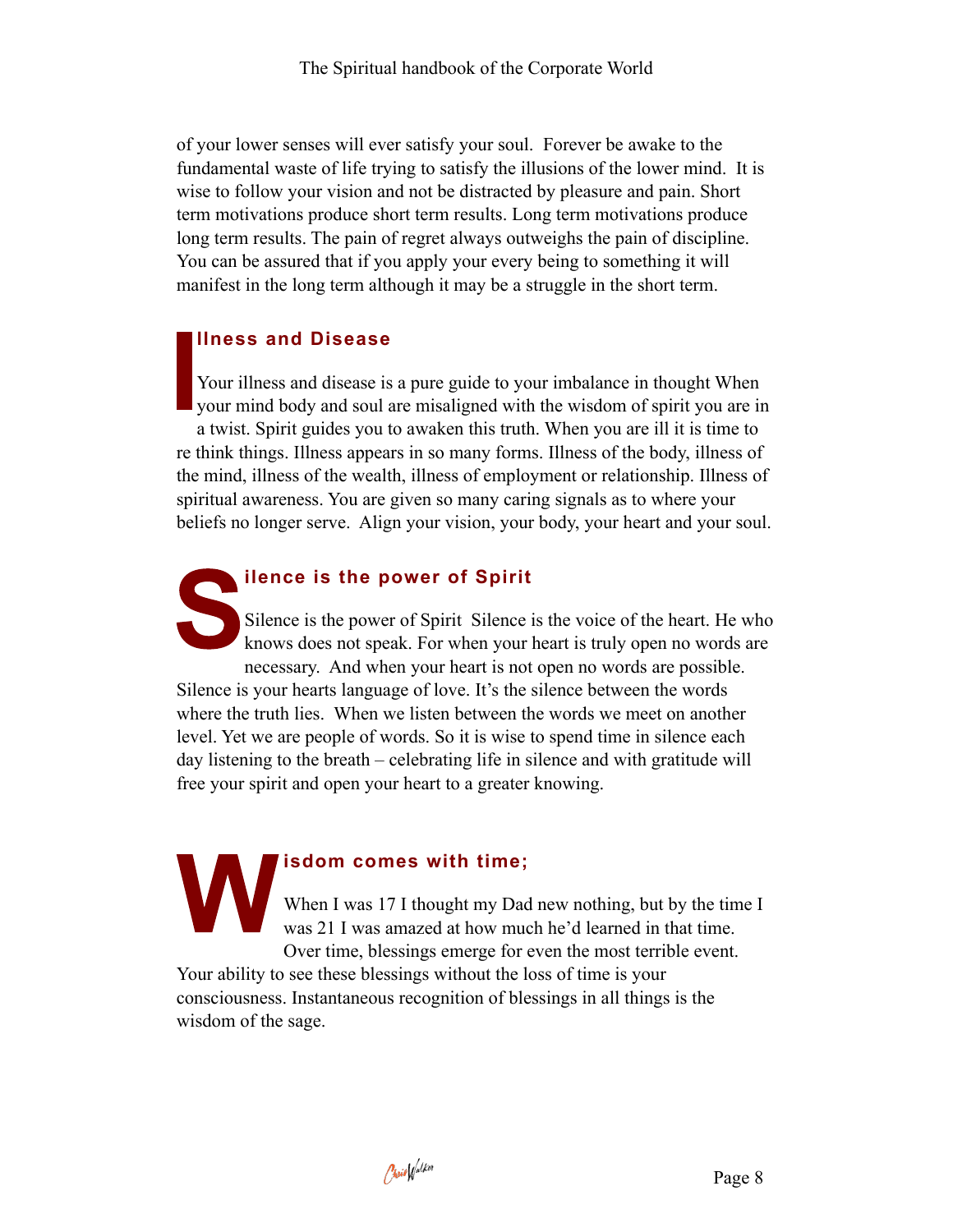## **Centred I have but one persona. Emotions I have many;**

To the many (Freud) personas there is turbulence to the one there is simply perfection. You oscillate between personas depending on the situation. Each persona is created during some past remembered event or future feared event. They are the constructs of your mind. They are the cause of your sadness, depression, fears, guilt's, illness, failure. They are also the cause of your happiness, elation, fears, success and wellness. Like all things in the universe personas have two sides. When you tune into only one side you create a lopsided charge in thought. Something else therefore must be generated to balance that. Remember perfect balance exists even if you are unable to feel or see it at this moment.

## **Suffering is attachment. Your ideas are where you are stuck.**

What you resist persists. When you think you've got it you haven't. When you think you won it you don't. The tighter you hold on to your beliefs the more pain you experience. Life is not an it, it's a journey. Movement and flow is essential for life and there's nothing on earth that doesn't move. Except of course some ideas we hold onto. This holding is going against the flow and that takes energy. Radical movement is revolution steady movement is evolution. Between the two is your ideal growth rate. Remember, to have something you must let go of it. To defend is to reveal your stuckness. To love is to embrace.

When you love an idea it is not a crutch in defence but a concept to be explored. You can use this knowledge to grow.

Your spiritual heart seeks and finds perfection. This is perfect balance. Harmony. It's ever present in the moment. Perfect in connection to the greater forces of life. It sees not good nor bad. It simply sees. All are simply events. All simply is and with tears of appreciation the spiritual heart looks upon this life without emotion.

**Your Spiritual heart has no Boundaries.**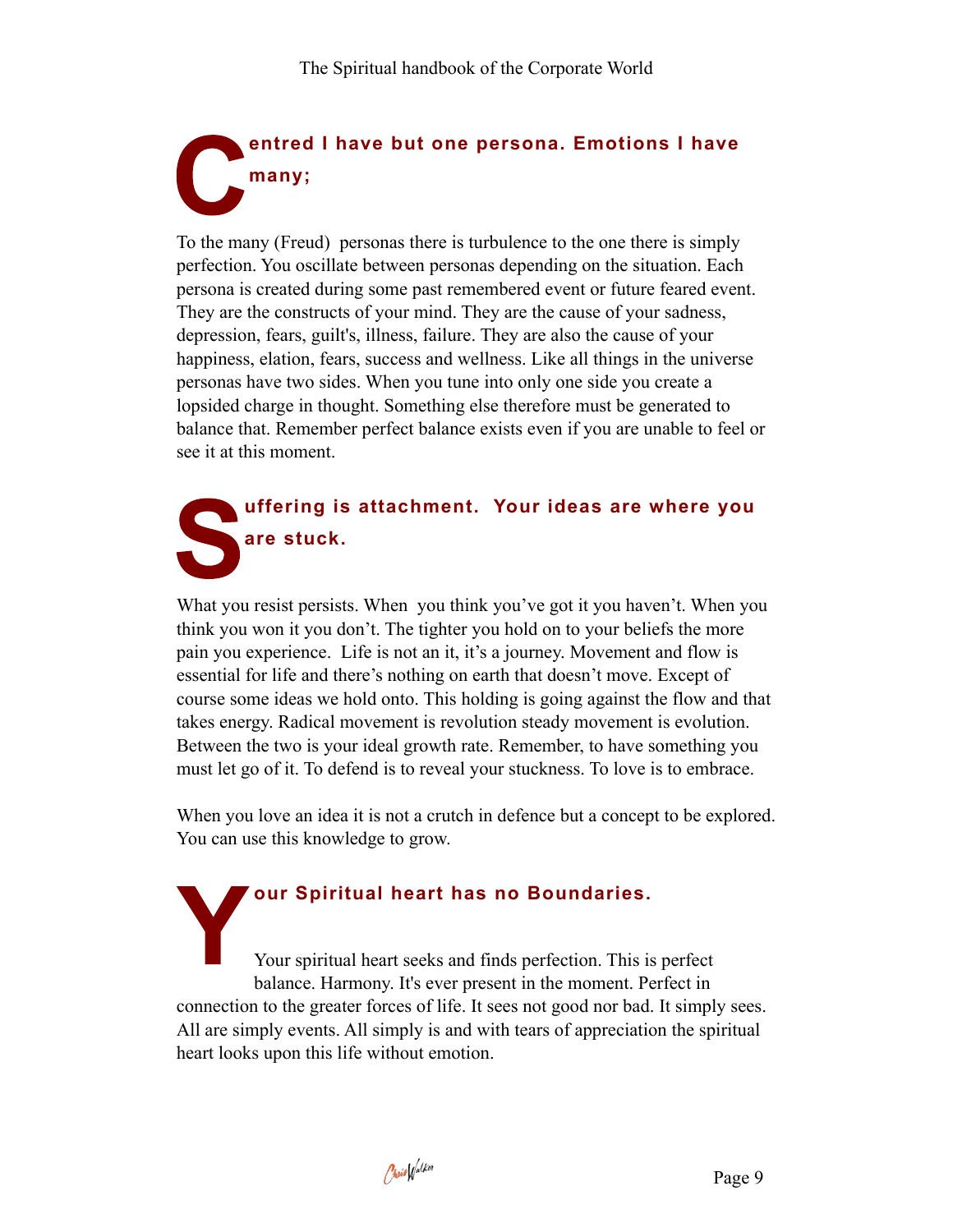It is wise to listen to the inner voice. Here is strength.

Your human heart suffers in compassion<br>Your human heart has boundaries. It sees the good and<br>the human perspective. It shares the illusion of the sens<br>to pleasure withdraws from pain. The human heart is pr Your human heart has boundaries. It sees the good and the bad from the human perspective. It shares the illusion of the senses and attracts to pleasure withdraws from pain. The human heart is protected from its fears with armour. Protection from pain. Such is the stuff of human suffering. Such feelings are the stuff of compassion. This is the path. It is these illusions and misunderstandings that separate man from the divine.

It is wise to acknowledge that perfection exists yet the human heart is often unable to see. Eventually through the personal mastery, the gift of time or spiritual awakening the truth is revealed, you find love.

## **sufi saying; Trust in Allah but Tie your camel**

We deceive only ourselves. To say I am spiritual is to quote the obvious. To say I am more spiritual is to lie. You are a spiritual being having a human experience not a human being having a spiritual experience. All is spiritual when your eyes are open. Not your human eyes but your spiritual eyes. We are forever learning new things and therefore continually moving to new ground. On new ground we tie our camel, unfamiliar and fearful we loose our trust. Over time or through process we again find our way and again we trust.

It is wise to know that you are never done. To say I am spiritual and he or she is not, is illusion. Illusion is to think that it is ever done. These are the deluded ones.

John 4.18 There is no fear in love but perfect Love cast out fear…

## **People can reject your expectations; they cannot reject your love.**

Your true self, the spiritual heart asks for nothing, needs nothing and expects nothing. It loves.

Your expectations are your illusions. You want to change something, make it better or worse. How do you know what is right and wrong. These are your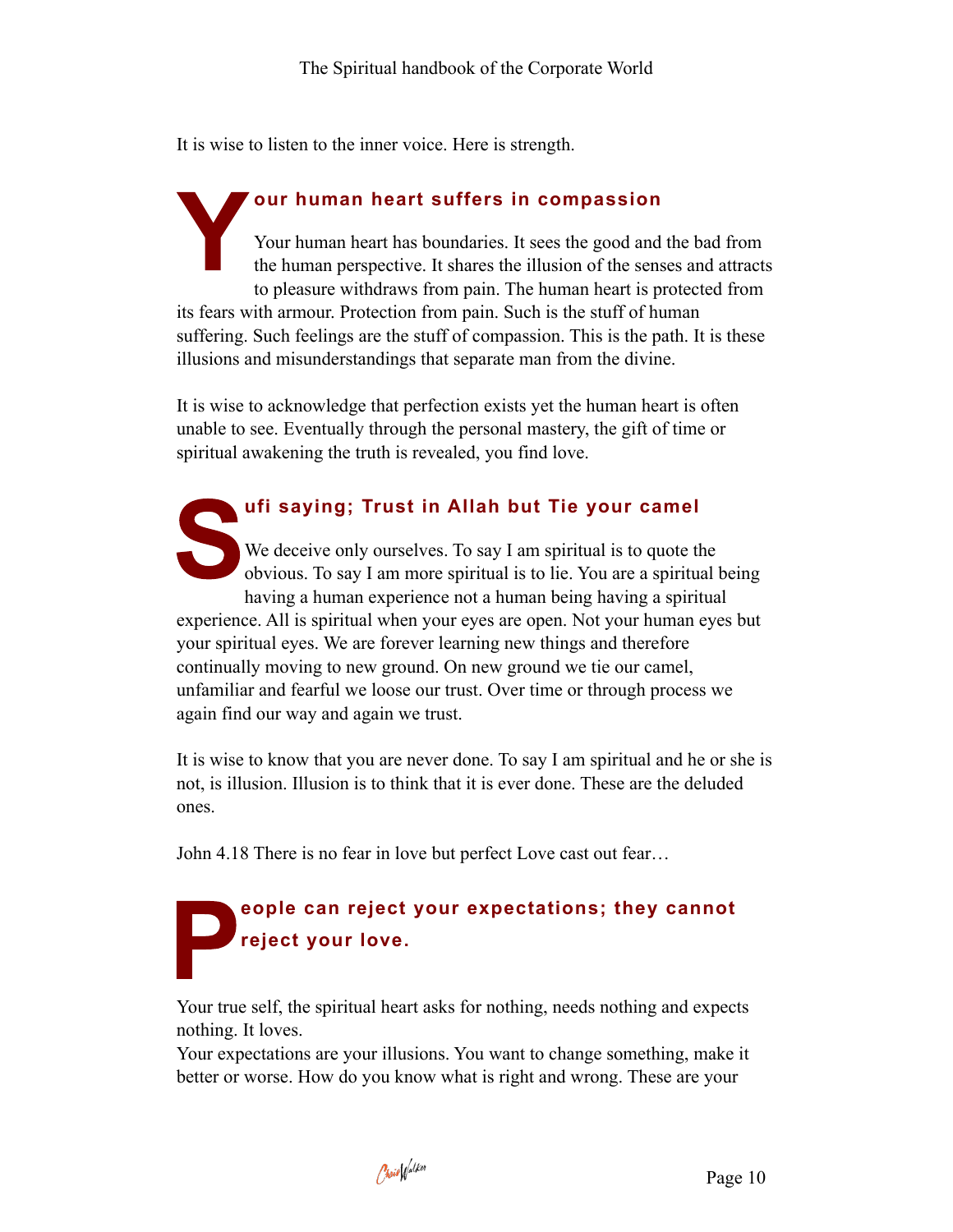environment. Conditional love is the way of exploration, unconditional love is the result. They are inseparable partners over time, they are the process of growth. While you inhabit a body, these are your companions.

## **Love passes through walls where no sound can <br>
In a state of presence and gratitude you are in the moment. In this<br>
In a state of presence and gratitude you are in the moment. In this travel;**

moment you achieve great inspirations. In this moment your heart will be open and your energy will rise. Vibration is you and your vibration will rise. As one guitar string will cause all others to vibrate so too your resonant frequency will touch the hearts of others. This is the power of a heart felt vision. You become magnetically attractive when you are inspired by your vision.

**Conditional love helps**<br>
We are bought up in condition<br>
warmth for good behaviour and<br>
is the way Yet in warmth arriv We are bought up in conditional love all with good intent. There is warmth for good behaviour and cold for bad behaviour. We think this is the way. Yet, in warmth arrives cold and even in cold there arrives warmth. Our dreams and hopes become confused with need for approval. Should I run from my dream in case I fail, or should I stand with my conviction and not be tempted by your approving warmth. After time it is obvious that your warmth cannot nourish me when I deny my own calling.

It is wise to begin to know that nobody can approve of you if you don't. Your approval is no substitute for my own. From this you get courage to face your destiny.

Love is the fruit of all season and within reach of every hand; Mother Teresa

**Making a difference.**<br>We only want to make a diversion of the light of We only want to make a difference in those things we don't understand. In the light of perfection what could there be to change. When we are comfortable we call this order. Order and disorder are two inseparable companions. To the degree we attract one we attract the other. Your maximum evolution occurs at the border between the two. Order chaos, order chaos. You can choose big swings or you can choose small swings. The choice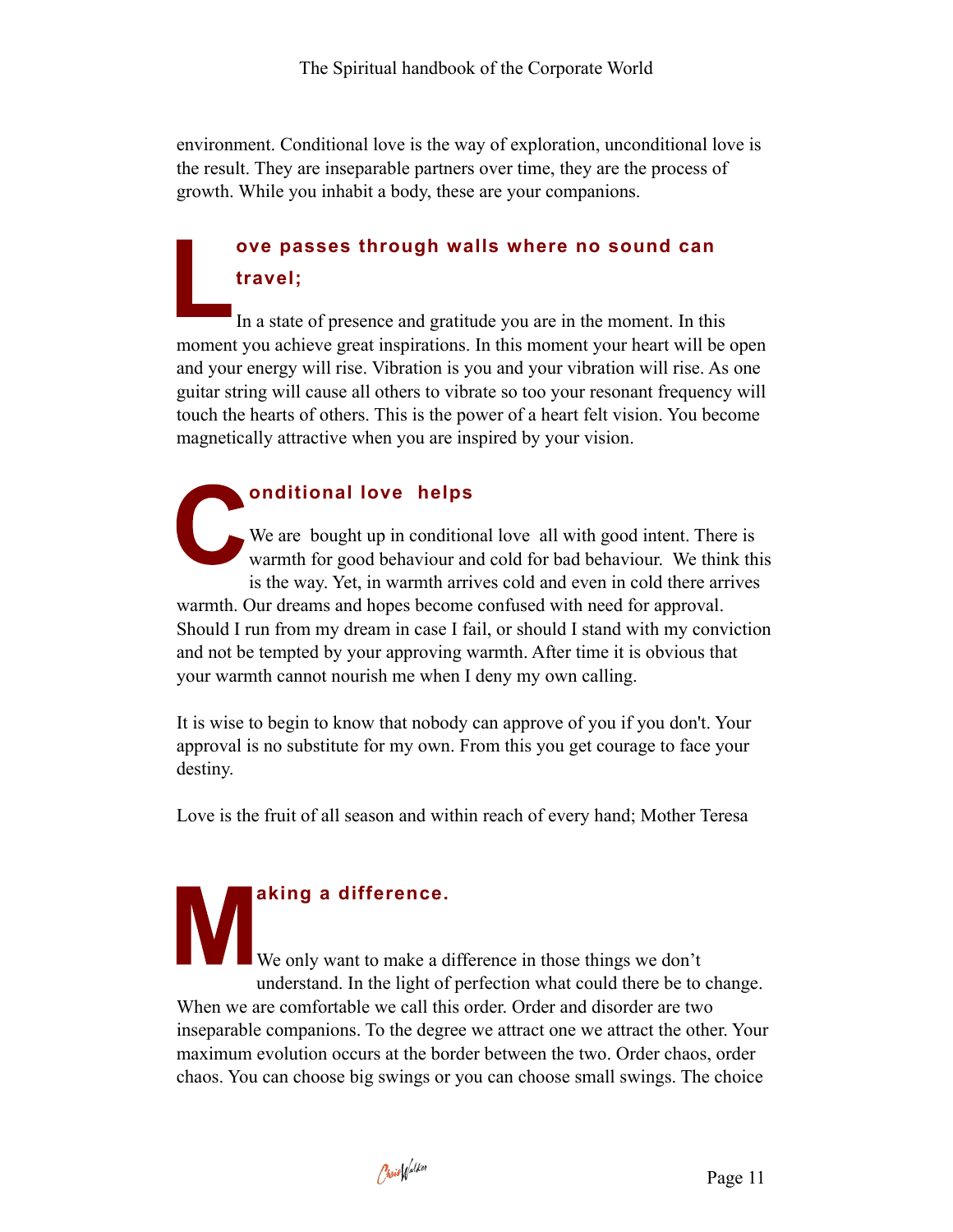It is wise to acknowledge that genius is instantaneous recognition of the order in the chaos and the chaos in the order. Your freedom comes from this genius. You are freed to follow your inspirations. You let go of the huge swings from chaos to order and back.

## **Centred I have but one persona. Emotions I have many;**

To the many (Freud) personas there is turbulence to the one spirit there is simply perfection. You oscillate between personas depending on the situation. Each persona is created during some past remembered event. They are the constructs of your mind. They are the cause of your sadness, depression, fears, guilt's, illness, failure. They are also the cause of your happiness, elation, fears, success and wellness. Like all things in the universe, personas have two sides. When you tune into only one side you create a lopsided charge in thought. Something else therefore must be generated to balance that. Remember perfect balance exists even if you are unable to feel or see it at this moment.

## **What is right and what is wrong?**

Your beliefs are transient. In your heart there is no right and wrong there is simply appreciation for whatever it is that you can see. Perfect balance exists. The only place there can be no balance in this universe is in your mind. Your consciousness is reflected in your reactions. Your rights make you attracted to something, your wrongs make you repelled from something. Your illusions of right and wrong run your life. When you tune to the infinite you are rightless and wrongless. This is the state of maximum potential. This is your state of inspiration.

**Suffering is attachment. Your stance on any topic are where you are stuck.** 

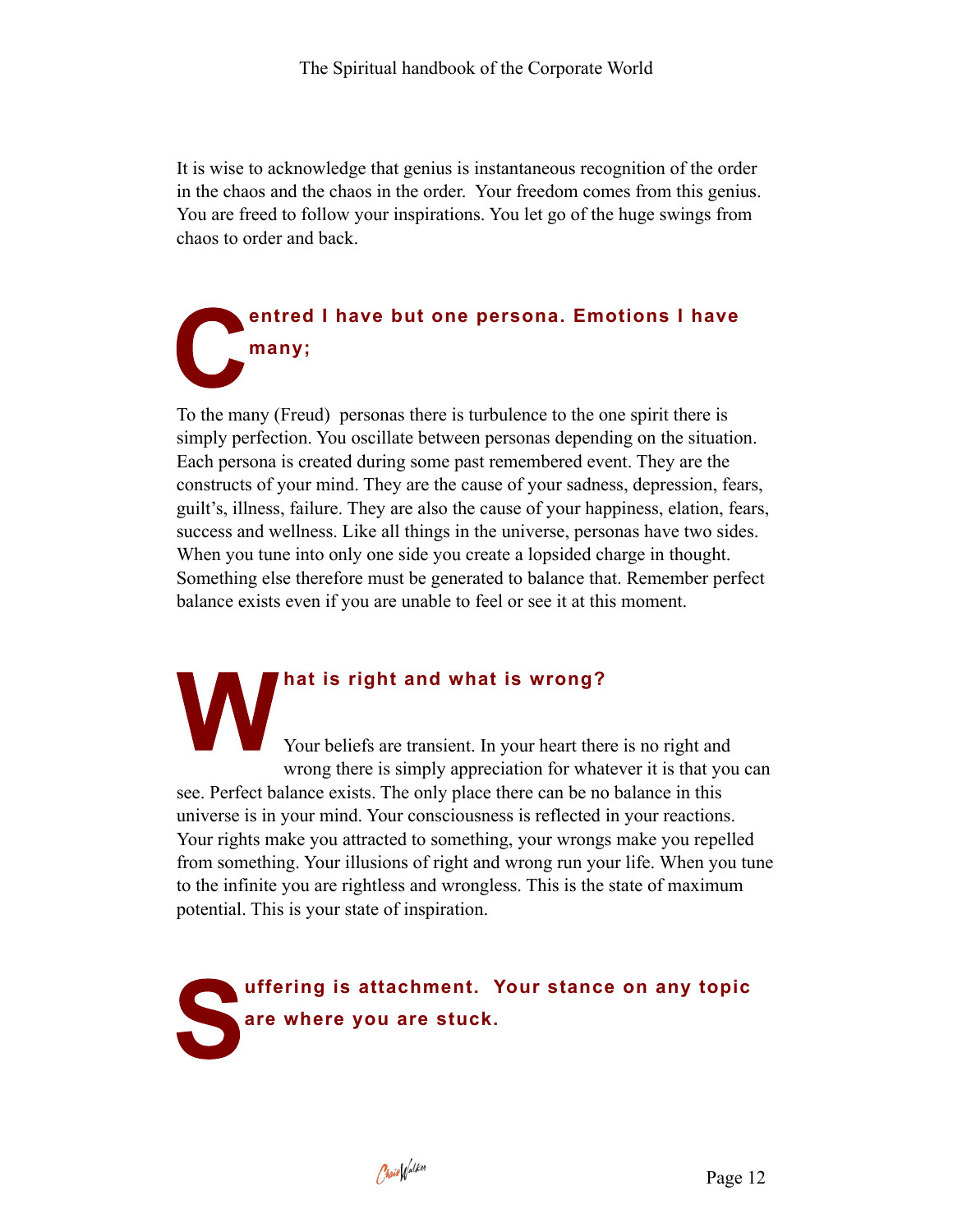What you resist persists. When you think you've got it you haven't. When you think you won it you don't. The tighter you hold on to your beliefs the more pain you experience. Life is not an it, it's a journey. Movement and flow is essential for life. Holding is going against the flow and that takes energy. Radical movement is revolution steady movement is evolution. Between the two is your ideal growth rate. Remember, to have something you must let go of it. To defend is your stuckness. To love is to embrace. When you love an idea it is not a crutch in defence but a concept to be explored. You can use this knowledge to grow.

**If the senses will ever satisfy your soul.**<br>
Your emotions reveal your consciousness. Your emotions are driver<br>
your lower self and therefore seek pleasure and avoid pain. But you<br>
know from your journey in life that ther Your emotions reveal your consciousness. Your emotions are driven by your lower self and therefore seek pleasure and avoid pain. But you know from your journey in life that there is no place of pleasure without pain or a place of pain without pleasure. It is a fundamental law. Therefore when we act on our emotions we unknowingly seek a place where both pleasure and pain exist. We think we are moving to a greener field. In truth we are just moving the deckchairs around the titanic. Perfection exists right in the moment you are in now. There is order in the chaos. Your wisdom is to find it. Your soul guides you to places that are new to challenge and awaken this wisdom. You may resist and hang on for 50 years. That's why situations repeat themselves. Your soul, the universe, God, your body, partners, children, work all love you enough to keep giving you the chance to learn lessons. This is the gift of life.

and all acknowledgment of spirit in your thank-you's.

**The power of the unknown**<br>For every one known there are a the<br>seen an electron, magnetism or electron<br>10,000 unknowns and as once we b For every one known there are a thousand unknowns. Have you ever seen an electron, magnetism or electricity. For every known there are 10,000 unknowns and as once we believed that the earth was flat we can now know that there are millions of unknowns yet to be discovered. So too spirit must be blended with matter. Wave and particle combine, they are inseparable. If, like me, you are keen to achieve your dreams then it is wise to include spirit in your power base, and all considerations of spirit in your plans,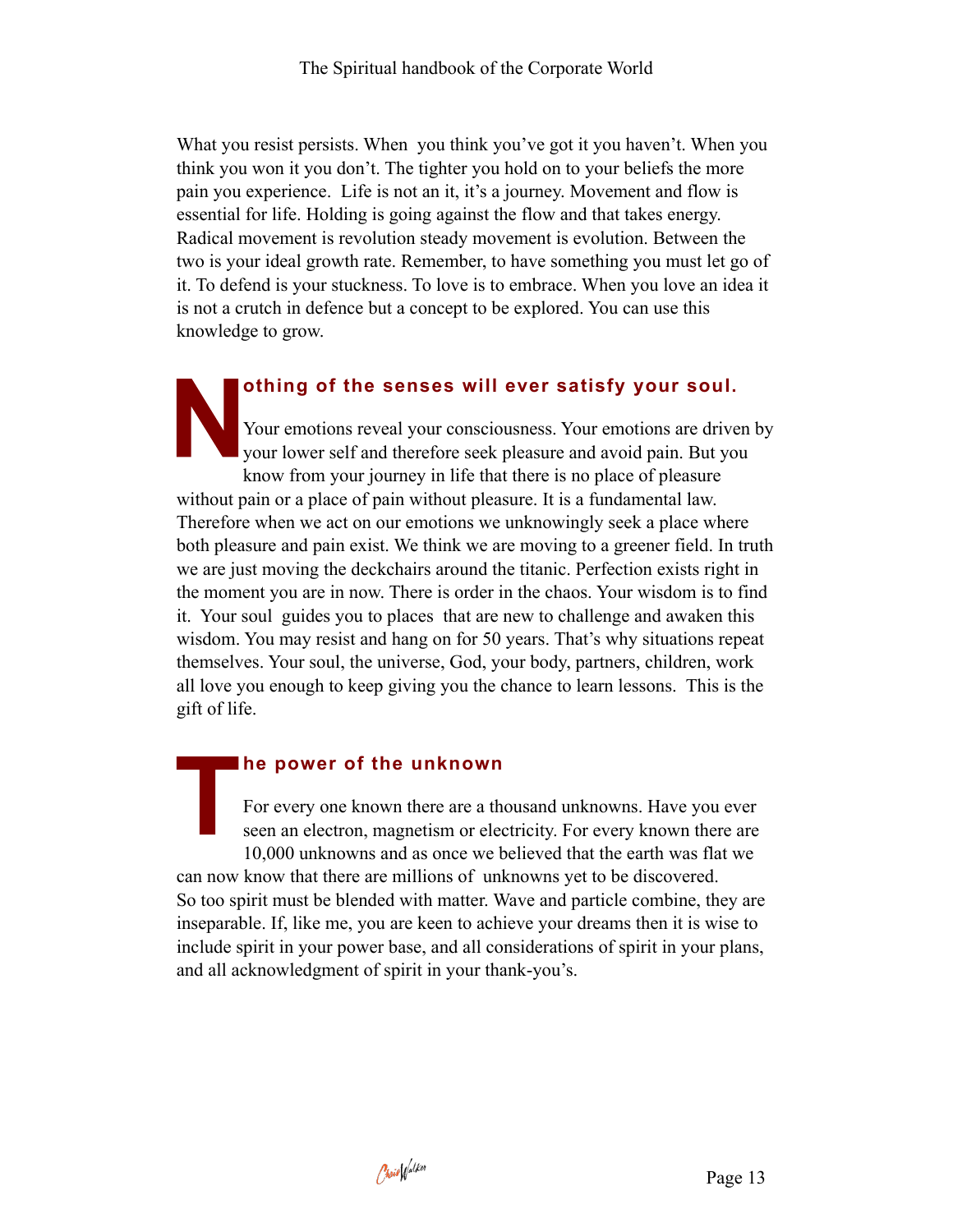**Consider the principle of Vibration <br>We communicate electromagnetically. When yesess you see only with your eves and your the** We communicate electromagnetically. When you look with your senses you see only with your eyes and your thoughts. You have memories and you have imagination's. These three are the limits of your experience. But there is one more space unexplored by these senses. It is the space of perception. Up to 90% of your communication is non verbal. You "tune into" people's attitudes, get a sense of where they're at, you can tell by a persons vibes where they're coming from. You've no doubt heard the comment " I just get a bad feeling about him or her". All is vibration. Light is vibration and everything else is simply light slowed down. The slower the vibration the heavier the matter. Same with you. The heavier your thoughts the heavier you get.

It is wise to remember; nothing is missing it simply changes form you don't recognise.



steady hand and a powerful mind because thoughts and worry are the greatest defeaters of magnetic power.

It is wise to be aligned with your life's purpose, with your heart open, your body composed, healthy and flexible you are at your maximum potential you are inspired. In this state your energy is directed, your powers of perception heightened and you have clarity and commitment to a task bigger than you.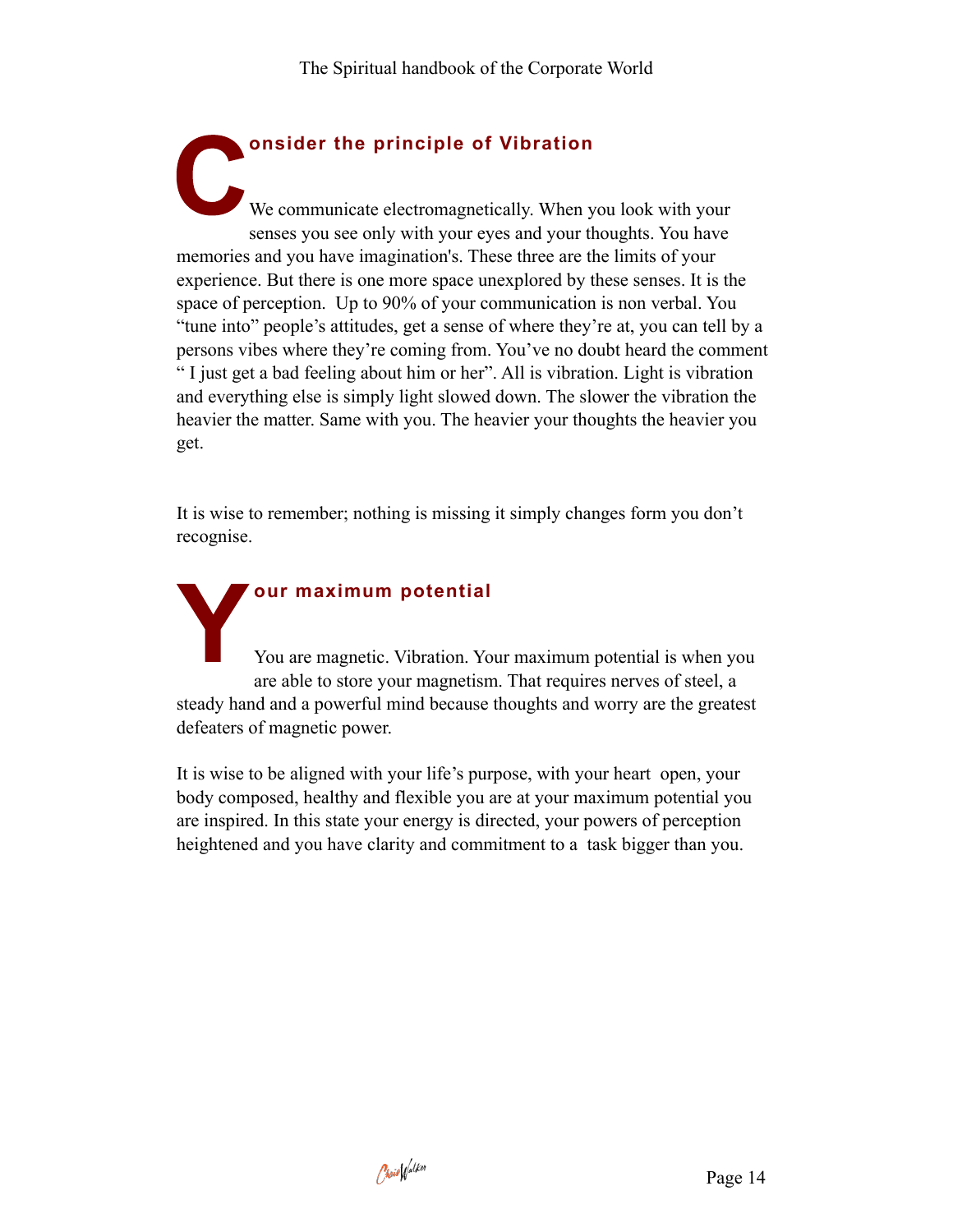The power of the mind and electrically received and thoughts can either be gra The power of the mind and body is electric. All thoughts are electrically received and distributed throughout your body. Your thoughts can either be grateful or ungrateful. Gratitude levitates, it raises your consciousness expands your capacity and heals wounds. Ingratitude runs you. Attraction and repulsion are both forms of ingratitude. Attraction infers that there is some place better than where your are, ingratitude infers that there is some place better than where you are, both are illusions of the unwise.

It is wise to follow your heart. It is only your personas that will chase after greener fields. Your fragmented and diverse personas searching for pleasures and avoiding pain. Your heart just does regardless of either pleasure or pain.

**An attitude of Gratitude**<br>
Your stress is the result of your<br>
attitude the circumstances impared wour health both internal and ex-Your stress is the result of your attitude. When you change your attitude the circumstances impact you differently. Your attitude to your health both internal and external, your approach to financial management, your attitude to others and ultimately your commitment to yourself and your journey. For what to one person is a stress is to another a joy. Your senses pick up the signals. Smell, taste. Sound, feel, sight, time and space. Your mind interprets those signals. What to one person is a joy is to another, a stress. Understand the dynamic that creates stress in the first place. Recognise that stress relief is a valuable tool yet it is far wiser to address the cause rather than the effect. You should be continually looking to deal with the source of stress rather than worrying about the result. Base your daily regime on the maintenance of a healthy level of stress. Create a special space through your own energy in which others are inspired to reduce their stress. Stressed managers infect others until an epidemic breaks out.

**EMORGING HUMAN REACT ON ORIGINAL PROPERTY.**<br> **EMORGING HUMAN PROPERTY AND ART PROPERTY AND PROPERTY AND PROPERTY AND PROPERTY AND PROPERTY AND PROPERTY AND PROPERTY AND PROPERTY AND PROPERTY AND PROPERTY AND PROPERTY AND** Human emotions undergo periodic oscillations; These are driven by **Exercise 1** emotional reactions of attraction and repulsion. The nervous system is attracted to pleasure and avoids pain. These oscillations are the emotional highs and lows experienced by humans when the listen to their lower mind. Emotions are energy in motion. Your emotional attraction and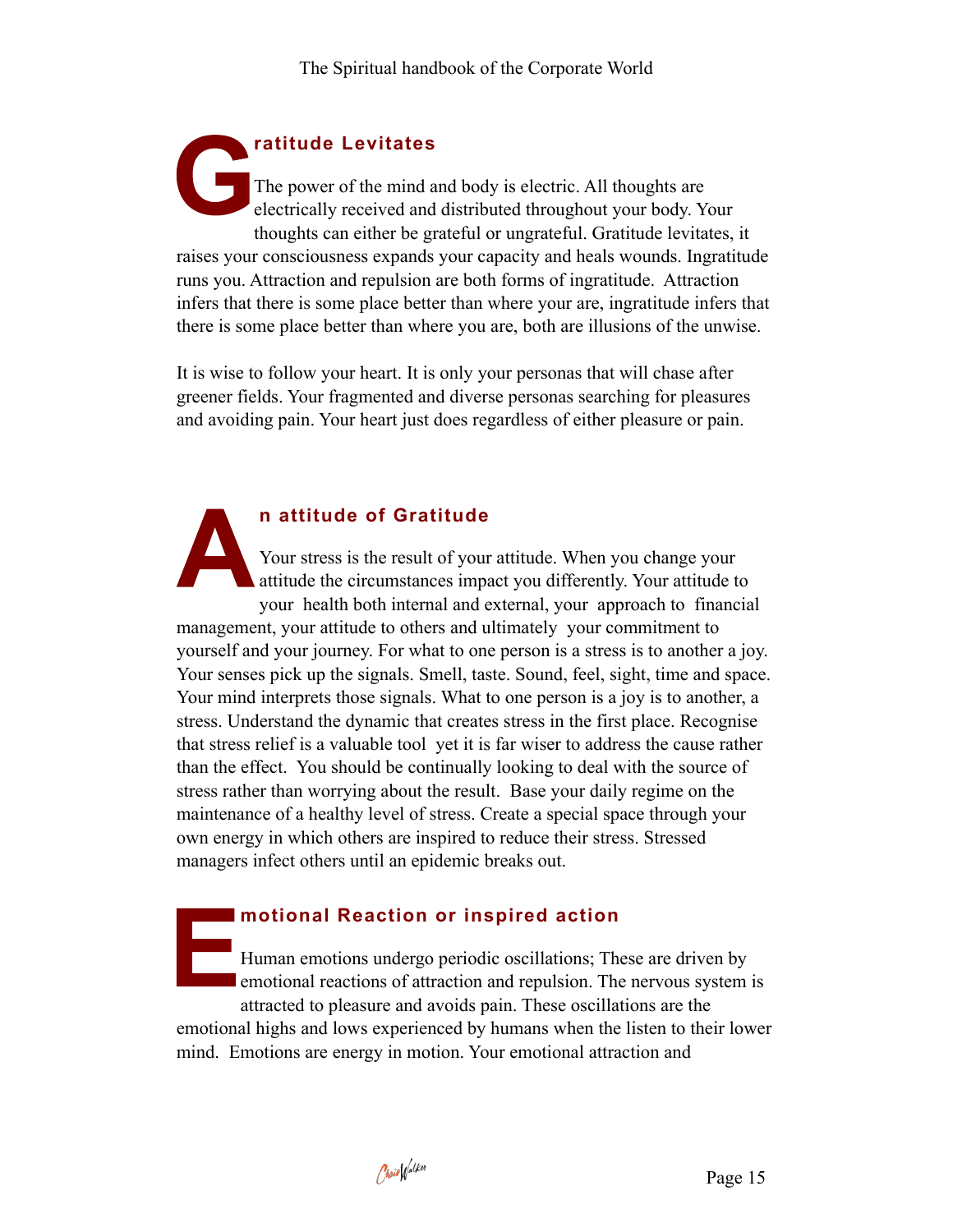repulsion's are energy in motion. Your lower mind drives your emotions. These are the ideas, events and things you have not yet come to be conscious of.

You cannot eliminate these polarities. You can only come to see their perfection.

**Emotional Baggage**<br> **Example 25 To change your life, Change 35 To change your beliefs.**<br> **Example 26 To 26 To 26 To 26 To 26 To 26 To 26 To 26 To 26 To 26 To 26 To 26 To 26 To 26 To 26 To 26 To 26 To 26 To 26 To 26 To 26**  "To change your life, Change your mind. To change your stress, change your beliefs." Stress and anxiety are destructive emotions based on worry. Presence brings us to the moment and in this space there simply is no stress. It is wise therefore for you to invest in the process of being more in the moment than it is to invest in the process of resolving stress itself. Fear is a powerful motivator. Adrenals kick in, blood pressure rises and you can be rocketed into incredible feats of strength, endurance and performance. However at the end of the day the stress generated from over working can exhaust you. Eventually you will achieve the stressless state of presence, even if it is on your deathbed.

Your capacity to be in the moment and achieve your full potential is determined by your commitment to reconcile your emotions.

### ■he body reacts to the messages of the brain.

When we are being run from the lower levels of the brain we seek pleasure and avoid pain. Whenever we seek pleasure, we run into pain. This is an endless cycle that drains energy and is physical felt in the gut. The higher Centers of the brain provide the greatest potential environment for balanced thought and actions. Balanced perceptions and thankfulness birth potential energy that the body expresses with power, precision and purpose. The higher brain Centers are connected to the heart, creating homeostasis throughout the body.

**Reduce brain noise**<br>Brain noise occurs when<br>words when you lie and d<br>minimisation's result from Brain noise occurs when you exaggerate and minimise. In other words when you lie and deny balance. Exaggerations and minimisation's result from emotions; distorted imagination and distorted memory. Mind noise is static in the receiving and broadcasting station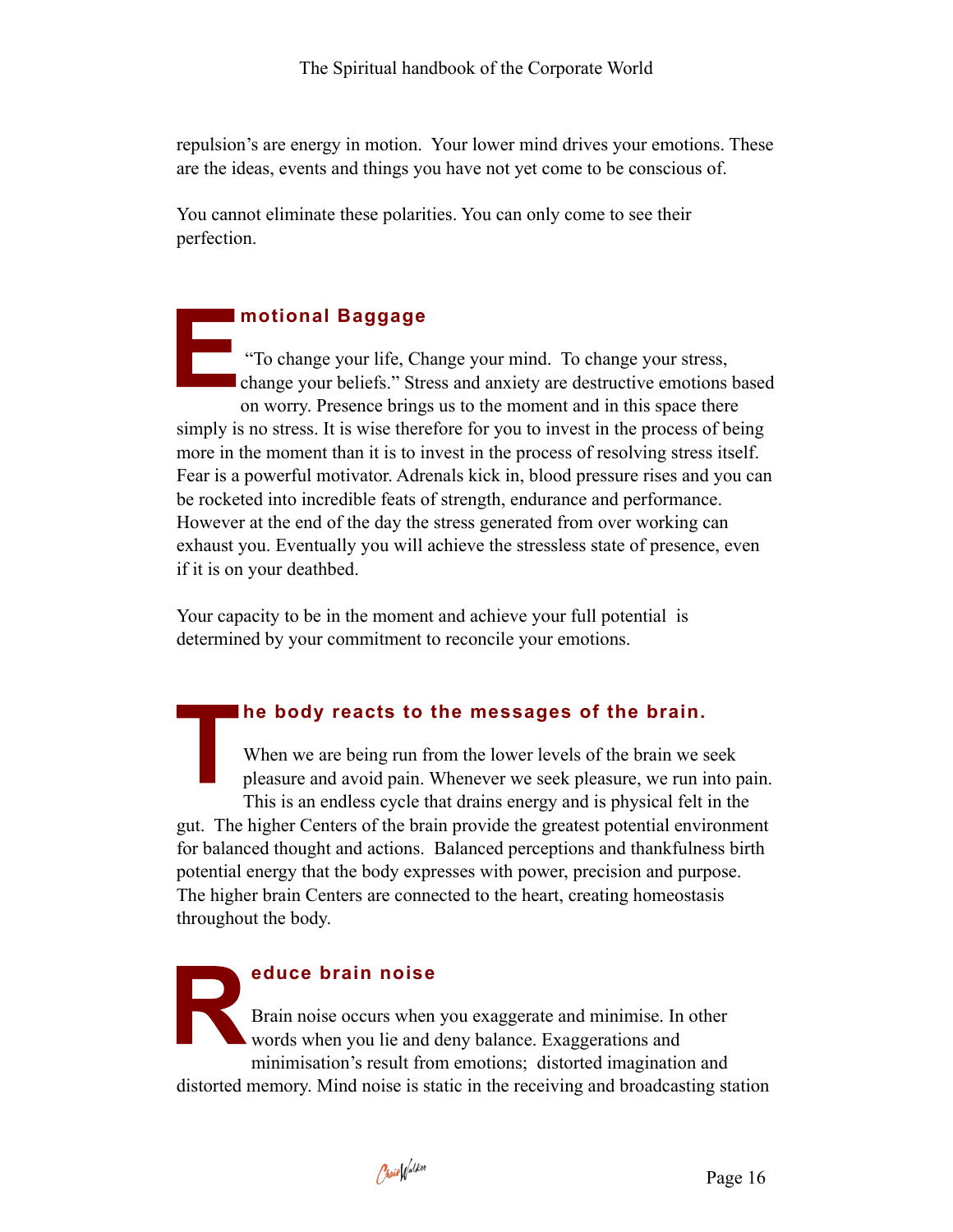To focus the mind is meditation and to focus the mind on creation is the ultimate meaning. All great masters who have left eternal impact on this earth have been people who can, for varying lengths of time, focus their mind.

To focus the mind; Think in balance. Take the time out. Be intense. Have a vision. Be healthy, Take no credit, Take no blame, Manage your thoughts.

**Bodymind**<br> **Bodymind**<br> **Bodymind**<br> **Bodymind**<br> **Bodymind**<br> **Bodymind**<br> **Bodymind**<br> **Bodymind** Your whole being responds to your state of mind. Your body, your finances, your relationships, your social life are all feedback to your state of mind. They are doing all they can to bring you to a particular state of awareness. When we are feeling ungrateful, resentful, unhappy in our work and are not doing what we love to do the very chemicals which maintain your body change. It has been shown that a person who is angry, bitter, resentful produces hormones and endorphin's which, over an extended period, lead to permanent imbalances in the body. Your mind and body are intricately connected and the science of this is the science of great healing. The depth and accuracy of the science of Bodymind is phenomenal and forms the greater foundation for Eastern Health.

**Emotional Wisdom**<br> **Example 3**<br> **Example 3**<br> **Example 3**<br> **Example 3**<br> **Example 3**<br> **Example 3**<br> **Example 3**<br> **Example 3**<br> **Example 3**<br> **Example 3**<br> **Example 3** Judgements are reactions. It is wise to act instead of react. When you react others are running your life. This is not what you want.

It is wise to transform the judgements to appreciation and love by examining where you have done what they are doing. Then balance your mind.

**Function or dysfunction**<br>What to one is functional to anot<br>what is right. More wars are created<br>other reason. The creator is neith What to one is functional to another is dysfunctional. And who is to say what is right. More wars are created in the name of faith than for any other reason. The creator is neither right nor wrong, it, he or she simply is. This is love. It is wise to know the magic of love. To see that there are two sides to every coin and to have gratitude for both sides. It is the mind of the creator manifest in your life. Then and only then are you free to be you.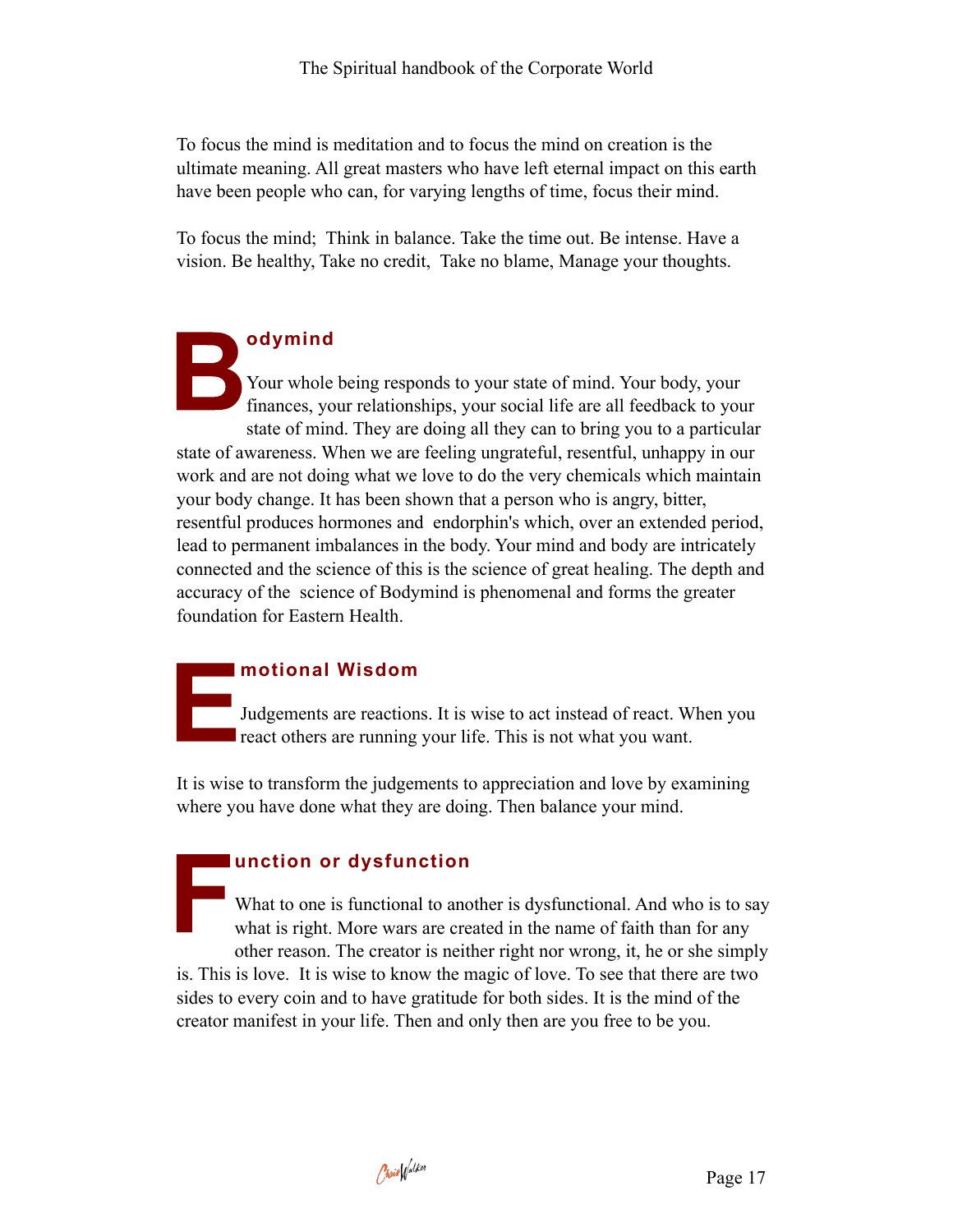## **The size of your questions determines the size of your life**

So funny. Some people say, my mother made me do it, or I got that from my parents. And I ask did you do all that your parents said? Why did you select this to believe? Are you sure your blame is justified? We choose our thoughts. What made you believe that? What made you believe that? Whatever it is, it is simply where you are right now, it can be let go of and you can grow to your next place of learning. You are free only when you are willing to flow.

It is wise to ask ourselves questions. The size of your question determines the size of your life. Holding on is righteousness. It causes your pain. Growing means challenging your beliefs and embracing an ever increasing breadth of the wonder of life.

**Example 18 Constant 19 Constant 19 Constant 19 Constant 19 Constant 19 Constant 19 Constant 19 Constant 19 Constant 19 Constant 19 Constant 19 Constant 19 Constant 19 Constant 19 Constant 19 Constant 19 Constant 19 Consta** If you get depressed then search not for the cure to the depression but the wisdom to deal with your elation. All things have two sides. So too your emotions. They are just charges as a magnet holds north and south. Bring down your elation and your depression will rise as sure as the sun rises and falls each day. Seek the depths of the illusions you hold, the promises impossible to keep, the judgements held, the teachings absorbed, the expectations created. Return to your beliefs and find the source for it is this gift for truth that brings about the balance of body and mind.

It is wise to balance your mind. Instead of rescuing depressions we can seek the balance. Look for the beliefs that are stuck. Your body and mind, like nature are doing all they can to wake you to love.

**Example thankful to a power greater than you.**<br>It is wiser to think of the benefits to what is than it is to what isn't. Somebody far smarter than all of us designe magnificent universe and it's only our beliefs that prev It is wiser to think of the benefits to what is than it is to think about what isn't. Somebody far smarter than all of us designed this magnificent universe and it's only our beliefs that prevents us seeing

the gift.

It is wise to open your heart to the power of creation. Open your heart to the reflection of the perfection. Open your heart to a power greater than you.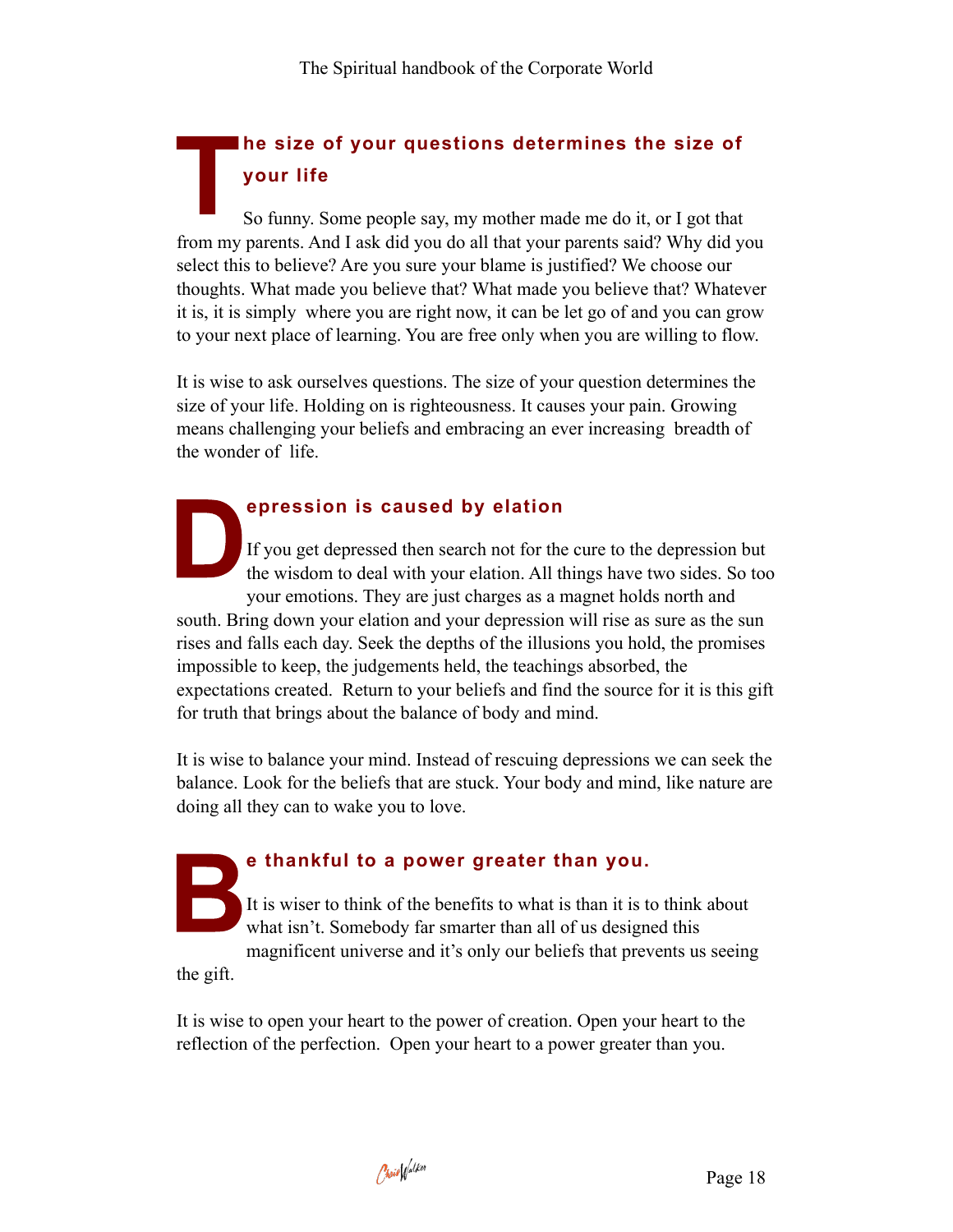**Love is the synthesis of emotion**<br>If you can't see both sides of what you are d<br>Infatuation breeds resentment. Elation's bree<br>righteousness breeds self wrongteousness. D If you can't see both sides of what you are drawn to, you are infatuated. Infatuation breeds resentment. Elation's breed depression. Self righteousness breeds self wrongteousness. Dissolve the lies and your vision becomes clear. Infatuation with heaven or the universe makes you want to be there. It is not better or worse than where you are. No space craft desires you, no person can't live without you. You must find and admire the creation right there in the palm of your own hand. The nerves, veins, tissue, cells. See this in order to bring yourself back to reality. It is here in the vessels, the veins, the cells the tissues.

It is wise to bring any lopsided perception back to balance. This is the most beautiful meditation on earth. Practical and mobile the food for your focus is life itself. Learning to be grateful for all, is the journey of life. No one is finished. No need to get all elated about your consciousness. You are no better or worse than anyone else on this planet. You are one with them.

### **s it for you to know what right and what is wrong?**

**I** Your beliefs are transient. In your heart there are no right and wrong there is simply appreciation for whatever it is that you can see. Perfect balance exists. The only place there can be no balance in this universe is in your mind. Your consciousness is reflected in your reactions. Your rights make you attracted to something, your wrongs make you repelled from something. Your illusions of right and wrong run your life. When you tune to the infinite you are rightless and wrongless. This is the state of maximum potential.

This is your state of love.

**Consider the principle of Vibration**  All is vibration. Light is vibration and everything else is simply light slowed down. The slower the vibration the heavier the matter. Same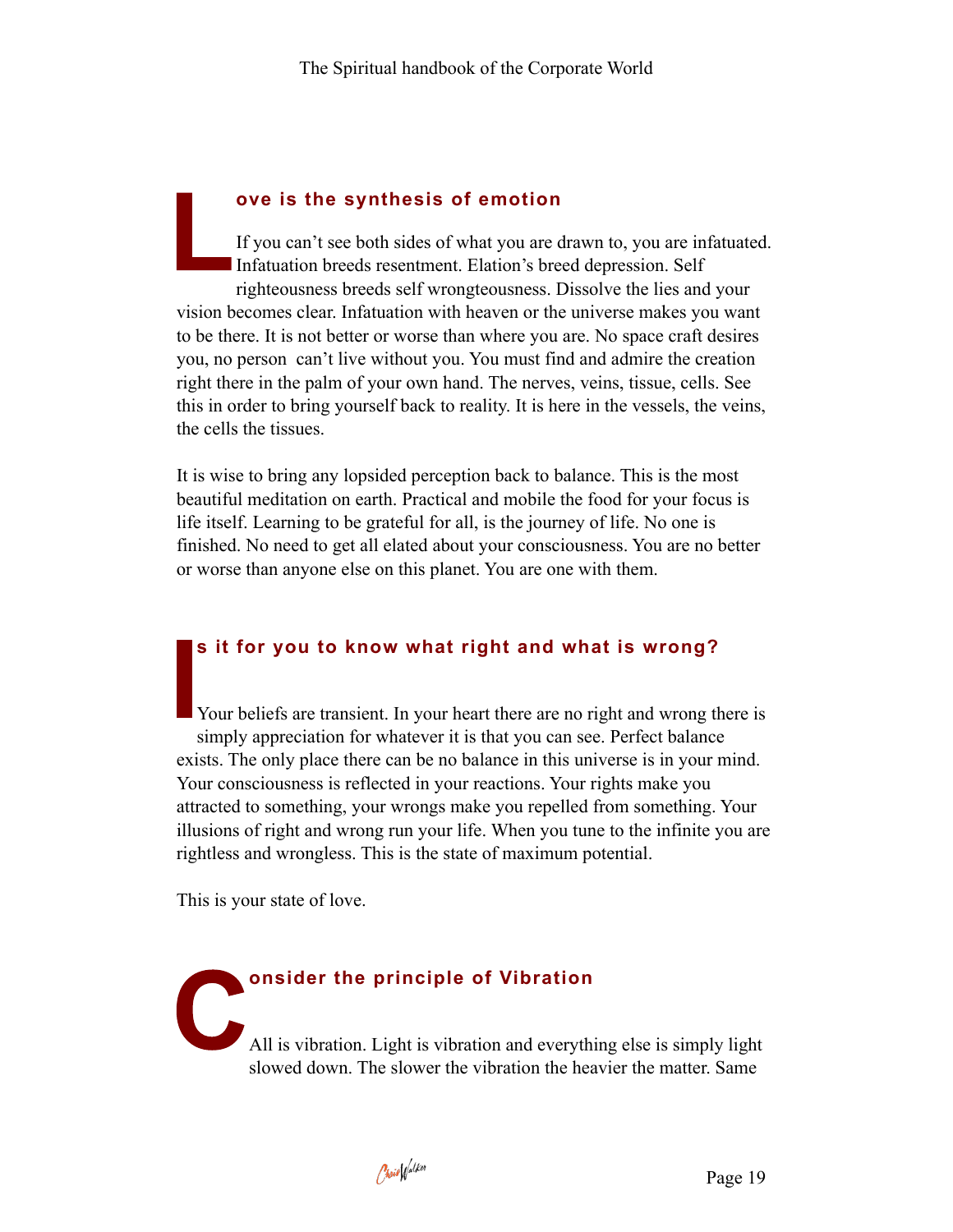sense of awareness is not time dependant. Alive or dead your heart has the capacity to tune into another person whether they are right in your face or on the other side of the earth or not physically here at all.

Remember nothing is missing it is simply in a form you don't recognise.

**Rescue .. Making a difference.**<br>David Irvine shares a story in his book "world" As a child on the farm, I remember hatch. The chicks were necking their way David Irvine shares a story in his book "Simply living in a complex world" As a child on the farm, I remember our neighbours chicks

hatch. The chicks were pecking their way out of their shells, and in an effort to help them I cracked their eggs. To my astonishment , the chicks died. That day, I learned a very important lesson the hard way: help isn't always helpful.

Those chicks needed the struggle of hatching to survive and thrive. They needed to crack their own eggs.

We only want to make a difference in others that reflect those parts of ourselves that we have not come to love.

### **Your maximum potential**

You are magnetic. Vibration. Your maximum potential is when you are able to store your magnetism. That requires nerves of steel, a steady hand and a powerful mind because thoughts and worry are the greatest defeaters of magnetic power. When you are aligned with your life's purpose, your heart is open, your body composed, healthy and flexible you are at your maximum potential your are inspired. In this state your energy is directed, your powers of perception heightened and you have clarity and commitment to a task bigger than you.

**The Power of Breath**<br>Use the power of the breath<br>the solar plexus was though<br>Vogi's have spent their live Use the power of the breath to centre body and mind. In ancient times the solar plexus was thought to be the seat of the soul. Since then the Yogi's have spent their lives mastering the art of breathing for

awakening human potential. Pranayama is the Yogi art of Breathing. As you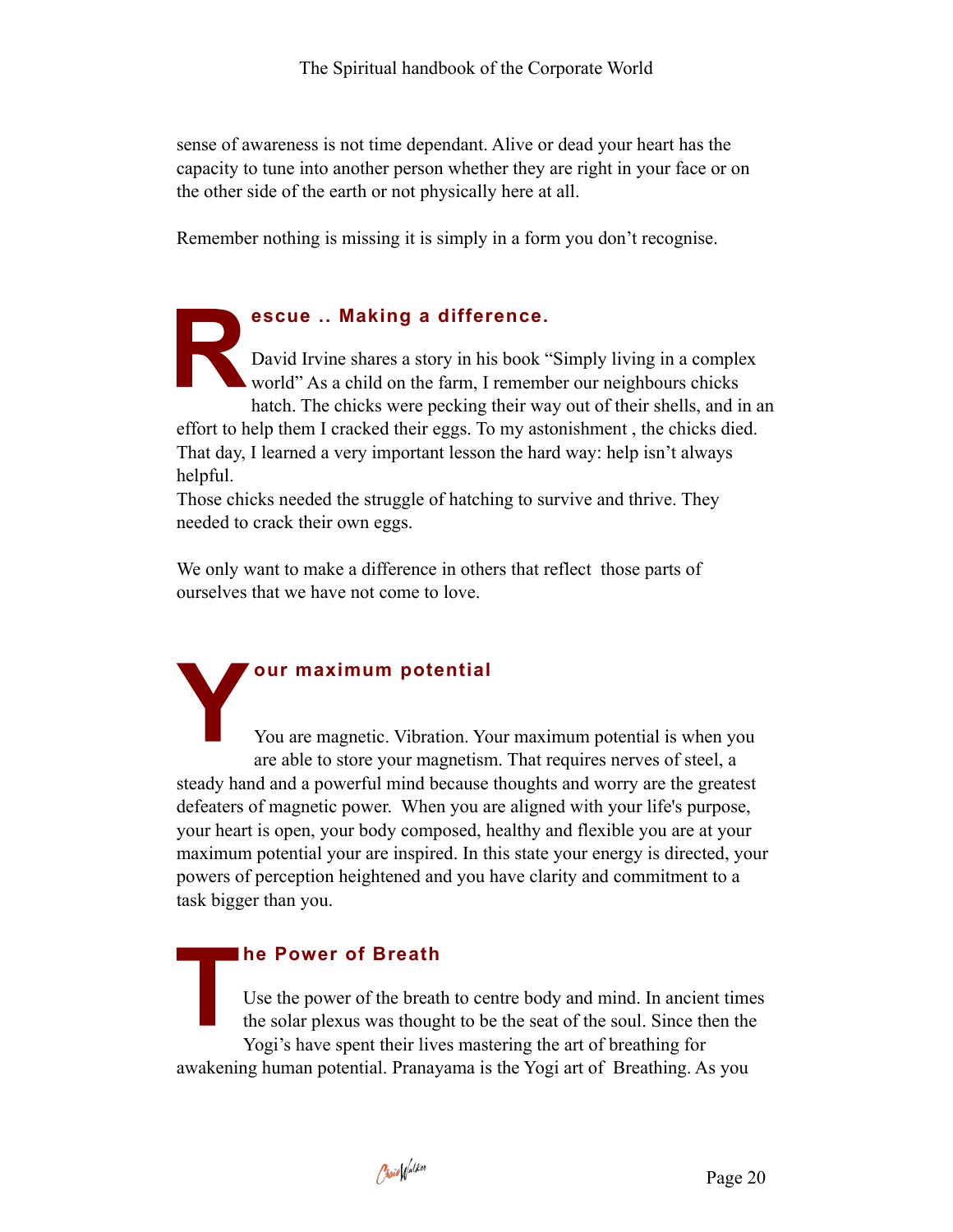**Value your time.** 

There is a currency of life, it is time. It is the one gift you are given that you can not replace. When you appreciate what you have you get more. When you appreciate the value of the time you have been given you get more. Your life span increases, your capacity to do more increases and the stressful compression of events into limited time abates. You have the capacity to stop time and in so doing approach wisdom. Valuing time is an acknowledgment of your own mortality. It need not take the sudden jolt of a life threatening experience to remind you of the frailty of life. When you kiss a child, mean it; when you see a friend stop and feel it; when you say that you care, care. Tomorrow may never come.

Time is your greatest gift use it wisely and your life will take a whole new meaning. It seems unwise to wait for time to pass and look back on the missed opportunities to hug a child, to stop and share a moment or express the creative spirit you have within you. Besides, this is life, success, wealth and relationship.

**Moderate and monitor what you eat.**<br>Every 6 months your body is completely replace constructed from the inputs to your body. Eood is Every 6 months your body is completely replaced by new cells constructed from the inputs to your body. Food is not the only matter that builds your body. The air you breath, the thoughts you consume, the books you read, the emotions you express, the care you give and the way you sit and stand are food. The way you pray, the way you look at the stars and the way you swim are all food. Your body is replaced by the inputs you give it each 6 months.

It is wise to take advantage of all those things that are free in building the best transport system the universe could conceive.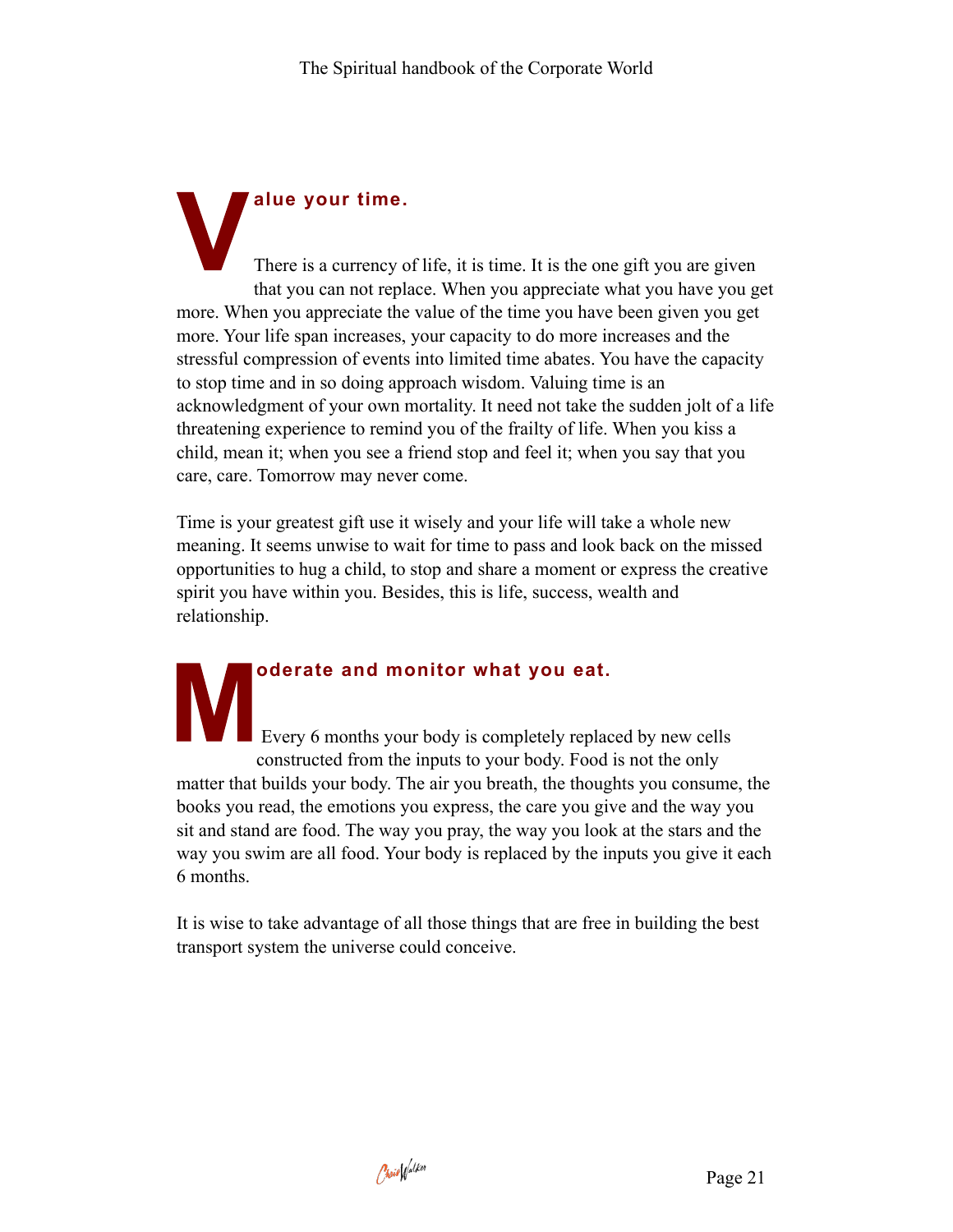other than gratitude. You are the power of your mind. When balance is seen, life is revealed for its magnificence. Your mind has 85,000 thoughts each day. 70% of them are the same as yesterday. Yesterday's thoughts are conditioned by the past and the past is the creation of our perception. In other words life is how we see it.

It is wise to question our perception of the past so that we can become present. It is wise to challenge illusions of the future to bring this to presence. Focus your mind on your priorities filling your mind with inspirations. Peace of mind can only be achieved through presence.

**Don't take credit - don't take blame**<br>There are two sides to all things. To praise is to<br>The truth of love is to embrace both sides. You There are two sides to all things. To praise is to acknowledge the half. The truth of love is to embrace both sides. You put them up you will eventually put them down. Infatuation leads to resentment. If you praise somebody you must eventually reprimand them. I say do neither. Focus on the vision. Substitute praise and reprimand with gratitude. Teach rather than reprimand.

It is wise to be grateful. If you take credit you must take blame. If you praise you must reprimand. When you raise somebody up beyond their true worth someone will put them down.

## **Muscles reflects your balance of mind**

.

When you avoid pain seek pleasure you are listening to your lower mind. Your lower mind controls the smooth muscle, sympathetic.

E.g. heart, kidneys, etc. This means that the infatuations and resentments are you listening to your lower mind and creates oxidation in the body. Maintain homeostasis when you are out of the body and to test you. Therefore to the degree that we listen to our emotions we oxidise the body and decay and disease it.

Strident muscle is controlled by the higher mind and includes all organic muscle above and including the diaphragm. Heart, lung and brain. Inspiration organs versus maintenance organs which are the organs of maintenance below the diaphragm.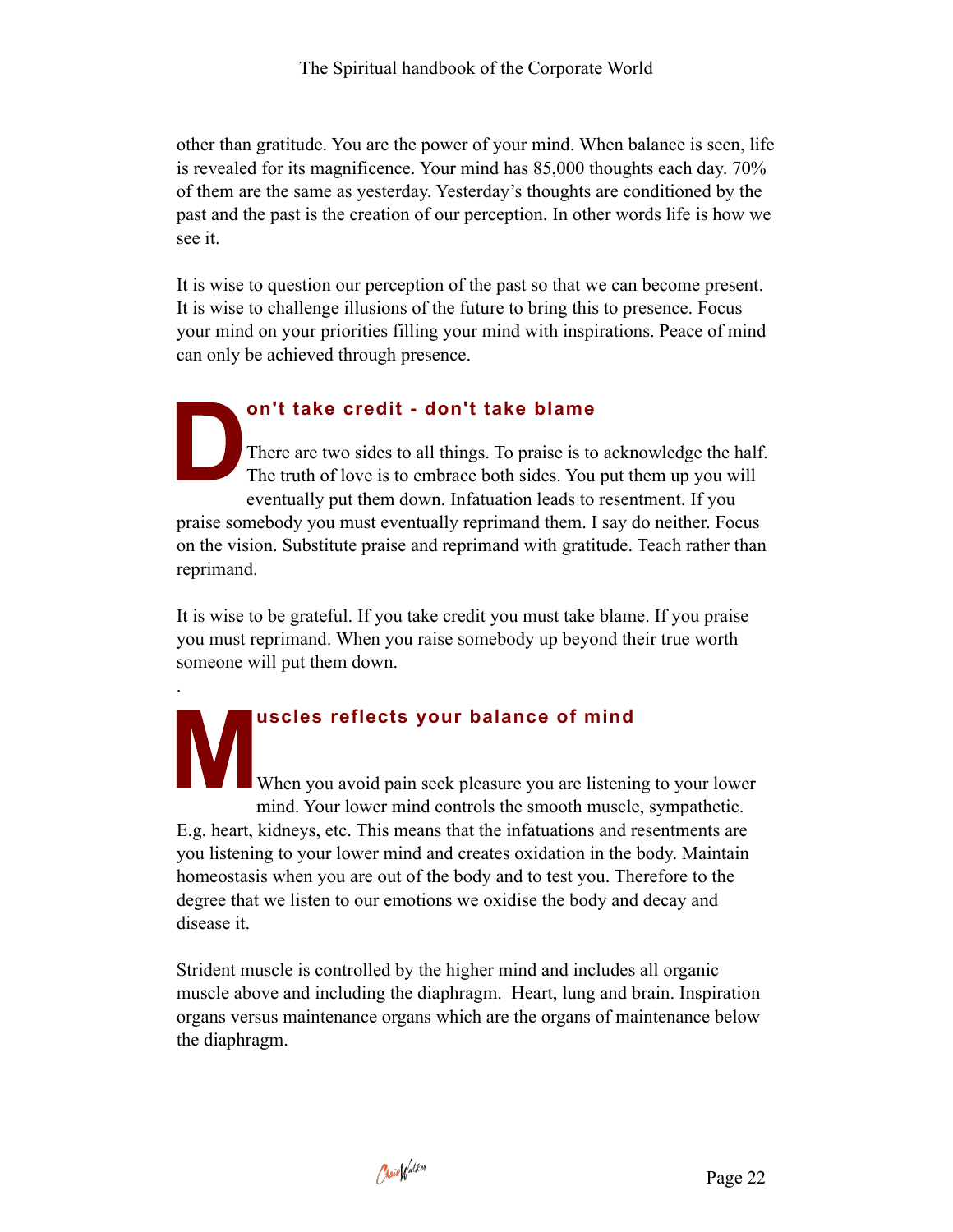**The Path**<br>The deeper<br>the mud, can<br>void the na The deeper the roots the taller the tree. The further you are pushed into the mud, call it pain, the higher the tree can grow. The deeper your void the narrower the path. For some the edge between inspiration and desperation is fine. They are the blessed ones who walk a narrow path. For them one step off the path brings the realisation of divergence. Divergence is the fall into the emotions. You are blessed by your pain, it awakens the complacency, it challenges the uncertainty, it challenges illusions.

It is wise to have the courage to follow your path. It is often generated by the pain resulting from stepping off it. You will be bought back to reality by life itself, your illusions cannot last long.

## **Your judgements of right and wrong are your greatest illusions.**

Your judgements of right and wrong are your greatest illusions. We should ask how can there be a right without a wrong. How can there be a good without a bad, how can there be a pain without a pleasure. These are your illusions. They lead you headlong to a state of delusion. Truth is never in the hands of the many. You are challenged to rise from the mass consciousness through either your commitment to challenge or your pain. Either way your purpose in life is revealed to you in its ultimate form in the awareness that nature destroys anything that is not fulfilling its purpose. When we hold onto the beliefs in our mind we hold back our growth. We tend to sabotage our potential. Your body, your wealth, relationships and all matter around you is testimony to your ability to rise to this level of performance.

It is wise to know that if you are not using your mind and your brain you deteriorate. If you do not use your body your body deteriorates.



Stress is the exaggeration or minimisation of what is. When we exaggerate the outcome we develop fears and guilt's. We develop uncertainties and worries we loose presence. On the other hand if we

were to weight the plus and minus of the event we could eliminate the stress. We could draw ourselves to the position of awareness that in the moment all is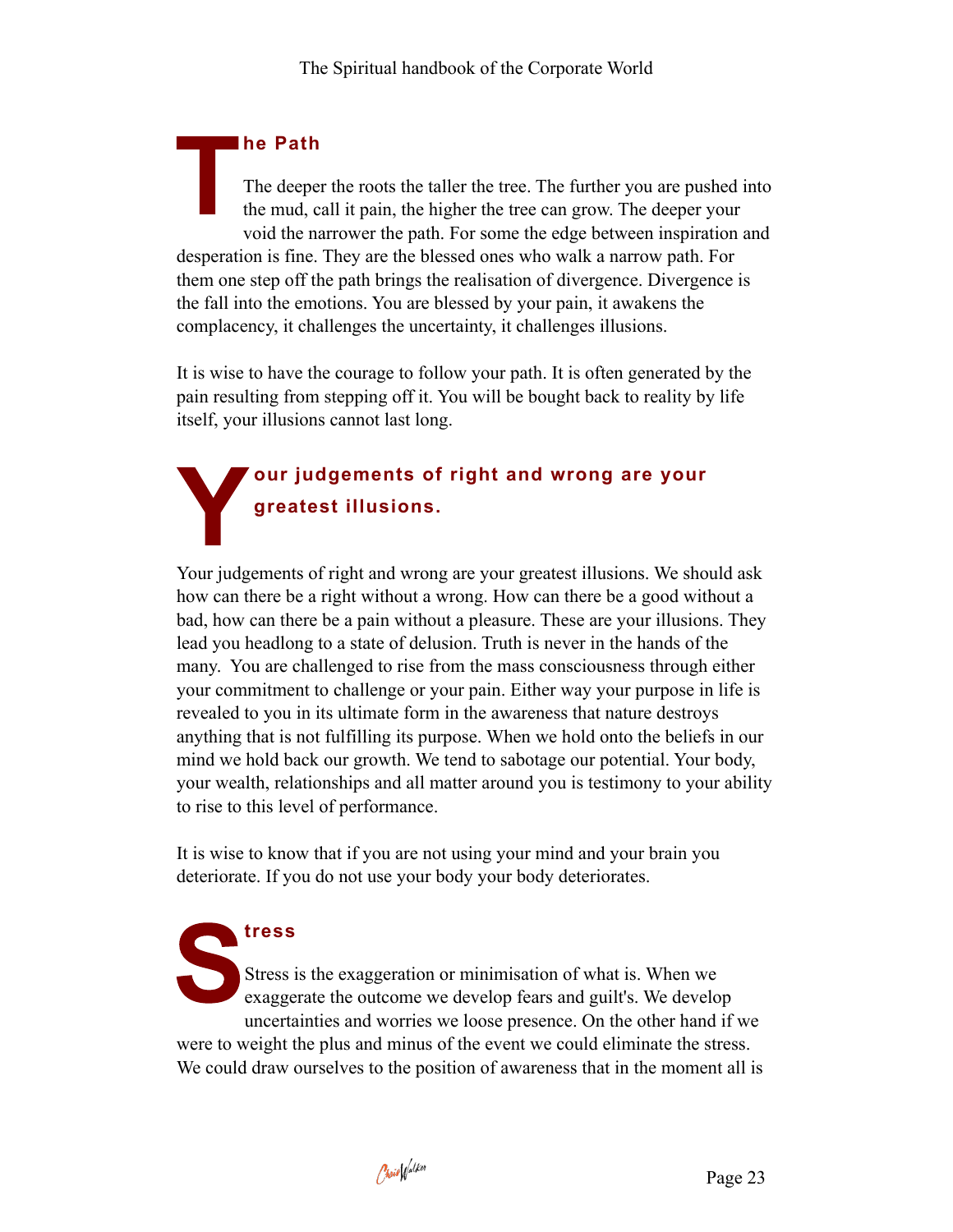perfect balance. Your body reacts to these lopsided ideas, the charge or electrical impulses react to these thoughts. In the moments of truth you can be stress less.

Your breath can also balance your mind. When your mind is excited and elated you can slow it by breathing. When your mind is down and worried you can bring it up by breathing. Your mind and body are connected through your diaphragm. Breath is the connection between your mind and body.

It is wise to act on stress at the source. Grab it before it grabs you. Instead of fixing the result, fix the cause and the cause is within you. Nothing is caused outside of you. It is your reactions that cause your stress not the stimuli.

## **f you're not willing to challenge yourself - somebody else will**

**I** Your self righteous persona will be challenged by others or yourself. When you don't do the work on yourself somebody or something else will. If you stay stuck or hold onto a belief your mind, body, money, spirit, friends and partners will bring you the next learning.

When you listen to your inspirations you are willing to challenge yourself because your beliefs are continually getting in the way of your dreams.

**No one can beat you down further than yourself<br>
Blame never fixed anything. When you say he or she did this or t<br>
when you say I feel this or I feel that about another person you are<br>
actually talking about yourself. When** Blame never fixed anything. When you say he or she did this or that, when you say I feel this or I feel that about another person you are actually talking about yourself. When somebody says to me "he beat

me' I ask "so why were you beating you?" It's an incredible turn of events to know that you attract to yourself; people, places, things and ideas that you need to bring you out of your illusions. If you are beating yourself up then you attract someone to beat you up. If you are judging yourself then you attract someone to judge you, if you are guilty then you attract someone to pour guilt on you. Getting them to stop is a fruitless exercise, because you will simply continue to do it yourself.

It is wise to give to yourself. Nobody can give you more love than you give to yourself. Nobody can care for you more than you care for yourself. Nobody can cheat on you more than you cheat on yourself.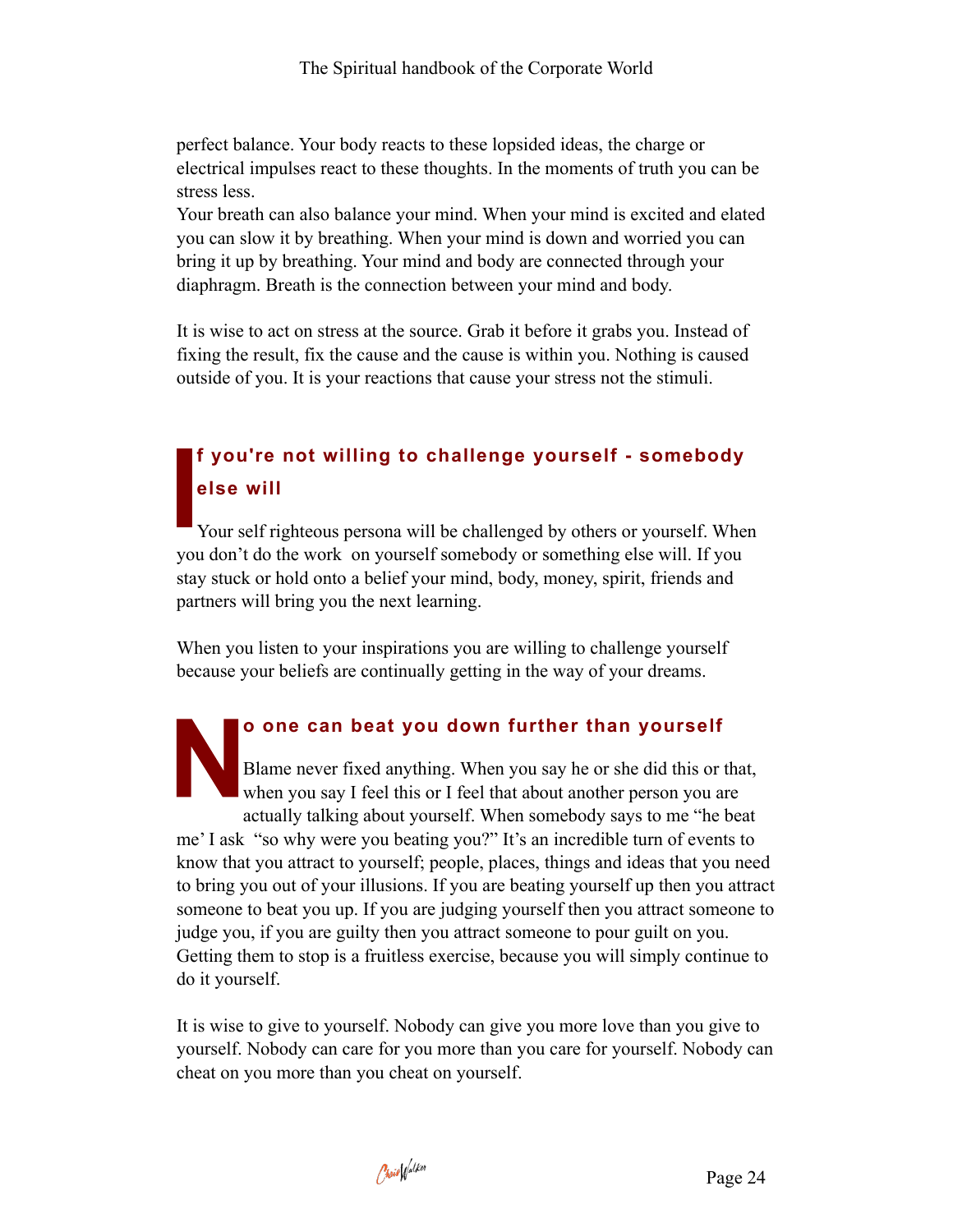No one can beat you up or put you down more than you do to yourself.

**True self worth stems from within<br>There's nothing you can do on the outside of yourth It's how you feel about yourself. When** There's nothing you can do on the outside of you to build your self worth. It's how you feel about yourself. When you build yourself up higher than who you really are you attract someone to bring you down. When you beat yourself up you attract somebody to bring you down. We are naturally balanced and any mind state that we attempt to create that is either one side or another attracts a balancing mechanism. This is an essential ingredient of nature and evolution. Resistance is only possible in your mind but do so at your own peril.

**Music Says?**<br>
This is right a<br>
said so? If you This is right and that is wrong. Are you absolutely sure? Who said so? If you were to listen to all those rules by others you would be frozen because for every group who claim an action right another deems it wrong. Choose from a smorgasbord of ideas ideals and values.

It is wise to know that in silence of meditation and the centred calm of love that you will hear this wisdom and it is in this state of certainty that you will create your own laws. Rejection and acceptance are simply two sides of one coin. You cannot have one without the other. These are universal truths.

### **Envy is ignorance, imitation is suicide. Emerson.**

**Past and Future**<br> **Past and Future**<br> **Past and Future**<br> **Past and Future**<br> **Past and Future**<br> **Past and Future**<br> **Past and Past and Past and Past and Past and Past and Past and Past and Past and Past and Past and Past and** Sometimes I dream of the future. Sometimes I dream of the past. This is a wonderful gift, it helps me to escape the present. But, it is also my worst enemy. Because the boundary between real and illusion, between constructed and deconstructed becomes vague we can easily live a life of

illusion. What is truth in this haze vacillating between the past and the future.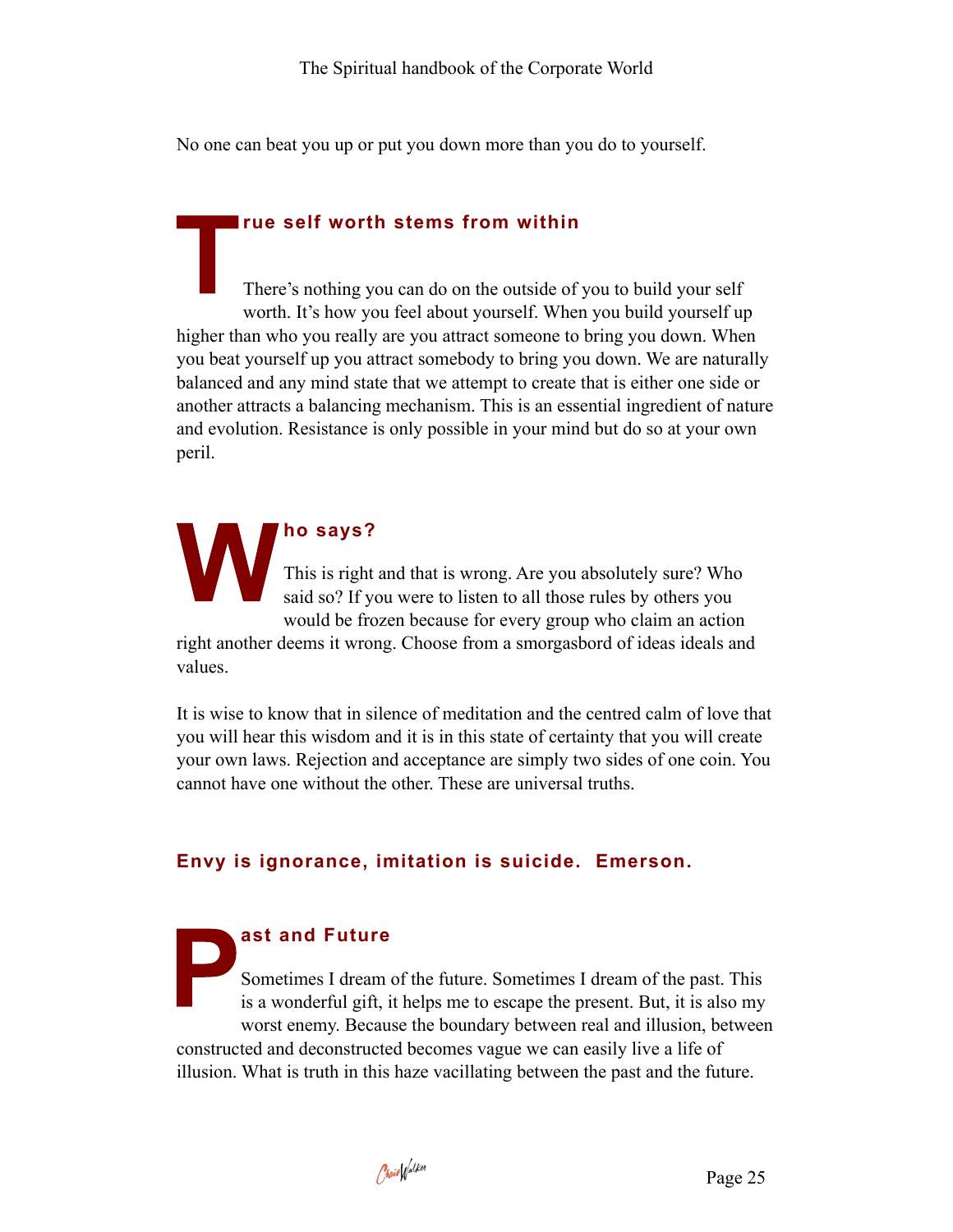It is wise to be centred. Between past and future, between reality and fantasy is love. It's the un-judged moment.

## **Myth versus inspiration**<br>Inspiration is a calling. A reasor<br>You will be supported and chal Inspiration is a calling. A reason to do something bigger than you. You will be supported and challenged along your path. Motivation is crushed by challenge, inspiration rises above it. Most people want the hero myth but in my experience no body has ever had success without failure, or support without challenge.

## **Perfect symmetry and order**

Symmetry proportion and order. When the mind is balanced the heart is open. When the heart is open your personal potential is released. Your heart, mind body and soul are in harmony. You are alive. Events are just events until you judge them. Life is life, death is death. An affair is an affair until you label it right and wrong and who is to which is which? Your judgements are your greatest illusions. They are always impacted on by your experience of life. They are always impacted on by the morals and ethics of your time, they certainly do not stand the test of time. As your needs change so too do your beliefs.

It is wise to listen within. Your mind has the ability to see in balance and therefore lead you to an open heart or your mind can be imbalance and lead you to a closed heart. When you see any event with more than a one to one perspective you, your body and all that you do is in lopside. You become imbalanced and so too does your expression.

Your body is a chemical and an electrical machine Your body is a chemical and an electrical machine. Nerve impulse can be measured electrically. Emotions can be measured chemically. Your body is a chemical and an electrical machine. Nerve impulse can be measured electrically. Emotions can be measured chemically. .

Your body seeks balance. Your senses seek the imbalance. In other words your senses seek pleasure and avoid pain they try to find places with more ups than downs. So your senses seek to label all things imbalanced.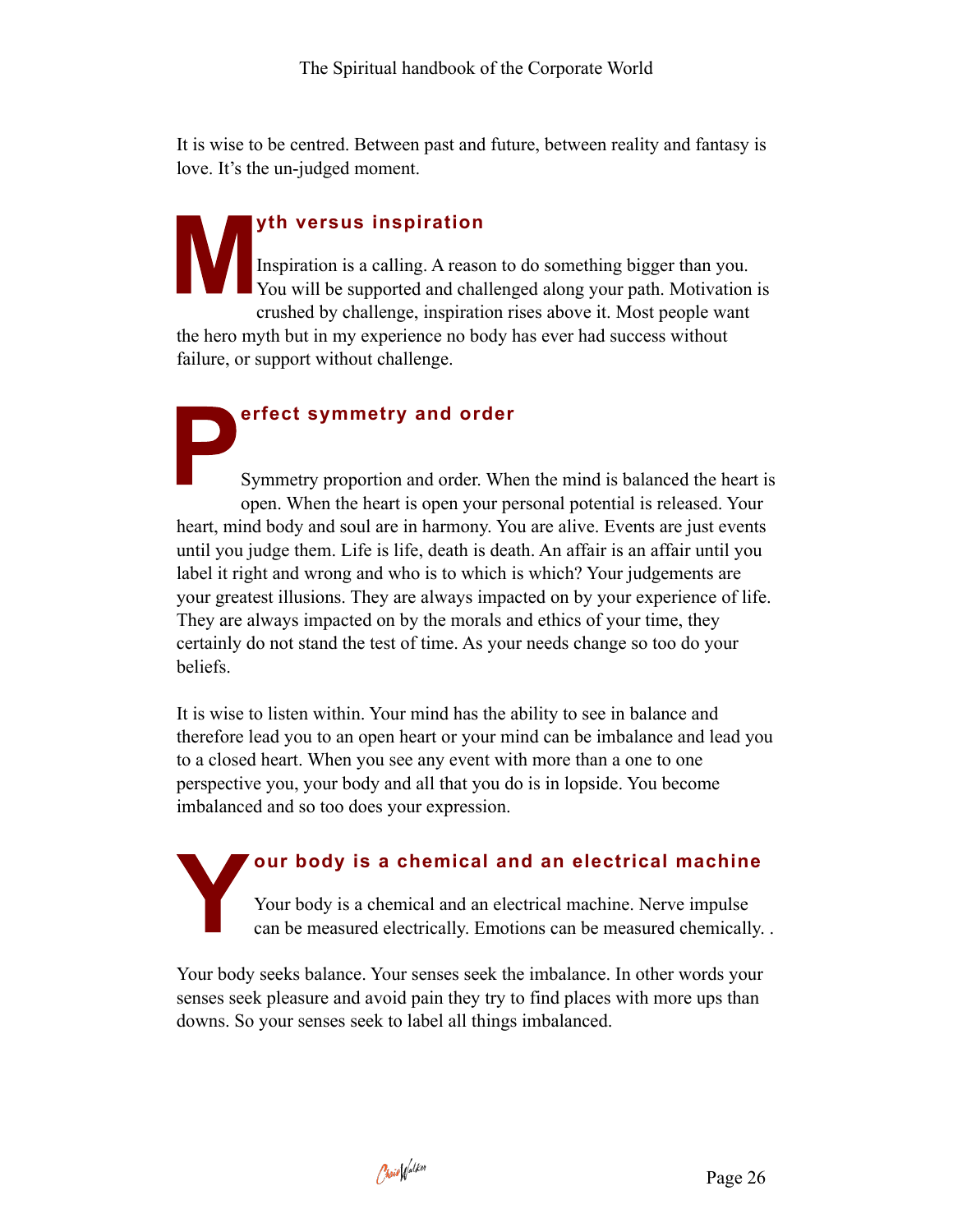The Spiritual handbook of the Corporate World

 $\mathcal{C}_{\text{AoiW}}^{A \text{Lkn}}$  Page 27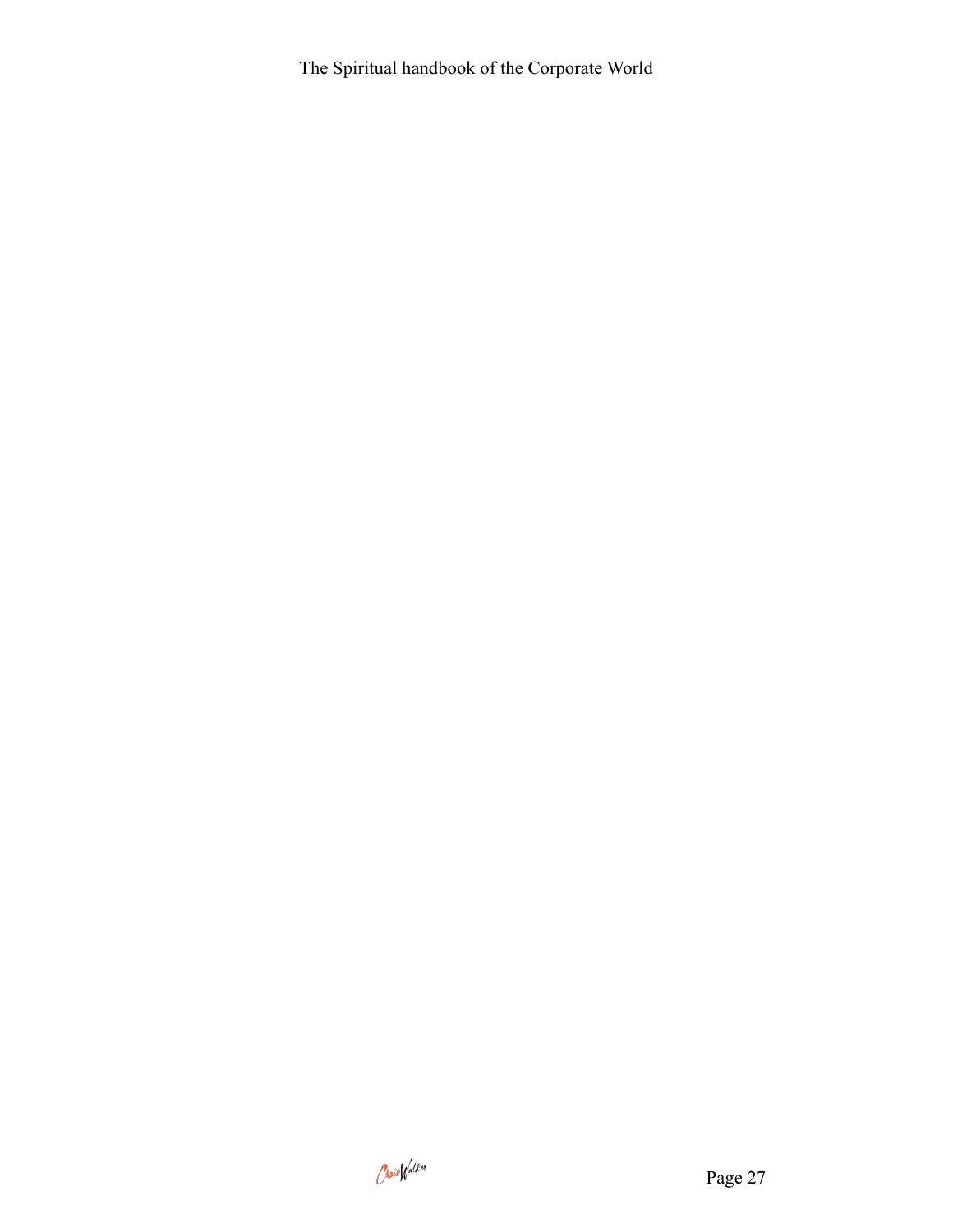## **The Law of 7's**<br>
7's is the state of poor and rest. It is the point of 7's is the state of perfect balance where the mind comes to poise, grace and rest. It is the point of optimum learning, optimum performance, optimum expression and therefore optimum love. Here there is no stress, it is a powerful launch pad for all action and expression and the most inspired place of giving and receiving. It is from this place that the great masters of the earth have given their all. To the other extreme lies the perfect imbalance. It is the mind state of illness and disease, of decay and ingratitude. It is the state of elation and depression and certainly the state of suicide and loss.

It is wise to achieve this optimal balance point for your life through the awareness of perfect balance.

**First the Ball game**<br>You meet a new partner.<br>Overwhelmed by that feel<br>euphoria begins to seen the You meet a new partner. You look into his/her eyes and you are overwhelmed by that feeling of wow. Your blood pressure rises, the euphoria begins to seep through the cells of your muscle tissue, adrenaline is pumped , hormones rush to begin the physiological changes required for mate-ship, you are on a high.

6 months pass. You are bewildered by some of their behaviour. Truth is they haven't changed a bit. You are just becoming wiser with time. In the first instance you saw more positives than negatives. Now it's more negatives than positives. It's the law of rhythm. Like a pendulum tic toc from seven up to seven down.

It is wise to have the wisdom of time now. It is available in the heart at any time. The heart only sees in perfect balanced perception. I to 1. When you listen to the heart this is the message. Not infatuation or resentment.

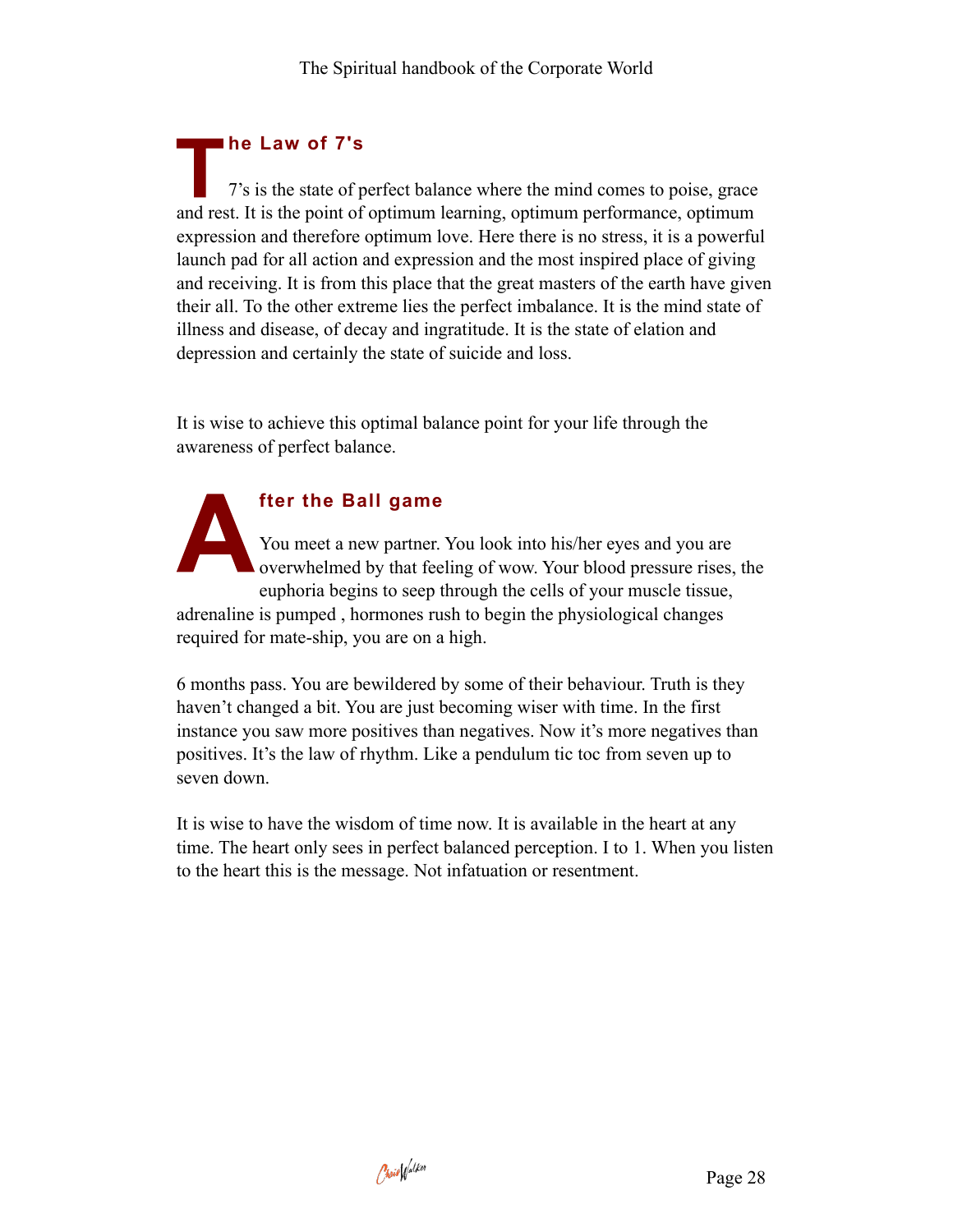**Everything Serves**  There is a fundamental law. The law of conservation. It means that nothing is ever missing it just changes in form. Things are always evolving or devolving. Entropy and Syntropy. When we deny conservation we fall in entropy - breakdown. When we acknowledge this conservation we rise through Syntropy -wholeness. Maximum evolution will occur at the border of entropy and syntropy. So we vacillate between these two extremes in our growth. Growing as a person, nation, globe we vacillate between order and chaos.

It is wise to seek the balance and love. This equity exists whether we see it or not. Therefore we are bathed in love all the time whether we see it or not. To the degree that we acknowledge that we have fulfillment. To the degree that we deny this we experience un-fulfillment.

**EMBRACE STATES AND SIDES STATES AND MONODRESS AND SIDE STATES AND SIDE STATES AND SIDE STATES AND SIDE STATES ASSESSMENT AND SIDE STATES A 2 monopole will create a** Monopoles do not exist. Peace and war, happy and sad, right and wrong good and bad, conflict and cooperation, success and failure. Any attempt to create a monopole will create a corresponding depression or breakdown.

"Carl Yung, compensation of opposites" **an integrated solar lunar**, acknowledge this. Unless you are willing to embrace both sides of yourself then you cannot have a full experience of life. A group of monks tried to find one thing in the universe that was monopole. They were unable to find such a monopole. It's God.

**Equilibrium is the will of God.**<br>To a sun there is a planet. Orbits determing push and pull. To an atom there is an electroming determined by push and pull. To a volcate To a sun there is a planet. Orbits determined by the balance between push and pull. To an atom there is an electron and a proton, orbits determined by push and pull. To a volcano there is a pressure of inner and outer, to the earth's crust there is an earthquake to release and re-balance pressure. In you body there are muscular forces established to hold the core of your body vertical. Pain and pleasure are balanced to hold your life in presence, elation and depression to hold your consciousness in centeredness, support and challenge to hold your relationships in love. All in this universe seeks the balance. The master creates her own, the neophyte has it done for them.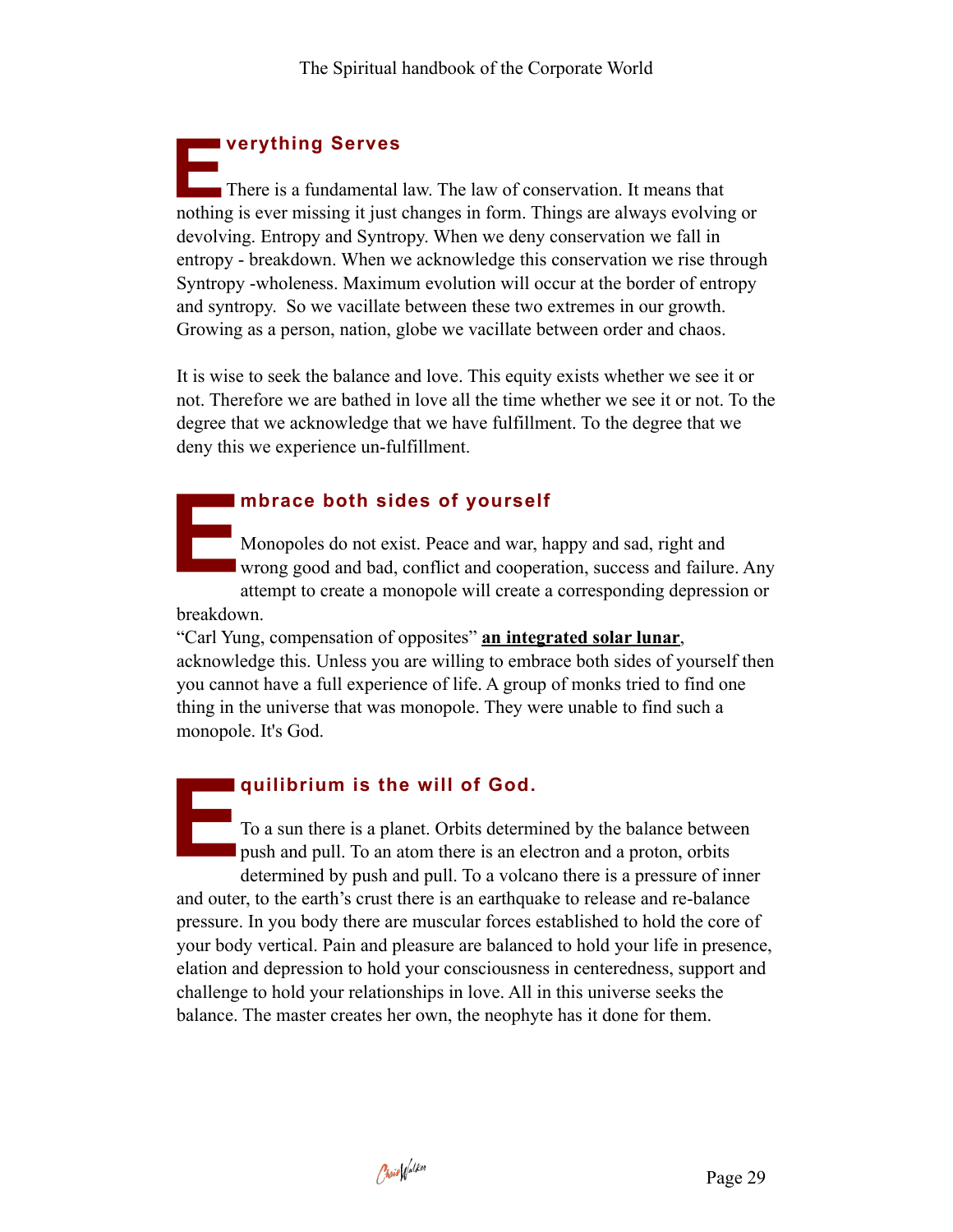**Somebody training;**<br>Most of our lives we seek<br>we are to conditional love<br>cold Here it is warm here Most of our lives we seek the identity to make us somebody. Born, as we are to conditional love we understand the condition of warmth and cold. Here it is warm, here it is cold. Conditions imposed on our being determine the goal of seeking that somebody that will give us the perpetual warm. Yet, to the degree we seek it is the degree to which such seeking creates imbalance. The quest for the somebody I call the somebody school. To the degree that we subscribe to the quest is the degree to which you must repress some part of yourself. Is that healthy. To repress your self. To hide and make absent some essence of you with the objective of gaining acceptance is a paper chase, a pursuit that has no outcome, it's a cat chasing it's tale.

It is wise to use the power normally invested in somebody training to express and achieve your dream. You are the master of your destiny when you acknowledge all of you as being totally loveable. Perfect balance is love of the self. You can try to deny to cut short some part of you but it cannot achieve its end.

**Maintain Strate is simply Imbalanced thinking**<br>When the mind is out of balance it begins to race uncontany topic we choose to give it. Alternatively when the m<br>balance it is calm and centred Worry is imbalanced thou When the mind is out of balance it begins to race uncontrollably on any topic we choose to give it. Alternatively when the mind is in balance it is calm and centred. Worry is imbalanced thought. When the mind is unresolved on an issue is seeing more pleasure or more pain in an event. However there is never more pain than pleasure in any event.

## **Whatever we judge we breed. We create attract or become.**

When we have a one sided out of balance judgement we exhibit our unconsciousness. We are not present. We attract that which we judge to teach us to balance that judgement.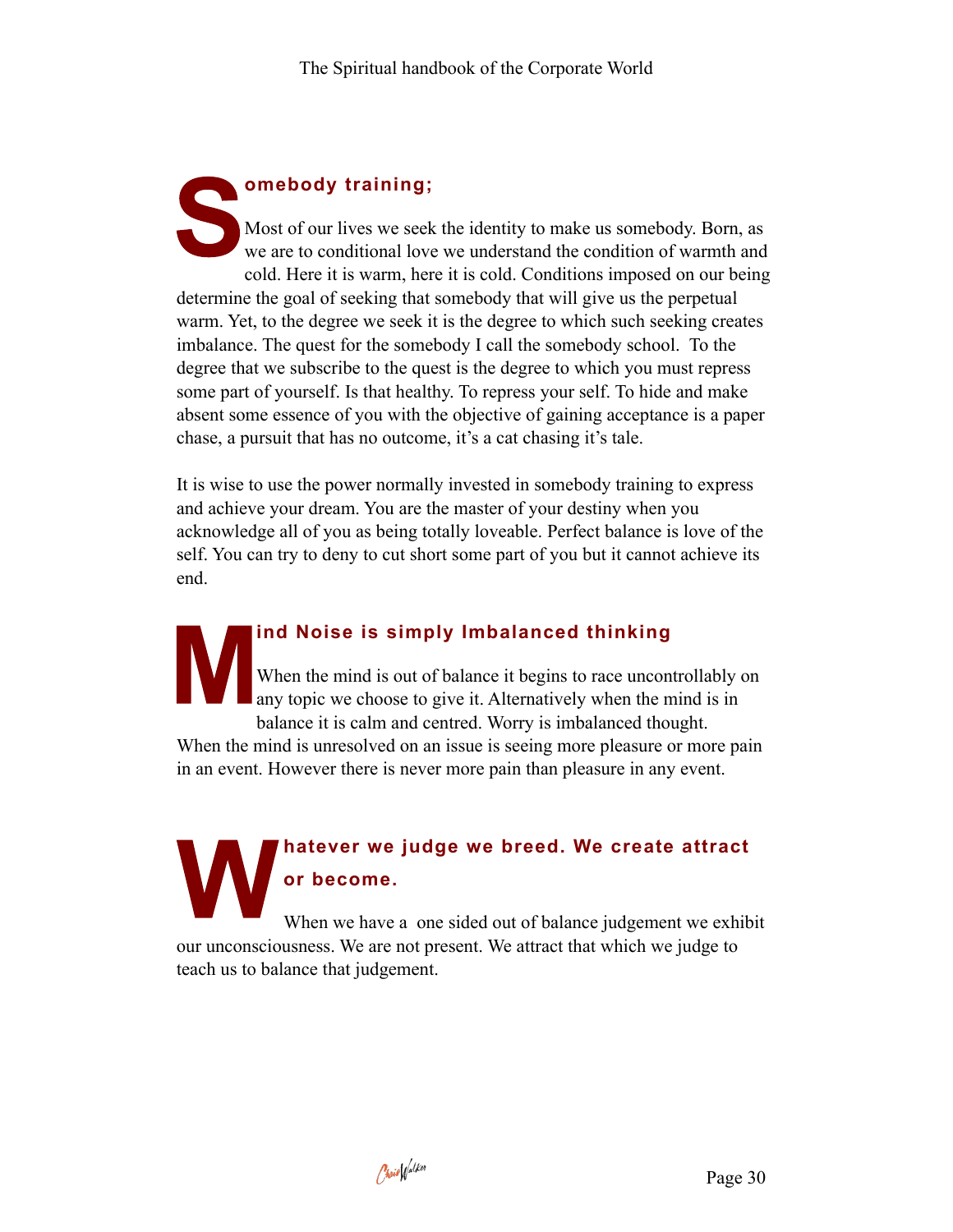**First there was a thought and then**<br>
Since the beginning of time all change and transformation of the<br>
universe can be explained in terms of vibration. From the small Since the beginning of time all change and transformation of the universe can be explained in terms of vibration. From the smallest particle to the mass of the sun all is vibration including thought. Every thought you have is a vibration that affects not only your own body and destiny but the body and destiny of others. To understand this is to understand life. As a mobile phone can communicate from one side of the world to the other so can you. Feelings expressed through the heart travel through walls. Gratitude raises this vibration and consciousness is the level to which you can rise.

The great masters have attuned to high realms of inspiration through moments or periods of Perfect Balance

**EMPLEMENT ISSUE AT A THE EMPLEMENT AND THE EMPLEMENT AND HOTEL CONSUMING A THE EMPLEMENT AND A THE EMPLEMENT AND A THE EMPLEMENT AND A THE EMPLEMENT AND A THE EMPLEMENT AND A THE EMPLEMENT AND A THE EMPLEMENT AND A THE EM** Human emotions undergo periodic oscillations; These are driven by emotional reactions of attraction and repulsion. The nervous system is attracted to pleasure and avoids pain. These oscillations are the emotional highs and lows experienced by humans when the listen to their lower mind. Emotions are energy in motion. Your emotional attraction and repulsion's are horizontal. Your lower mind drives your emotions. These are the ideas, events and things you have not yet come to be conscious of. You cannot eliminate these polarities. You can only come to see them in perfect balance Are you being used by it or is it using you.

### **You are magnetic**

Your body is electric. Filled with life force. Nerves conduct this power to all extremities of your being. You radiate this as personal magnetism. When your emotions override your inspirations, when your body becomes over stimulated or under stimulated when you are not doing what you love, you dissipate and waste this personal magnetism.

It is wise to know that life force is magnetism and the greatest integrating force of magnetism is gratitude. Beyond the fluctuations of positive thinking, the stimulation of victory gratitude is the thankfulness for the opportunity to be. Every cell in your being is a battery. You can charge and discharge this battery with thought. It is your charter.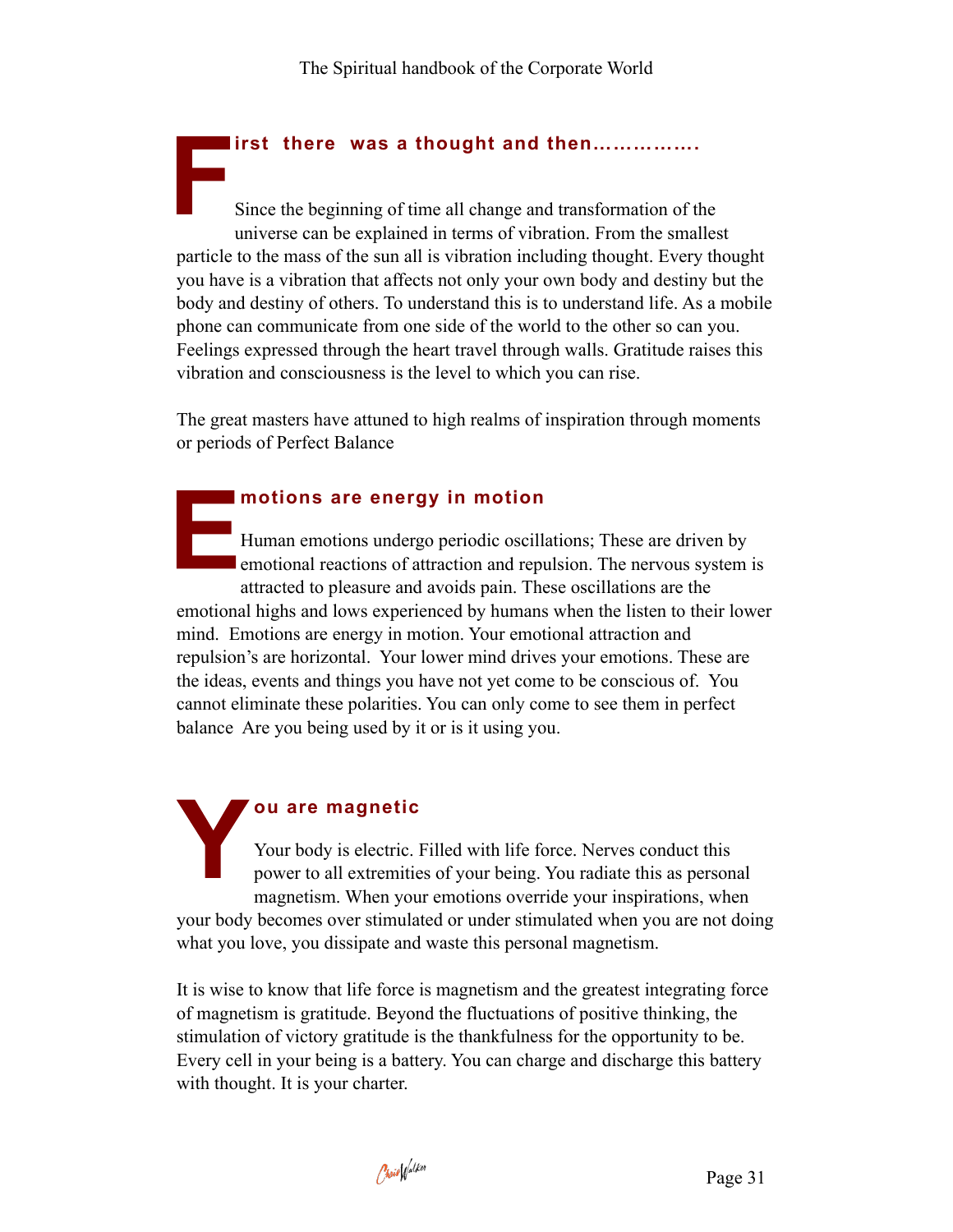### **True friendship is support and challenge.**

We join support groups who are aligned with our beliefs. This is only one side of support. Your beliefs are keeping you safe. That's their role is identity. Yet, it is these beliefs that cause you to loose the fulfillment. Your beliefs simply reflect where you are stuck. True friendship, true relationship both supports and challenges these beliefs.

It is wise to welcome both sides of relationship. Support and challenge. To embrace both is to open your heart to the two sides of chaos and order. Here is growth. This is the gift of evolution and revolution merged into those you "like" and those you "don't". Love embraces both. All relationships have two sides, support and challenge. This is friendship.

### **f you want to change something, love it;**

**I** Until you appreciate it the way that you've got it you can't get it the way that you want it. Gratitude is magnetic, ingratitude is repelling. Appreciation grows what you have, lack of appreciation depreciates what you have. A company who does not appreciate what it has will loose it, until it becomes humble and appreciative again. In a Yoga class people often curse their body because they can't reach the next level. It is more productive to say thank you for what you have as from this mind state there will be movement.

It is wise to know that nothing is missing it just changes in form. Gratitude for what you have births the magnetism to attract what you want. This is wisdom.

### **The ungrateful mind attracts troubles**

The ungrateful mind pulls light, sucks energy, it is heavy and unattractive. Gratitude is to rise and become lighter. Let there be light. Heaven on earth is gratitude. Hell is ingratitude. Of all the great teachings the most common theme is light, the source of life. Gratitude moves you in the direction of the light. Can you remember times in your life when you have been extremely thankful. The saving of a life, the safe birth of a child, the recovery from disaster. At these times even the most Atheistic one of us, raises his or her eyes to the heavens in words of gratitude.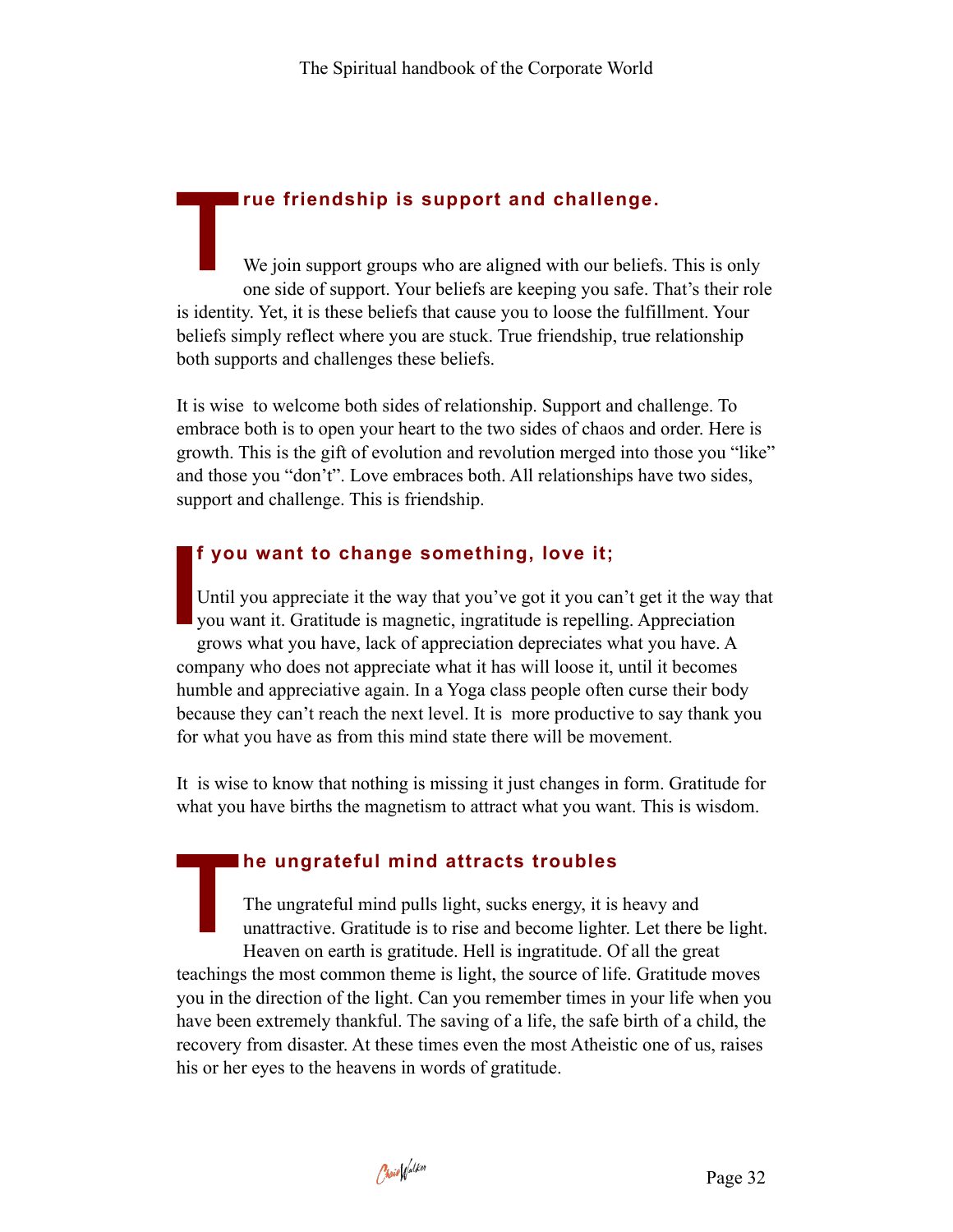## **Perfect balance, centredness, gratitude and love.**

In your heart there is a perfect balance. Your heart seeks the balance, it already knows that there are always two sides to every coin. To the heart things that happen are simply events reflecting universal laws. To the mind events can be turned to either good or bad. This is your source of suffering. . Your ability to see that order is your consciousness. When you cry out in compassion this is your emotional body revealing it's mind of duality. When you simply love this is your spiritual heart revealed.

**The Tic toc**<br>
We tic to<br>
our energy<br>
side See We tic toc between the two sides of emotions. Uncertainty prevails and our energy is dissipated while we consider the preference of either side. Seek pleasure avoid pain. Move between right and wrong. Trying to do right you can only create a fantasy. Who amongst you is never bad, in error. Such ideas are the fantasy of fanatics.

It is wise to know; You are all things and to love your self your must love both sides.

**Rental space in my mind.**<br>
Your mind is a computer processe information. Why should you allow Your mind is a computer processor. It can process just so much information. Why should you allow low rent thoughts to occupy such valuable space. If you get no return for a thought discard it. Thoughts are the fuel that creates your destiny. Why not master that destiny and determine the thoughts that occupy the space. Thoughts of loss or gain,

emotions of bad or good, elation's or depressions are not thoughts that construct your destiny. These are thoughts that build your house on the sand.

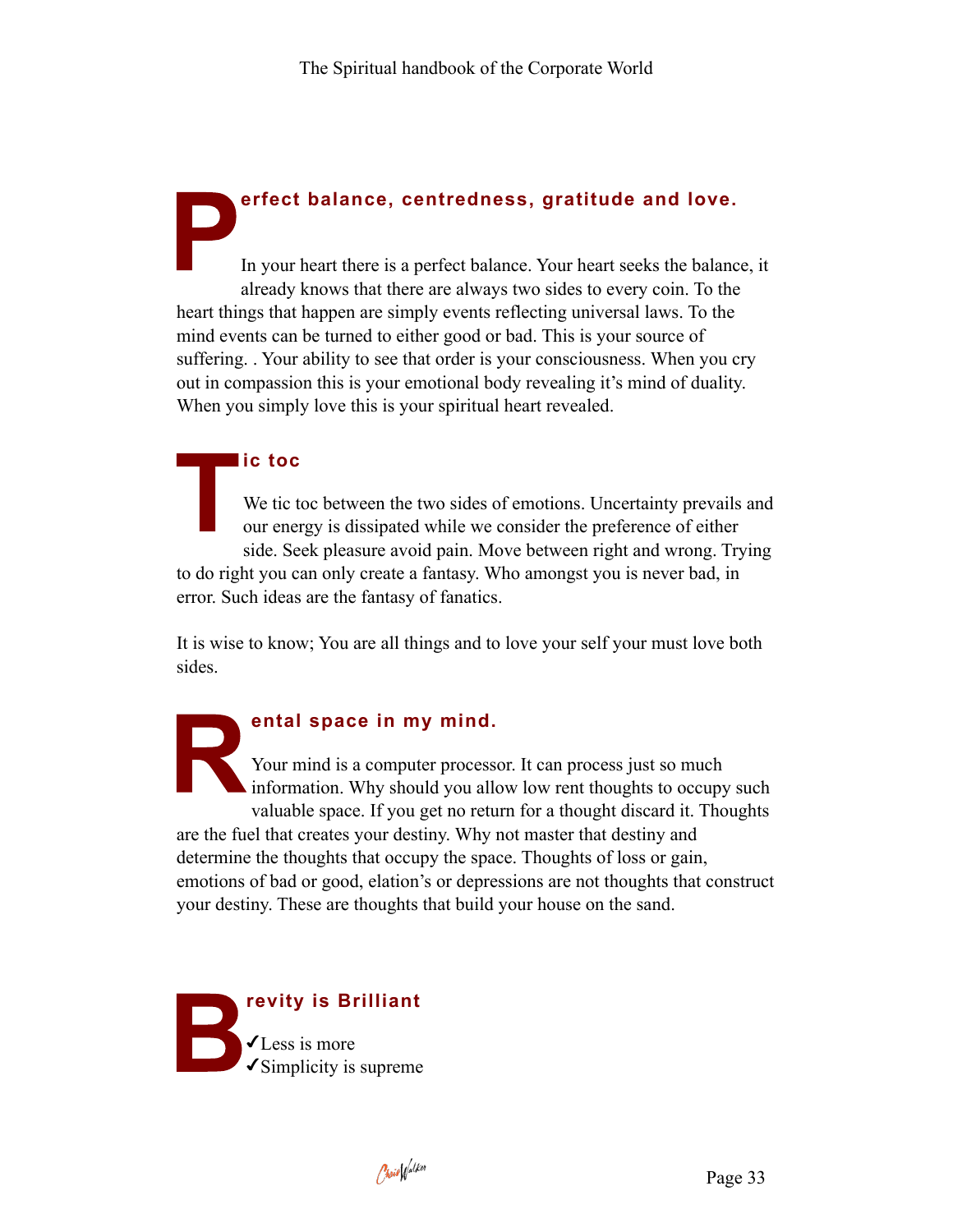### $\triangledown$  Prioritise is everything

## **Maximum evolution occurs at the border between chaos and order**

If you are attempting to experience only one side, the building up side, don't waste your time, you can't. Don't think you can get away with praise without reprimand, or build up without breakdown. Both sides are essential in the evolutionary process. Maximum evolution occurs at the border between chaos and order, reprimand and praise... As you master ever greater levels of gratitude you will not become as much swayed by the tic - toc of the illusive and polarising emotions.

I have clients who consistently come to me saying, `I've got all this chaos and conflict in my life. I want to stop this. Can you do something?' As long as they are trying to get rid of pain and get only pleasure, and try to get rid of chaos and try to get only what they think is order and not recognise that, that **is** the order, they will never have their maximum potential.

**As you believe so you achieve**<br>
Your mind has the power to fragment or<br>
power of the mind is at its full potential v<br>
single pointed with and intense. In this s Your mind has the power to fragment or integrate its thoughts. The power of the mind is at its full potential when you are focussed, single pointed, vital and intense. In this state of mind you are able to steer yourself in the direction of your dominant thought. You can create a lie simply by repeating the belief over and over again. People who believe themselves victims create themselves as victims.

Be mindful of your self talk. Put to your mind thoughts that support your dreams. Affirm to yourself your direction. But remember affirmation is only one step in the process of making things happen.

You move in the direction of your dominant thoughts. So ensure your dominant thought is in the direction you choose to go. Affirmation is your belief. Affirmation is action.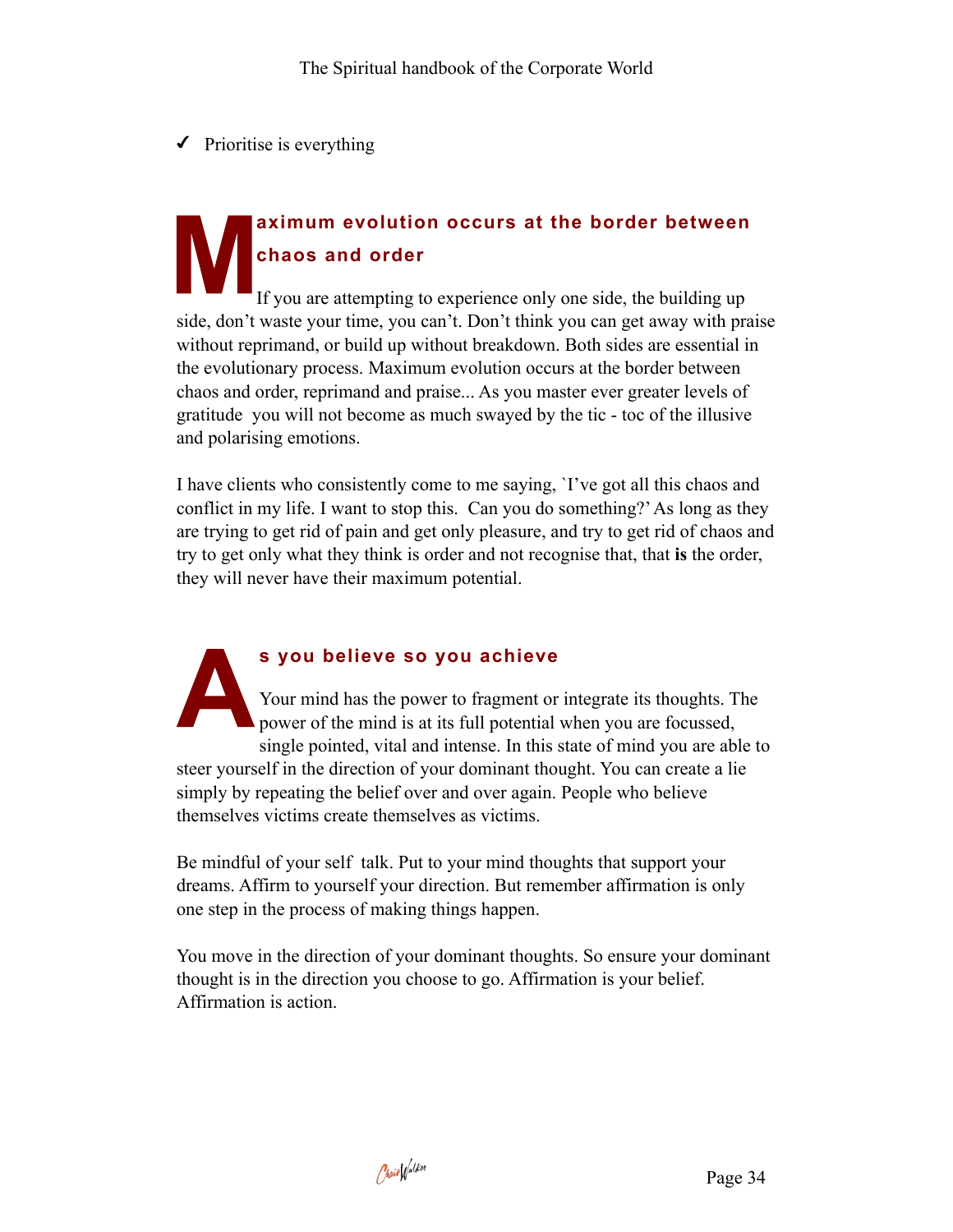## **The Five Powerful Steps To an inspired Centred Mind;**

The aim of most spiritual practice is the centring of the mind. The ability to focus on a single thought or awareness is also the ability to perceive the cognisance of life. Such practices take diverse forms from the tribal customs of burning flesh to sun-dance and meditations. Prayer is another form of mind cantering as is the chanting or singing of hymns. But most require separation from our day to day lives. The aim of this article is to help you to achieve this centred mind right at the coal face. At your job, face to face with an upset child or in those moments of debate about your own future destiny.

A centred mind is a key ingredient for happiness, health, productivity, emotional management and inspiration. It is the state at which you are at you maximum potential. Here's some great ways to achieve that state any time any place.

Step 1 Enjoy the power of the breath to center body and mind. Step 2 Use the wisdom of the ages to seek the balance of any event Step 3 Accept responsibility for any mis-perception and emotional upset Step 4 Know that you cannot be unhappy and grateful at the same time Step 5 Develop a powerful sense of your own life purpose

**Use the power of the breath to centre body and mind.**  In ancient times the solar plexus was thought to be the seat of the soul. Since then the Yogi's have spent their lives mastering the art of breathing for awakening human potential. Pranayama is the Yogi art of Breathing. As you inhale you are inspired as you exhale you are in contemplation, the balance is the centring of the mind. We have all seen or experienced a person in shock. They gasp for air, a sudden rush of air into the lungs. We have also seen or been depressed. The long sigh like a child who hunches forward and sighs out loud. Your mind and body are connected through your breath. To centre your mind simply centre your breath. Equal inhalation and exhalation. I find the best way to achieve this is through alternate nostril breathing.

It is wise to practice alternative nostril breathing. Just one round will help you achieve a centred state of mind. Fast and effective it's the perfect practice to awaken all your faculties just prior to that important meeting.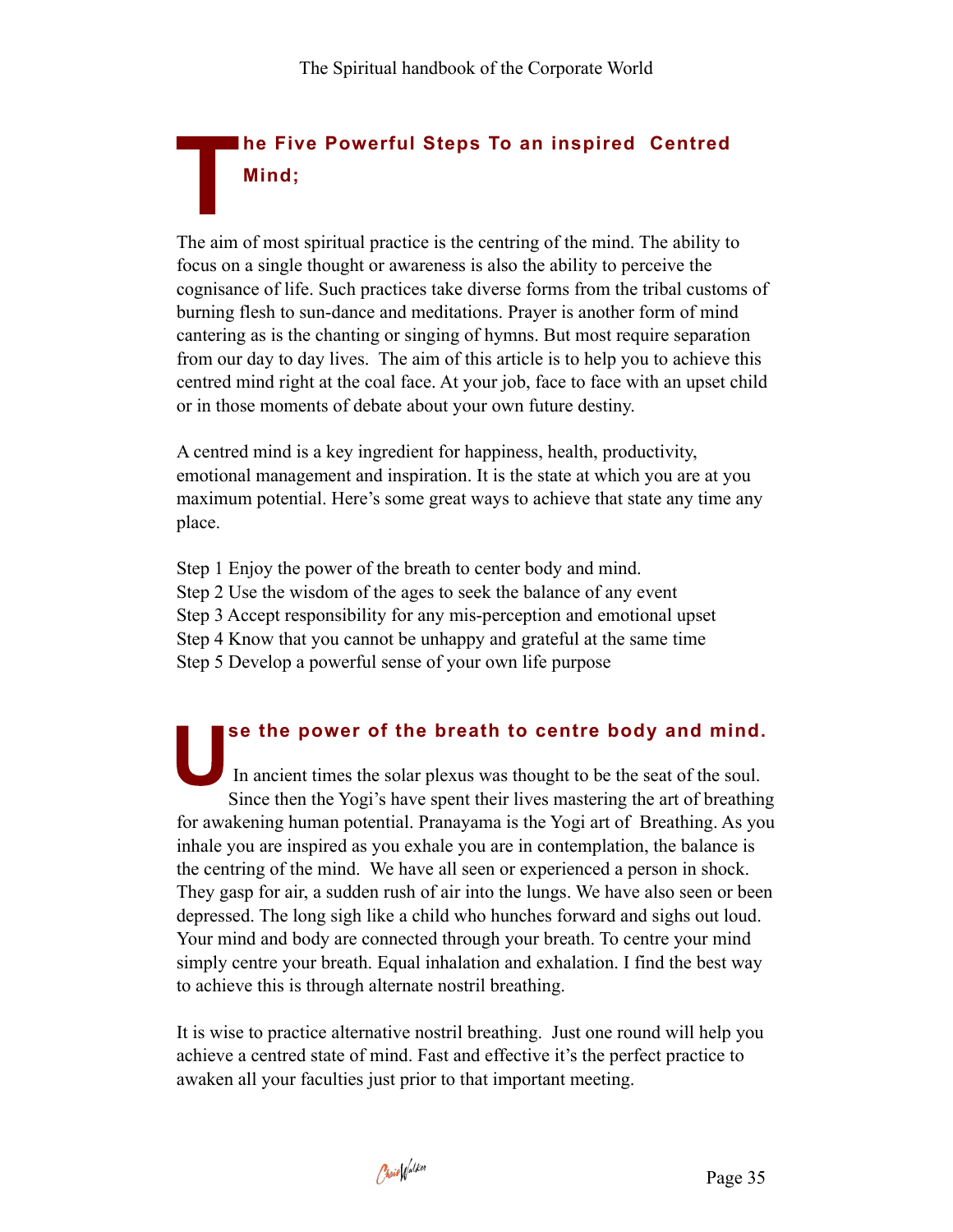External turn is never out of balance<br>
Use the wisdom of the ages to seek the b<br>
observer of nature Uye come to witness to Use the wisdom of the ages to seek the balance of any event. As an observer of nature I've come to witness the fact that nature is never out of balance. No matter how hard we try she simply adjusts. Nature is in balance. So too are we and if we can translate this awareness into our interpersonal relationships our level of stress drops and our centre remains more consistent.

It is wise to know that underneath greener pastures lie the manure that makes grass grow.

## **Seek the balance in all things;**

and she became grateful for the gifts she has.

The wisdom of the ages offers this advice. Seek the balance in all things; find the right in the wrong and the wrong in the right. Find the good in the bad, the happy in the sad and the pleasure in the pain. Nature is our witness. In the development of a centred mind and balanced body seeking the balance is the single most important ingredient. A young lady came to me with serious health problems. She wanted a cure. The first step for her was to love herself as she is. To be grateful for the disease, to seek the balance right where she was. She had he courage to explore her situation. She stopped

resenting others for what they had, she stopped hoping to be other than herself

This young lady is wise. With her courage and determination to seek the balance transformed her life over night.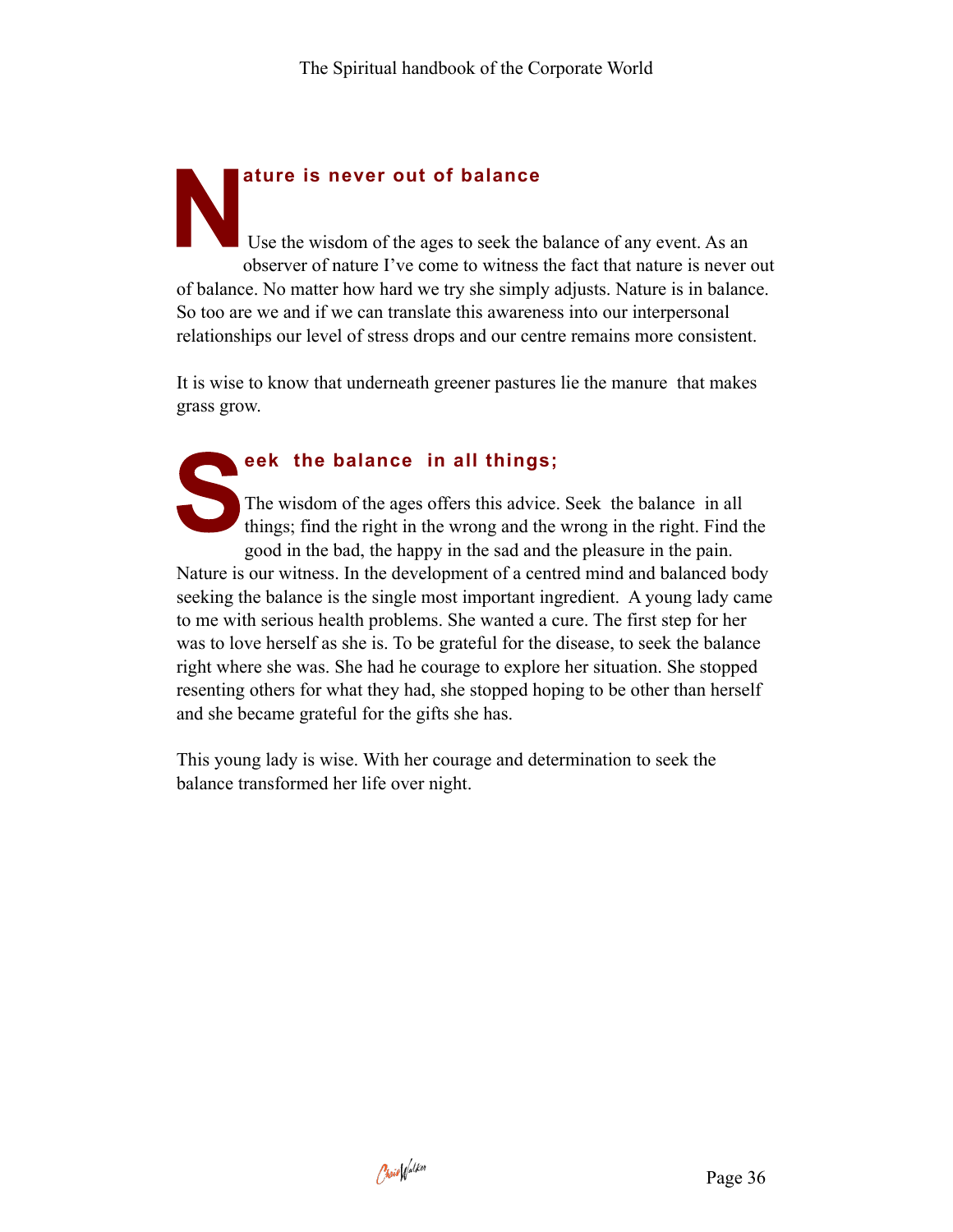## **Accept responsibility for any mis- perception and emotional upset**.

Blame doesn't accomplish anything. It certainly doesn't build success or happiness. When you accept responsibility for where you are, for how you feel and what you are doing you take the first step in empowering yourself to grow. Your mind can see as you choose. Victim is a state of mind that suggests where you are is not of your doing. Am I to accept that some are born better or more lucky than others or that all people are equal and in their minds is the only separation.

When you can accept responsibility for all that is around you move into a class that is unique. Your eyes are tuned to respond to stimuli rather than react. You know for example that you create your destiny.

## **Nobody beats you down or builds you up more than you.**

You cannot give what you haven't got. You have all the resources at your disposal to live an inspired life and the first step to that is knowing it. Your destiny is determined in your mind. Visualise yourself standing where you would love to be and then begin the journey of taking responsibility for being there. You will achieve your dreams only when you are prepared to treat yourself as you would have others treat you.

If you want nurturing nurture yourself. I you want affection then be affectionate to your self. I f you want success then treat yourself as if you deserve it. If you want perfect health then began today to treat yourself as if you deserve it.

It is wise to take responsibility. It is the first step in manifesting your dreams.

## ratitude means being grateful for things just as **they are;**

 For example you may have heard the old adage "what you fear comes near" or "what you resists persists" or "whatever you judge you create". It also applies that whatever you are not grateful for you attract. Have you ever met someone who's gone from one relationship to another and seems to attract the same issues over and over again? Or a person who is continually unwell or who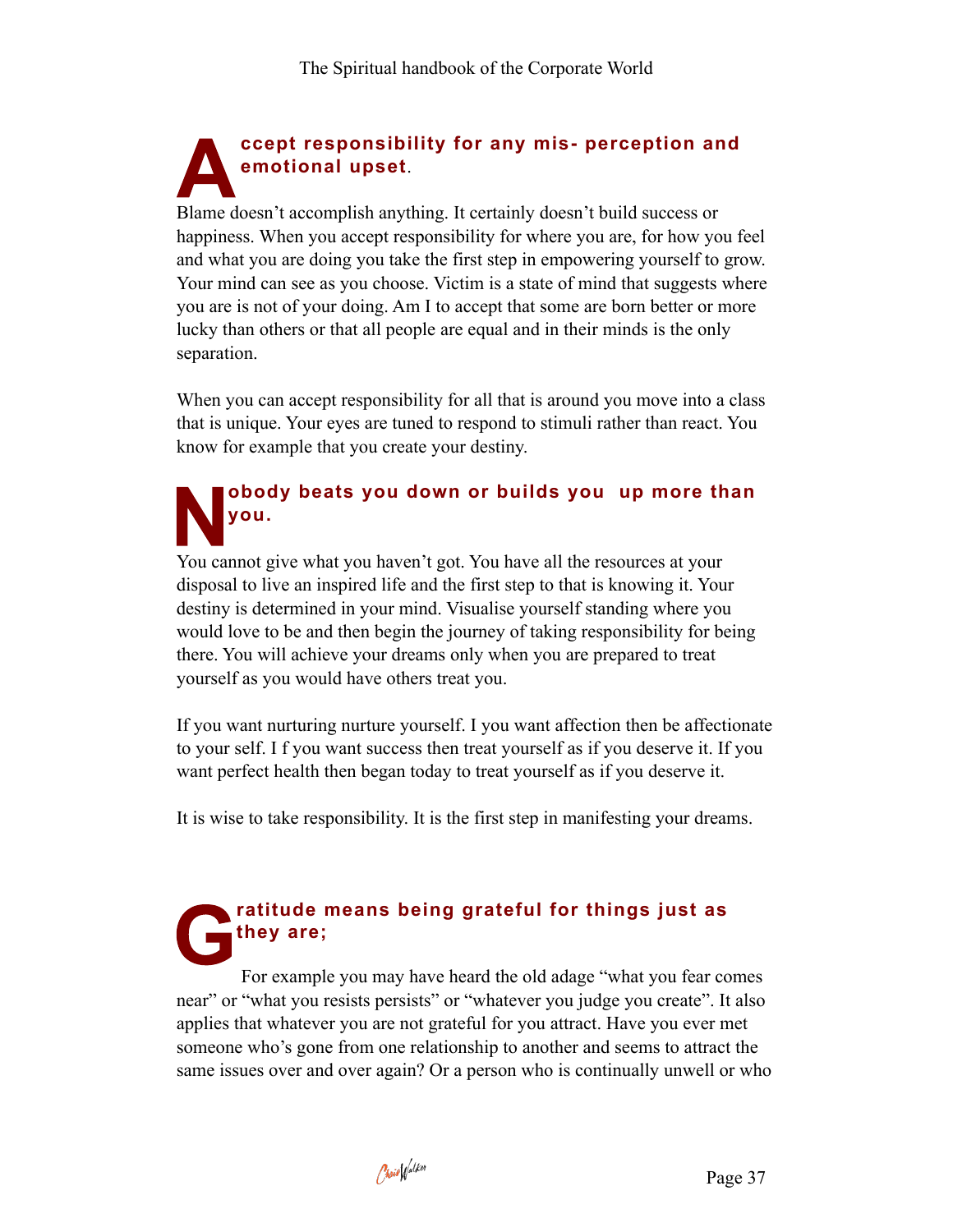seems to sabotage their financial security repeatedly. When we judge ourselves or others we set up an automatic system of attraction and repulsion.

It is wise to learn we are being taught to eventually be grateful for life itself!

**Develop a powerful sense of your own life purpose.** In this way we can create an amazing motivation beyond the continually tic toc of the pendulum of right and wrong and focus like a laser beam on what we would love.

As we have suggested earlier you create your own destiny. In doing so we can be inspired by what we do or simply do what we do out of the chase from better to worse. Your energy is precious and vital. You can direct it toward a worthy goal, mission or vision or you can spend it moving backward and forward seeking pleasure and avoiding pain.

**Physics a party. But that's about it.**<br>
People are looking to invest in inspiration. They're<br>
deeperties When a company talks about its prob People are looking to invest in inspiration. They're not interested in desperation. When a company talks about its problems, people won't invest in it. The fact that you made it too cheap, you just followed your own vibration. When you add inspiration you add value. So if you don't get inspired it won't work, and the people don't get inspired and they won't work.

The growth of a company and the marketing of a company and the reason for a company all have to have vision.

**Spirit without matter is formless and matter without spirit is motionless.**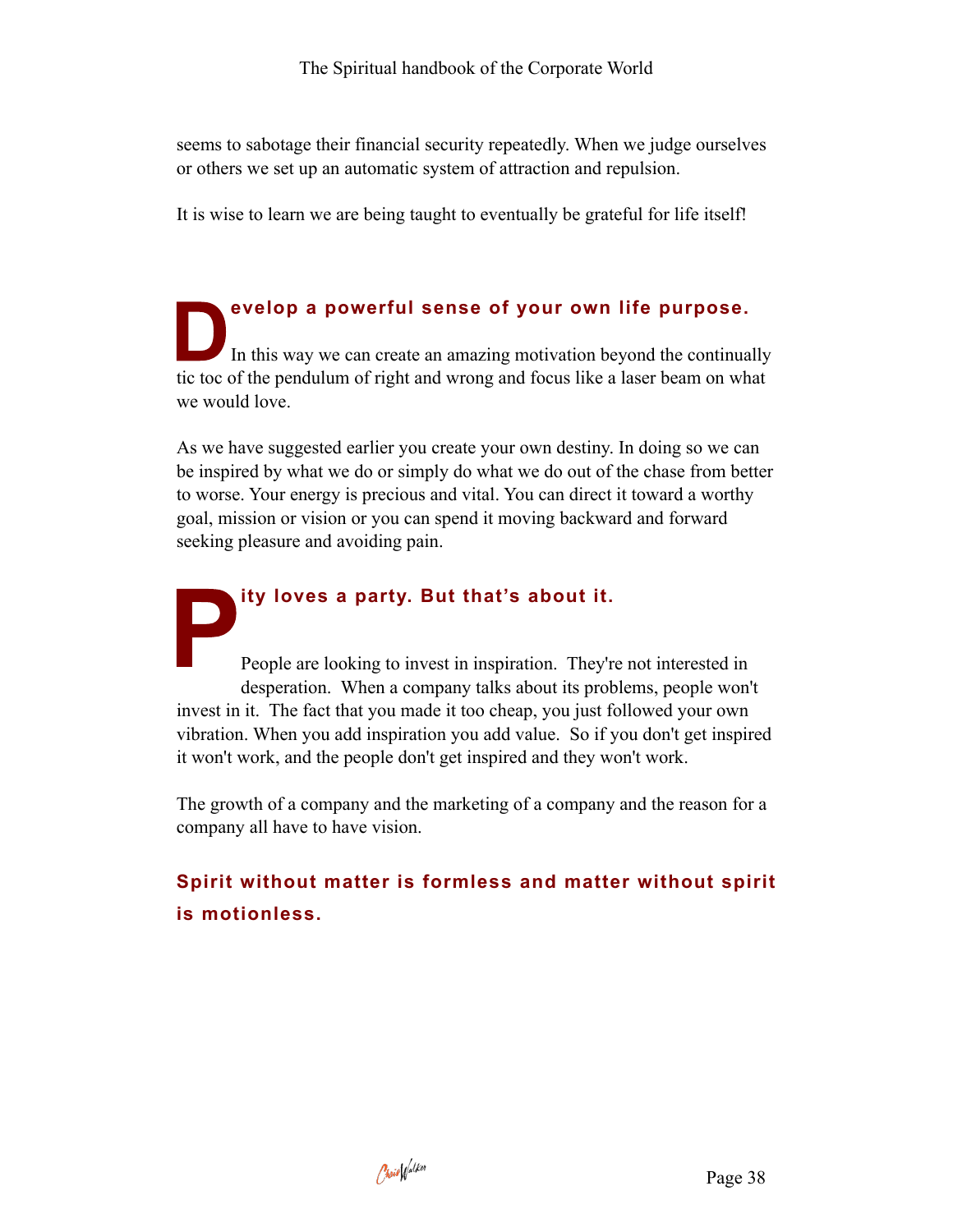## **ON PURPOSE WE don't acknowledge rejection**<br>
Your purpose is not to be approved of. This is a fruitless how<br>
venture. Your purpose is to do what you love and love what<br>
to serve a purpose greater than you. You will be reje Your purpose is not to be approved of. This is a fruitless hopeless venture. Your purpose is to do what you love and love what you do, to serve a purpose greater than you. You will be rejected and accepted for whatever you do. You'll be liked and disliked for who you are. The journey of trying to please people ends with you not knowing what or who you are. We grow up thinking that if we do what others like we'll be loved and if we do what people don't like we'll be unloved. The truth is we're loved no matter what we do. Rejection and acceptance are love. You are loved no matter what you do.

It is wise to know that everything serves and you are the worst judge of either. Do what you love and love what you do and you are on purpose.

## **All complete healing is activated through gratitude and love.**

The power that creates the body heals the body. Your most natural and magnificent state of being is that of balance and gratitude. In this state you are centred and poised. This is the state of healing. Many people think that if you can make somebody happy you will heal them. This is a crock. When you make somebody happy this is a transient state balanced perfectly by the opposite side of sadness. You heal people by sharing gratitude. Gratitude for their state, gratitude for what they have. Usually illness stems from ingratitude. It's a state of lack of appreciation and what you don't appreciate depreciates. A lack of appreciation for life is a judgement on some event.

It is wise to know that love and gratitude creates a balanced state, the state of magnificent healing. Miracles are made of this stuff. Miracles are simply natural laws that people do not understand, manifesting results.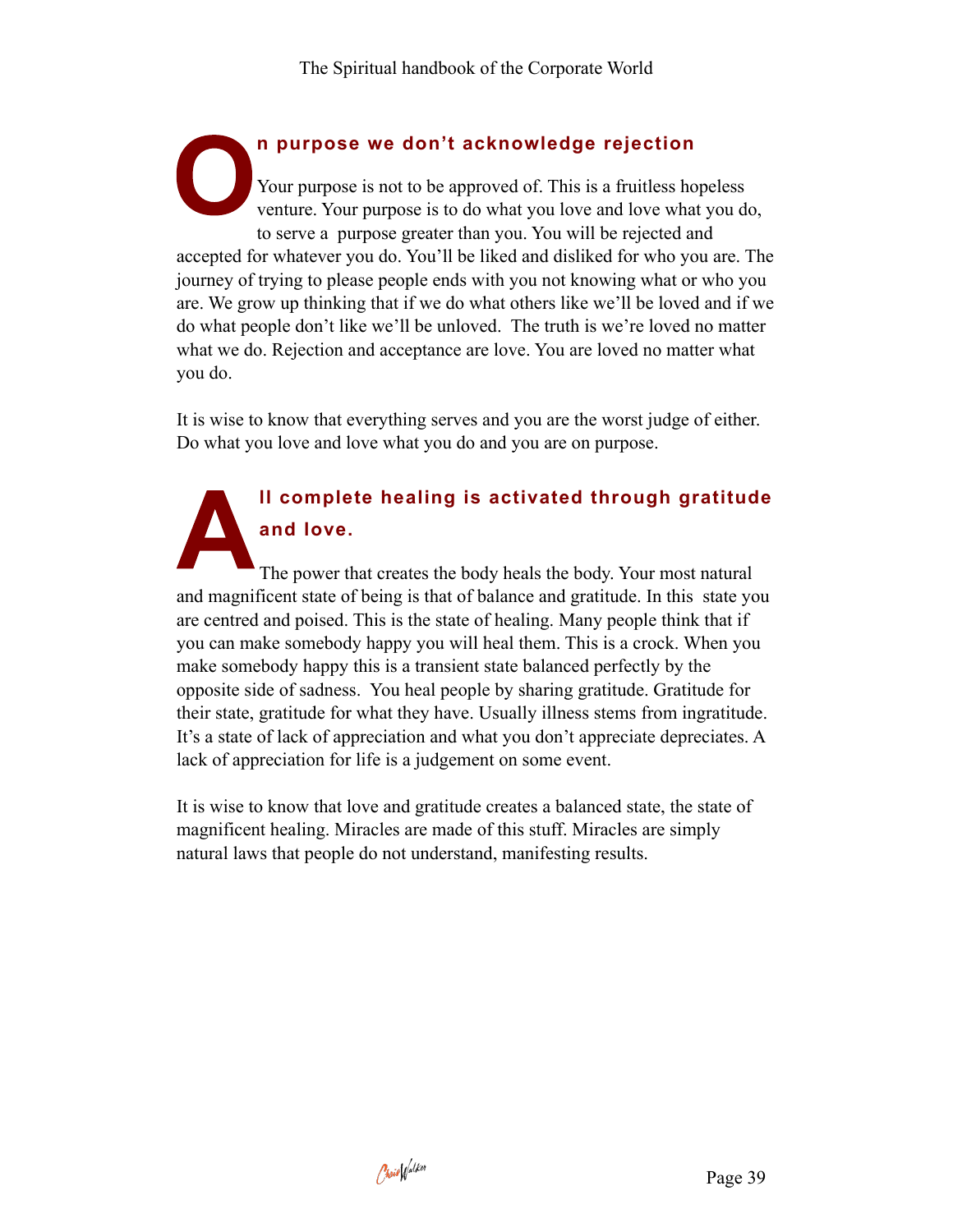**Certainty and presence intensify healing**<br>
If you believe you are well you are well. If you believe<br>
are ill. Certainty is the willingness to follow your heart<br>
truest certainty. This is the deepest truth. What you beli If you believe you are well you are well. If you believe you are ill you are ill. Certainty is the willingness to follow your heart. This is the truest certainty. This is the deepest truth. What you believe you create. You go in the direction of your innermost dominant thought. Of course reality plays a significant role in this lawful expression.

It is wise not to fill your mind with a thought that is an imbalance. This is simply creating a fantasy. The idea of happiness without sadness, the idea of an all upside partner, the idea of an up without a down is an illusion that cannot manifest.

## **What laws are you willing to break to live your dream**

Your heart knows it's dream. your heart knows its ambition. Your heart is not interested in pleasure or pain. Your heart simply wants to do what it is called to do. There is nothing you cannot love. Your heart is not affected by your illusions of pleasure and pain, right and wrong. The laws of society are constructed to protect people from their fears.

# **Did you do everything you could with everything you've been given.**<br>It's about the feeling inside you that you are doing what you love and **you've been given.**

that this is appropriate. Your one true being your soul is grateful for what is Doing what you love is the key to fulfillment.

**Focus on the horizon**<br>Like driving a car with your<br>line. If you live day to day y<br>too and fro-looking for plear Like driving a car with your head out the window, steering by the white line. If you live day to day you will be attracted and repelled. You go too and fro, looking for pleasure. Such is the waste of energy that causes most disease, relationship break down, bankruptcy, loss of spirituality. Focus your vision on the horizon for it is here that your heart is destined to flow. This wandering path is your life. This meandering road is your learning. The end is the aim, the process the journey,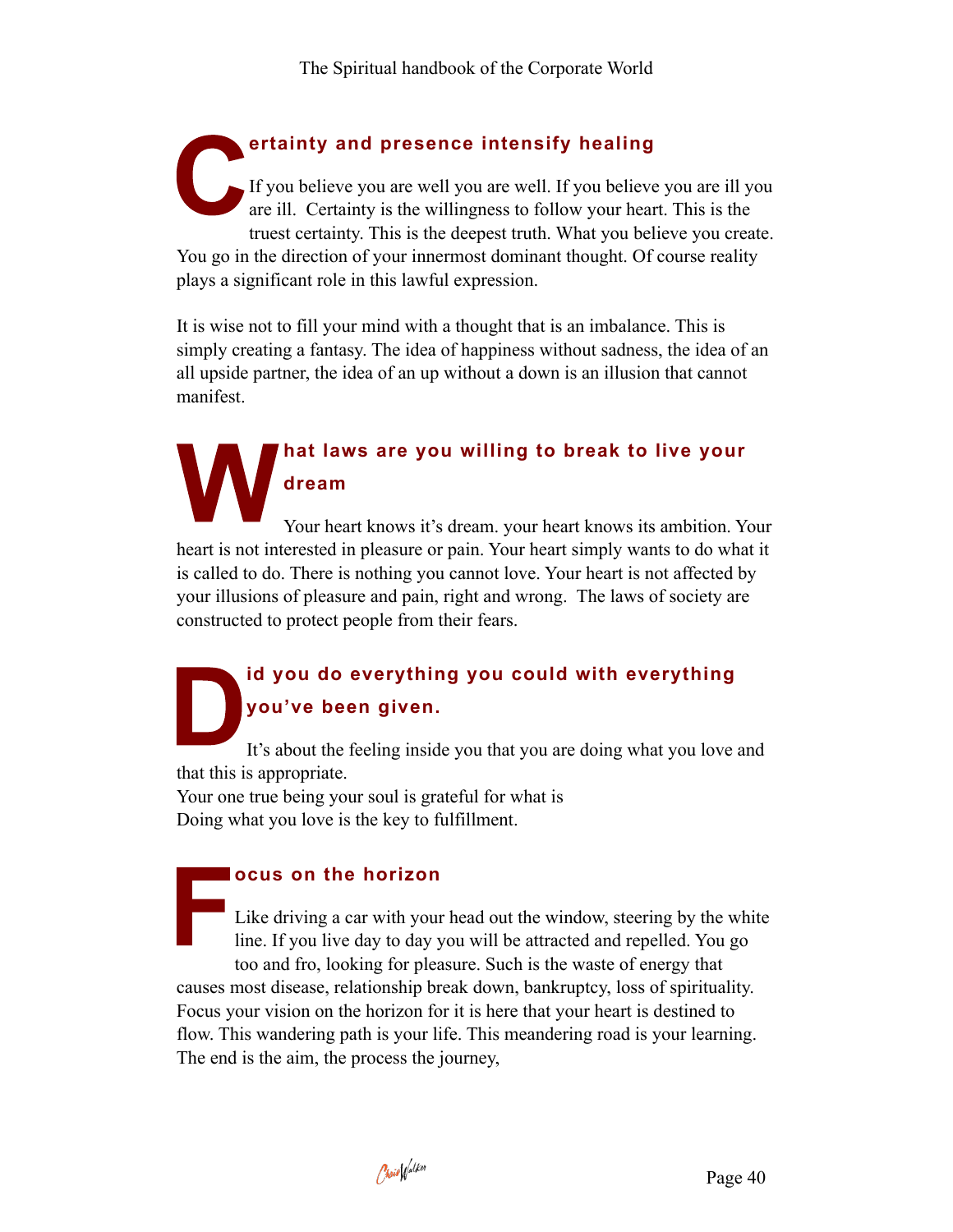It is wise have clarity of vision. The size of your life is determined by the size of the vision. When the inner voice speaks louder than the outer voices you are inspired. The senses are what takes you off the path seeking more pain than pleasure. Focus on the vision live in the moment.

**Present Time Consciousness**<br>
You have a dream and you are here right<br>
you die. If you are not present in the m<br>
time consciousness is the ability to focu You have a dream and you are here right now. If you lose your dream you die. If you are not present in the moment you lose life. Present time consciousness is the ability to focus right now on what ever it is you are doing. To be in the Zone without loss of concentration. To have the focus of a fighter pilot yet the calmness of a monk.

Emotions do not exist in the moment. In the moment of presence there is an inspiration and this transcends emotional baggage.

It is wise to know the essential ingredients of present time consciousness are; the ability to see the order in the chaos, gratitude for what is, the ability to read the signals and a commitment to a vision greater than you.

### **The journey of consciousness**

To be in present time consciousness is an ongoing journey. You cannot achieve the state permanently. You are always to be challenged to rise to the next level of awareness. Why not. Life is about increasing levels of responsibility and this requires your personal growth.

The body is invested in this journey. Your breath is directly linked to your mind. Your body is doing all it can to wake you to your inspirations. It's a journey that can cost a life.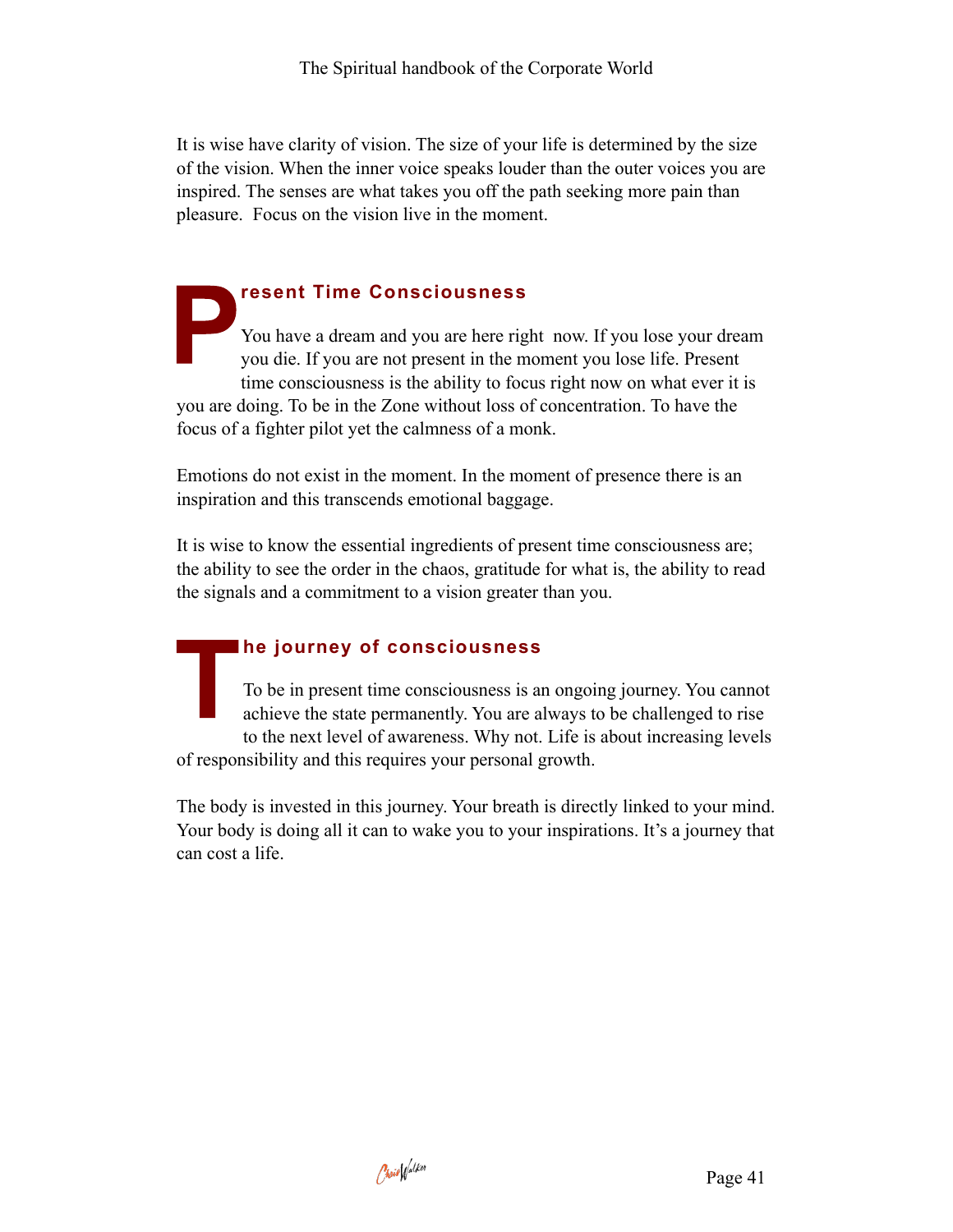# **I t is wise to know the ingredients for P.T.C**

(Present Time Consciousness)

- ♦Doing what you love and loving what you do
- Gratitude
- Purpose greater than you
- **Emotional maturity**
- ♦ Health in body and mind
- ♦ Focus, Clarity, intensity and Commitment.

**Your body and mind are one.**<br>Disease is the lack of ease of the body.<br>and is caused by judgement. Your body. Disease is the lack of ease of the body. Injury is the jury of the body and is caused by judgement. Your body is a present time conscious machine. Perfectly balanced and functioning to direct you toward your life purpose. It is a love-seeking organ. Your body is doing all it can to wake you up. You can read these signals. We say "I carry the weight of the world on my shoulders". "I don't want to hear this". "I am all choked up". "He doesn't have a leg to stand on". Your body and mind are one.

It is wise to read your body. It is guiding you.

# **Where does your mind finish and your body begin.**<br>
Where does the mind finish and the body begin. Every thought is **begin.**

an electrical impulse and every impulse sends signals to the muscles and nerves. Imbalanced thoughts activate imbalance in the body. Eastern and more recently western medicine is acknowledging what Plato said in his great works. "Never treat the body without also treating the mind".

It is wise to acknowledge the extension of the mind into the body. Your body has memory. Muscles and tissue hold those memories. It is wise to have flexibility, health and strength in body mind. Flexibility of thought, flexibility of mind; equals flexibility of body. Constipated thoughts constipated body. Twisted spine twisted mind.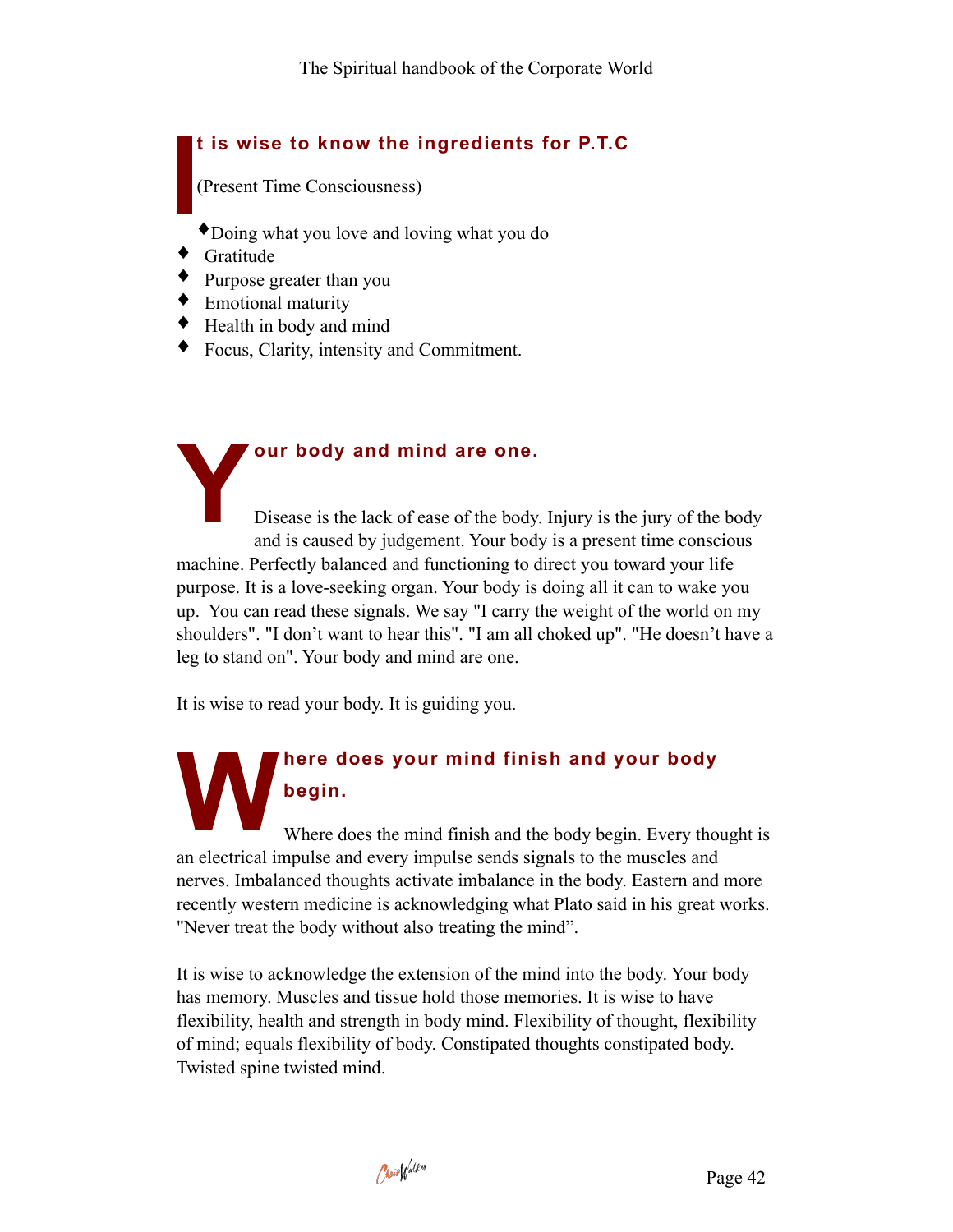The Spiritual handbook of the Corporate World

 $\mathcal{O}_{\text{Aoi}}/\sqrt{\mathcal{O}_{\text{A}}/\mathcal{O}_{\text{A}}}$  Page 43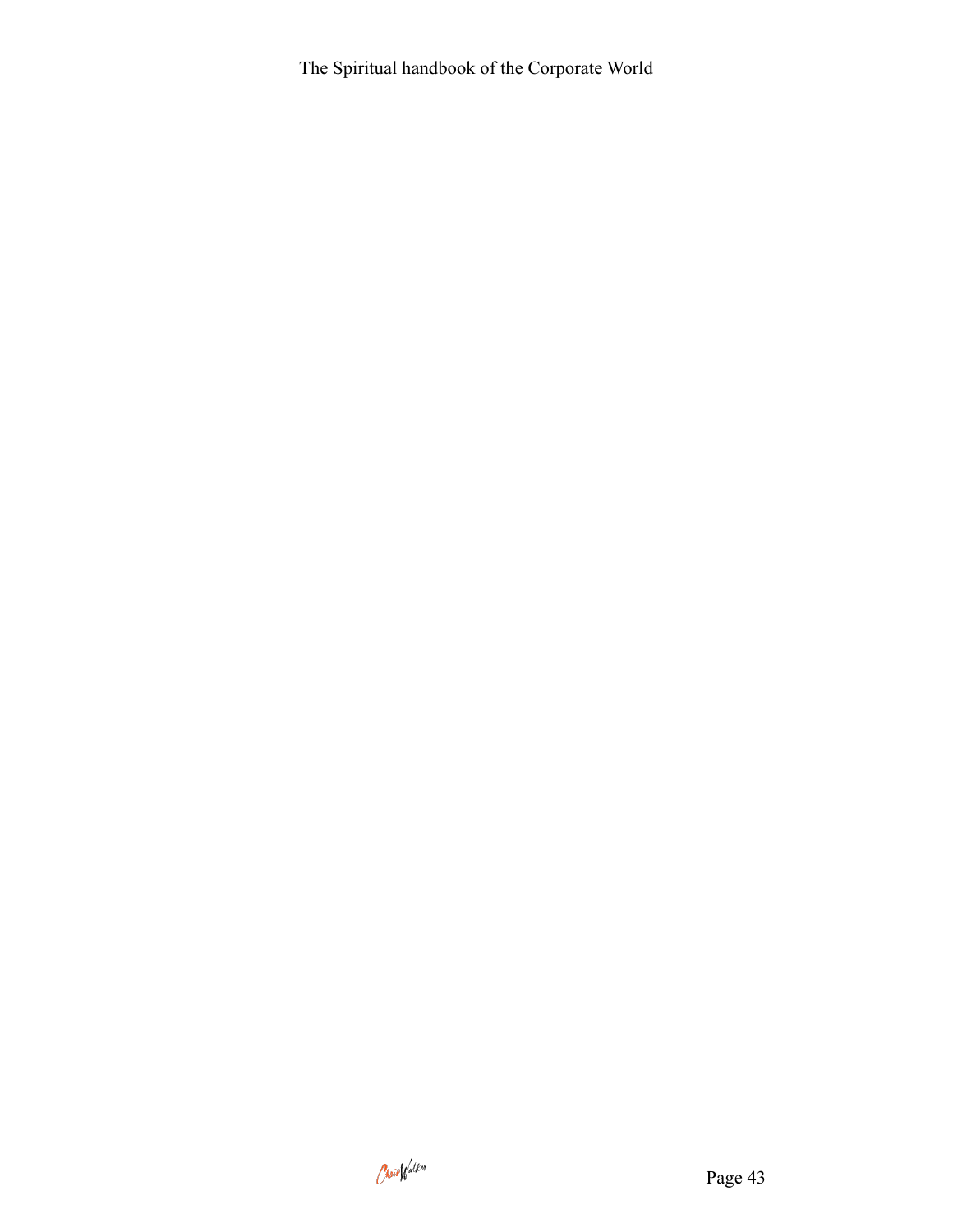### **The pain of regret outweighs the pain of discipline**

The pain of regret outweighs the pain of discipline. Short term gratification seeks pleasure, long term inspirations seek purpose. The greater the purpose the greater the discipline. The power of discipline is results. The quest for gratification of the senses is a journey of learning. One that costs us dearly. We need not spend years learning what wisdom can teach in a moment. Inner technologies, the collapse process, can offer the gifts of time to those who are ready in moments. Your lower mind seeks pleasure and avoids pain. Your higher mind seeks purpose. Until you get a purpose bigger than you, you will be fluctuating between pleasure and pain And neither can exist without the other.

It is wise to have a purpose greater than you. To awaken the mighty powers of gratitude, inspiration and vision. To share that vision with all you know and become a leader more than a manager. Live to inspire others not teach. It is between the words and the lines that the great truth of your sharing is heard.

**Most of what I worried about never happed**<br>Your mind can go to and fro, thinking this and that, ticking<br>tocking, thinking and thinking. This is your energy burnt<br>on nothing It's like putting a short circuit across a batte Your mind can go to and fro, thinking this and that, ticking and tocking, thinking and thinking. This is your energy burnt; usually on nothing. It's like putting a short circuit across a battery. When your mind is out of balance your heart cannot open, exhaustion results. On the other hand when you are in balance, your mind and body become one. Harmony is created, disharmony, chatter, confusions and uncertainty disappear. The inner technologies for this heightened state of awareness are available. First ask what's the worse that can happen if my worry comes true and know that there's never a negative without the positive. Next ask what can I do to minimise this, in other words if you want to reduce the downside you'll need to reduce the upside too. Next create an action plan to move you in the direction of where you want to go. That means a logical action plan. A short pencil is better than a long memory.

It is wise to focus your mind eliminate worry by awakening to the balance. This creates mastery and an awareness that is profound, make that point your dream, this is the laser beam of the human spirit, the greatest power on earth.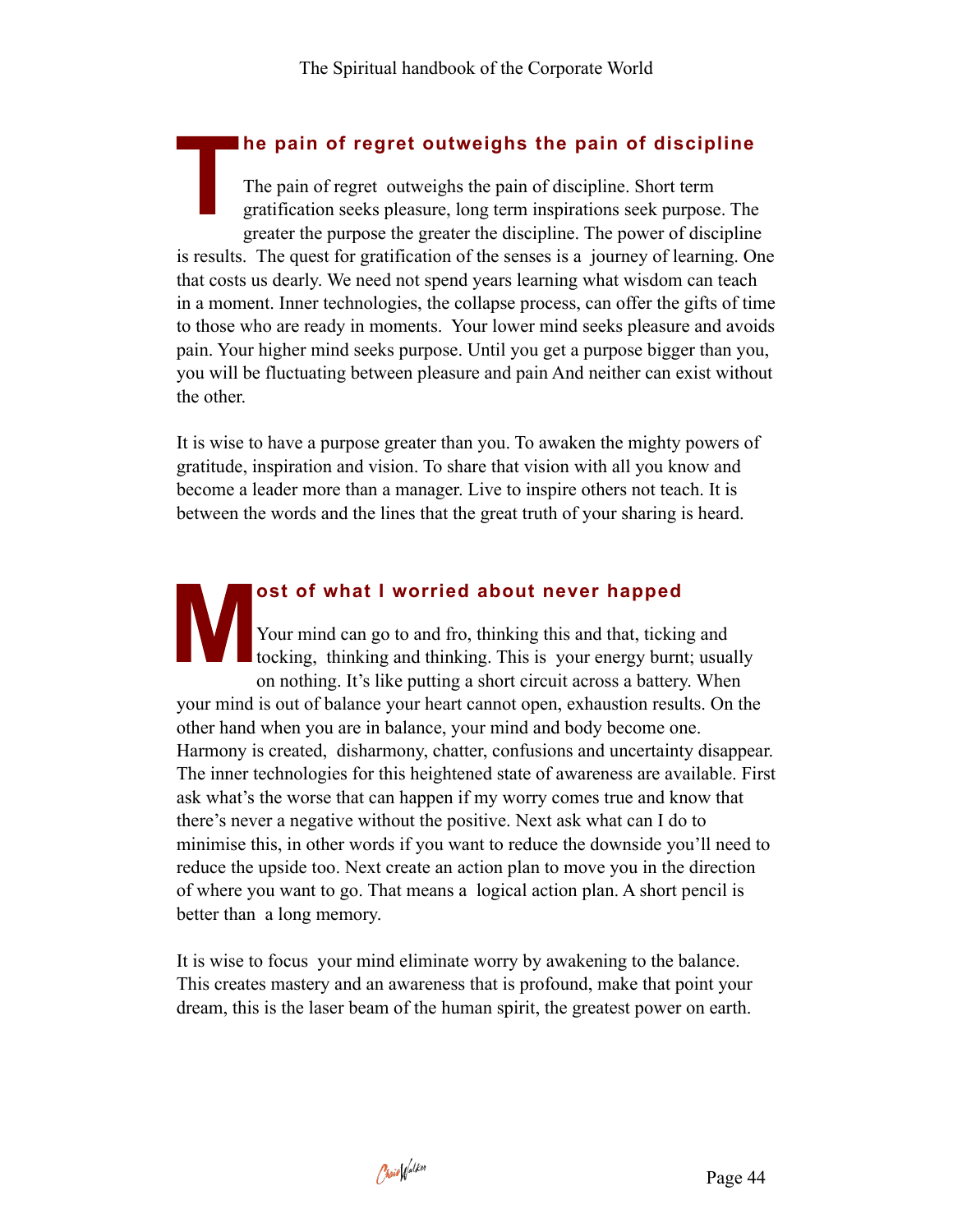## **When the why is big enough the how's take care of themselves.**

When the why is big enough the how's take care of themselves. A person who knows how will always have a job. A person who knows why will always be their boss. When the inner voice is speaking, this is the inspiration. The how is the outer voice this is the detail.

It is wise to align of the two. This is the power of creation.

**Certainty and presence intensify healing**<br>When your heart, mind, body and soul are aligned you<br>There is no blockage to the energy that flows through y<br>alignment and electrical systems are functioning a their When your heart, mind, body and soul are aligned you are healing.

There is no blockage to the energy that flows through you. Your alignment and electrical systems are functioning a their optimal levels. Your weight will normalise, your feelings will temper, your mind will calm and heart will open. Of course this is in preparation for your next level of learning which shouldn't take long to arrive. Your happiness is determined by the length of time it takes you to move from one level of learning to the next. If you stay stuck you are given bigger and bigger pushes. You have the capacity to rise to the level where you instantaneously rise through your learning's and therefore stay closer and closer to your your heart.

Move me I say, allow the wind to pass through my hair and I will grow without restraint and learn to move with the wind and love with all things that float on the breeze.

### **The power that made the body heals the body**

Such a power could imagine the function of a kidney, a liver, the brain, a heart and the finite function of a cell. Such minute detail is the work of a great genius, and this is your destiny. Mastery is your training for such an end. May you follow your inspiration to find the one mission your heart will invest in to the death. May you give from this space to become the master of such expression, from the teacher of children, the gardener, the cook, and the corporate suit. Giving from you is your path to happiness.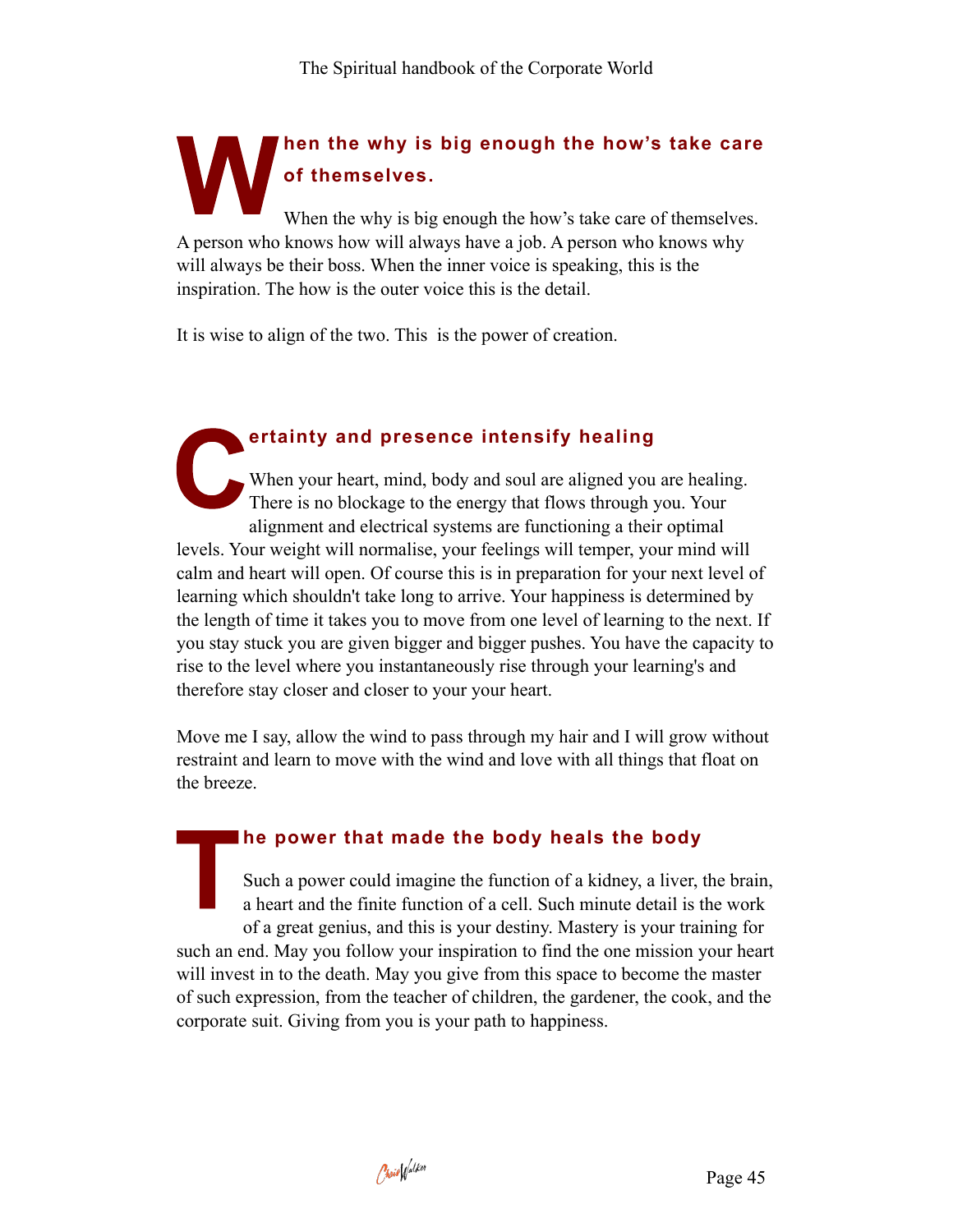### ■he Source of Magnetism.

There are few cases of success which have not resulted from mastery of faculty and mind. Nature reminds us of the laws of success. Trees send branches and roots in search of sun and water, continually questing for better vantage, sending roots for support and water. It's an attractive force that binds us all. This force is life force, and there is no place on this earth where it is not found. It is the force of motion in molecule and quark, it is in the water we drink, the food we eat and the air we breathe. Not a single atom nor a chemical can exist without it.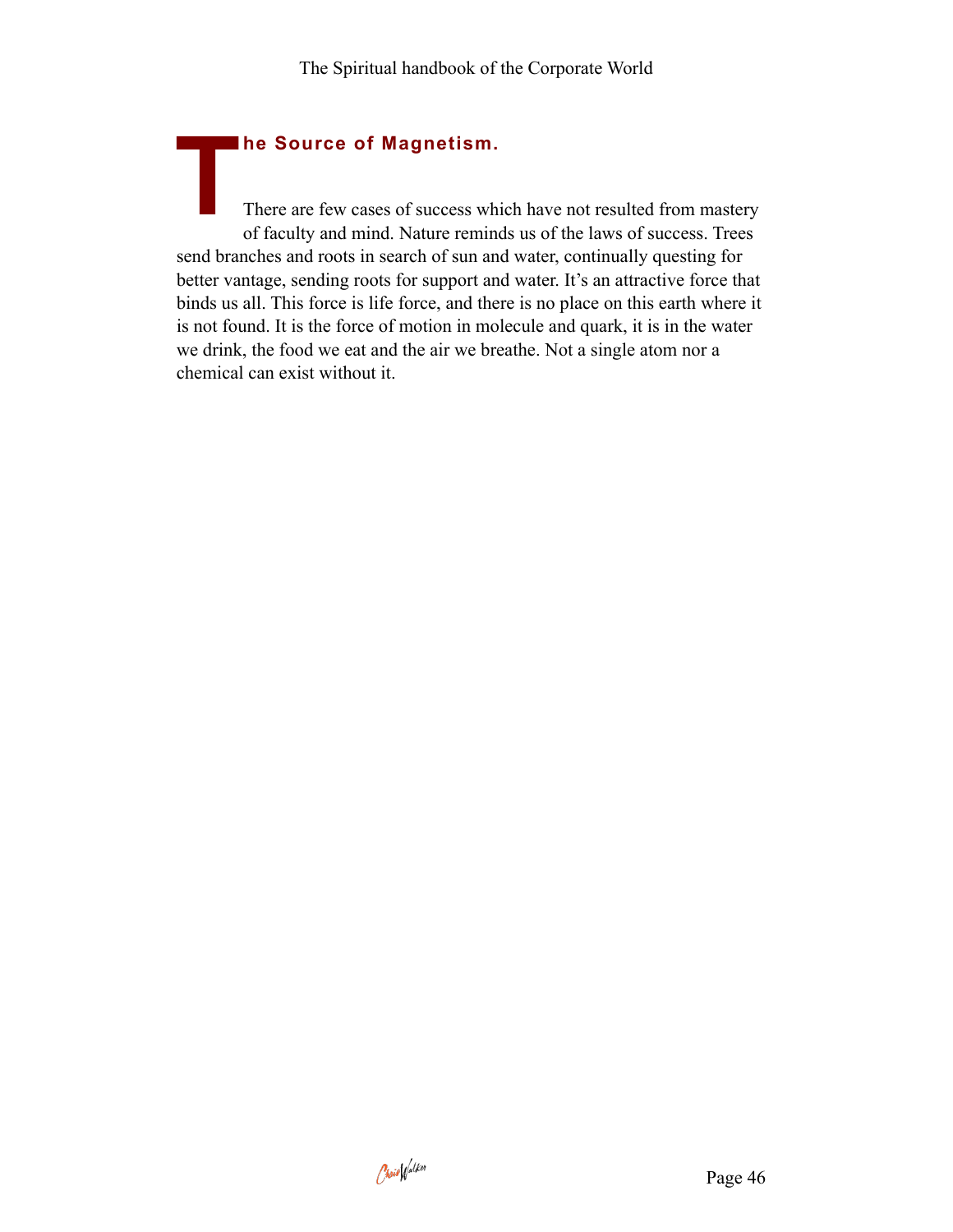# **Bridging the rift between work and play, love and life, spirit and matter and heart and soul in business**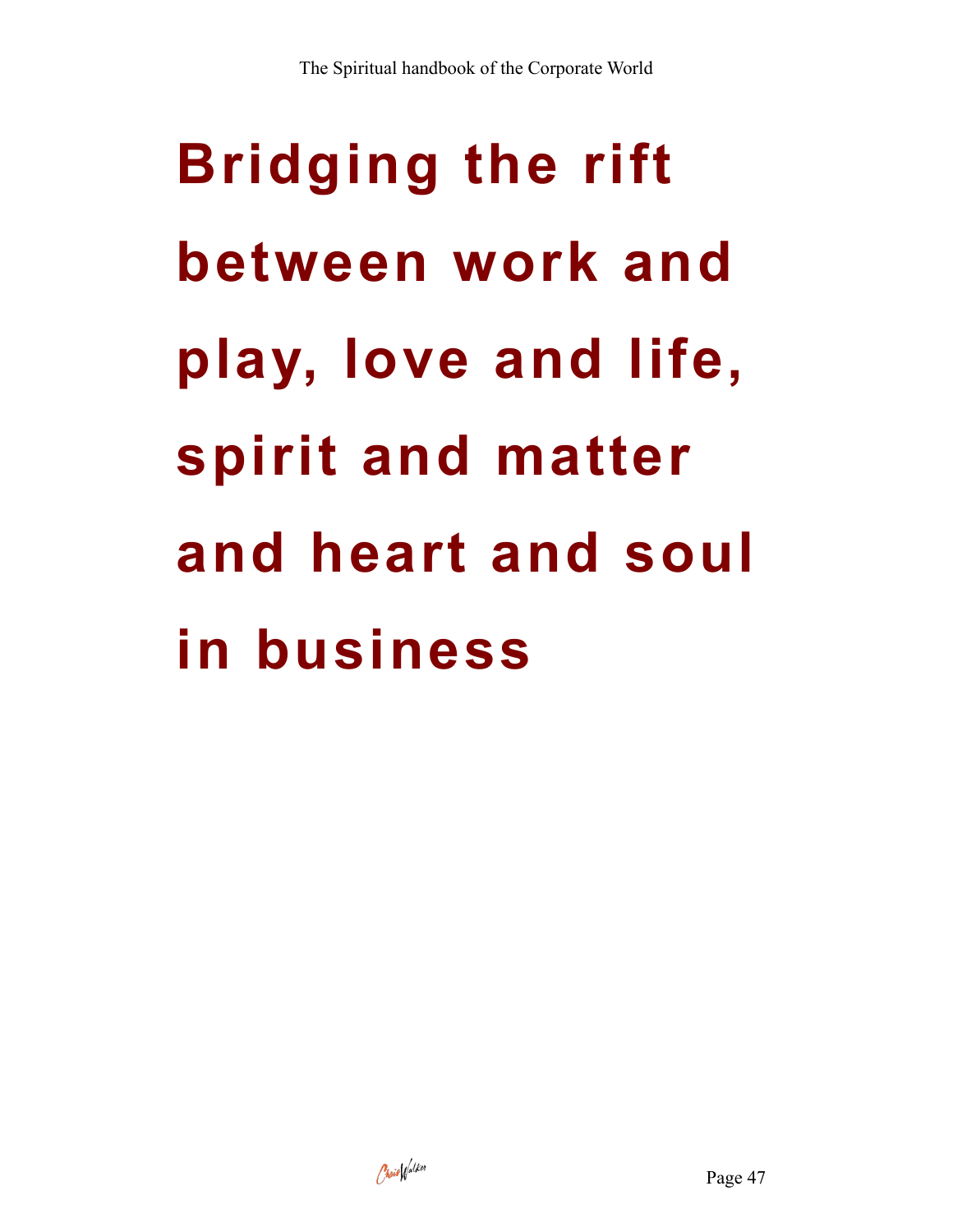**Vision Inspiration and Purpose**<br>The weekend athlete plans for the day. The form the season. The many athletes plan for a lifetime. The master at The weekend athlete plans for the day. The mediocre athlete plans for the season. The many athletes plan for a few decades. The few athletes plan for a lifetime. The master athlete plans for generations

to come.

**Life Mastery - Act on your inspirations**<br>
How often do you get ideas and then loose them or s<br>
manifest them. Imagine if the creator had only thoug<br>
universe and failed to develop the details. Your mast How often do you get ideas and then loose them or see someone else manifest them. Imagine if the creator had only thought of earth and the universe and failed to develop the details. Your mastery and talent in your chosen field of endeavour is your prayer of gratitude. Use your gifts for life to honour creation itself. Build a city, a family, write a poem, kick a football, care for another, design a bridge. In your doing there is the expression of love. To give our gifts to the world.

It is wise to act on your inspirations. When the why is big enough the how's take care of themselves. Attention to detail is the patience of the Buddha, the faith of creation and the master plan of the universe.

**VIP - Vision, Inspiration and Purpose** 

Are the voices inside of you louder than the voices on the outside? Your greatest power, certainty and leadership occur when your inner voice becomes clear. What clouds the inner voice is emotion - mind noise. When you tune to the frequency of your inner awareness you are tuning to your maximum potential. When you tune to your inner voices you are integrated when you tune to your outer senses your are fragmented.

Inspiration means being present. Aware enough, interested enough, challenged enough and committed enough in the moment to be present. Time stands still for those who are inspired. Time drags for those who are not.

## **The size of your vision determines the size of your life**

When you are doing what you love and loving what you do you reflect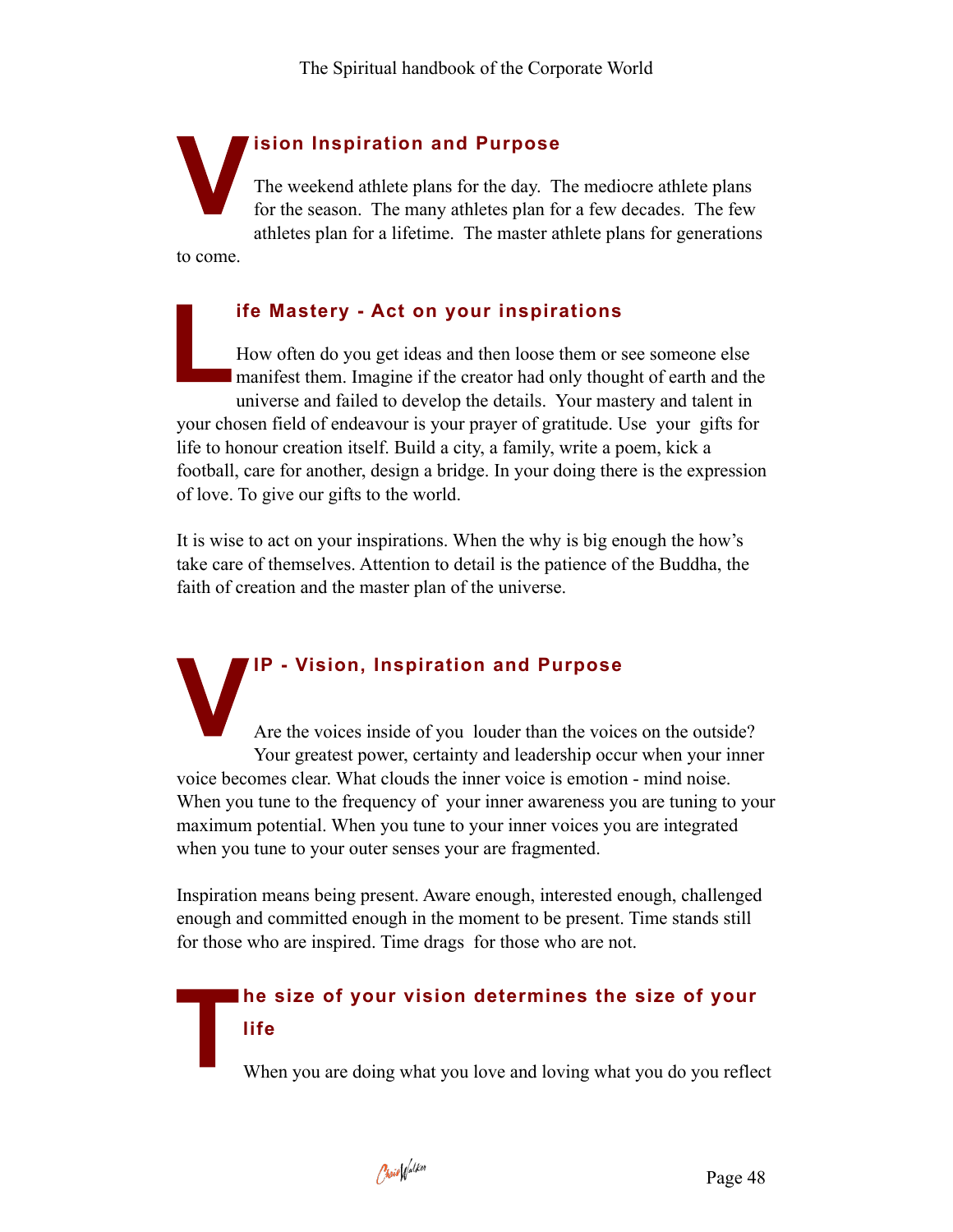the focus and immersion of following their dream. When you are truly doing what you love and loving what you do, or when you can link what you are doing to what you would love to do you have the energy, vitality, harmony and integration of inspiration.

# **Management from the outside costs time and <br>
There are 7 levels of the brain. There are seven levels of thought. money**

There are seven levels of being and seven levels of awareness. Unconscious is the lowest four. Conscious is the top 3. At the lowest extreme we say I've got to do this, or I have to get away from that. This is stress and the lowest thought level of the human specie. It also causes disease. The top three levels we say I'd love to do this. We bounce out of bed in the morning and say "I love my work". When we do this we have energy vitality and we need not be managed. When we are in the lower four levels we need to be managed and this costs.

It is wise to be self managed. To do this requires the elevation of thought process to love to. To do this we use a collapse process. Turn your got to's to love to's.

## **Results**<br>Promises Promises are promises, ideas are ideas, suggestions are suggestions but results are the only reality. There are as many belief systems that offer options for you on how to live your life. Results are the only reality. How do you feel? How much money are you making? Are you in the relationship you always wanted?

It is wise to create the clarity, vision and inspiration you want in your life.

## **Whatever it takes it takes commitment and courage.**

The size of your life is determined by the size of your vision. You have the capacity to be an inspiration to yourself and others simply by following your hearts call.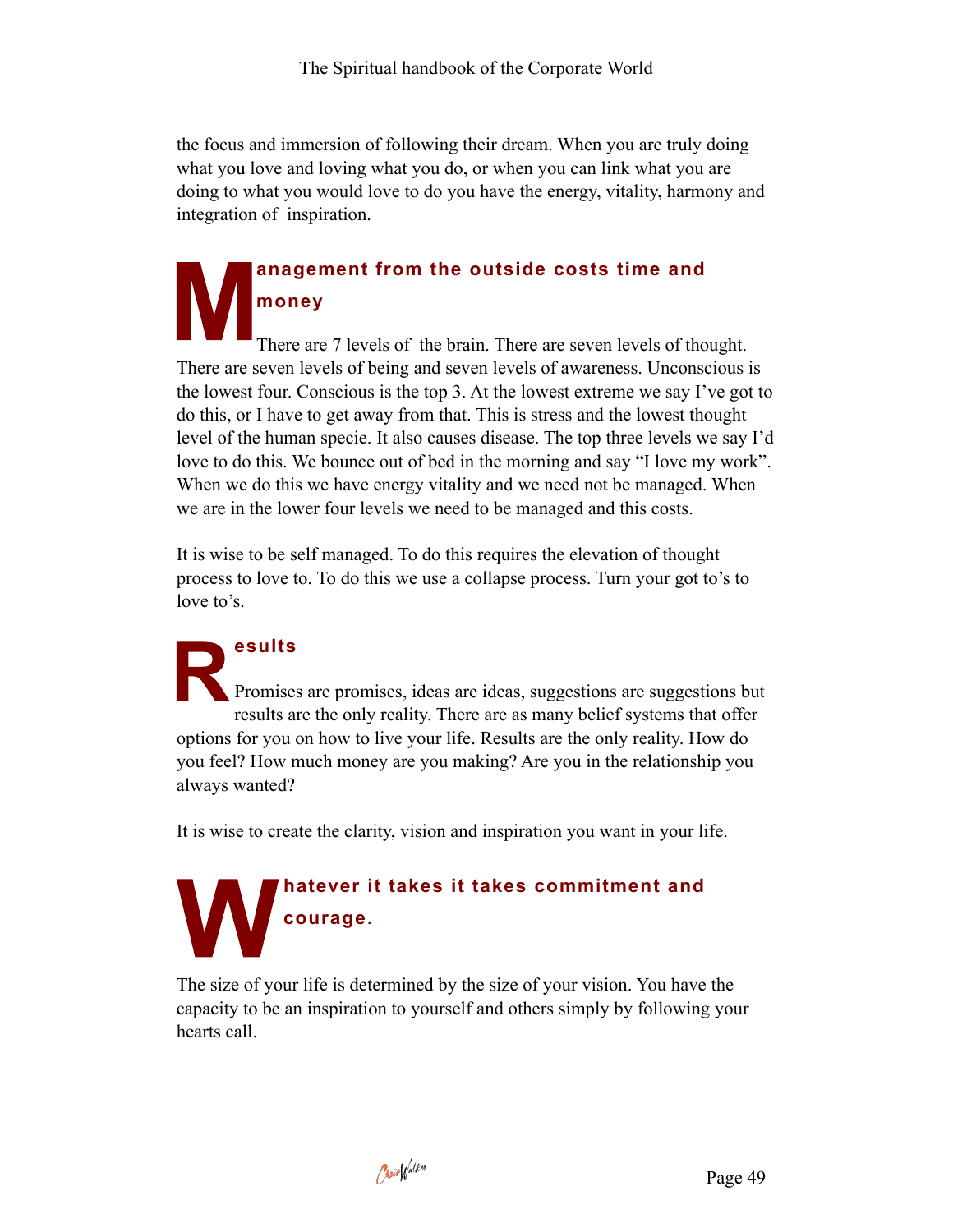It is wise to fear not. It can be no less daunting than staying still waiting for the mighty sword to fall as a needle might jolt a backside to rise quicker than it descended.

**Hope**<br> **Hope**<br> **Hope When**<br> **We are** Another one commodity that individuals cannot live without. Hope. When you loose hope all is lost. But why could we loose hope unless we are reading with stained glasses. Why is a death such a disaster, why is a loss so bad. Challenge the foundations on which you build your ideals for some of them are but illusions in the art of marketing.

## **You're either living your vision or somebody else's**

Inspired leadership requires vision from the inside, a vision larger than the individual. Managing your emotions is an essential ingredient of inspiration. Turning the wasted emotional energy into inspired vitality turns stressful judgements into true inspiration. Inspired leaders have a greater motive, something beyond the day, the week the year, beyond the 10 years and beyond that. Inspired leaders have motive beyond the product, beyond the customer and beyond the task and have an eternal vision.

**Managing boundaries**<br>
In management teams we are able to change the total dy<br>
business. Individuals can hold the company back. Mana<br>
is managing boundaries. Internersonal skills can be under In management teams we are able to change the total dynamic of a business. Individuals can hold the company back. Managing people is managing boundaries. Interpersonal skills can be understood in the context of boundaries. Boundaries between you and others, between departments, suppliers and between company and clients. Your mission in your work is to be able to cross these boundaries with respect and finesse. Leadership requires that people follow you and step outside their boundaries.

**Love lists**<br> **Love lists**<br> **Love From your set of the lines<br>
<b>Lowered** visit From your soul through to your heart comes wisdom and inspiration. Inspired visions, messages and feelings which spontaneously arise when you attain an elevated state of gratitude. When you are inspired and you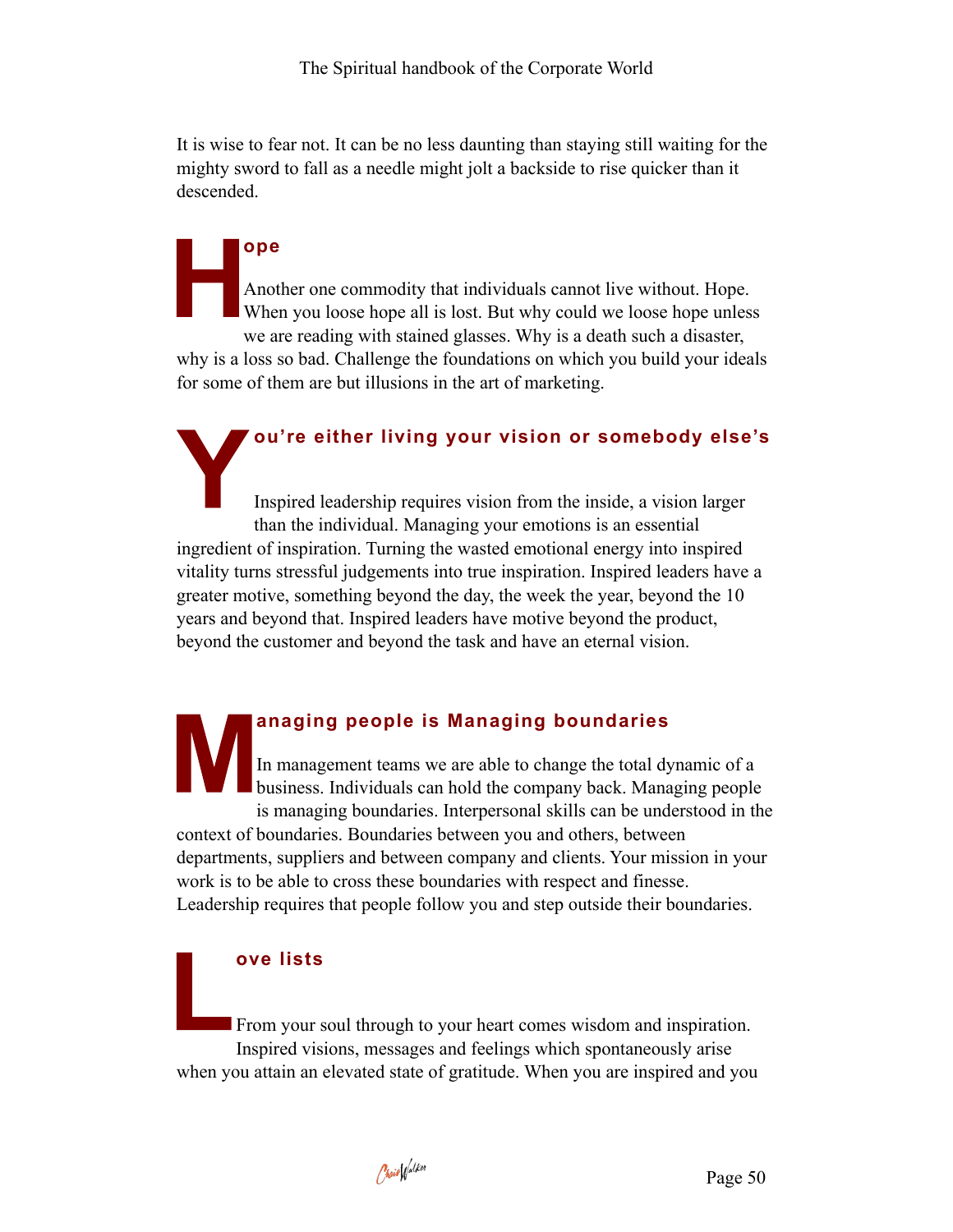ask your soul to guide you, it provides you with direction. If you knew you couldn't fail, you listened to your heart and soul, and you wrote down what you would love to be, do and have in all seven areas of life, what would they be.

## **Life**<br> **Life**<br> **Life**<br> **Life** The more finite you perceive life to be, in time , the more pleasure you pursue.

The more infinite you perceive life to be, in time, the more purpose you pursue. When the higher mind listens to the light of the soul and wilfully follows a master plan, to do what it loves and love what it does, the divine design for the higher mind is fulfilled.

The Higher mind makes the greatest difference when it simply loves and does not need to make a difference

**Effort is a conflict of interest**<br>**Effort** is only felt when there is conflict<br>as flecting and transient values are pres Effort is only felt when there is conflict if interests in the mind. So long as fleeting and transient values are present some of their force is used to inhibit the processes concerned with the ultimate void/ value. Such inhibition is partial neutralisation of the brain energy which would otherwise be available for fluent thought and is converted to feeling or tension. The higher minds thoughts are a stream that flows effortlessly and can only be inhibited by the lower mind's illusion.

Alignment body, mind and soul is the alignment between life purpose and ultimate void and value.

**V**<br>Review<br>and dete Review your values and determine their priority. Review your voids and determine their priority. Your voids create your values. If the corresponding values do not match the voids then you are possibly

subscribing to someone else's beliefs. To determine your values just ask yourself which of the seven areas of life you would give away if you had to loose it for life. In other words; if you were faced with a life and death situation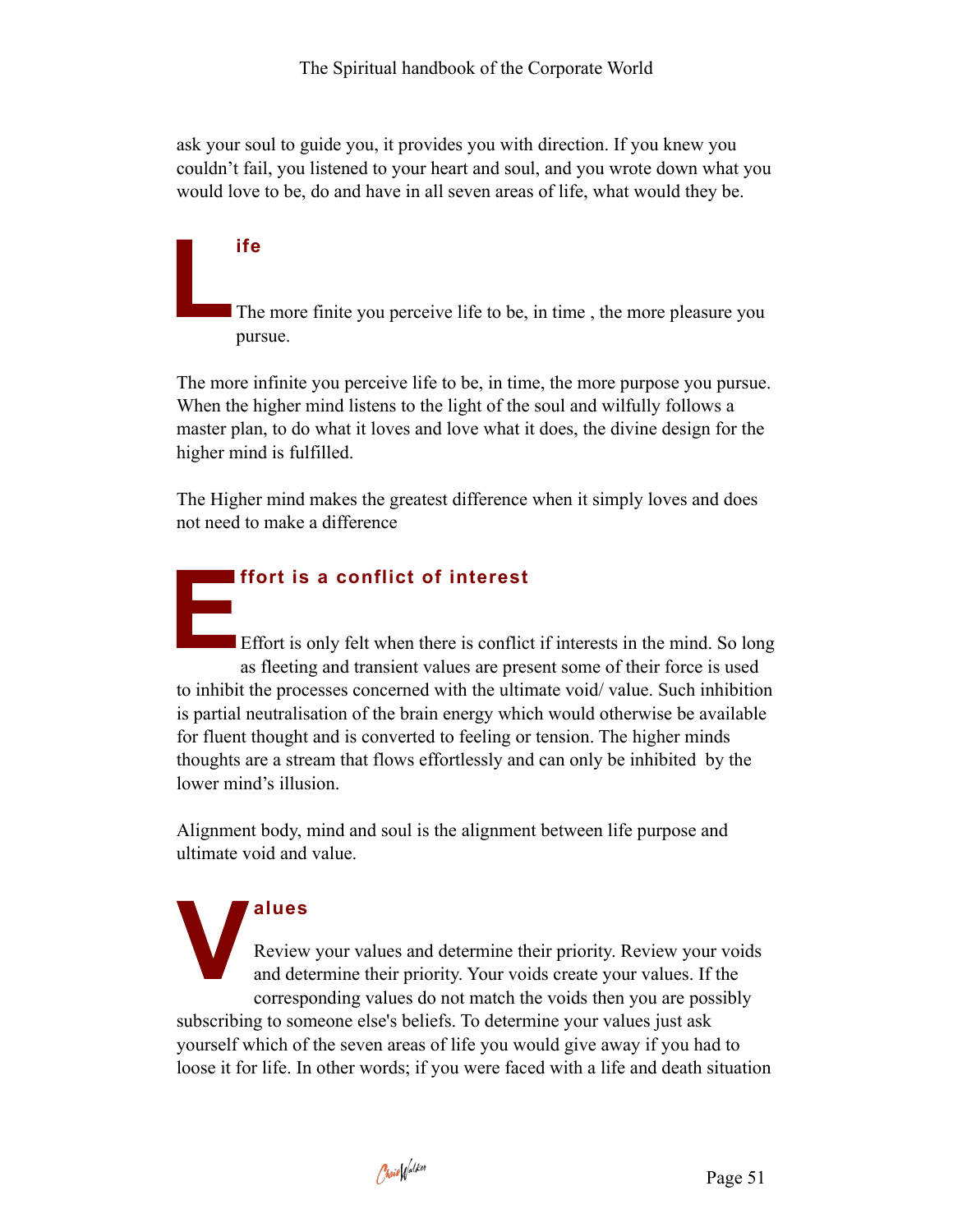areas of life which would it be. Spirituality, finances, social life, health, career, mind, relationship/ family.

**Constant of the Sometimes we want to changing Priorities** Sometimes we want to change our priorities yet, when the going gets tough our values hold us in old patterns.

## **Use knowledge, inspiration and intuition for quality of life**

If you do not listen to your inspirations and intuition you will automatically sabotage your quality of life. A business that's going through ups and downs is automatically motivated from the outside, worrying about what other people want, worrying about what the trends are doing, worrying about what the competition is doing, instead of being inner directed by a uniqueness factor inspired from inside.

Leaders are inspired from the inside. They have an internal vision. They do what they're called to do; they do what they do and they do it regardless. And so right from the time a person doesn't have a clear vision that inspires them, a feeling that permeates right through the company, you're spending enormous amounts of money trying to rescue people, trying to get people motivated.

# **When you create boundaries you do so to protect yourself**<br>
When you create boundaries you do so to protect yourself. **protect yourself**

These boundaries create an identity, an impression of who you are, but in so doing you can actually isolate yourself from the world. Judgments are your boundaries, your morals and ethics, you approval and disapproval and your considerations of right and wrong,

These are your boundaries, they are neither right nor wrong, however in the development of a better quality of life they absolutely inhibit your experience and ultimately lower your self worth.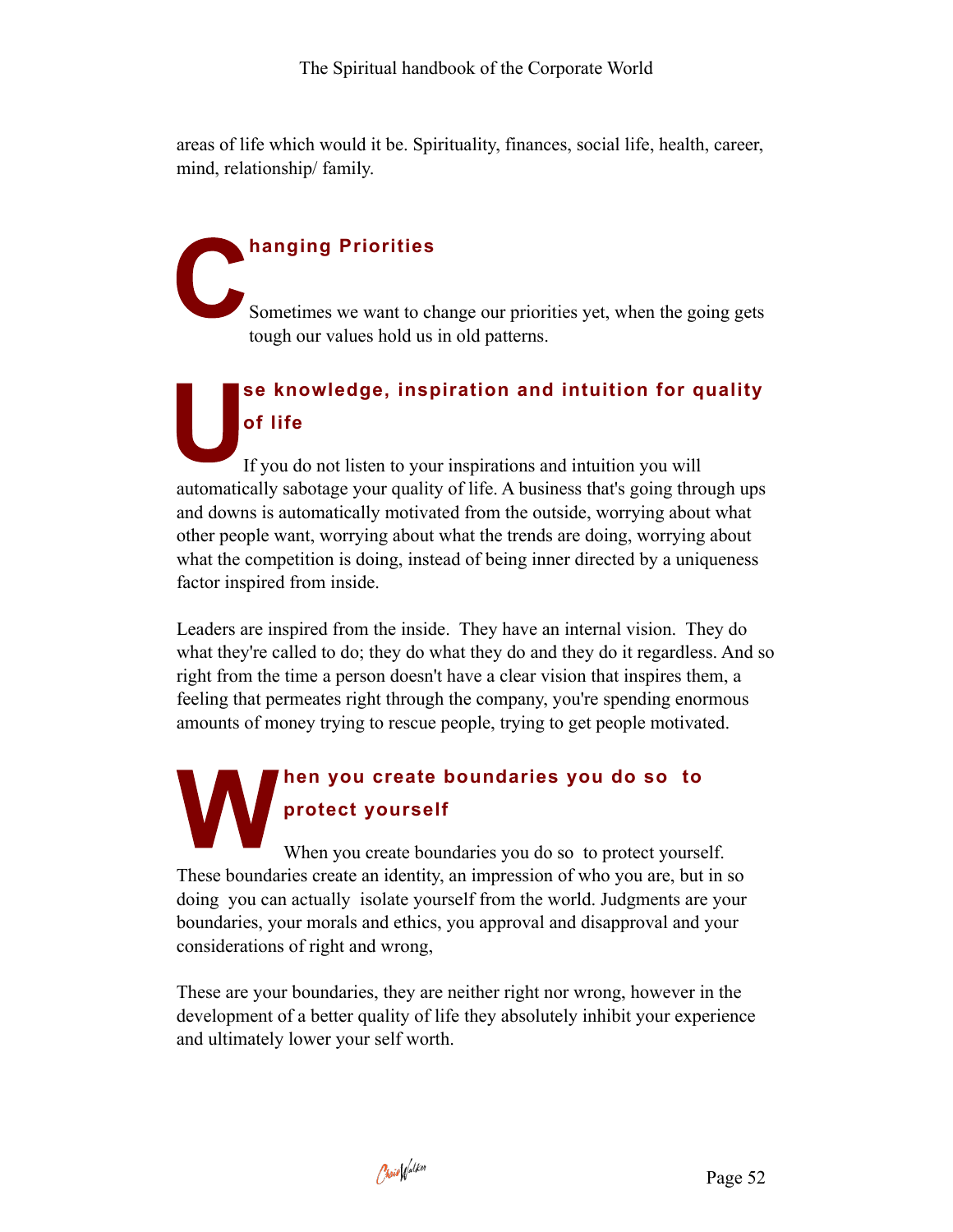**Science of motivation**<br>The greatest teachings come<br>Gee You Are You. This space<br>the future no thought of the n The greatest teachings come from within. GURU is an acronym for Gee You Are You. This space is called presence. There is no thought of the future no thought of the past, just complete presence, it is the now. In this state great movies are made, great decisions are made, great songs written and performed and great understandings revealed. You need to develop this skill not only for half an hour morning and night but throughout the day, decisions are not isolated to specific times.

There is nothing you cannot achieve if you put your heart and soul into it.

## **Powerful energy comes from focussed thought and Crystallised Vision.**

Leaders exude powerful energy. It's the result of focussed thought, and crystallised vision. Their people move faster, they do not waste time in idle chat. They get to the point. They have people with powerful presence. Work on time management. They value the importance of what they have to do in life and relatively short time they have available for it. They have huge visions and chunk that vision down into smaller goals. Innovate.

**Example 18 Solution School Server School School School School School School School School School School School School School School School School School School School School School School School School School School Schoo** Inspired leaders organise their day, the office, their time and money. They focus on the details and keep order to free the mind for creative expression. They are trend setters not trend followers. They focus on

their inspirations and are in continual pursuit of improvement. They listed to their long term inspiration and have the discipline to ignore short term strategies. Know that if you don't take command of your life somebody else will. That takes vision, planning and focus.

**Stay busy**<br>
Leaders know<br>
they grow in<br>
time then lo Leaders know that when they focus their energy on what they love they grow in self worth. When we are not focussed, the work fills the time, then low priorities fill the space. They know that to cluster book their appointments is more effective and more efficient. The energy goes up. People like to deal with busy people.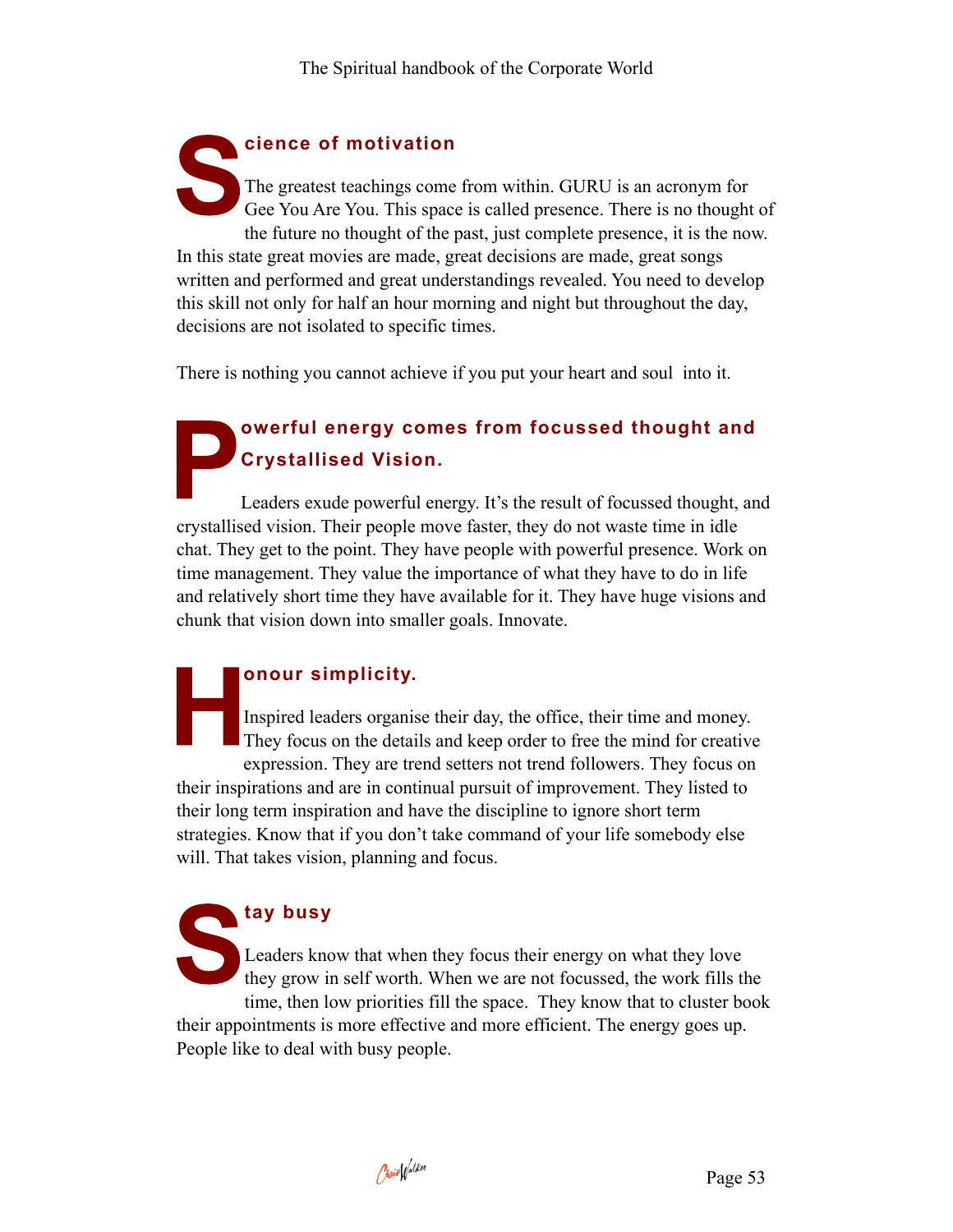To build greater business prioritise, cluster and stay busy.

**Build on strength <br>
Inspired leaders know harness and hone these<br>
do lists. They know the** Inspired leaders know the elements that are their trade mark and they harness and hone these. They know the importance of action and to do lists. They know the importance and the disciplines of job descriptions and performance appraisal systems. Strong leaders know that the best person to write a job description is the person doing the job. They know the importance of delegation. Strong leaders know that to delegate is to remain responsible and to communicate daily on the task. Strong leaders know that to chunk down a task is to make big projects manageable by teams. Set goals and give constant feedback on progress of these goals. That daily feedback on all goals keeps affirming the result and prevents procrastination. Prioritise every task, every delegation and every responsibility.

Inspired leaders know that if anybody spends time on low priority tasks they sabotage self worth and will eventually burn them out.

**Expanding Performance**<br>
Inspired leaders offer perform<br>
people, an objective, 360 degrees Inspired leaders offer performance development programs for their people, an objective, 360 degree, self evaluation process with associated review and data security. They separate performance

development from financial review. Leaders encourage the display of company, personal and group affirmations. The most dominant thought of an individual is the direction in which they move.

**Never hire somebody you can't fire.**<br>
Because as long as you have emotional reactions to them you can't manage them. You can't manage that which is caught in the paradox zone. You can only manage something when you can transcend it (see two sides). Management is not about getting emotional with people. The great act of inspiration is about guiding them to greater purpose, to greater creativity, to greater productivity. And that means praise and reprimand equally.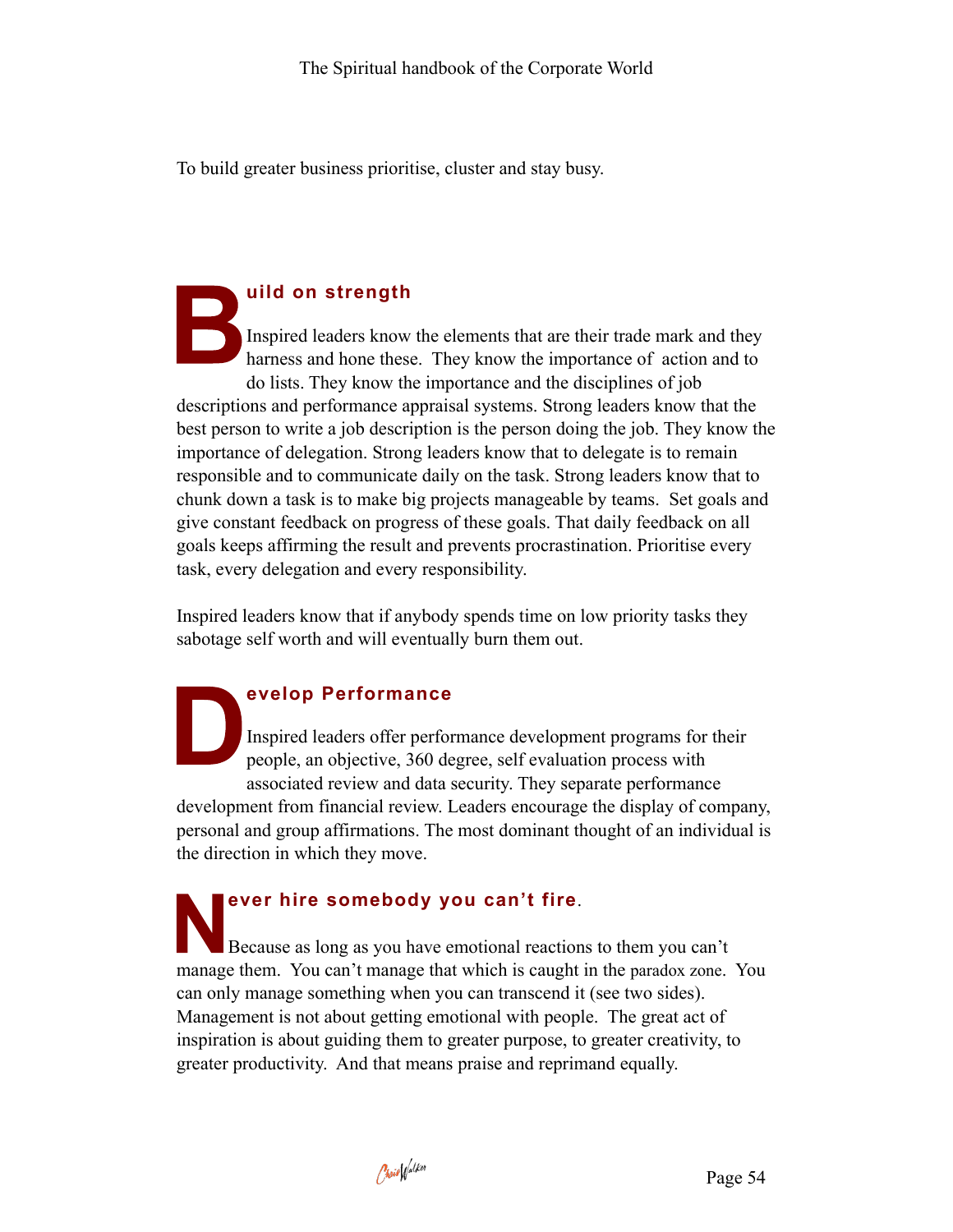**You are the master<br>As long as we see a separately dong as we always think to** As long as we see a separation of cause and effect we are victim. As long as we always think that it is somebody outside us, another competitor, the environment, the government, the people below us, the people above us, and we are not accepting cause and effect, we're not mastering us,

we're not developing presence, we're not magnetising opportunity, we're not the master.

The second we accept cause equals effect. The second we see that whatever we see around us is a reflection of us and we can change the perception around us and therefore change the state within us, we can then get back into command. Anything we have a lopsided perception about runs our life. Anything we have a balanced perception about, we run.

# **Victory is the sign of a master<br>
So blame, excuse and victim are the sym<br>
victory is the sign of a master. A victor is**

So blame, excuse and victim are the symptoms of a neophyte, and victory is the sign of a master. A victor is not in competition. When we have envy for something outside ourselves and we imitate something outside ourselves, we self-destruct, because there is no imitation of the soul within. The soul is unique, the vision is unique, and each of us who leads the corporation and who is inspired by their unique soul - if we capitalise on our uniqueness instead of trying to be someone we are not, we maximise our potential, and we automatically rise to a level of incompetence if we do not consistently look for greater balance, humble ourselves to a greater intelligence and keep focusing on a bigger vision. We automatically reach it.

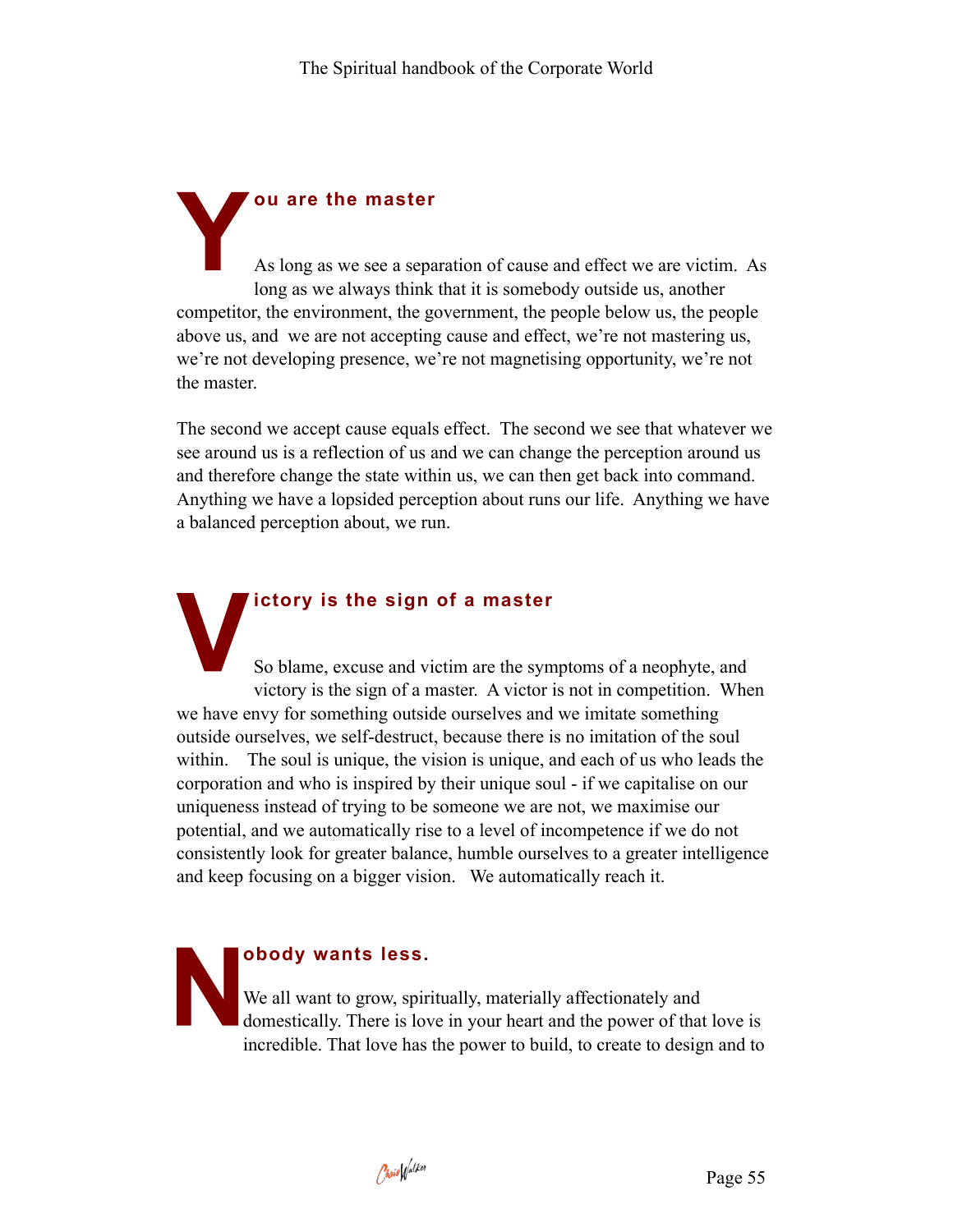succeed within the shortest and most fulfilling path possible.

To connect to this resource we need tools. Stresses sabotage our wealth, health and relationships we need to understand the human dynamic. This is the science of a conscious life.

# **Self Actualise through your work**

"*The imitative art is an inferior who marries an inferior and has inferior offspring" Plato*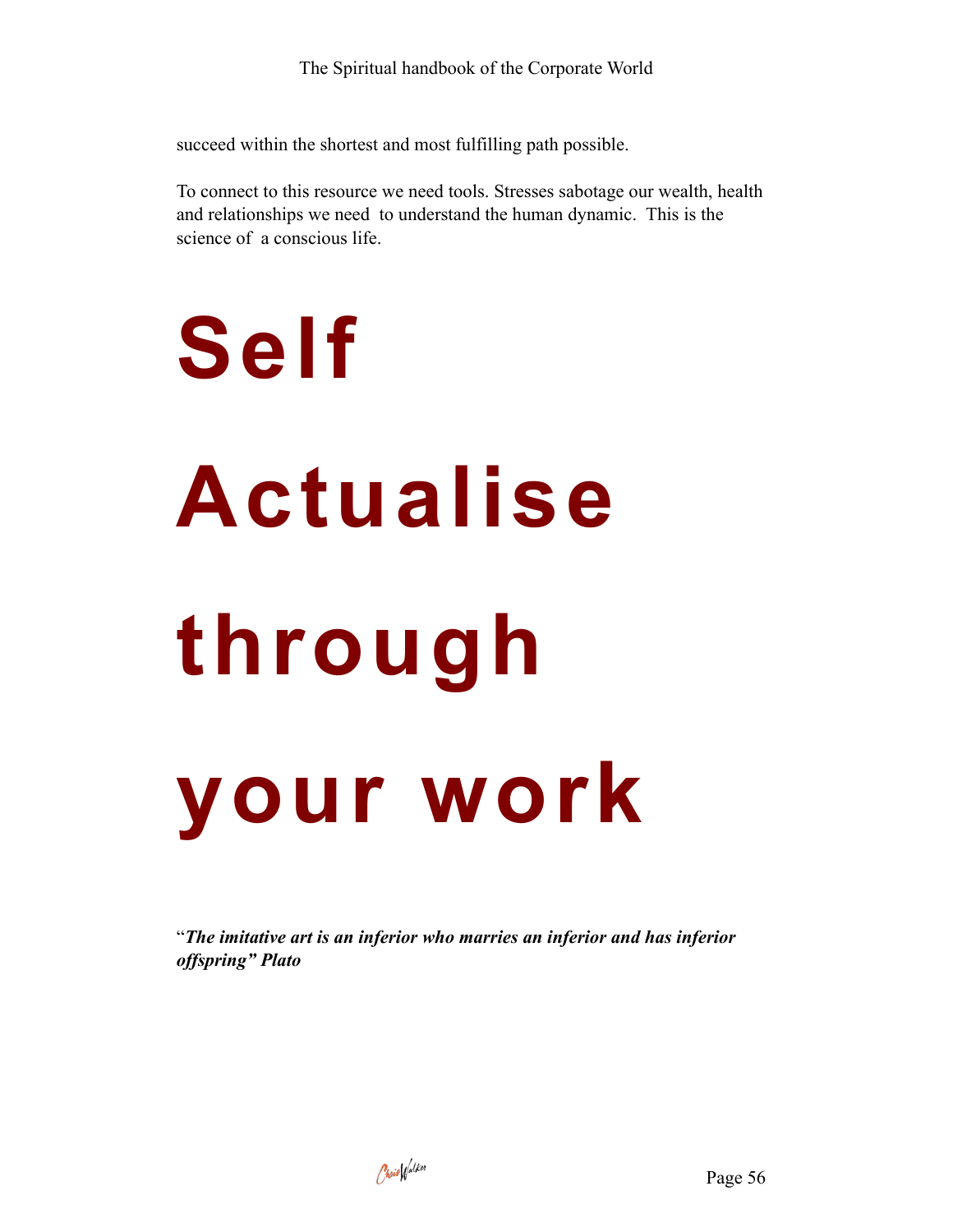**High consciousness leads to better decisions.** Information transfer has flattened the playing field. One element of a company is immune to competition. It cannot be duplicated, it has absolute certainty and is has continuity of performance over days, months and years. Security for both the individual and the firm. Consciousness is now becoming recognised as the dominant route to productivity, health, wealth, indispensability and family relationships.

### **Envy is ignorance; Imitation is suicide. Emerson**

 $\blacksquare$  The astute now talk in terms of inspirational companies. Visions and dreams are now being added to business plans. No longer do all companies expect people to take their personalities off with their coat at the door, the cost of attitude and family trauma is now recognised in the workplace.

### **nspired companies are built on a foundation of vision,**

**I** They are a true reflection of the heart of the leadership which permeates the whole structure. Feelings pass through walls where no thought can pass, feelings reflect in words, actions, papers, products and income. Feelings of love permeate the furthest for they are the most powerful and integrated feelings of all. Feelings of love are the synthesis of all others, they drive and motivate, they free and inspire others to rise above the depths of survival and despair.

### **Great companies value what they have.**

They value and appreciate the gifts they are given and focus on the gratitude for what they have and the benefits in what they have not. Great companies bring down any feeling of elation or credit for what they do and pass this on to a power higher than themselves.

Great companies value their employees and recognize their individuality. Great companies acknowledge the journey and illusions of each employee and give them the space to find their own reality.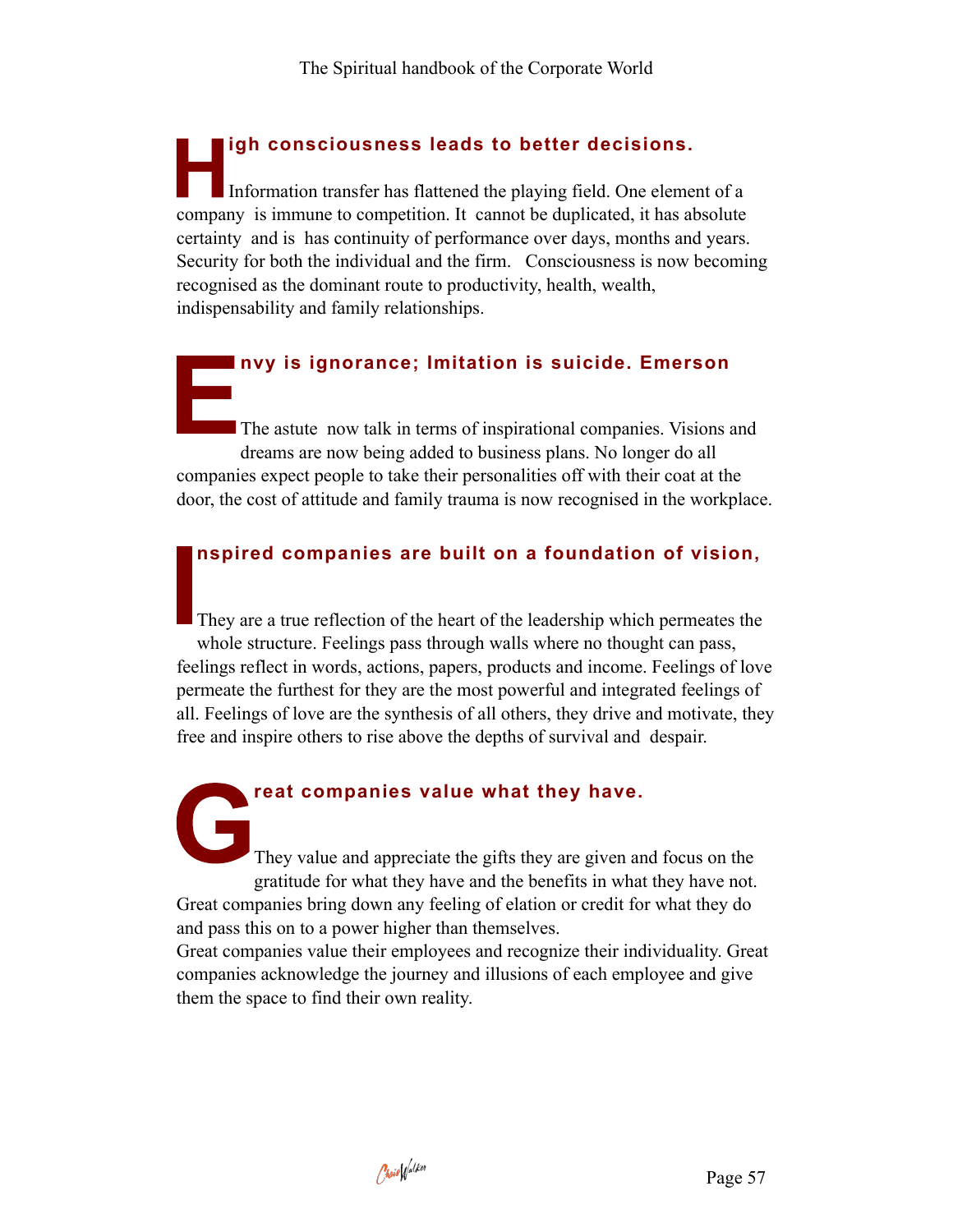**Compare is growth.**<br>
If you haven't mastered<br>
master what's going on If you haven't mastered what's going on inside you don't expect to master what's going on outside you. Peter principle is that you will automatically rise to your level of incompetence.

### **If you had 24 hours to live what would you do?**

????????????????????????????????????????????????????????????

**Leadership for change<br>
Companies are the conglomers<br>
people who work within. A co<br>
<b>Resistance to company change** Companies are the conglomerate result of the total behaviour of those people who work within. **A company is as great as it's people**. Resistance to company change usually stems from a resistance to personal change. There are two fundamental process for change in the corporate environment, voluntary and forced. The latter seems the inevitable in most companies .

The willingness to change varies with our level of consciousness.

### **The Power is yours**

It is wise to develop the inner technologies for the transformation of fears to inspiration. Inner technologies are not excessive introspection, they are the prayers and process to move beliefs. Inner technologies do not take years of practice but moments. Inner technologies are the natural process of life. They are as old as creation itself. It's a mobile meditation.

### **nvest in inspiration don't rescue desperation**

**I** It is wise to follow your vision. Don't rescue desperation. You just buy yourself trouble. You will be taught to seek the balance. See if you can find

the balance before you act. Remember God helps those who helps themselves. When you save someone from their lessons you prevent them from learning.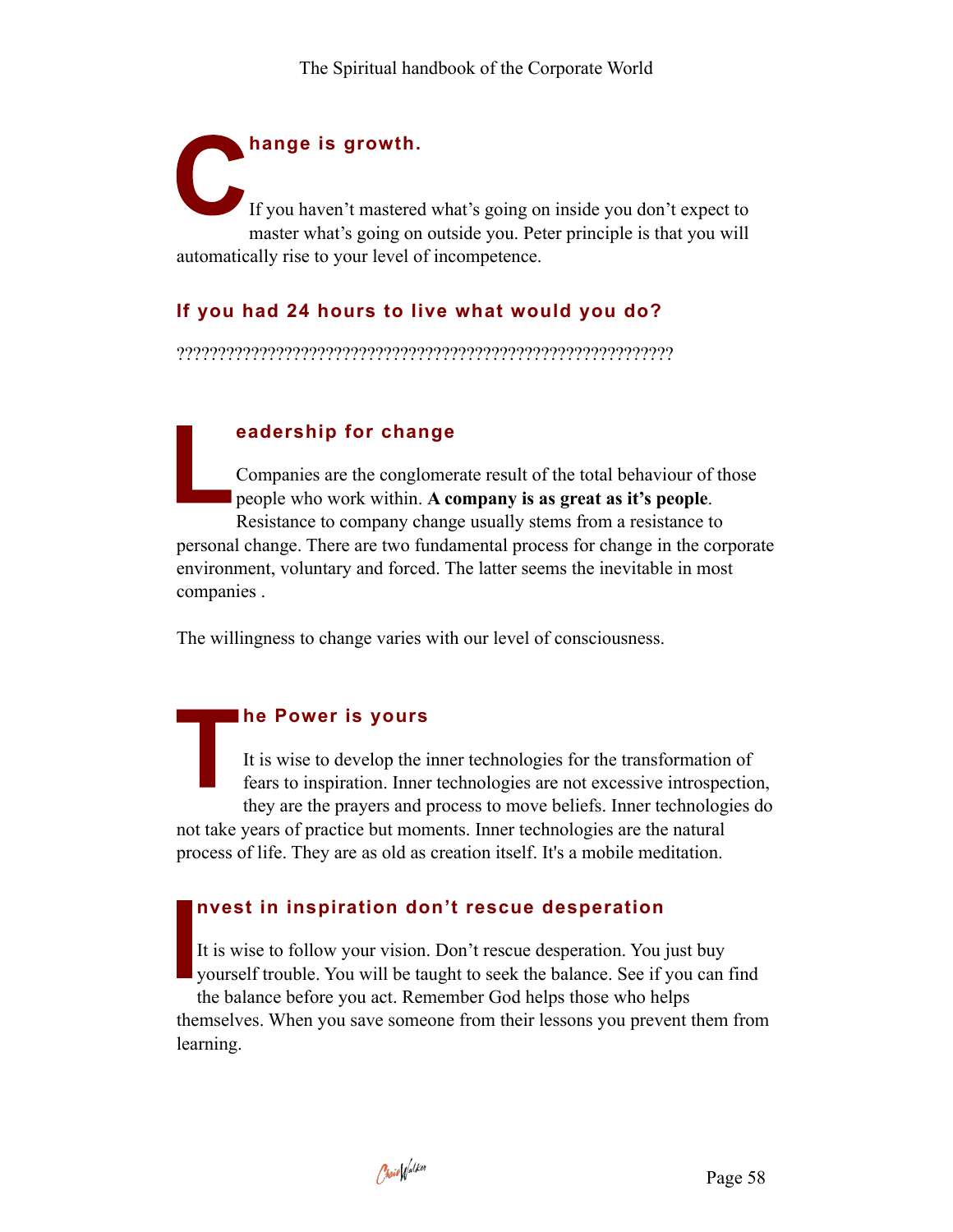## **To everything there is a season and a time to every purpose under the heaven.**

Order exists amongst the chaos. Life has a plan. Fear is generated by uncertainty and uncertainty is generated through unawareness of the order. Look for where the fundamental universal principles apply your mind will calm and heart will ease. Performance will improve. Look for the balance.

## **The pain of regret is greater than the pain of self discipline**

You can choose long term inspiration or short term gratification. To stay focussed on your life purpose you need to apply discipline from the inside. Until you apply discipline from the inside you'll be applying it from without. You will achieve your goals and visions only if you are prepared to make the sacrifice of short term gratification.

**Do what you love.**<br>There is a magnet. So s<br>wou have no choice but There is a magnet. So strong, so attractive and so single pointed that you have no choice but to follow it. You are drawn in its direction not by the pleasures it gives, you are not deterred from its direction by the discomforts of the way. Are you doing what you love. Are you doing something that you could do all day then why not be paid mountains of cash in the process. I asked a concert pianist, who was an internationally known master who has just finished a piece without any sheet music how he remembered the two hour concert. "I just love the work". Mind, body and soul were all in line, clear, focussed and present. The mind works well in this format.

**Higher self is Purpose; Lower self is emotion**<br>Your emotions reveal your consciousness. Your emotions are<br>your lower self and therefore seek pleasure and avoid pain. B<br>know from your journey in life that there is no place Your emotions reveal your consciousness. Your emotions are driven by your lower self and therefore seek pleasure and avoid pain. But you know from your journey in life that there is no place of pleasure

without pain or a place of pain without pleasure. It is a fundamental law.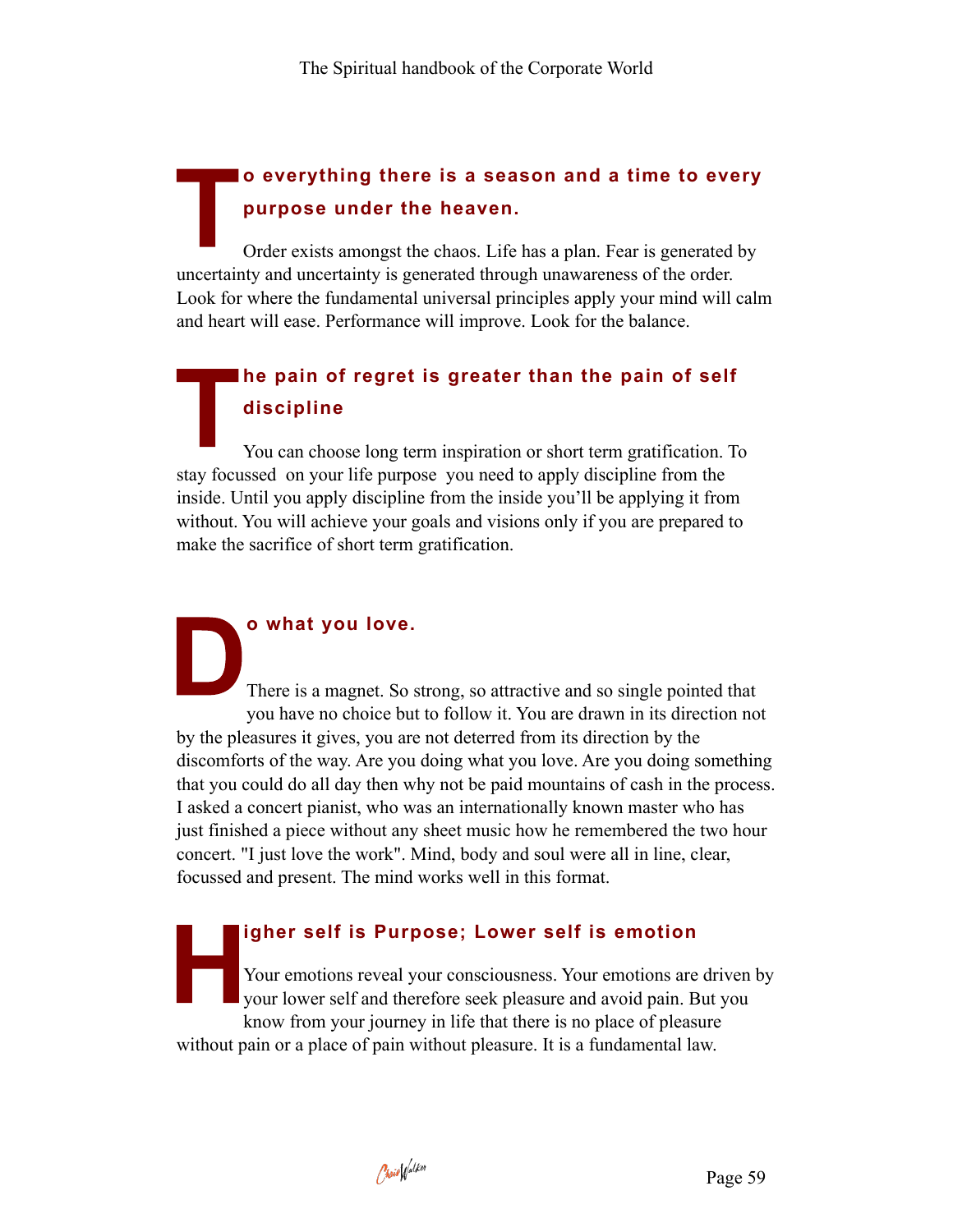Therefore when we act on our emotions we unknowingly seek a place where both pleasure and pain exist. We think we are moving to a greener field. In truth we are just moving the deckchairs around the titanic. Perfection exists right in the moment you are in now.

## o what are people like who are inspired about what **they do?**

 They accept the pains and the pleasures in pursuit of the purpose. A person who's got a purpose doesn't let pains or pleasures interfere with the purpose. A person who has no purpose, no meaning, no vision, is automatically letting themselves self-sabotage to pains and pleasures. If something is painful they let themselves get burned out. If you are inspired about what you do, both the pains and the pleasures are few.

**The invisible backhand is the levelling effect of life**. You cannot be lifted up by anyone or anything higher than you can lift up yourself. No one will lift you up more than yourself. You cannot be put down by anyone or anything any lower than you can lower yourself. No one will put you down any more than yourself.

In our work there is a balancing mechanism. When we forget and become over infatuated with our success the law of nature comes into effect, and we once again fall to be reminded of the basics and gratitude. This experience of 'tic toc', or the pendulum emotions of self-righteousness and then selfwrongteousness; build up, then break down; ego boosts, then ego bursts; elation's, then depressions. You will be supported, then challenged, liked, then disliked and even considered good, then bad. One side builds you up greater than you are, the other puts you down lesser than you are. The two sides together help you be who you truly are; a centred and balanced being. Both, true confidence and humbleness, are integrated through this means.

**When you are inspired by some greater purpose**  When you are inspired by some greater purpose, some

extraordinary project, all your thoughts break their bonds, your mind transcends limitations, your consciousness expands in every direction, and you find yourself in a new great, and wonderful world. Dormant forces,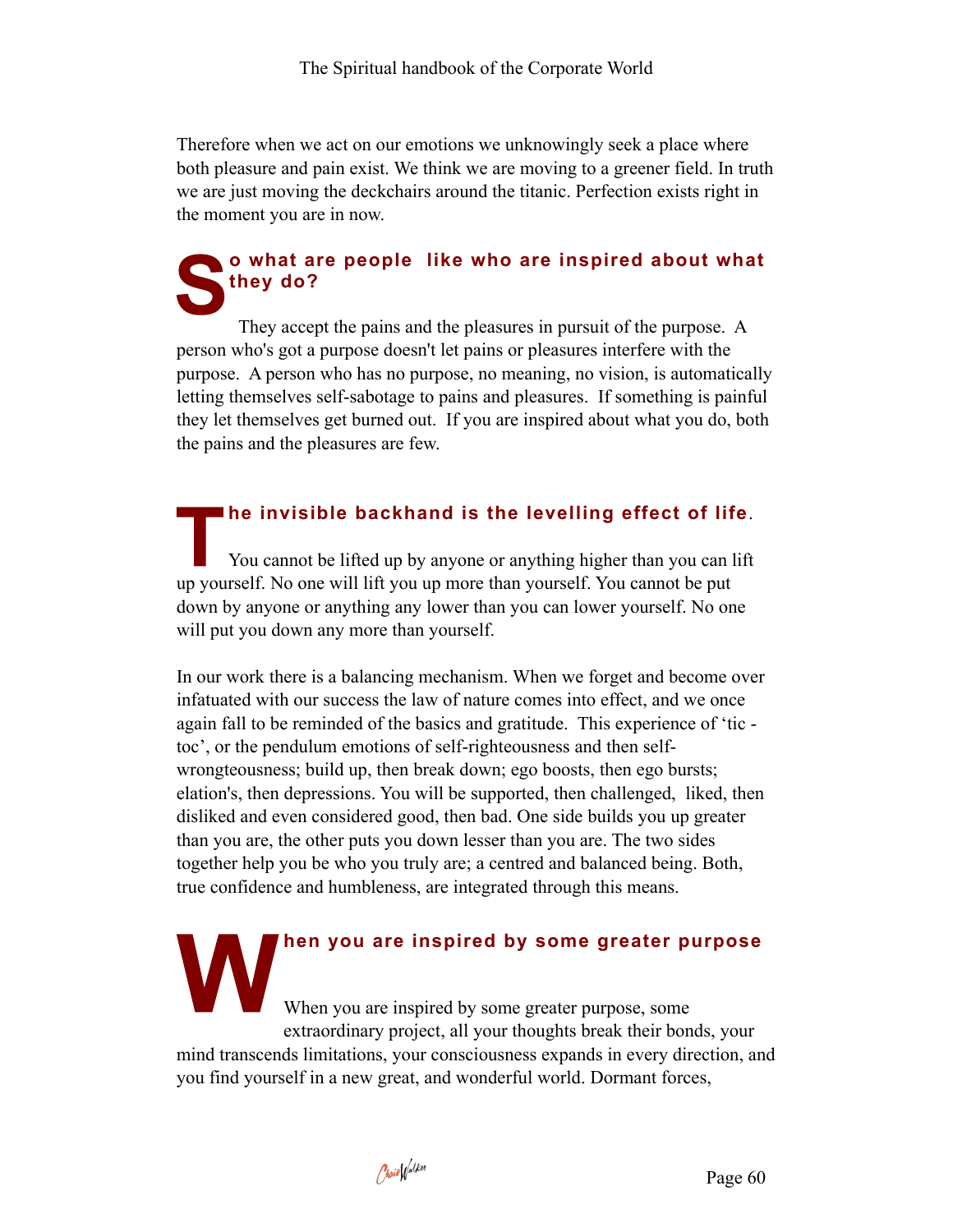faculties and talents become alive and you discover yourself to be a greater person by far than you ever dreamed yourself to be. You have access to your inspirations. Simply listening and working through the challenge is in itself the essential journey of life's path.

**Anything you can accomplish is not your purpose.**  All accomplishments are but stepping stones along your path. All accomplishment is transient, so strive unremittingly. Let yourself fulfil your life's purpose. Don't get snagged by an accomplishment and sit. Journey on. It's the journey, not the destination. As long as you inhabit a physical body you will be subject to varying degrees of this tic - toc. Your purpose is an expression of love.

### **Your life is not about getting easy**

Your mission is to embrace the responsibilities and the chaos that come and transform them into order and take it on as a challenge, and the person who is doing that is alive. The person who gives up on that mission is automatically sabotaged. Entropy is ruling them - they are decaying. What you don't use you lose.

**Living from day to day**<br>When you are living for short<br>desperation, you are living fro<br>that level of vision When you When you are living for short term gratification you are living a life of desperation, you are living from day to day and will create the results at that level of vision. When you delay your gratification you can stay focussed. You'll focus on the inspirations and not be distracted by your pain and your pleasure. The heart is not interested in pain or pleasure. The heart is interested in focus. Laser like focus on your dream. Do what you love and love what you do. To the degree that you focus on this inspiration is the degree that

you'll build your self worth. It is wise. Your body knows when you are doing what you love. It is balanced, smooth and light. There is an up-stand in posture and a clarity of mind. Your body is aligned with your mind and your heart when you are on purpose. This is a chargeless state.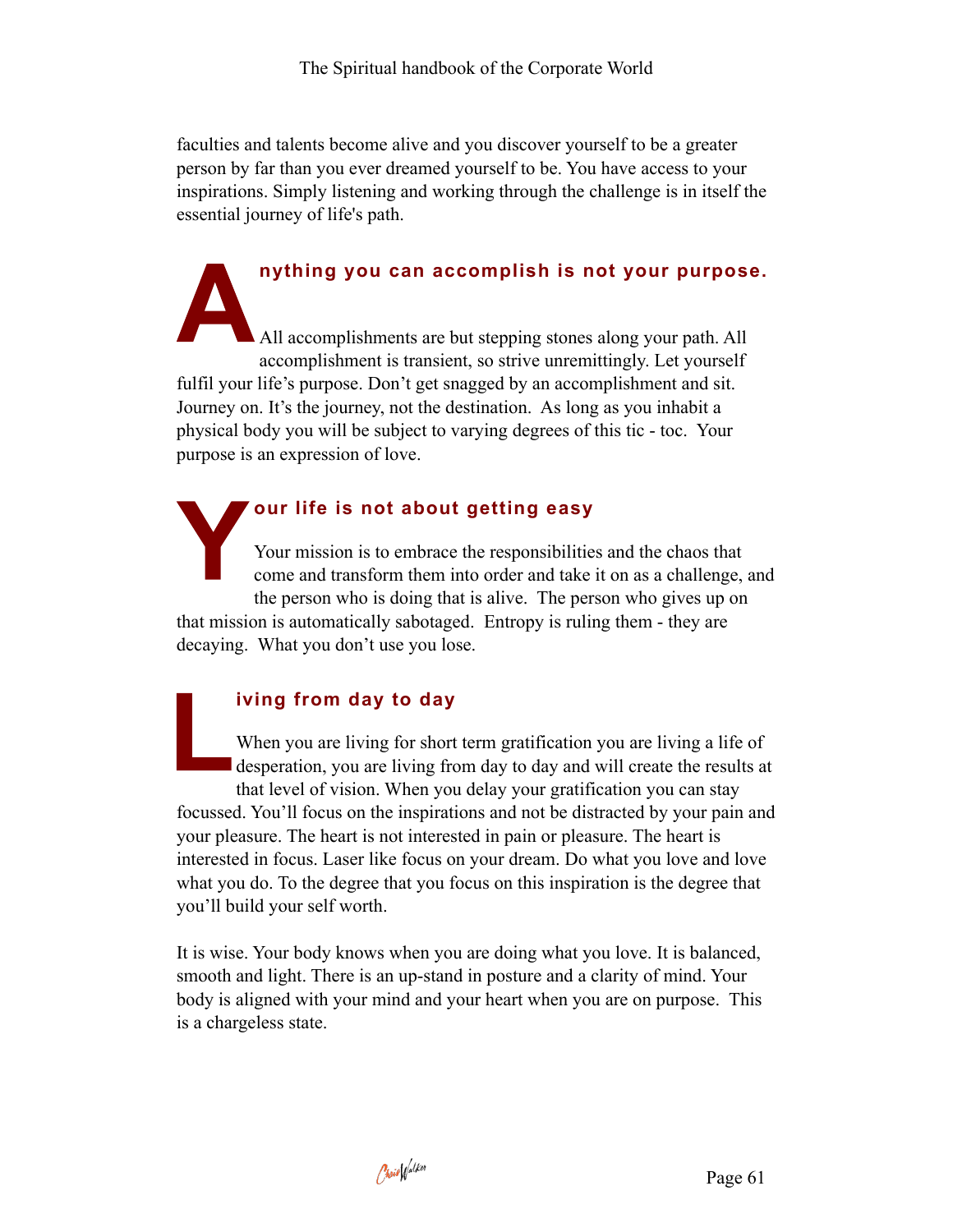**The Zone**<br>That perfect<br>the child sm<br>when the te That perfect moment where the sun is shining, the goal is achieved, the child smiles, your partner touches your hand. That perfect moment when the team just clicks, the jump goes forever. That perfect moment when you and all around you are one. That perfect moment is life and life in balance. You have the capacity to create that perfect moment one on top of the other. Day after day, night after night. You have the opportunity to be in the zone at will. The ingredients are. Gratitude, Presence, Certainty and Vision.

Achievement starts with a single great thought I am a genius and I apply my wisdom Your actions yesterday determine your results today

**Consciousness**<br> **Conscious of it, it's in things in an area of** I can't manage anything that I'm not conscious of. If I'm not conscious of it, it's managing me. I may be highly conscious of some things in an area of life like finance but totally unconscious of things in another area like health. The average of the two is the definition of my consciousness. Consciousness is measured by your ability to see the balance.

### **f you are not being challenged, you stagnate.**

**I** The inspired company is the company that thinks ahead. The same company who invests in their employees, in welfare, productivity and development.

Inspired companies know that the company is only as strong as it's weakest link and therefore it is in the top down development of commitment that performance and fulfilment will simultaneously be achieved.

If you are not being challenged, you stagnate. Unless you have the commitment to develop and grow others will take your place.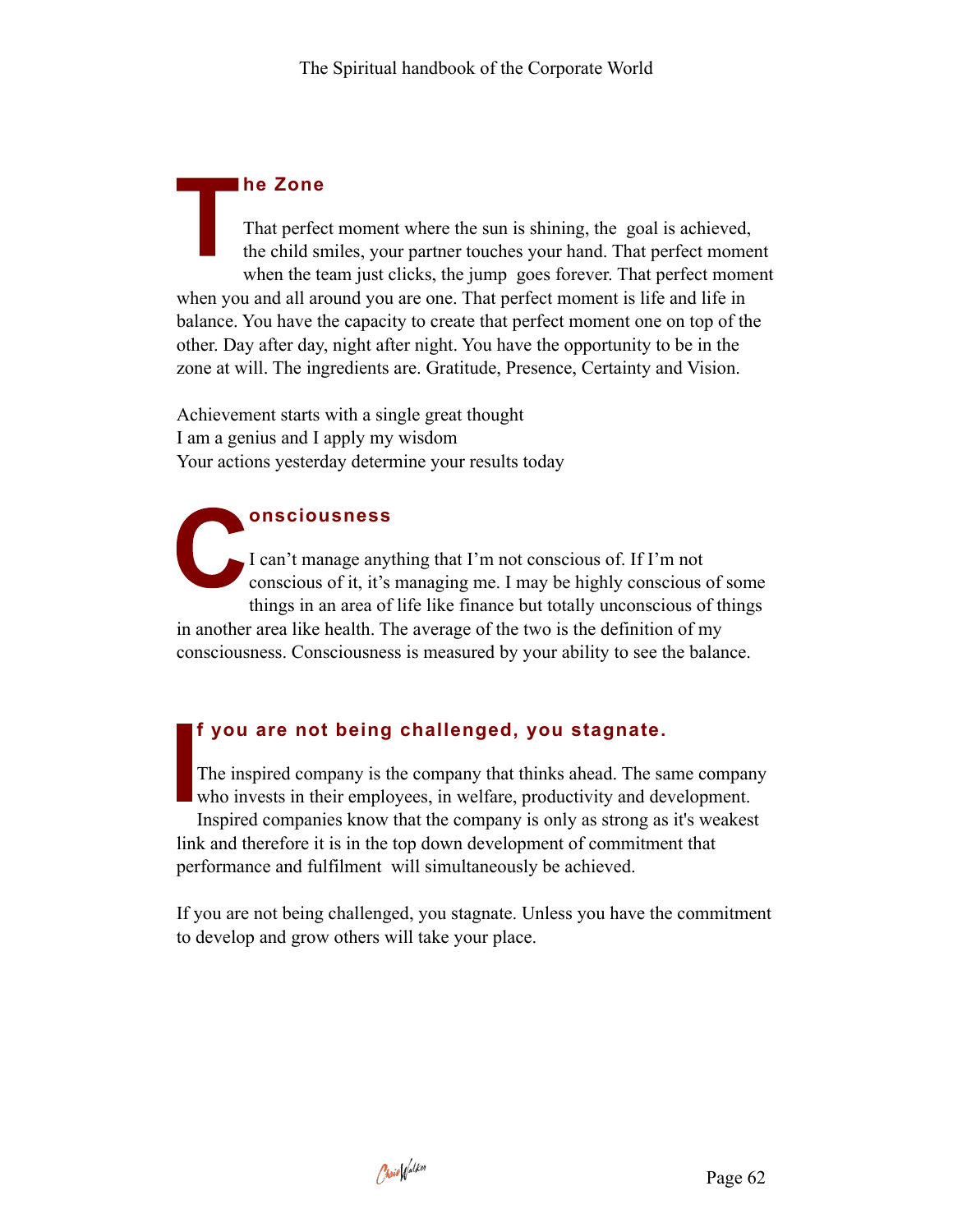### **nspired companies focus on what they love**

**I** Inspired companies focus on what they love. They have service and support that reveals their love for the products they sell. They have a commitment to the benefits of their product and really mean it. They have receptionists who are so inspired that they brighten customers day. They have a vision which is not lip service but something that all people employees, customers, suppliers and competitors are moved by. They are not focused on the weeds but focused on the sunshine.

It is all in a change of mind, from outer motivation and the attempt to prop up sagging spirits with barge poles to inner motivation, where people just love to come to work in the morning.



- Exercise/ flexibility Posture
- Water
- Sunshine
- Breathe
- Rest
- Nutrition
- Peace of Mind
- Vision

 $\int_{\mathcal{A}}^{\mathcal{A}} \mathcal{U}^{\mathcal{A}}$  Page 63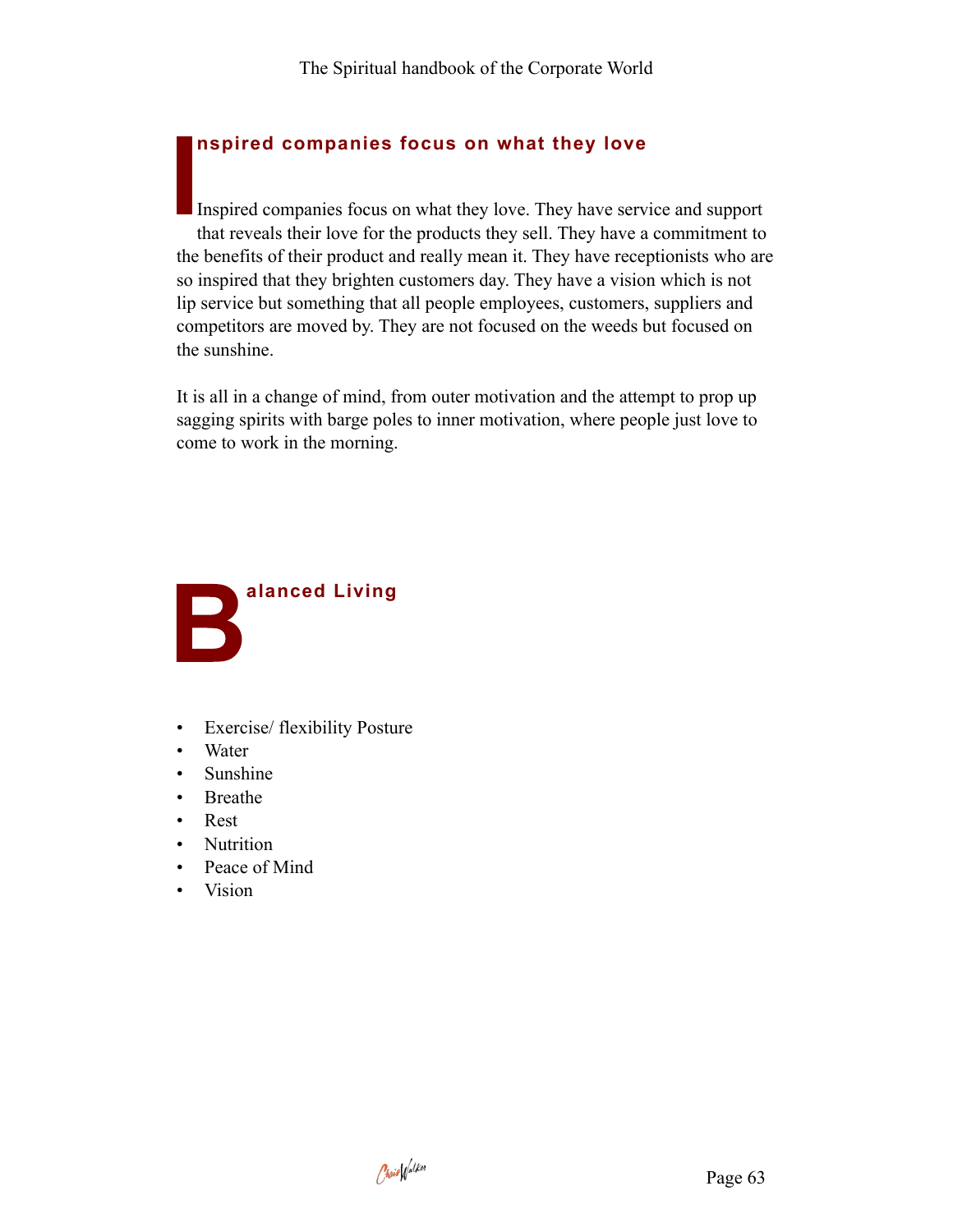

Words are Words;

Promises are Promises;

Excuses are Excuses;

Performance is Reality;

**Example 18 September 18 September 18 September 2013 September 2013 September 2013 September 2013 September 2013 September 2013 September 2013 September 2013 September 2013 September 2013 September 2013 September 2013 Sept** Listen to your own words. We speak about that which we most need to learn. Silence is the ultimate teacher. Listen to the words of the teachers you observe and then examine their lives. Nobody walks their talk, we only limp our lives.

**"The universe does not throw away old mechanisms but builds new ones on top, fewer in number, higher in consciousness."** 

**DEAL WITH PESISTANCE**<br>
A powerful resistance alway<br>
is pervasive today. Leaders<br> **Deal of propositions** are n A powerful resistance always thrives during times of transition and it is pervasive today. Leaders are struggling to make decisions that are needed, organisations are not developing incisive transition strategies.

Employee burnout and ineffectiveness are epidemic at a time when creativity, quality and service are vitally important.

To succeed in this change will require the disposal of the belief that we must only be logical and intellectual at work.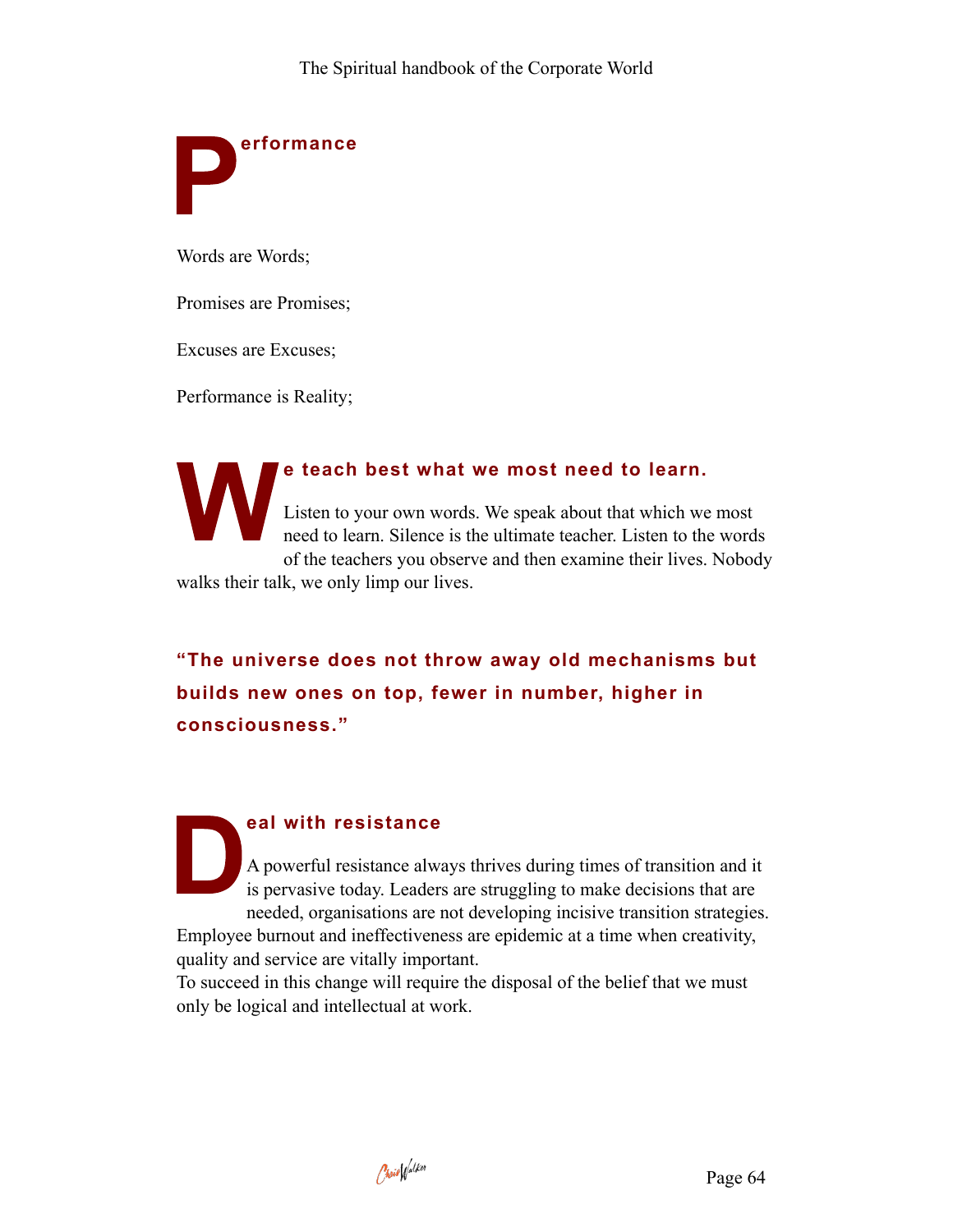**BE Present**<br> **BE Present**<br> **BE Know that we define the left of the left of the left of the left of the left of the left of the left of the left of the left of the left of the left of the left of the left of the left of th** Know that we are held from being present by two elements: Fear of the future and guilt of the past. Both of these states are illusion and are therefore the lies that run our lives. Encourage all people, employees, customers and others to take responsibility and that the magnitude of the inner most dominant thought determines the size of persons their life. Inspired leaders also know that the magnitude of the inner most dominant thought of a company determines the size of the company and that the magnitude of the inner most dominant thought of the company is the sum of the inner most dominant thoughts of the individuals who work for, support, compete against and associate with the company. This is called the company culture.



`up' statistics.

Now the question is how do you inspire people? You have to look inside your own heart and ask what do you love doing. A lot of times you are going through redundancy and doing the same thing every day, but you're not really looking and linking into what you really love. What are you really inspired about? If somebody asks me if I love what I do, it's what I dream about, it's what I focus on, it's what I study every day - it's my dream. You have to get to a point that whatever you love doing is incorporated into the business.



 Without having clarity and certainty of this mission you experience emotional tic - tocs with their oscillating fears and guilt, attractions and repulsions or **commissions** and **omissions**. Whenever you perceive yourself not aligned with your purpose you lower your self-worth.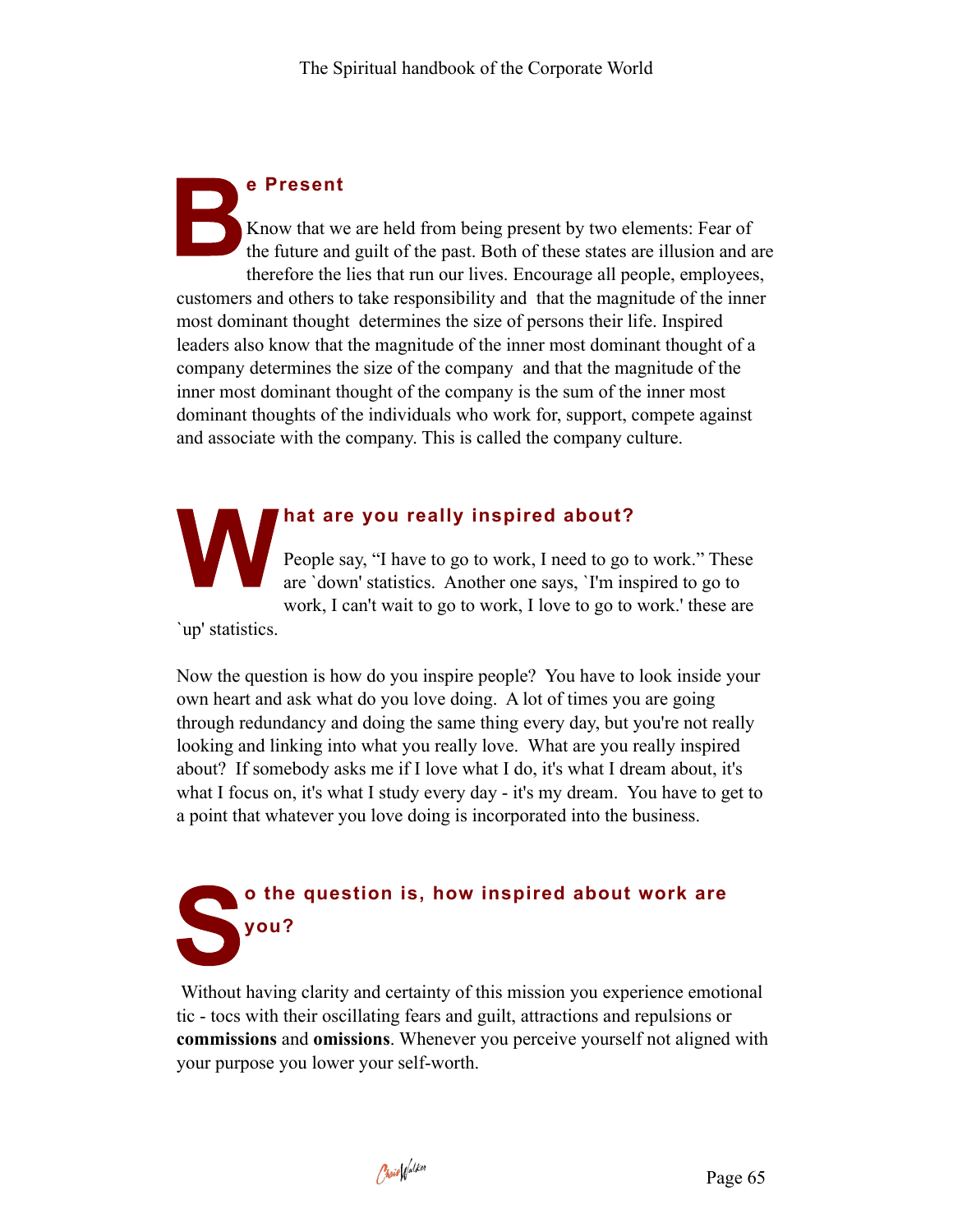# **Any form of life that doesn't fulfil its purpose self-destructs.**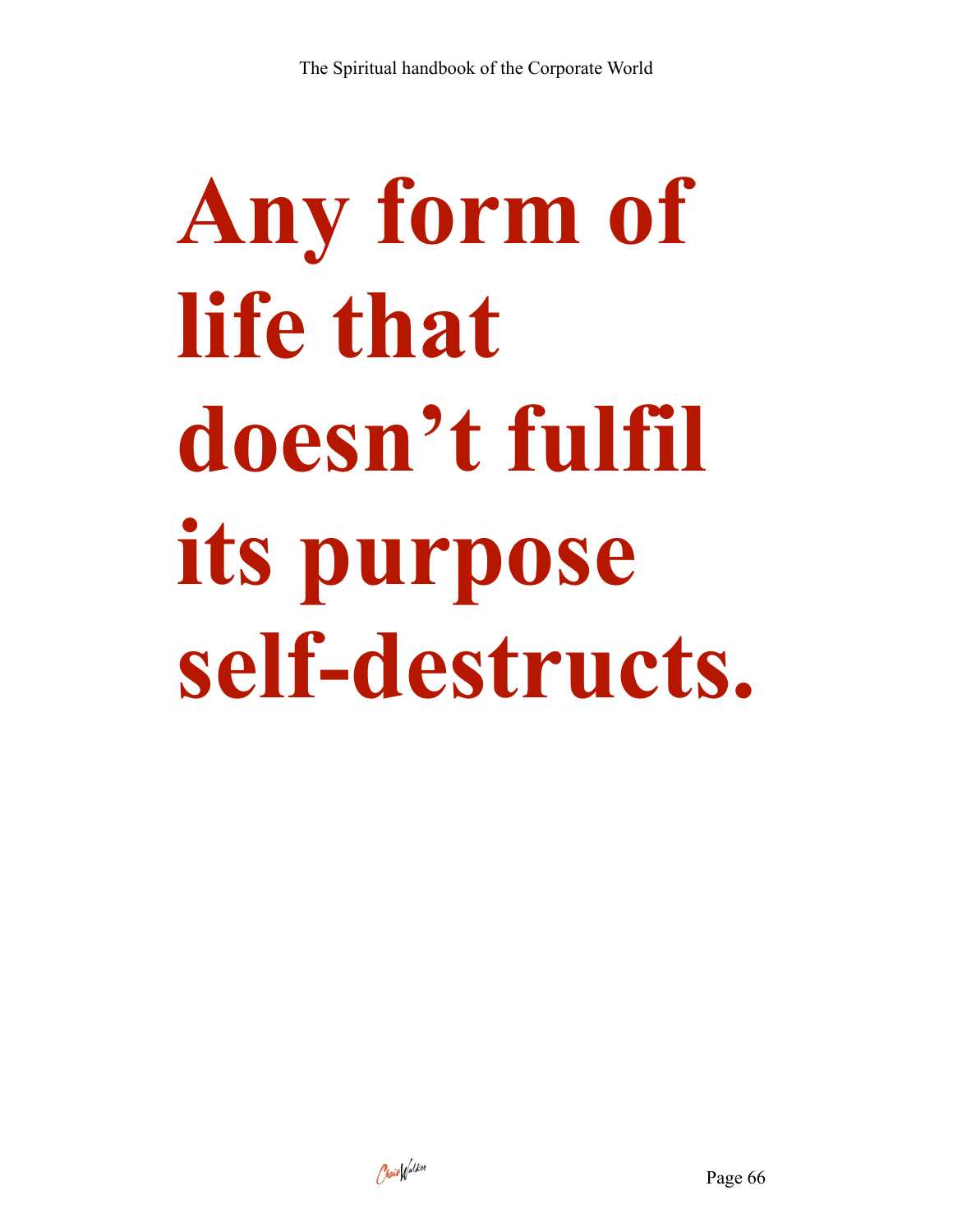**Conflict**<br>
So conflice<br>
praised are<br>
are going So conflict is part of the game. In your life you are going to be praised and reprimanded. You are going to be liked and disliked. You are going to be patted on the shoulder and patted on the butt. And I believe there is more padding on the butt than there is on the shoulder, so most of us are ready for that form. We cannot escape that. People who try to avoid the patting on the butt, the reprimands and the criticisms and the crucifixions don't grow. And what is amazing is that the soul of the individual knows that, so it won't even let you avoid it. Because if you don't allow other people to criticise, you automatically criticise yourself.

It is wise to acknowledge. No one criticises you as much as you do yourself. No one will ever beat you up or build you up as much as yourself.

# **Support and challenge are the two sides of love.**<br>The purpose of life is the fulfillment you achieve from conquering<br>mbracing both happiness and sadness throughout your life. In fa

The purpose of life is the fulfillment you achieve from conquering and embracing both happiness and sadness throughout your life. In fact, the saddest people I ever met are the ones who have the fantasy that they can be happy all the time. They live in a virtual reality, fantasising that they can be happy, and that's their sadness, because they do not realise that maximum evolution occurs at the border of happiness and sadness, at the border of chaos and order, the border of pain and pleasure.

**Only the senses know pain and pleasure.**<br>The wisdom of the soul accepts pain and pleasure equal that every crisis is a blessing, and the wisdom of the lease The wisdom of the soul accepts pain and pleasure equally and knows that every crisis is a blessing, and the wisdom of the leaders of a corporation knows that whatever crisis is going on there is a deep

inside order and gift, and it is a reflection somewhere of the mission above. All organisms rise to a level where they reach a point where they cannot see the balance. Then they grow, they expand.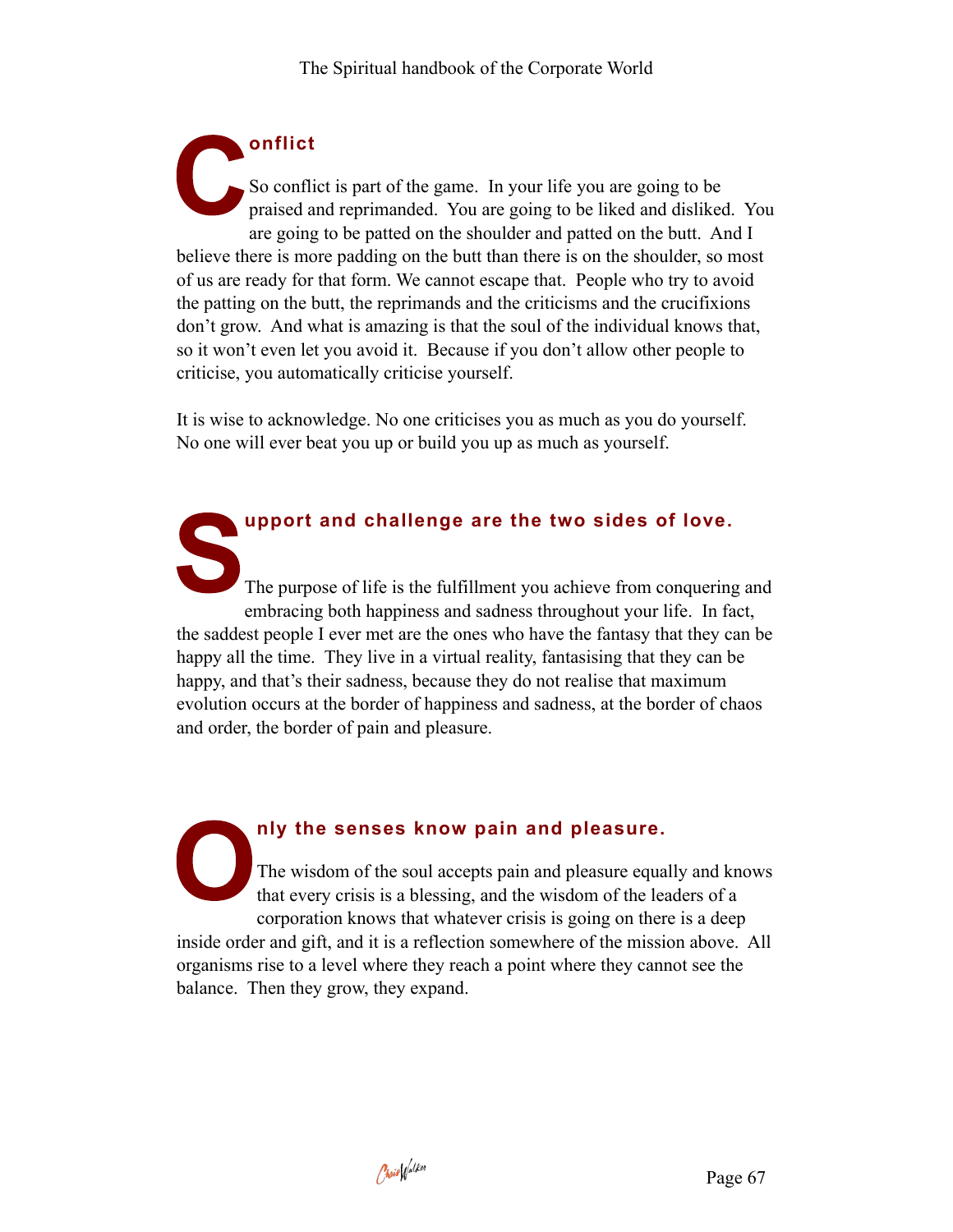Wisdom takes the chaos and turns it into order. When we do that we see imbalance turned into balance. We look for the other side, for balance, the things that seem to be unbalanced. We stay calm.

**Focus on the flowers and not the weeds.**<br>It is wise to know that if you are inspired and follow yo<br>you are without competition, because nothing compares<br>inspiration from the heart because all hearts are different It is wise to know that if you are inspired and follow your inner calling you are without competition, because nothing compares to an inspiration from the heart because all hearts are different.

### **moment of inspiration**

Inspiring eye tears Nose tears Mouth Tears Unconditional Gratitude Unconditional Love Fearlessness and Guiltlessness Speechless -- outward silence Reduced inner brain noise Lightness -- weightless Non local, all Sense "presence of loved one" Experience of light Desire to embrace Certainty of Truth Uplifting of head and eyes Domino effect a fuller understanding of past events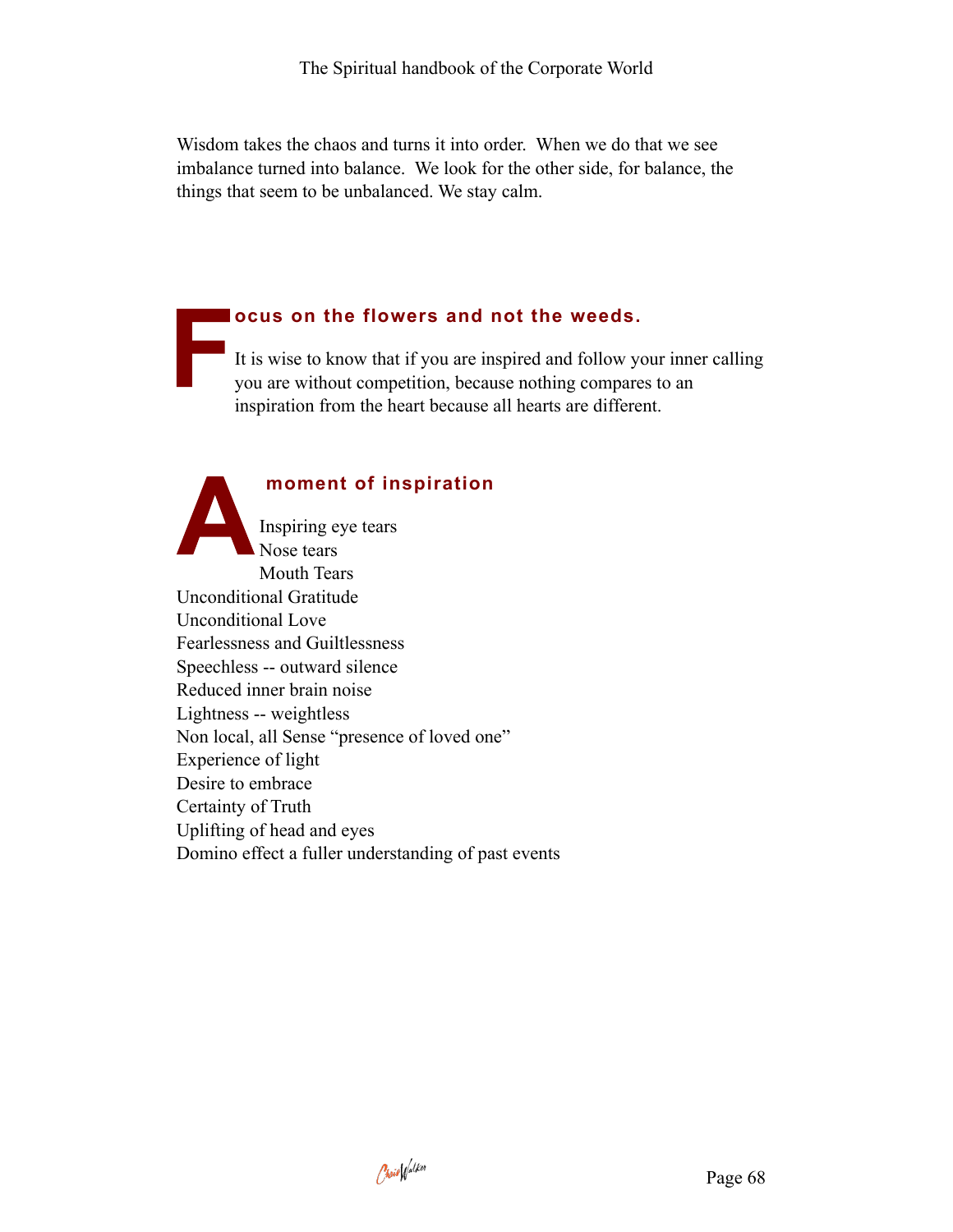# **Maximising Performance**

Maximum Performance in any organisation or individual is determined by how present you become. Presence improves communication, reduces mind noise, creates certainty, motivates productivity and inspires creative and refreshed action. The true desire for better performance must come from the individual. It's a desire for improved life style, fulfilment, actualisation and expression. And it's a powerful drive. Each of us has a dream that we would love to achieve. Those dreams vary in size and complexity, in external and internal, in personal and social, but they exist.

The role as an inspired leader is to link the personal goals and motivations of the individual to those of the company. The truly sustainable performance is driven by the inner desire of the individual.

**Well balanced leaders**<br>
Well balanced leaders have r<br>
They are aware of the multip<br>
learn the breathing relaxation Well balanced leaders have no stress and tension to take home. They are aware of the multiplier effect of stress on others and learn the breathing, relaxation and stress relief techniques to handle excess stress before leaving the office. Such stress management tools as: Take 10 long deep inhalations and 10 long exhalations in slow rhythm while sitting in a comfortable chair with your eyes shut softly and mouth closed in a tiny smile. Take the time to focus on your body and learn to relax tense areas quickly. Especially the thighs, the eyes, the mouth, the jaw and the back of the neck. Know that a short pencil is better than a long memory is a critical path to a clear head. Understand the emotional link between self and other. That judgements are lies and conflict is important.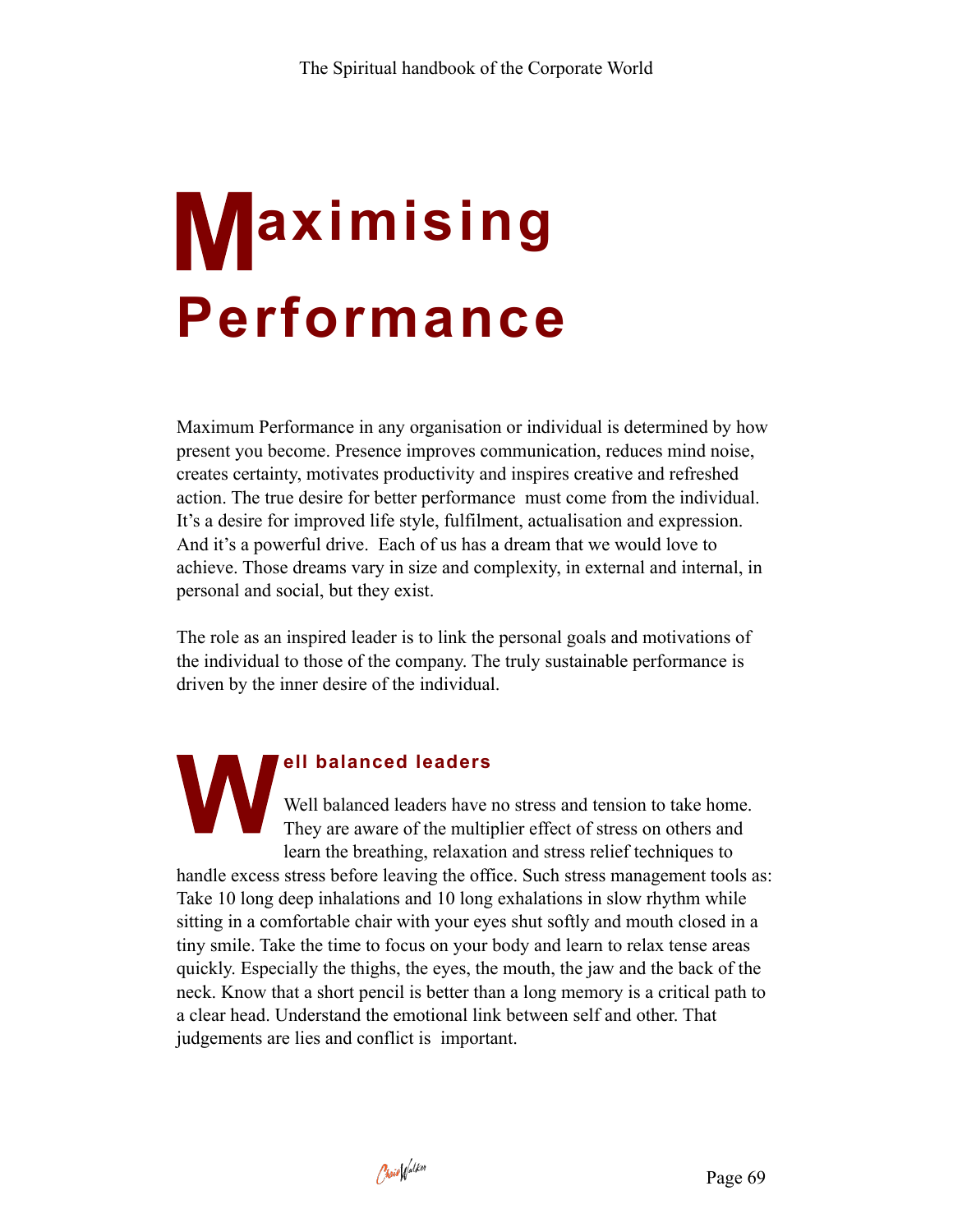frames for the achievement of goals. Chunk down your dreams and goals into daily, hourly, weekly and monthly goals.

**Retain employees**<br>
To retain employees in must have some sense of the vision of the vision of the vision of the vision of the vision of the vision of the vision of the vision of the vision of the vision of the vision of t To retain employees inspire them; The work must challenge them. "I must have some sense of individuality". Their individual values must be met. The vision of the company must inspire and be greater than theirs. When an employee can link their values to the vision of the company you have a self motivated individuals. When they cannot, they will need constant management. Gratitude is an essential ingredient of people management. Praise and reprimand. If you build people up you must also build people down.

Grateful managers value and appreciate the assets they are given and focus on the gratitude for what they have. They bring down any elation for what they do and pass this on to a higher power than themselves. They value their employees and recognise their individuality acknowledging their journey and give them the space to grow.

Know that what you appreciate grows and what you don't appreciate - depreciates. You are governed by the highest order. The universal laws of business are the laws that truly build great companies.

## **ibration is Life**

The great masters have attuned to high realms of inspiration through moments or periods of Perfect Balance. Atoms molecules and sub atomic particles. The forces constituting our environment are the forces of vibration. They are all a harmonic of a greater vibration. That greater vibration is a harmonic of an even greater vibration The Laws of Success constitute the understanding and conformity to these laws No Man or woman has a chance to enjoy permanent success until he or she begins to look in the mirror for the cause of all his or her mistakes. It is the personalities back of a business which determine the measure of success the business will enjoy.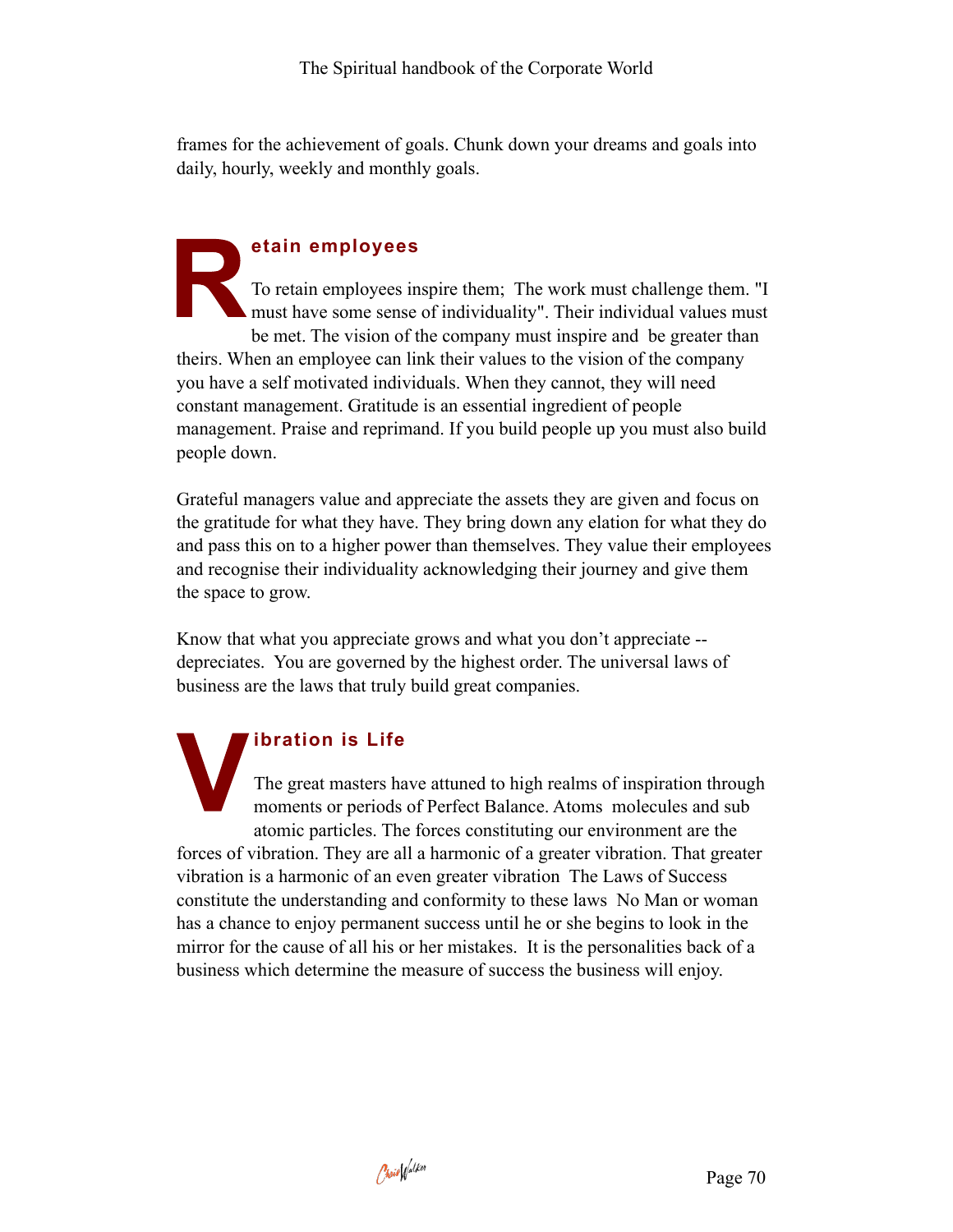### **n perfect balance.**

**I Gratitude is the centre point**. With gratitude we take no credit take no blame, we are moved to see both sides of any circumstance and be thankful. Gratitude is the very spiritual state of acknowledging the balance and honouring a dynamic that is bigger than ourselves. Nobody does anything to us greater than we are doing to ourselves. Nobody can beat you up or down more than you do to yourself. And when you are doing either of these you are out of balance. It means that you may have honoured only half a story. Any perception that there is something with only one side is a defiance of the universal law of nature. Your beliefs determine your path. Your body and mind are intrinsically one. When your mind holds a belief it is stored in the body. Your business is yet another body. Your beliefs are stored and reflected by your business. Those who manage business through emotion create tic toc, instability, stress and low motivation.

Those who cannot manage their emotions cannot manage their business. Emotions are the lower minded self dominating the heart. Follow your heart to your success.

## **Whatever you judge you create, attract or become**

You move in the direction of your dominant thought. Reprogramming these dominant thoughts is possible but only when cause and effect are one. To reprogram a depreciating thought requires us to acknowledge that there are no victims, that blame does not serve. That we can only perceive imbalance in our mind, in truth there is always perfect balance. The hand of creation is in perpetual balance. The power of your mind is incredible. To harness it is to awaken your genius. Our judgements simply reflect where we are stuck, where our wisdom is yet to penetrate. Learning to love is to find the balance in all.

It is wise to explore the mystery of life and find the balance. This is the only true reprogramming. It is the return to the perfection of love. You will go in the direction of your dominant thought. It's this way in order that you learn balance in your judgement. You can save a lot of time by doing this balancing here and now.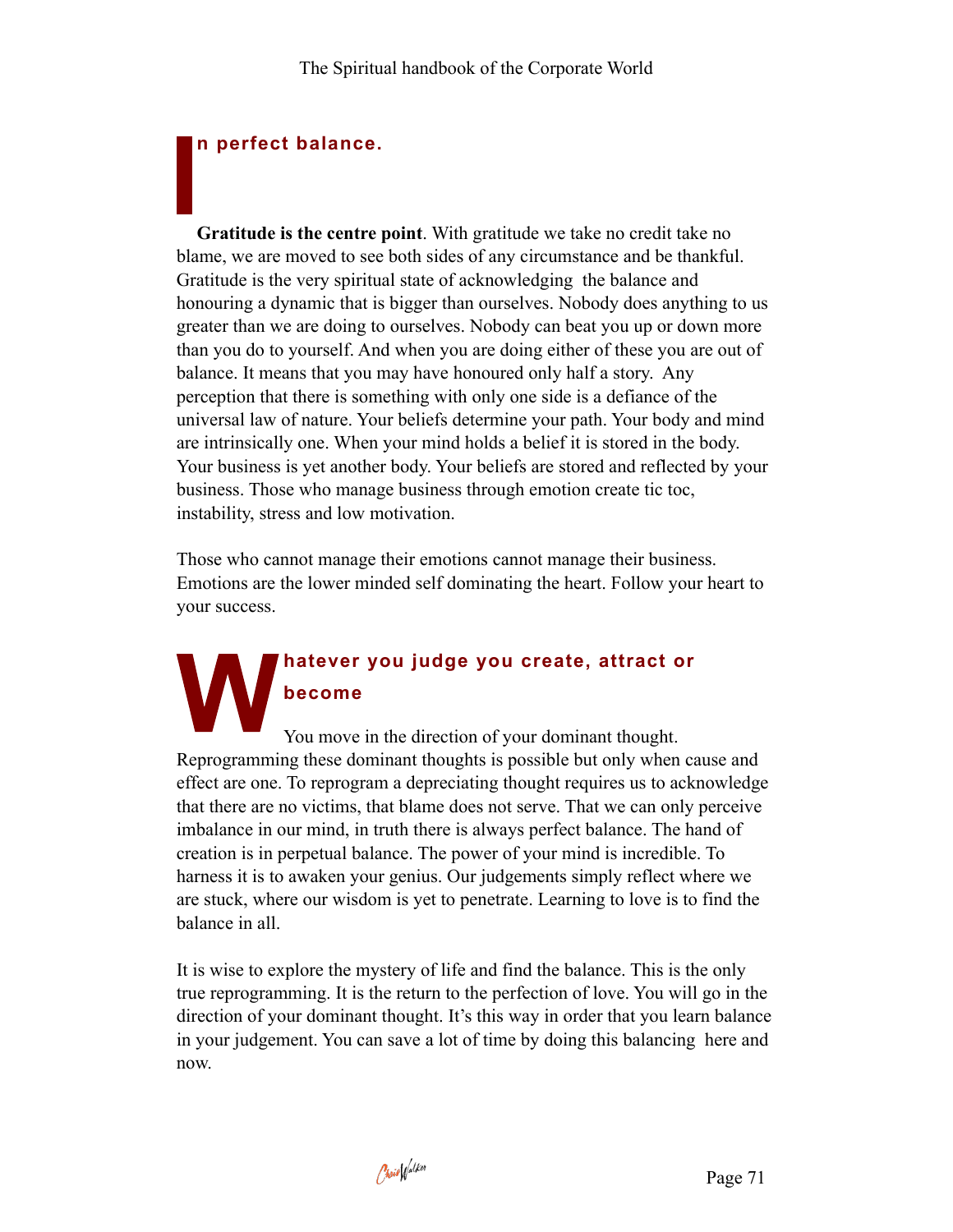## **Stress is the exaggeration and minimisation of truth**  When your heart is centred in poise your mind reaches it's greatest potential. When your heart is centred your body is open and free. Your stress is a reflection of imbalance. A perception of a positive without a negative or a minus without a plus. What is there but perfect symmetry, proportion and

It is wise to learn from our stress. To question the mind state that could cause it and if we are ready move through it. It is wise to work on the cause of stress rather than the effects. At the heart of all things there is balance. In this place there is productivity, inspiration and love. It is the calm in the centre of the storm.

order? What is there but an overwhelming cause for gratitude?

### **Your living capacity is equal to your lung capacity.**

Your inspiration is equal to your respiration. Breath, soul, spirit and inspiration have forever been as one. You wake on the first breath, you die on the last. The breath of God is creation itself. Breathe from your abdomen, expand your lungs, it is your source of vitality and magnetism. To excite your life inhale longer than exhale. To calm exhale longer than inhale. To be centred inhale and exhale evenly.

 It's wise to use the gifts and resources of your body temple to achieve your true life potential. Take a holiday every breath. Exhale away stress, inhale the forces of life. You are one.

### **The most expensive seminar on earth is a hospital**

Your life is not meant to be challenge free. What you currently know you will consume in the advancement of your life. Then you will be challenged to know more, be more, have more, share more.

Razzmatazz can help motivate us to action, but it is wise to find and own our new found incompetence and take constructive action to improve our life expression. Stumbling blocks are our stepping stones.

It is wise to observe nature. Nature destroys things that aren't fulfilling their purpose. When people hold onto old ways it is slow suicide. The most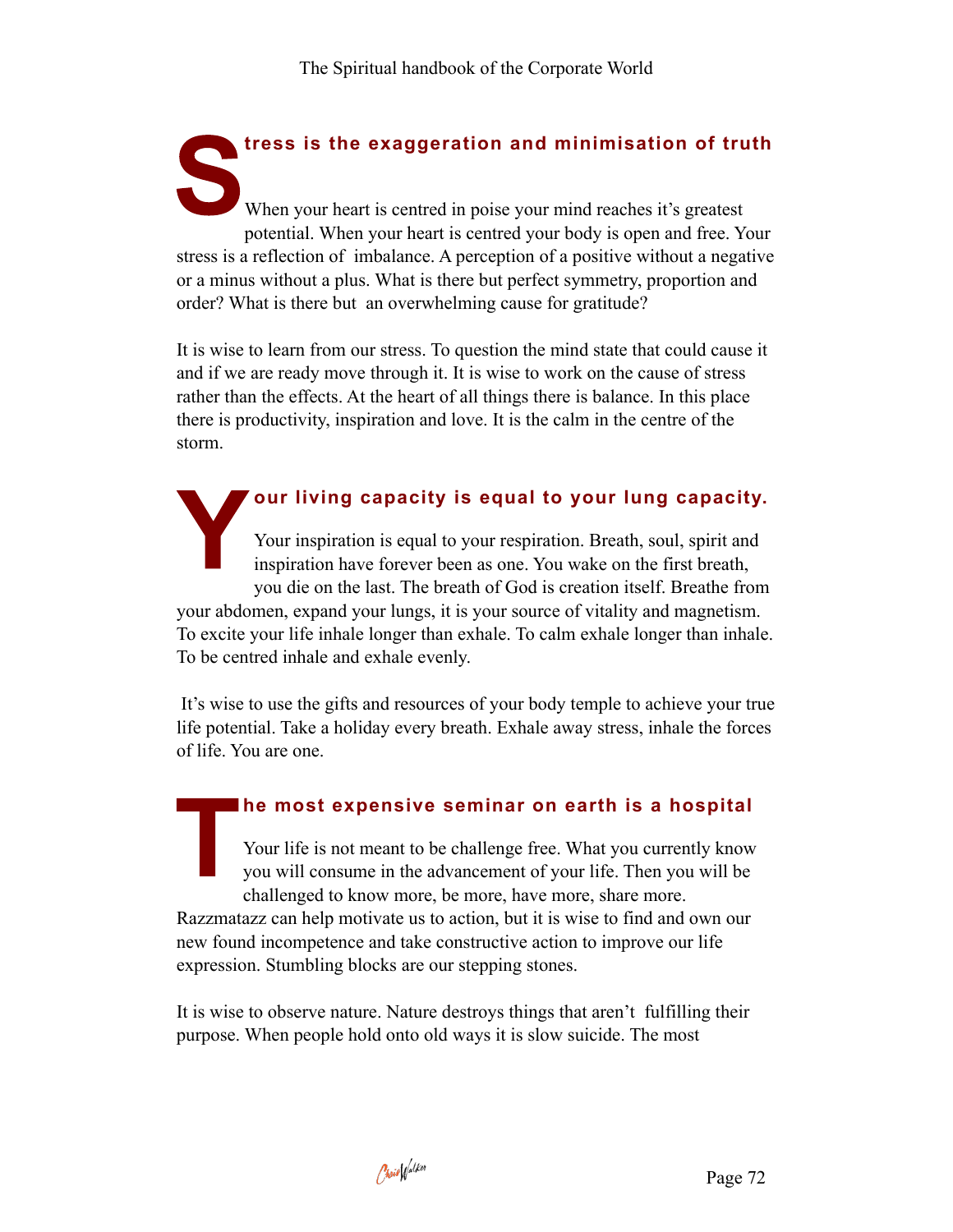expensive seminar on earth is a hospital. Your body, relationships, business and career are all barometers of the degree to which we are on purpose.

#### **The purpose of a relationship is not happiness**

How long does it take for love to develop. Love is the balance of support and challenge. The illusion of only happiness is the expectation that crushes relationship. The purpose of relationship is support and challenge. This is love.

#### **The habit of thinking in balance**

It's good and it's bad. It's attractive and repulsive, it's fantastic and ridiculous, it's a good thing and a bad thing. There are two sides to every coin and when we can incorporate that seemingly obvious perspective in our thoughts we come to centre.

There is nothing on the planet that is not a spiritual entity and there is no part of a business that is not magnificent and there is no part of the company that is not part of a grander plan. Great companies know to ask " Where is God not?"

## **Know that health of the body for the individual is very important for a vital and inspired business.**

 Great companies know that a business has a body, it has lungs that get in and give out sales, it has a heart which is the source of life, the leadership. Great companies know that that hands, feet, legs, organs and brain of an individual help to serve the soul in the getting and giving of life's work. Great companies know that the organs and the limbs of the company are vital to the health of the company.

**There cannot be peace without conflict, growth without decay, life without death.**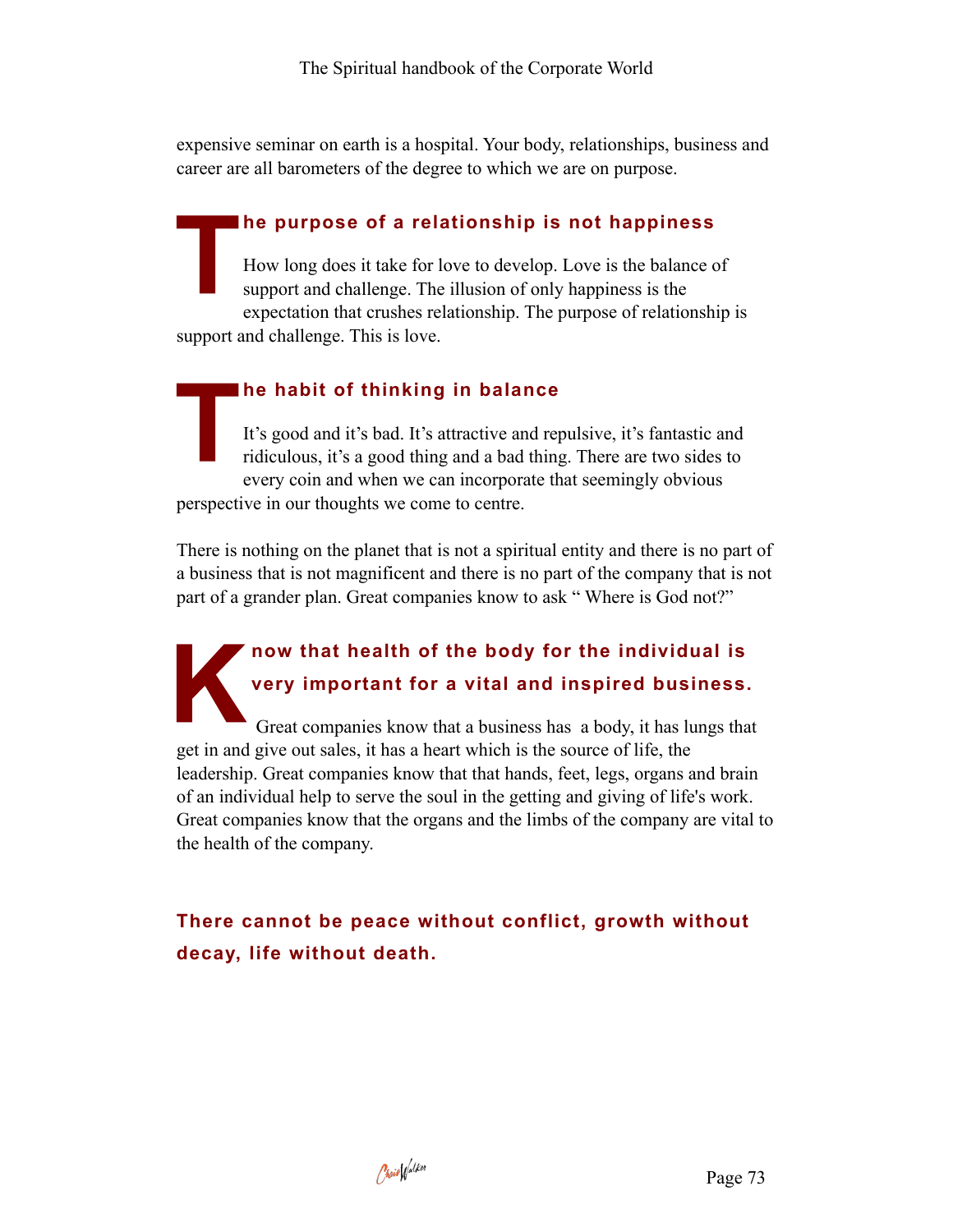## **You cannot be unhappy and grateful at the same time.**<br>
Gratitude opens the heart and inspires alignment of all your faculties, **time.**

Body, mind and spirit. Our greatest happiness is achieved when we celebrate life. When we appreciate what we have. Anything you cannot be grateful for runs your life. Your journey, your maximum evolution is achieved as you move those matters you are not grateful for to gratitude. This is your maximum potential.

**All of life is a mirror<br>
Your true worth is determined by Sour For what is outside.** Your true worth is determined by your love for what exists outside of you. For what is outside is pure reflection of what is inside. Your consciousness is determined by your appreciation of order.

When you are able to see cause and effect as one you see order. For example this caused that. When you see chaos you are in denial of the wonder of life and your judgement is ruling your being.

When you see the order you appreciate the universal laws and are aware of higher forces in the cosmos of life. When you see chaos you believe something is wrong. Your judge and say. I think that what is should not be as it is and then you become the creator of your reality and then you are saying that God doesn't exist at this time. Your judgements are the definitive separation between good and evil. This is your mirror of consciousness.

**Your life purpose is your pathway.** Heaven is your awareness of the divine and innate calling within you to reunite with your soul, your source and your original creation. Your evolution is maximised when you are on this path. This is not a happy place but a place of true destiny. When you follow your heart you are following this path, the shortest and most difficult path, home. It is the straight path. Direct and without diversification, without sidetracks for pleasure and pain, straight through the heart of opinion. Your are on track on purpose when you follow this destiny this challenge to obey your innate calling to fulfil your mission. When you do what you love and love what you do you are appreciating the gift of life you are on track.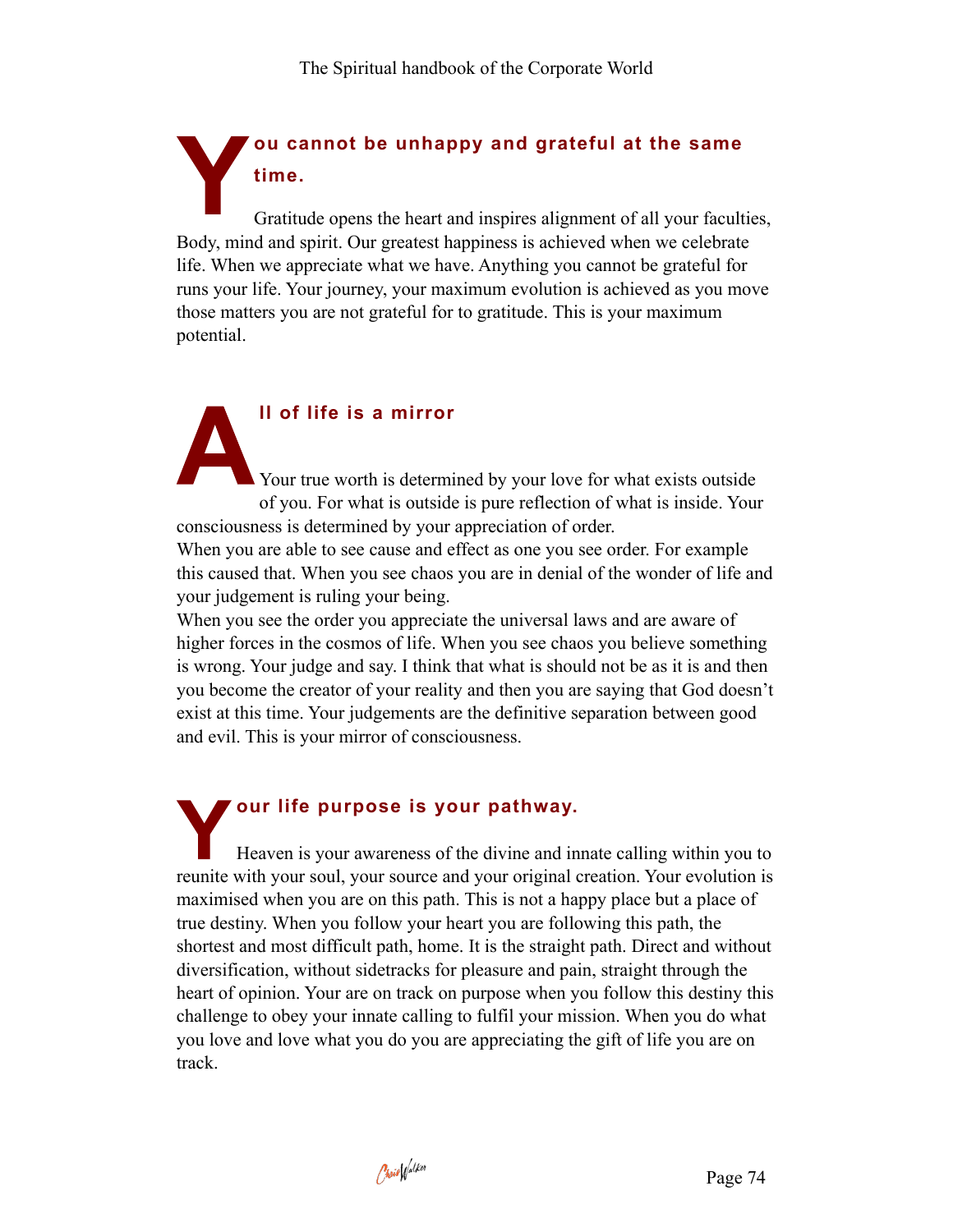Example 2 the order in all events;<br>
6 trillion stars make one galaxy. Our<br>
it at about 1 million miles a day. Our 6 trillion stars make one galaxy. Our Sun is one star and we go around it at about 1 million miles a day. Our earth rotates every 24 hours and that means you on the surface are rotating with it at 1000 miles per hour. (plus the speed of your car if you are on the freeway). No human can reproduce the function of a cell, no human has ever seen magnetism, or electricity, or an electron or love. It seems that trees grow, oceans roll and rockets return to earth.

It seems wise to presume there is an order somewhere beyond, somewhere within, somewhere above and somewhere without. I wonder if, we may, with practice harness such order for our betterment.

**Share your wisdom with others**  Interesting when we shove dirt down a pipe that unless the other end is open it fills and plugs. Constipation means that whatever is inside just can't get out and of course becomes stagnant like a swamp. Your mind is a pipe. Flow is meant to happen, If it's not letting go of the old how can it fill with the new. Refreshment means making space and the best way to do that is to share what you know. Also, teaching is the ideal way to learn.

Yes, it is wise to share.



Words are Words Ideas are Ideas Thoughts are Thoughts Excuses are excuses Performance is reality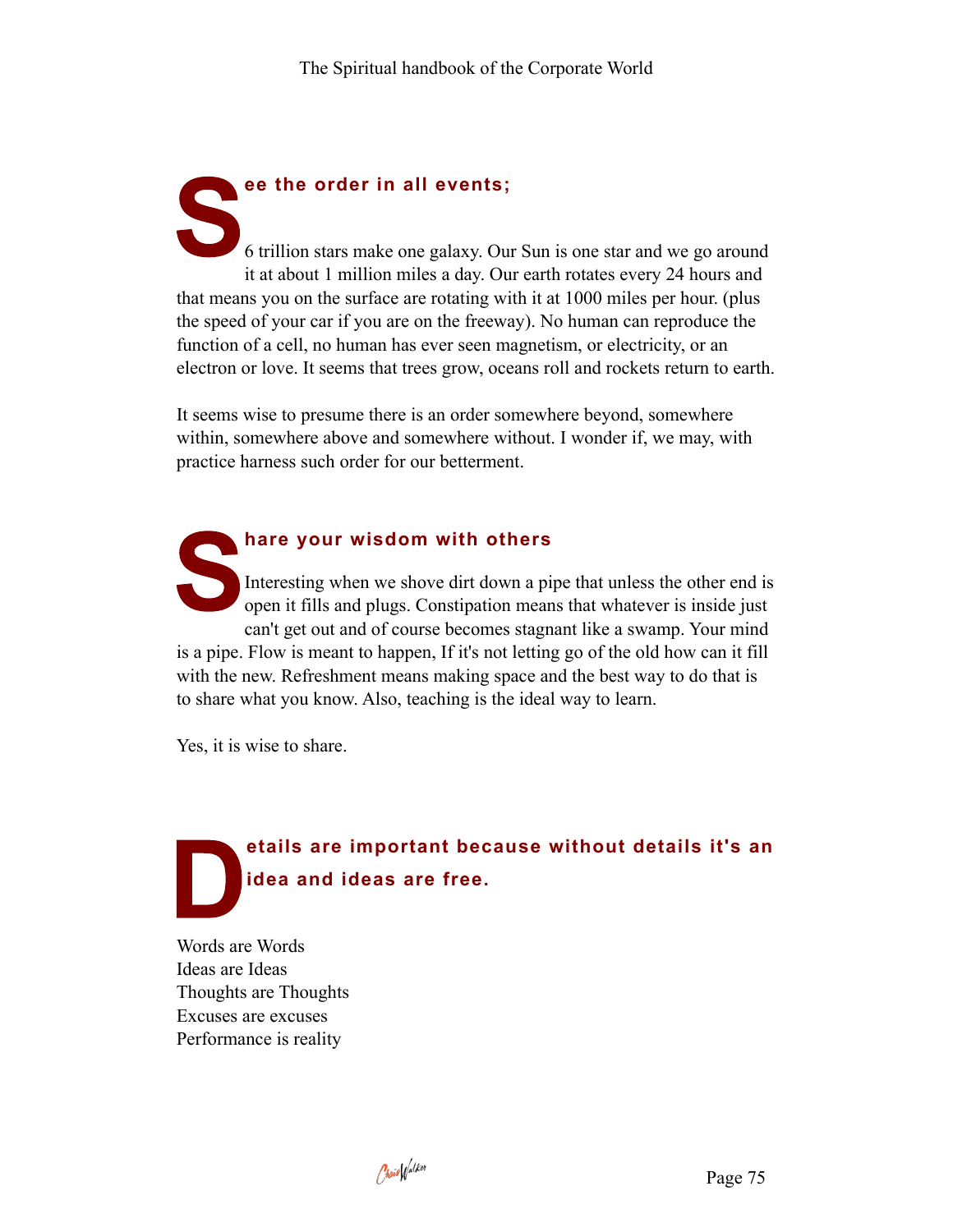**K** now that there is no pleasure without pain  $\blacktriangle$  Nature abhors imbalance; The youth was at home working with his dad when a machine accidentally slipped form the old truck and crushed his leg. The village cried for him "oh, that is such bad luck", they said. The next day the army came to town to compulsorily recruit the young men of the town. All were taken to war, except the farmers young boy who was unable to walk. The village cried "Oh, that's good news" and they felt good. The next day they realised that the boy's leg needed to be amputated and so the village cried "Oh, that's bad news " and they were sad. The next week after the amputation a young princess came to town looking for the prince she had seen in her dreams, ……blue eyes, fair hair and , yes, you guessed it ….. and the town cried "Oh, that's good news………

# **Seek the balance within <br>
Yogi's are forever performing m<br>
are presenting a physical represent**

Yogi's are forever performing masterful feats of balance. It seems they are presenting a physical representation of a mental state. Balance is in all things, more obvious in some than others. Nature reflects the balance and harmony. Relationships are a balance of support and challenge, business is a balance of cycles, Pressures on the earths surface are a balance. All things seek balance. It is called going with the flow, centredness and grace. Balance means not being sucked in, not getting lured into a position nor be repelled and therefore run by events. Balance is the middle path, the shortest path. It is wise to seek the balance as it is a natural law and will be working to find itself in you.



Expressed to the see yourself in others<br>
When we judge someone we<br>
different. Really, if you explo<br>
every drop of rain and every When we judge someone we are actually saying I don't do that, or I am different. Really, if you explore this you will find yourself reflected in every drop of rain, and every person you see.

When we see ourselves in others we are able to relax and enjoy what is going on around us. It is a means to be a strong leader and to support others as well as ourselves.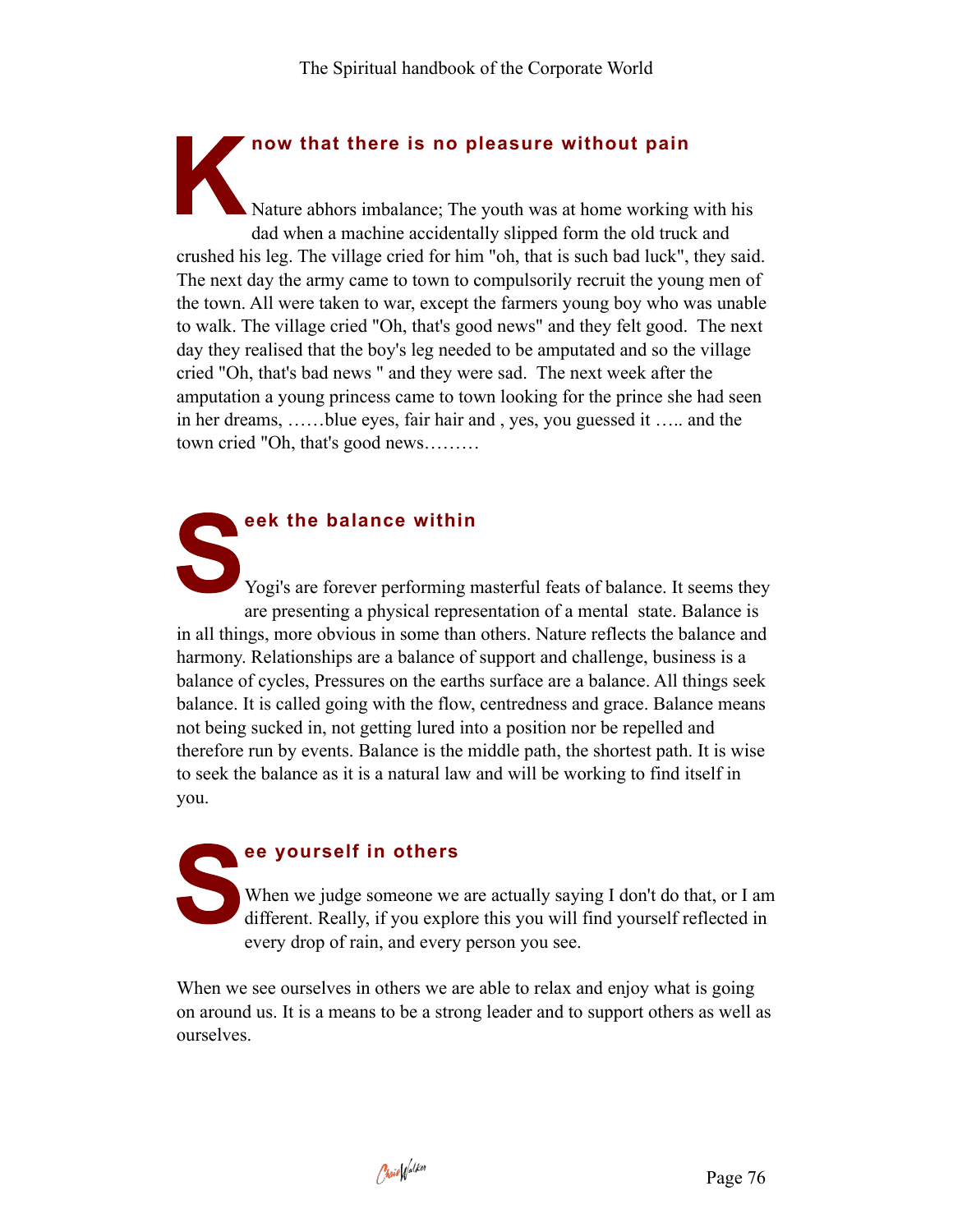### **Example 3.1 Spiration can strike at any time.**<br>
Your senses are your humanity. They perceive duality. Up good bad, hot cold. They are the emotional body, the nervole system. The co-creator of your life and destiny. With a Your senses are your humanity. They perceive duality. Up down, good bad, hot cold. They are the emotional body, the nervous system. The co creator of your life and destiny. With arduous

work the senses can be controlled. Pain tolerance, stillness, mind control, even the heart beat . All is possible.

 It is wise to know that you were not born for ambivalence. You were born to grow and to be inspired by life. To rise above ambivalence requires the acknowledgment of a power greater than you. Gratitude is the one and only key to inspiration, certainty, presence and love. Gratitude raises you and opens the path of inspiration where the inner voice, the voice of creation, is louder than the outer voices, the voices of illusion.

Nothing of the senses will ever satisfy the soul.

#### **t's never done!**

- **I** •Maximum growth occurs at the border of chaos and order.
	- •In a business when it gravitates to order the competitors shake up the complacency
- In a business when it gravitate to chaos then they call in the consultants.
- When we loose our lifework we call in the dis ease to bring us back to growth.
- In a relationship when there is more support than challenge we get bored
- In a relationship when there is more challenge than support we get Burned out

#### **Who, What, When, Why**

Throughout time those who have claimed to have answers to the four fundamental questions have ruled. Whether by force, by faith, by fear or by guilt the search for these four fundamental

answers has truly united the earth in search and mission in life. Career, relationship, recreation and financial wealth can all be related to these simple questions. Religion, eastern culture, war and peace are embodied here. Crime, rescue can all be embodied here. Know these answers with certainty and life unfolds.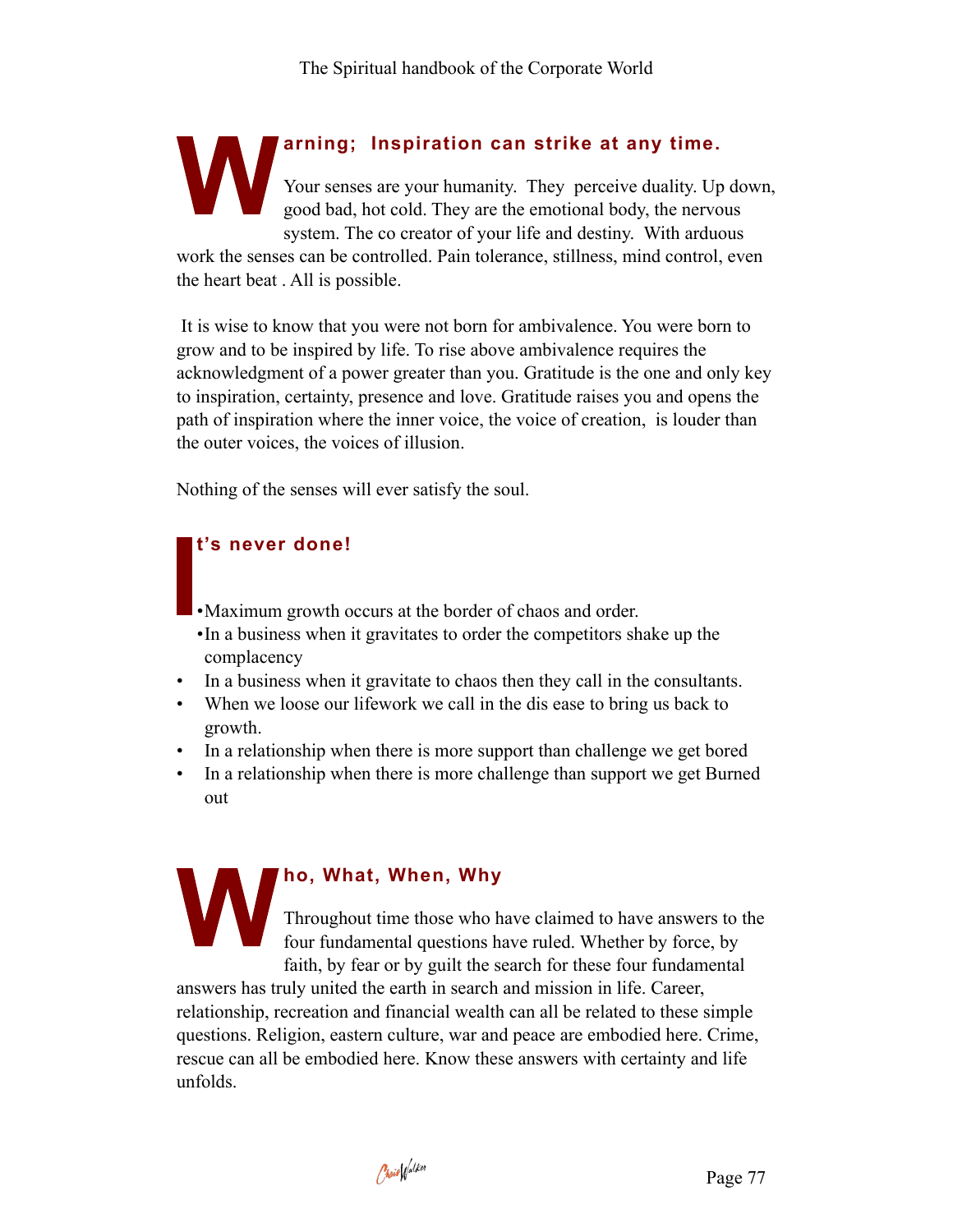#### **Think and thank about what you want to bring about**

If one atom in the entire universe were to stop vibrating the universe would self destruct. Every thought is a vibration. Every thought you have is a recorded message somewhere amongst the trillions of universal vibrations recorded forever in action and reaction. It is therefore wise to think about what you would love to bring about.

It is wise to see judgements as your illusions. All is in balance. It is wise to grow through your judgements as guideposts to your heart filled life. This is love.

**All is determined by your state of balance.** 

Our ability to comprehend this polarity is our consciousness. More conscious the more we see in balance. Presence is the ability to see an event in it's perfect Balance. Presence requires the continual re adjustment of thoughts that are out of balance. As we adjust those thoughts in one situation the dimensions of that situation increase and we are again challenged to rebalance those thoughts.

#### **I will teach them the illusion until they are ready for the truth**

Bhudha

Are you ready to explore you beliefs. It is wise to ask yourself what you think is right and wrong and what made you believe that? We have beliefs that underpin some of our decisions. Right and wrong are two fundamental challenges to beliefs. It is wise to challenge the origin.

# **The Zone**<br>The Zone is

**The Zone is that sate of the whole being where;** 

- •The mind is in perfect balance
- The body is in Perfect balance
- The heart is open.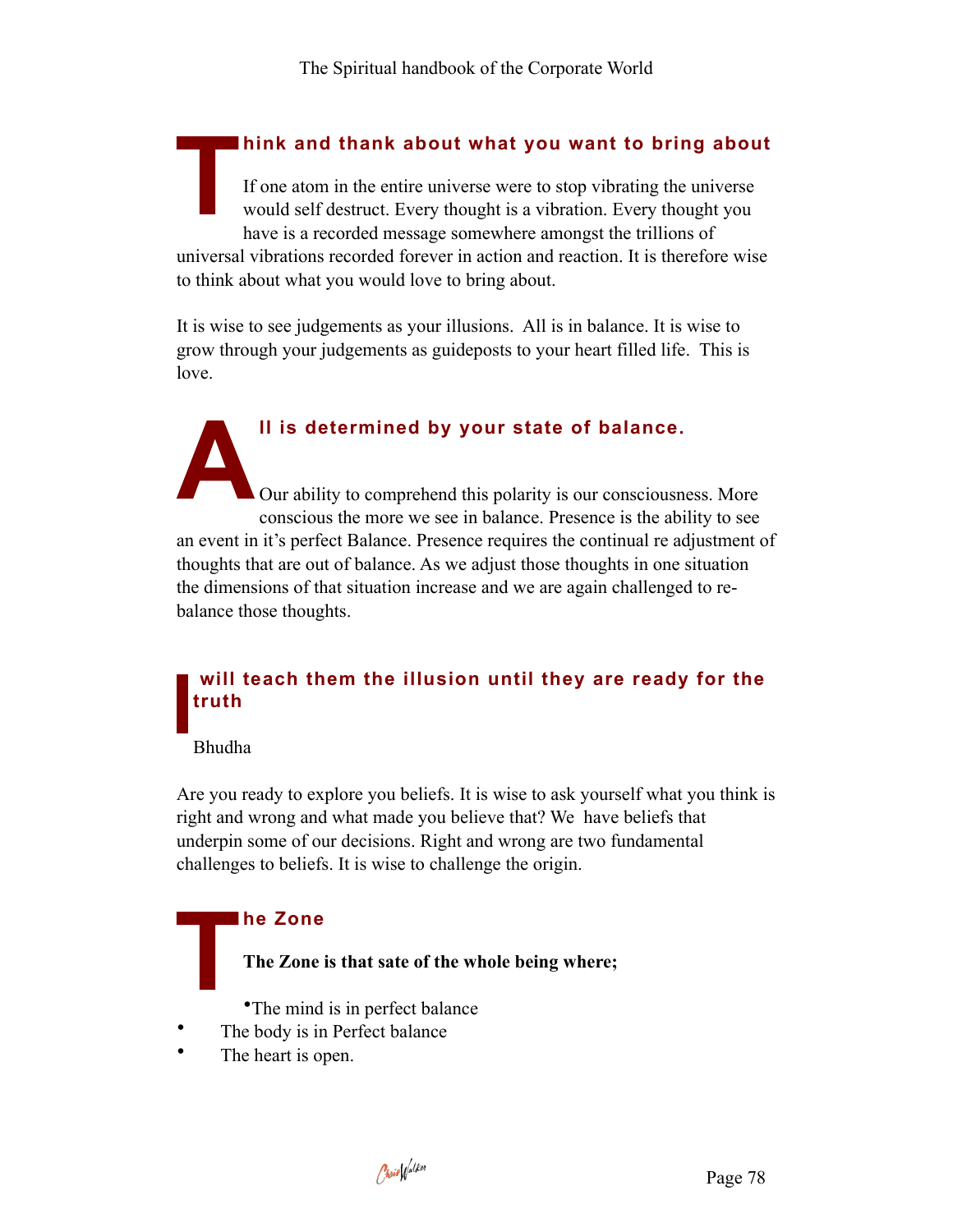#### **Presence is achieved through balance.**<br>Presence is right here in the moment. It requires a mit<br>the moment and not in the future or the past. Therefore<br>the in balance to be present Presence is right here in the moment. It requires a mind to be here in the moment and not in the future or the past. Therefore the mind must be in balance to be present.

To balance the mind we need to think. If we change the mind without the body then the body memory will trigger the old mind state. If we change the body without the mind then the mind state will bring back the memory. We are only conscious and therefore present with an event when both mind and body are in balance. Hence body and mind are one.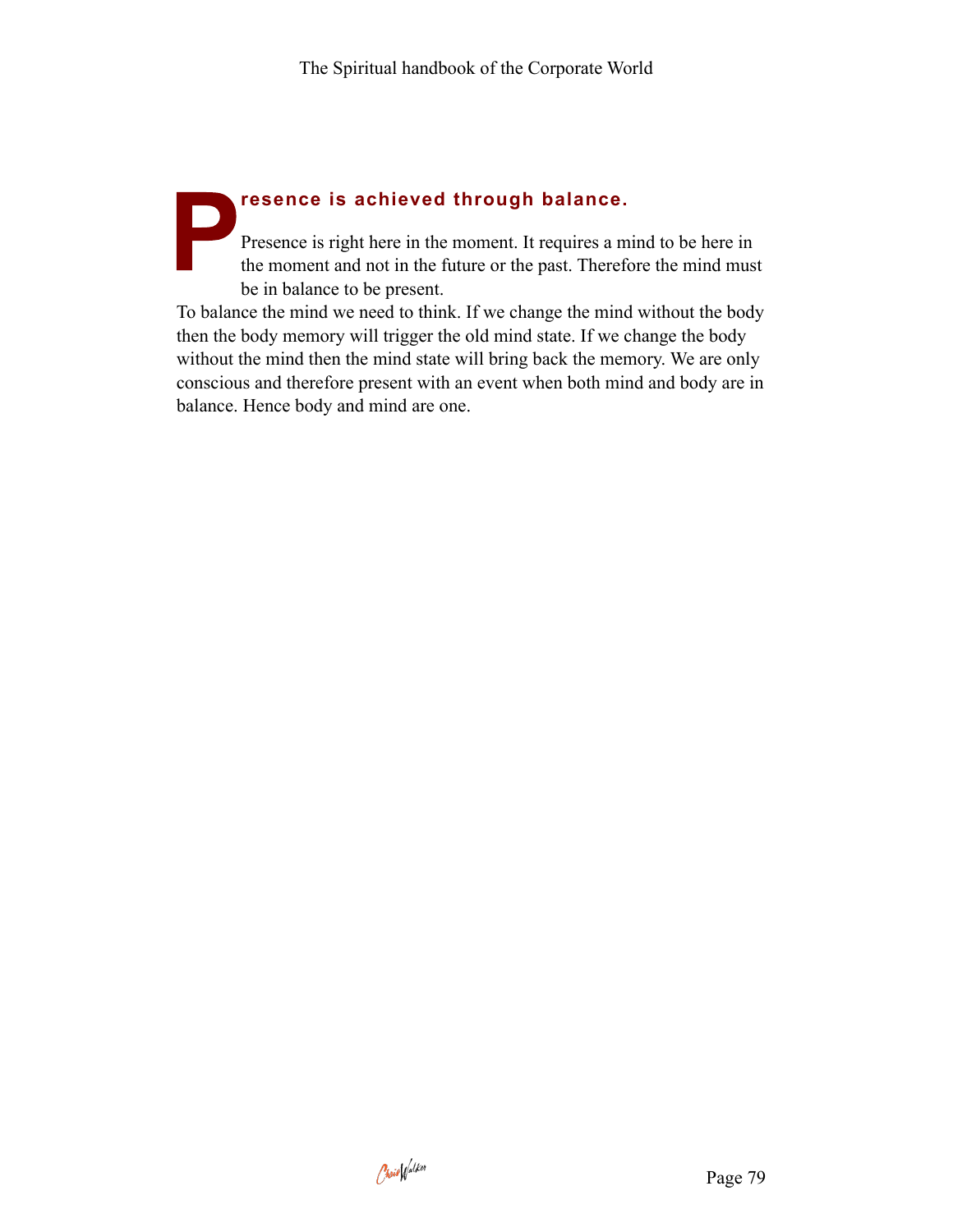## **Visions and Callings messages from your soul**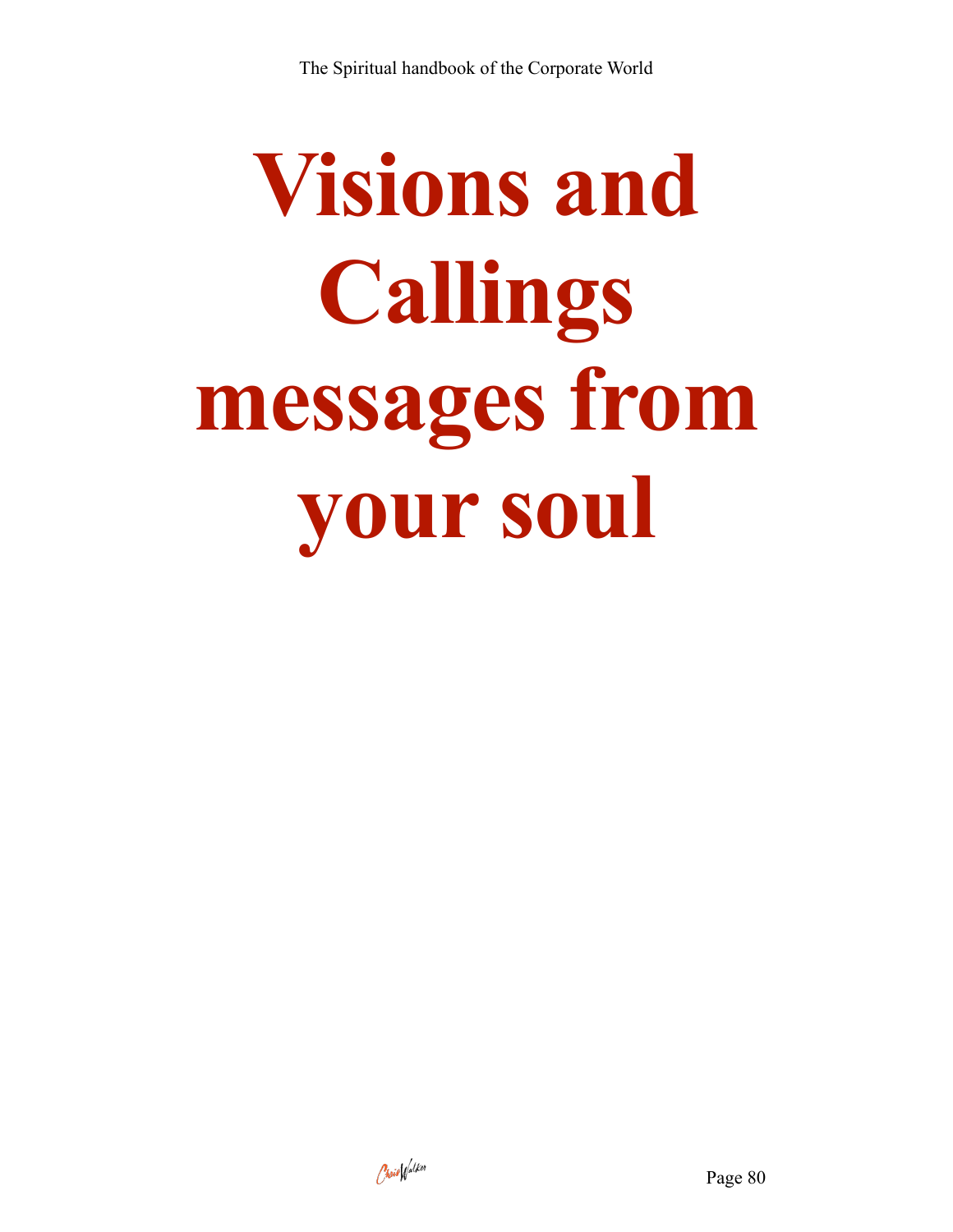When you receive inspiring and illuminating ideas from your soul they become feelings of love in your heart. If you write these visions, callings and feelings down on paper in detail and put time frames on their accomplishments, and spend time thinking, visualising and affirming them, you will feel called into action with an inspiring and vital energy that you can create or transform with. If you don't limit the material substance available to you and have the thankfulness for whatever comes your way, you will manifest their details.

**Visualise**<br>Visualise yourself in Visualise your purpose and list of loves as often as possible. Three times a day is great. See in your mind's eye their fulfilment. See yourself in a picture where your loves are already being lived. What you see is what you get. Stretch your vision. Your vision is the spark which your actions make the inferno. Visualise and focus on what you do love.

Whatever you consistently see, germinates, grows and manifests into reality. Add clarity by clearly focusing your mind's picture. Focus on ever finer detail so as to become present with the image. Vividness brings vitality.

#### **Focus on your vision**

If you wish to succeed in any undertaking whatsoever, it is vital that you concentrate upon that which you intend to do. You will move in the direction of your dominate thought. Since thought is always emphasising something, it is wise to concentrate on your dreams, not your weeds. Until you can hold on to your picture in your mind, or the idea long enough for it to begin manifesting, your many other scattering pictures or ideas will overtake and weaken it. When any other picture or idea enters your mind, pluck it out and return to your chosen focus. By focusing on ever finer detail of the desired picture or idea you minimise other scattering pictures and ideas. Once you plant your flowers, don't let the weeds take over. Pluck out the weeds. Every time a weed is pulled, the flowers become more visible.

Your eyes are your radio dials that allow you to tune in to your mind's many stations. Each eye position tunes into a different station.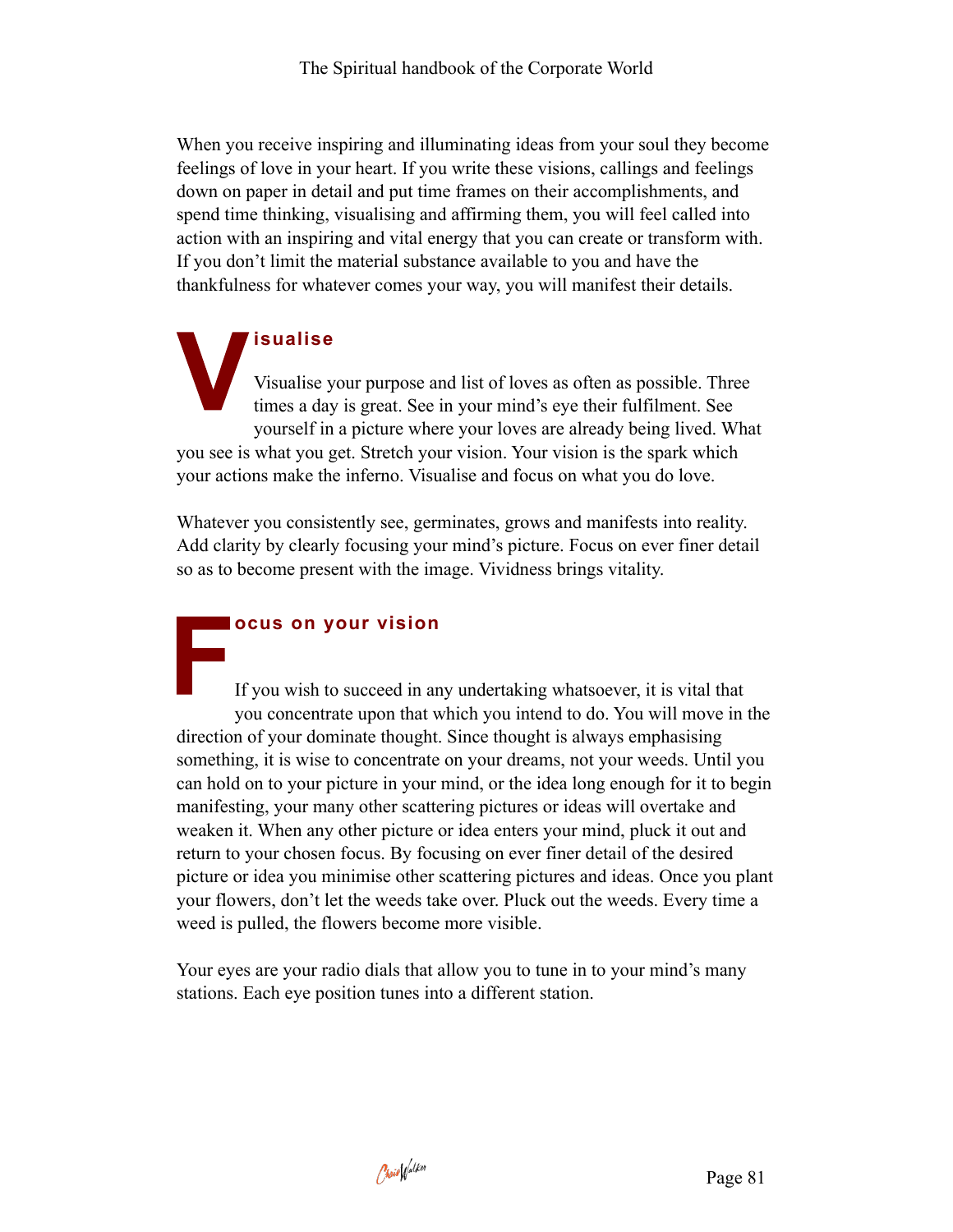#### **There is a magic in writing it down**

Writing acts as the first step in translating intangible ideas into reality. Writing acts as a commitment. A short pencil is better than a long memory in bringing ideas into form. Writing crystallises your thought flashes. There is a magic to writing.. Be sure when writing your lists of loves, that you include reasonable space and time frames for their manifestations. Being as specific as you can in time and space helps your mind and its inhabiting body take more powerful actions with greater ease.

When you are present, your mind becomes clear and focused on what you love.

Think and thank about what you would love daily!

**Purpose**<br>Review your reflect on Review your love list reflect on their magnificence Thank your soul for revealing to you this list of Loves. Then ask your soul what it would love for you to fulfil. Ask for your mission, purpose calling vision your divine design. Tune into what you would love to dedicate your life to Write this revelation in the be do and have sequence below

**A**<br>Every s<br>your ov Every statement you make to yourself or others leaves an imprint on your own mind. Statements continually repeated over time whether true or false, whether to yourself or others, becomes believed.

For a new inspiring conviction to arise in you, you are to everyday, say the same inspiring words, hear the same inspiring words and at the same time apply these same words to your life. Words you say to yourself daily have power. They can help you transform your insides and outsides. They help put you in tune with what you are going to do.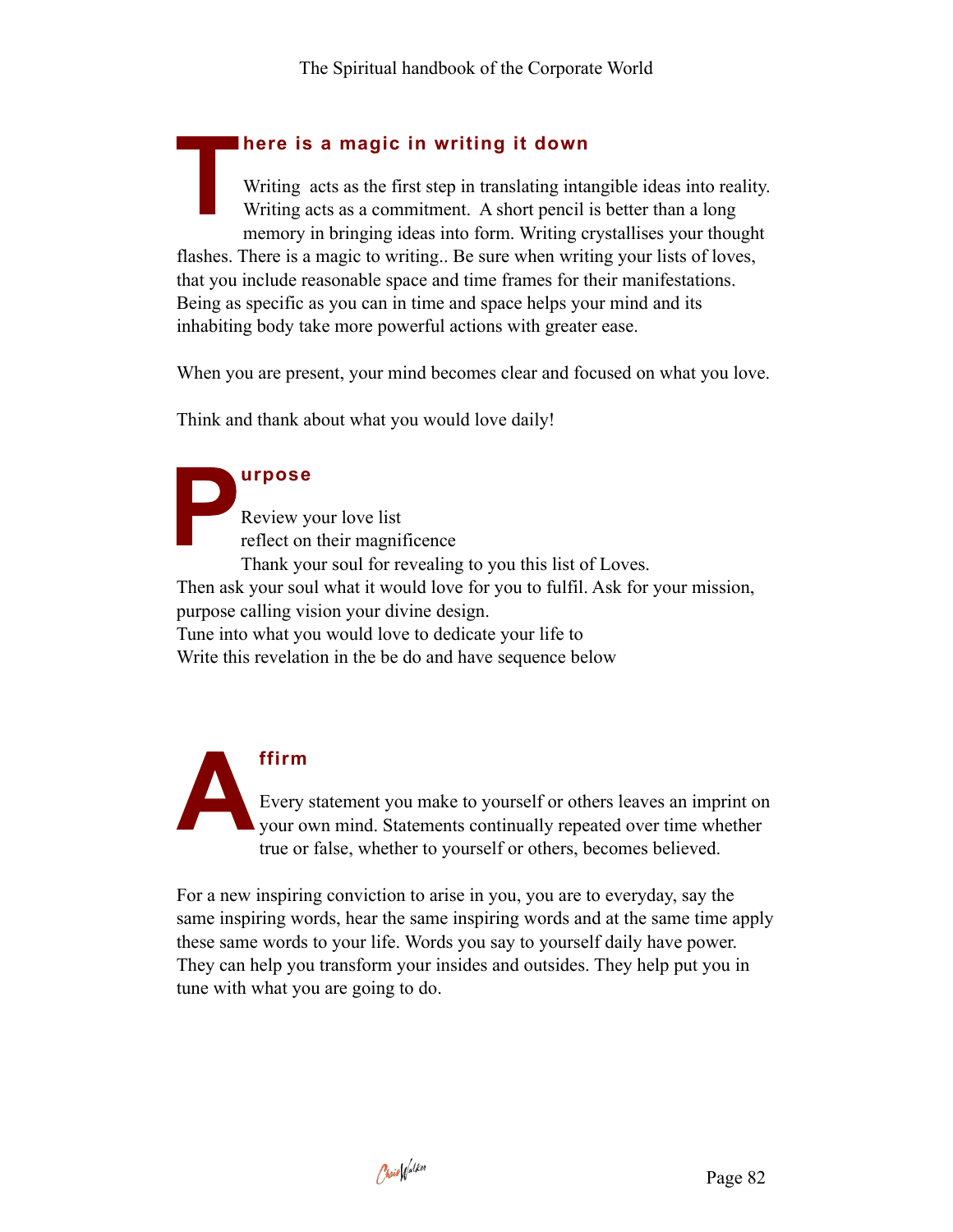#### **Thoughts** Blended with feelings penetrate through barriers that no thoughts alone can travel through. When a intentional thought is blended with a feeling it is able to reach and extend out as far as the feeling will allow it. It will impact whatever resonates with the vibrations of the individual thought-feeling. A guitar, when strum at a particular note, will impact any nearby guitars with the same potential note or string tens-ion. Feelings set the tone scale.

When you attune to the higher balanced frequencies of your Soul you have the most penetrating power and can resonate on the most inspiring and love filled levels. So too, when you have gratitude, you open your heart and you allow the love filled inspirations to come into your brain to be put into transformational action. When you attune to the lower frequency vibrations of the bodily senses you draw to you their resonating emotional circumstances. These are fear and guilt based. They attract those experiences they resonate with.

### **When you tune to your Soul you act from inspiration**

When you tune in to your Soul you act from inspiration, you act on the world around you. Reaction is less powerful than action. Action with inspiration is vital. Inspirations give order to mental chaos. They straighten out priorities and initiate wise action. Every morning stop and sit for a moment and ask your Soul for wise council or guidance. Ask for it's inspirational or intuitional prompting.. Write these actions down and follow them in priority. When you follow your priorities you rise. When you don't, you tend to fall. An orderly, prioritised mind has more power than a disorderly, un-prioritised one. Rise to the ABCs or you will fall for the XYZs

Straighten out priorities and initiate wise action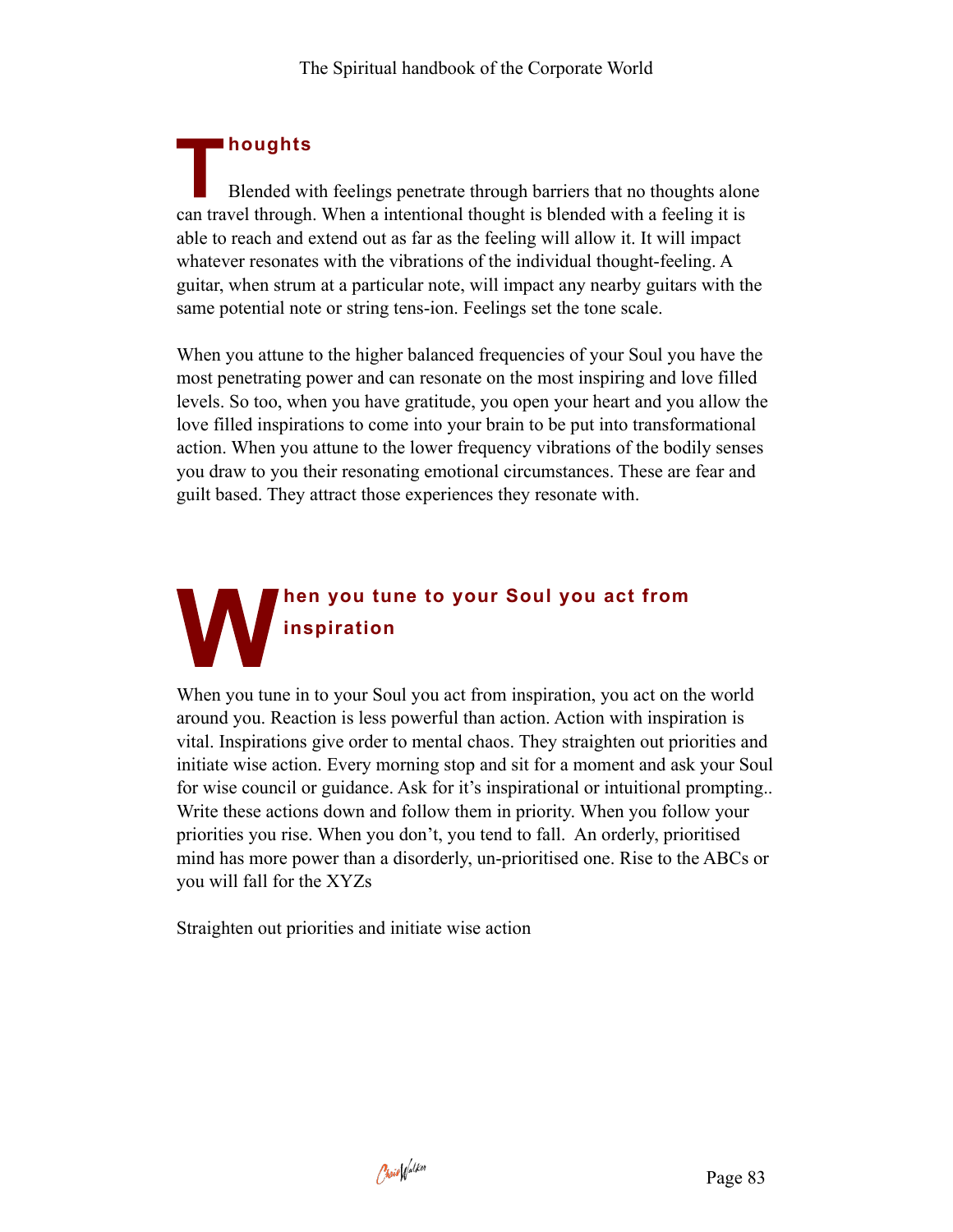#### **Life begins with the first breath and ends with the last.**

The quality and quantity of energy you receive, transform and generate is a reflection of the quality and quantity of your breath. When you have a balanced breath you generate great power. As your breath wanders, so does your mind. As your mind wanders, so does your breath. Balancing and centring our breathing will balance and centre your mind. A balanced mind has access to enormous energy.

**Change the Inside before you change the outside** 

There is an incredible opportunity to grow. Challenges force us into discomfort. Many people blame the circumstances but I suggest we underestimate the tools and gifts we are blessed with. We can transform our lives if we begin to strive to adapt to change instead of run from it. We can develop incredible resilience and skill and powers if we look for ways to increase capacity instead of induce retirement. When you are green you are growing when you are ripe you rot.

**Gratitude**<br>
Whenever y Whenever you are thankful, your resulting inspirations and their

corresponding manifestations tend to flow and grow. By being thankful for what you are, for what you do, and for what you have, you pave the way for growth. Without the ability to appreciate you wither. Practice being grateful for everything that comes your way. In the midst of every situation be thankful. You may not at first see or comprehend its immediate and hidden blessing, but blessing it is sure to be. Show appreciation towards yourself, others and the impersonalised universe or your personal God. Savour and enjoy each successful manifestation and even those which at first appear failures. Whatever you have love and gratitude for will be at your command. You deserve whatever you can love and have gratitude for.

Just as you tend to continue rewarding others when they are appreciative of your gifts, so too does the universe continue rewarding you when you are appreciative of its gifts.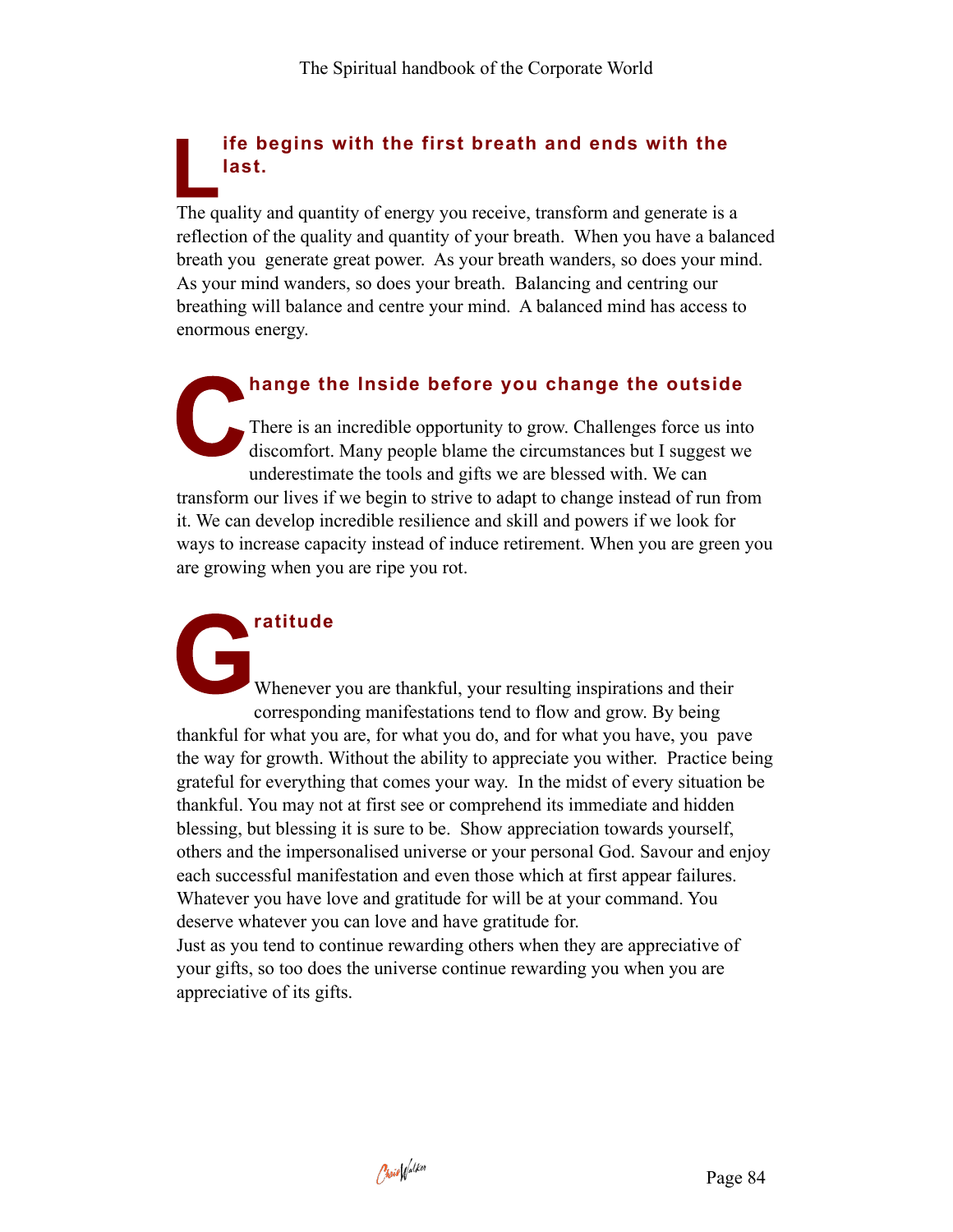## **Set aside and take time for thankful prayer and<br>
Set aside and take time for thankful prayer and meditation daily. They meditation daily**

help you know that all is done in accordance with higher universal design. Communicate with your highest spiritual nature, your Soul daily.

 Prayer is talking to the universe. So tell the universe, thank you. Meditation is listening to the universe. So listen to the universe and be thankful.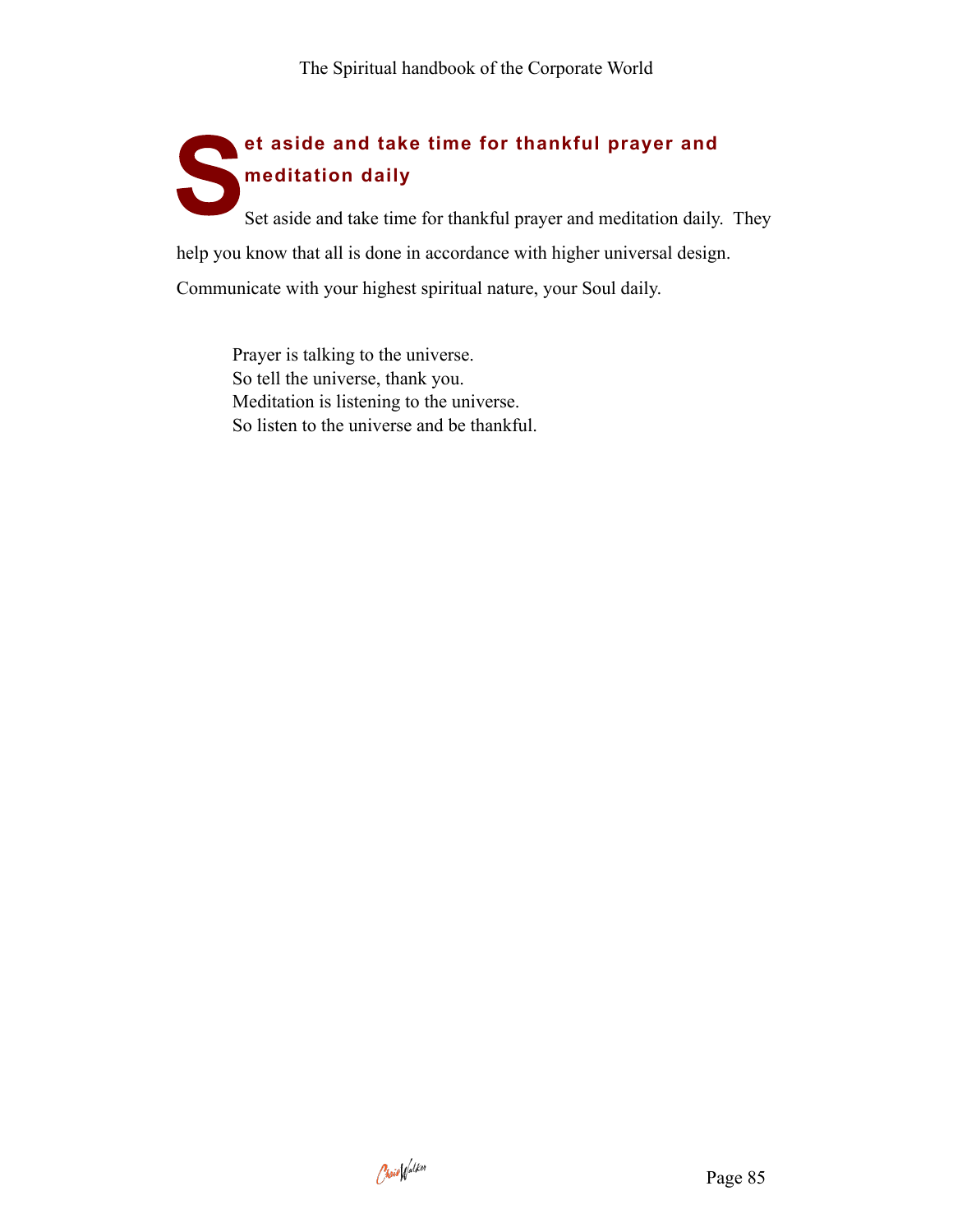## **Walker's Wisdom**

- $\triangleright$  No one can lift yourself up higher than yourself
- $\triangleright$  No one can beat you down further than yourself
- $\triangleright$  True self worth stems from within
- $\triangleright$  On purpose we don't acknowledge rejection
- $\triangleright$  All complete healing is activated through gratitude and love
- $\triangleright$  Certainty and presence intensify healing
- $\triangleright$  The power that made the body heals the body
- $\triangleright$  You one true being your soul is grateful for what is
- $\triangleright$  Doing what you love is the key to fulfilment
- $\triangleright$  The pain of regret is greater than the pain of self discipline
- $\triangleright$  Your body knows when you are doing what you love
- $\triangleright$  Loving what you do helps you do more of what you love
- $\triangleright$  As you believe so you achieve
- $\triangleright$  What do you feed ourselves
- $\triangleright$  You move in the direction of your dominant thoughts
- $\triangleright$  Achievement starts with a single great thought
- $\triangleright$  I am a genius and I apply my wisdom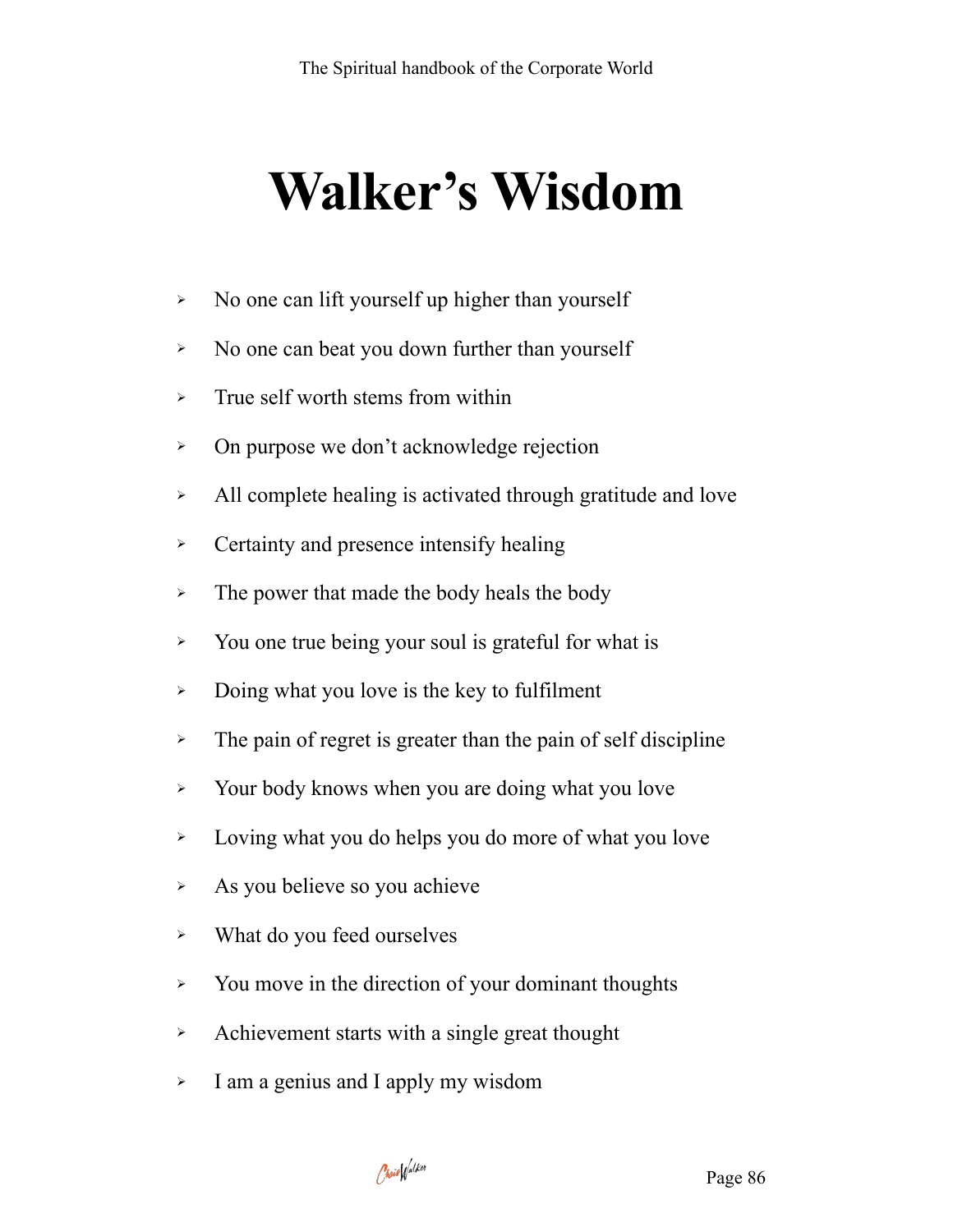- $\triangleright$  Your actions determine your results
- $\triangleright$  Whatever you put energy into today produces results tomorrow
- $\triangleright$  Idle time idle mind, illusions grow. If you don't plant flowers you forever pull weeds
- $\triangleright$  Cause equals effect in time and space
- $\triangleright$  Blessings result from your thought word and action
- $\triangleright$  Everything serves even if at first you don't see it
- $\triangleright$  Your health and wellbeing tomorrow result from you actions today
- $\triangleright$  Inspired dreams are the driving force of inspired action
- $\lambda$  all you can conceive you can achieve
- $\triangleright$  When you follow your inspired dreams you attract the people places things and ideas to support you .
- $\triangleright$  If you don't know where you are going you'll end up somewhere else
- $\triangleright$  People think that they think
- $\triangleright$  Your motivation miraculously increases once you begin to act on your dreams
- $\rightarrow$  your body is doing all it can to lead you in the direction of your dreams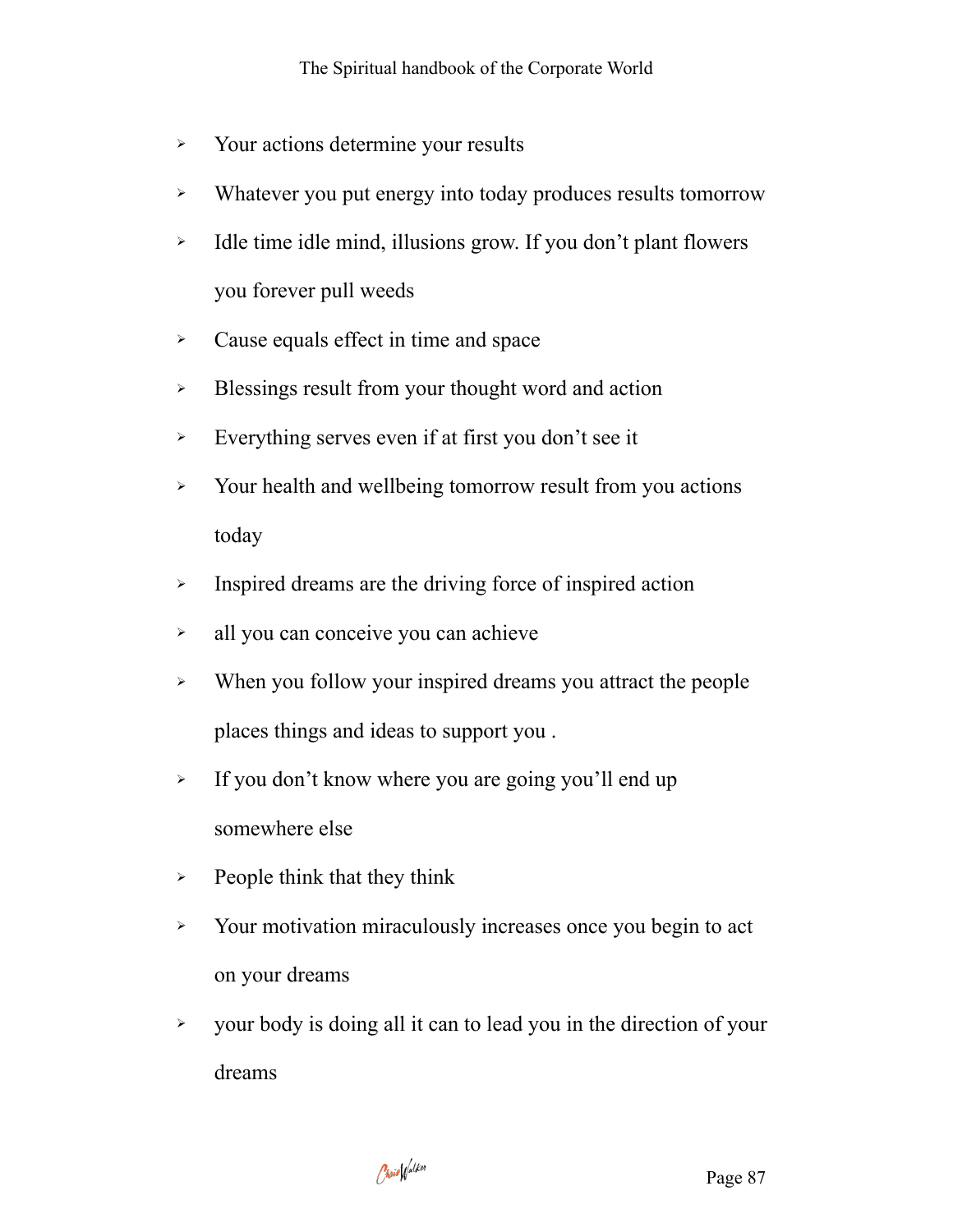- $\triangleright$  steadiness poise and inner peace are signs of clarity I direction
- $\triangleright$  Your limitations are in your head
- $\triangleright$  Whatever you judge is stopping you, is running you
- $\triangleright$  Self worth is a state of mind
- $\triangleright$  If we acknowledge rejection we are being run by others
- $\rightarrow$  By being humble and truly honest with yourself you unveil our true potential and express your greatest self worth
- $\triangleright$  What you feel thankful for heals
- $\triangleright$  What are you doing here
- $\triangleright$  Why are you here
- $\triangleright$  Dedicate your life to your purpose
- $\rightarrow$  anything you can accomplish is not your purpose
- $\triangleright$  Goals are stepping stones to accomplishment s in the direction of your purpose
- $\rightarrow$  Your purpose is beyond your goals
- $\rightarrow$  when you commit your life to your inspired calling you create an immortal impact
- $\geq$  . Every problem is an opportunity to learn love
- $\lambda$  anything you can't see both sides of runs your life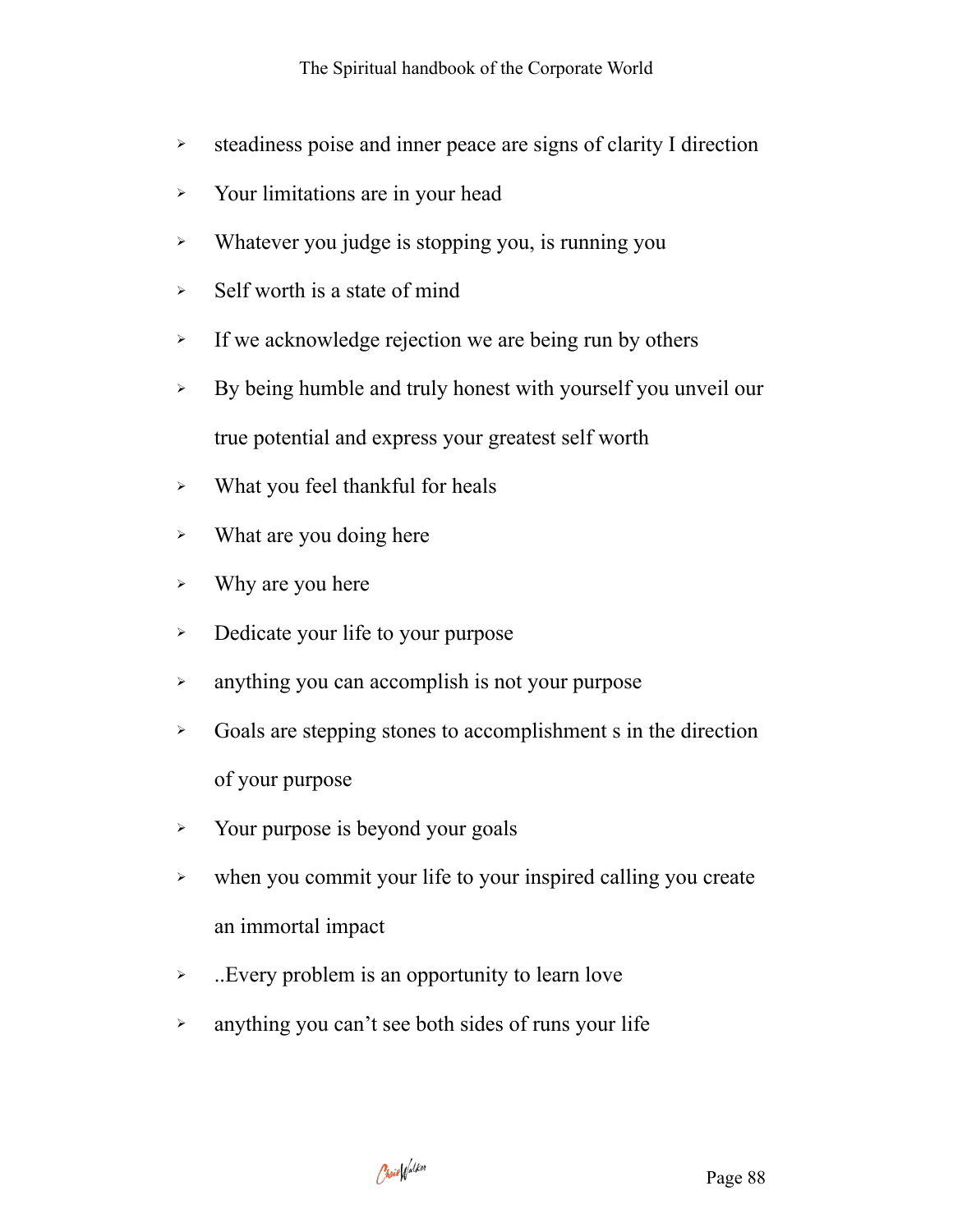- $\rightarrow$  you cannot build without destroying nor destroy without building
- $\rightarrow$  you cannot build without destroying nor destroy without building
- $\rightarrow$  you are never given a problem you cannot solve
- $\geq$  To solve the paradox you must rise to the metadox
- $\triangleright$  Are you full of life or barely breathing
- $\triangleright$  as your breath wanders so does your mind
- $\triangleright$  Are you making yourself sick
- $\triangleright$  Your body believes everything you think, do and say
- $\triangleright$  Gratitude rises the body. Ingratitude weighs the body
- $\triangleright$  Do you have passions or do they have you
- $\triangleright$  Moderate passions
- $\triangleright$  Passions are not to be condemn just moderated
- $\triangleright$  Nothing of the senses can satisfy the soul
- $\triangleright$  Money withers if it is lying around
- $\triangleright$  Abundance exists
- $\triangleright$  Money must circulate to grow
- $\triangleright$  You don't get something for nothing
- $\triangleright$  Don't invest in desperation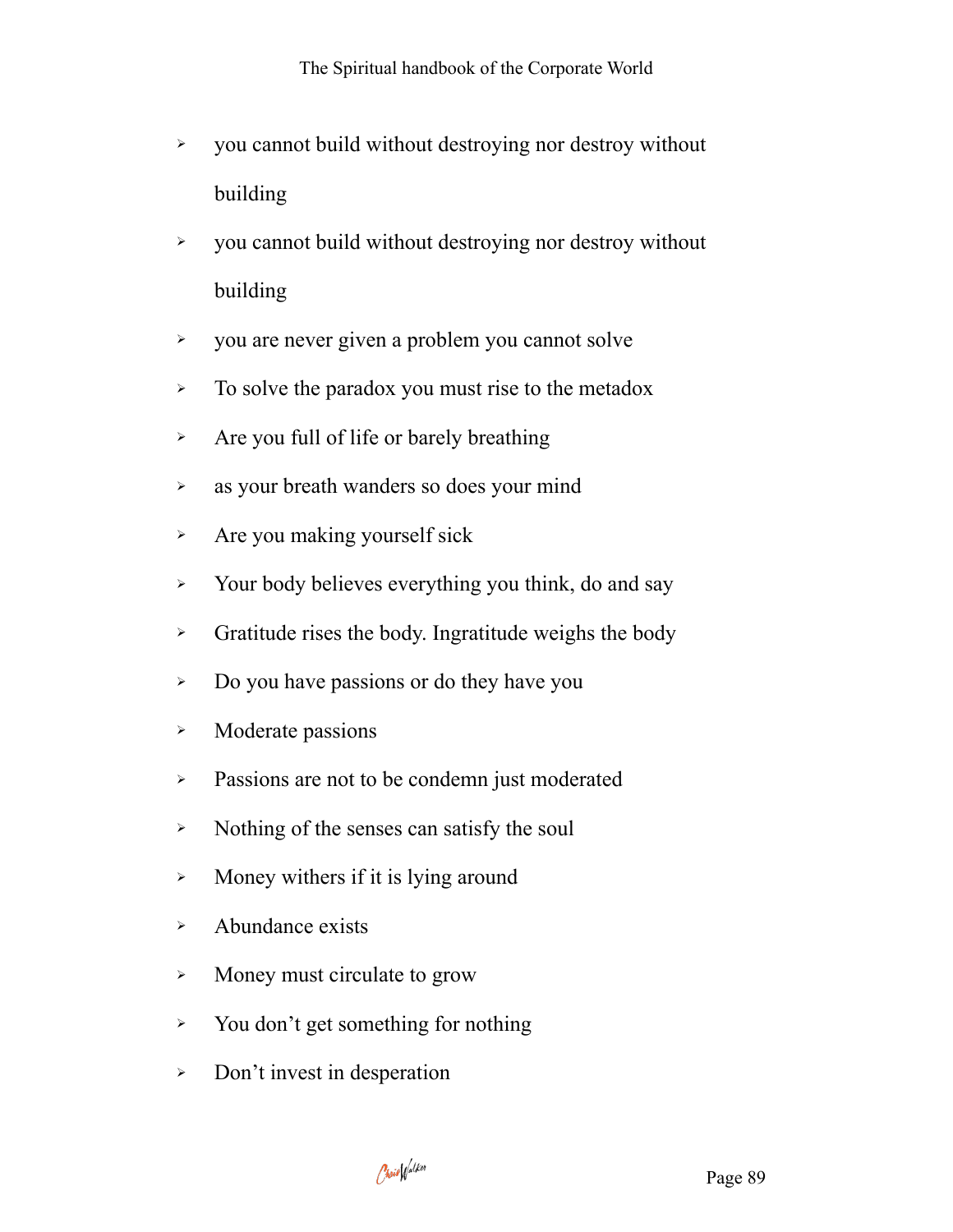- $\triangleright$  Invest in yourself no one else will
- $\triangleright$  Inspired purpose attracts support
- $\triangleright$  You rise in glory as you sink in pride
- $\triangleright$  Link you daily deeds with your purpose
- $\triangleright$  Service performed with gratitude is a direct expression of unconditional love
- $\triangleright$  Infatuation leads to resentment
- $\triangleright$  Are you busy building pedestals
- $\triangleright$  Anyone or anything that you cannot see both sides of runs your life
- $\triangleright$  Infatuation is based on lopsided perception
- $\triangleright$  Who's running your life
- $\triangleright$  Everyone is a mirror
- $\triangleright$  Pay attention to your own advice
- $\triangleright$  The greater the void the greater the value
- $\triangleright$  What we think is missing is our greatest void
- $\triangleright$  Whatever you judge you breed attract or become
- $\triangleright$  Fear precedes every lie and guilt follows
- $\triangleright$  The quality of your life is determine by the quality of your questions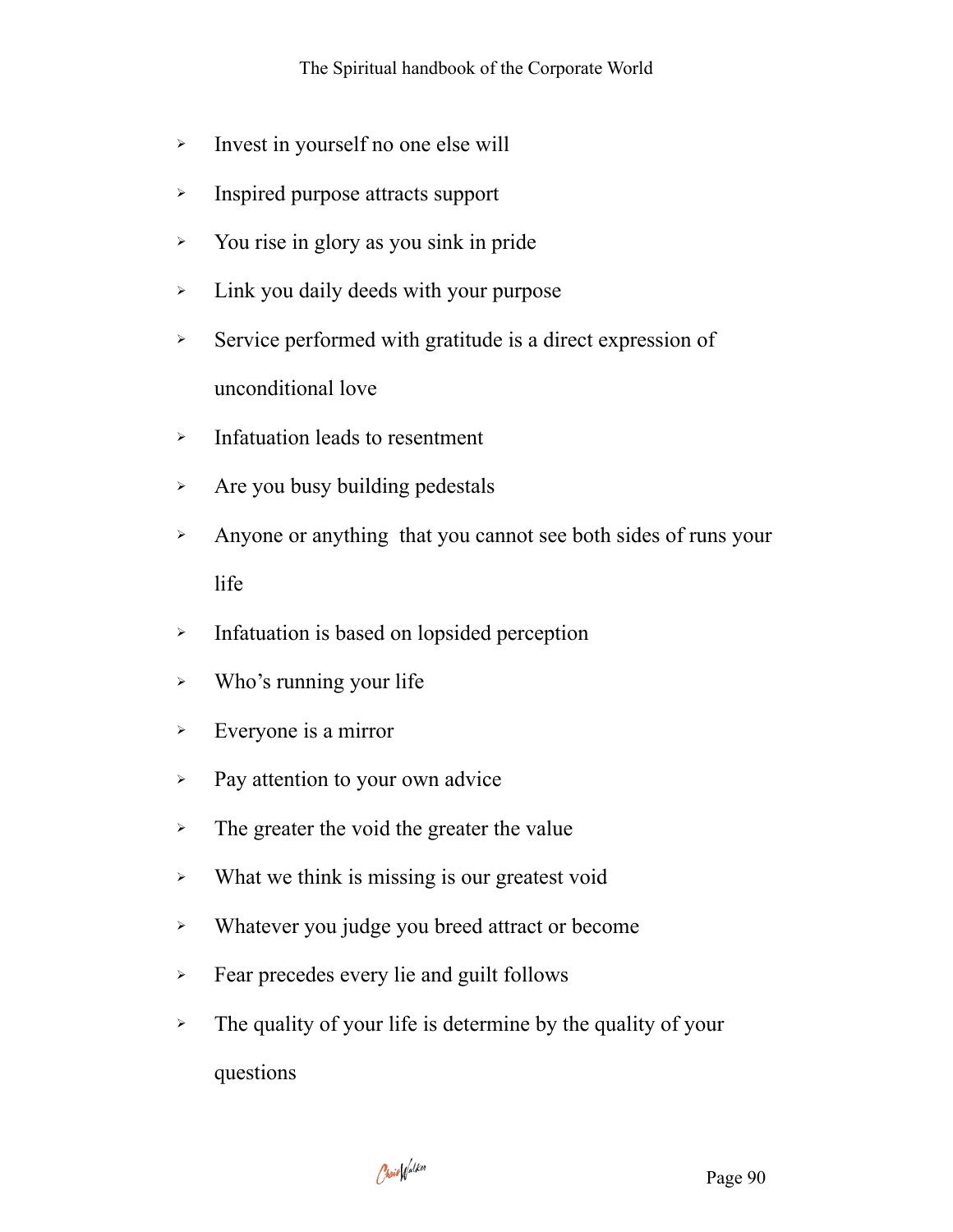- $\triangleright$  Who made you believe that
- $\triangleright$  Inner voice certainty.
- $\triangleright$  One inspired question leads to another
- $\triangleright$  events are events until we judge them otherwise
- $\triangleright$  Perceptions exaggerate or minimise the truth
- $\triangleright$  Emotions are based on perceptions. Perceptions colour the truth
- $\triangleright$  Forgiveness is a self righteous illusion
- $\triangleright$  Nothing is created or destroyed it just changes in form
- $\triangleright$  The universe is governed by the laws of perfect balance
- $\triangleright$  Your heart and soul have the wisdom of the ages
- $\triangleright$  When you obey your hearts and souls guidance you become fulfilled
- $\rightarrow$  hearts and souls express unconditional love
- $\triangleright$  A genius is one who listens to the light of their soul and obeys
- $\triangleright$  When you are grateful for what is as it is you open your heart to love
- $\geq$  Your soul is at one with all that exists
- $\triangleright$  Would you love to heart your heart?
- $\triangleright$  Gratitude opens your heart
- $\triangleright$  Unconditional love is the greatest force in the universe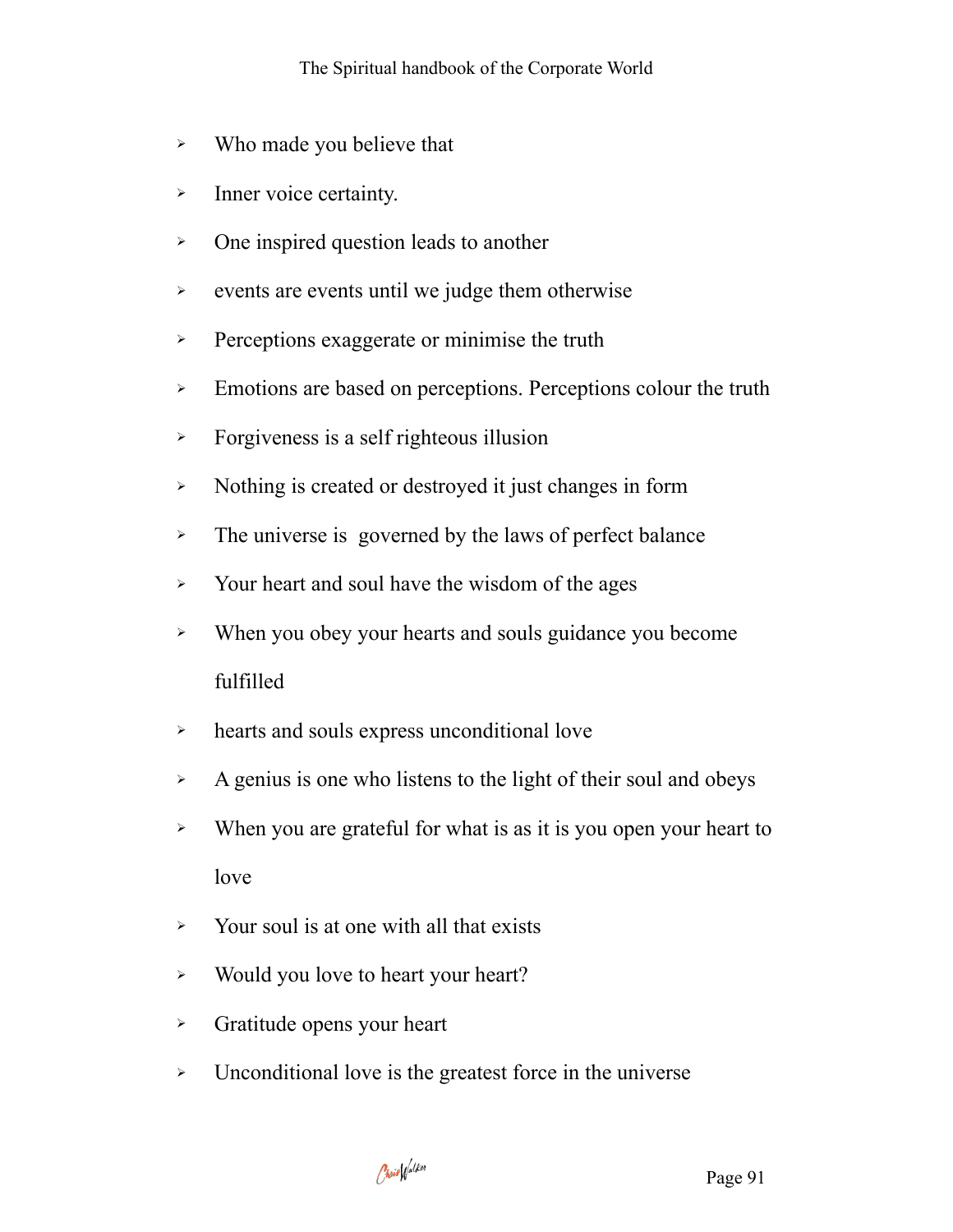Chris Walker